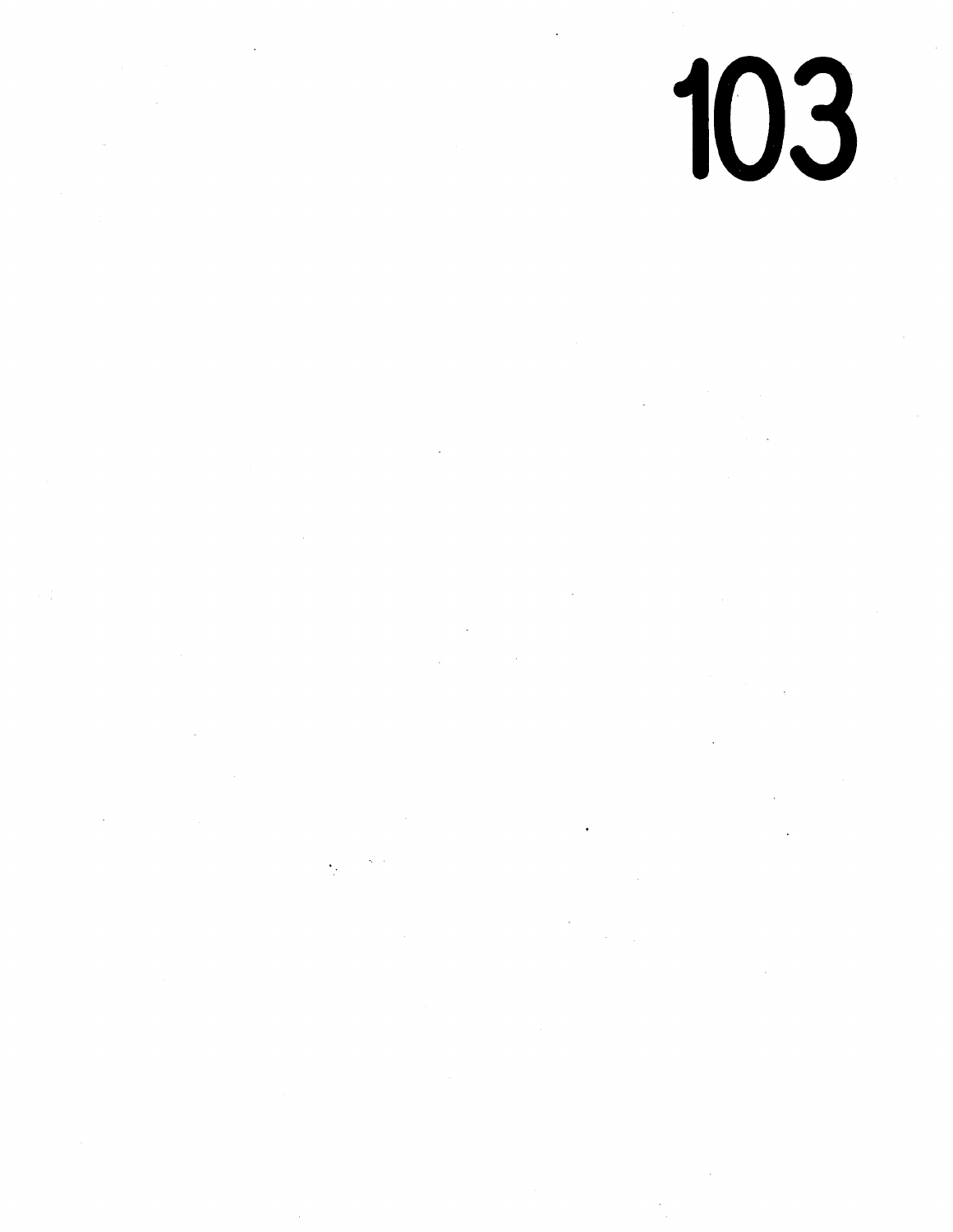```
1 / *
2 * BK Id: SCCS/s.xics.c 1.8 12/19/01 09:48:40 trini
\begin{array}{ccc} 3 & * \end{array}\begin{array}{cc} 4 & \nearrow \star \\ 5 & \star \end{array}5 * arch/ppc/kernel/xics.c
\epsilon7 * Copyright 2000 IBM Corporation.
 *<br>
* This program is free software; you can redistribute it and/or<br>
* modify it under the terms of the GNU General Public License<br>
* as published by the Free Software Foundation; either version<br>
* 2 of the License, or (at 
13 + 7<br>14 + 1114 #include <linux/config.h>
 15 #include <linux/types.h>
16 #include <linux/threads.h>
17 #include <linux/kernel.h>
18 #include <linux/sched.h>
19 #include <asm/prom.h><br>20 #include <asm/io.h>
 20 #include <asm/io.h>
21 #include "i8259.h"
22 #include "xics.h"
23
24 void xics_enable_irq(u_int irq);<br>25 void xics_disable_irq(u_int irq)
     void xics_disable_irq(u_int irq);
 26 void xics_mask_and_ack_irq(u_int irq);
27 void xics_end_irq(u_int irq);
28
 29 struct hw_interrupt_type xics_pic = {
30 " XICS ",
\frac{31}{32} NULL,
                    32 NULL,
33 xics_enable_irq,
<sup>34</sup> xics_disable_irq,<br>35 xics_mask_and_ack
 35 xics_mask_and_ack_irq,
36 xics_end_irq
37 };
38
 39 struct hw_interrupt_type xics_8259_pic = {
40 " XICS/8259",
41 NULL,<br>42 NULL,
42 NULL,<br>43 NULL,
43 NULL,<br>44 NULL,
44 NULL,
                    45 xics_mask_and_ack_irq,
46 NULL
     47 };
48
49 #define XICS_IPI  2<br>50 #define XICS IRO 8259 CASCADE  0x2c
 50 #define XICS_IRQ_8259_CASCADE 0x2c
51 #define XICS_IRQ_OFFSET 16
52 #define XICS_IRQ_SPURIOUS 0
53
 54 #define DEFAULT_SERVER 0
55 #define DEFAULT_PRIORITY 0
56
57 struct xics_ipl {
58 union {
59 u32 word;
                                                 bytes[4];
61 } xirr_poll;
62 union {
\begin{array}{ccc}\n 63 & 132 \text{ word} \\
 64 & 18\n \end{array}bytes[4];
 65 } xirr;
66 u32 dummy;
67 union {
68 u32 word;
\begin{array}{ccc}\n\mathfrak{so} & \mathfrak{u} & \mathfrak{g} \\
\mathfrak{so} & \mathfrak{g} \\
\mathfrak{so} & \mathfrak{g} \\
\mathfrak{g} & \mathfrak{g} \\
\mathfrak{g} & \mathfrak{g} \\
\mathfrak{g} & \mathfrak{g} \\
\mathfrak{g} & \mathfrak{g}\n\end{array}} qirr;
71 };
72
73 struct xics_info {
                    volatile struct xics_ipl * per_cpu[NR_CPUS];
75 };
76
77 struct xics_info xics_info;
78
79 #define xirr_info(n_cpu) (xics_info.per_cpu[n_cpu]->xirr.word)<br>
80 #define cppr_info(n_cpu) (xics_info.per_cpu[n_cpu]->xirr.bytes<br>
81 #define poll_info(n_cpu) (xics_info.per_cpu[n_cpu]->xirr_poll.
 80 #define cppr_info(n_cpu) (xics_info.per_cpu[n_cpu]−>xirr.bytes[0])
81 #define poll_info(n_cpu) (xics_info.per_cpu[n_cpu]−>xirr_poll.word)
82 #define qirr_info(n_cpu) (xics_info.per_cpu[n_cpu]−>qirr.bytes[0])
83
84 void<br>85 xics
     xics_enable_irq(
\begin{array}{cc}\n\text{86} & \text{u\_int} & \text{irq} \\
\text{87} & \text{)}\n\end{array}87 )
88 \qquad {\begin{matrix} \phantom{1} \\ \phantom{1} \\ \phantom{1} \\ \phantom{1} \\ \phantom{1} \\ \phantom{1} \\ \phantom{1} \\ \phantom{1} \\ \phantom{1} \\ \phantom{1} \\ \phantom{1} \\ \phantom{1} \\ \phantom{1} \\ \phantom{1} \\ \phantom{1} \\ \phantom{1} \\ \phantom{1} \\ \phantom{1} \\ \phantom{1} \\ \phantom{1} \\ \phantom{1} \\ \phantom{1} \\ \phantom{1} \\ \phantom{1} \\ \phantom{1} \\ \phantom{1} \\ \phantom{1} \\ \phantom{1} \\ \phantom{1} \\ \phantom{1} \\int status;
90 int call status;
Registered Version: Linux Kernel PPC64 Support xics.c Exhibit 19.1−1 pg 1/3
```
./ppc64/linux/arch/ppc/kernel/xics.c Page 1/55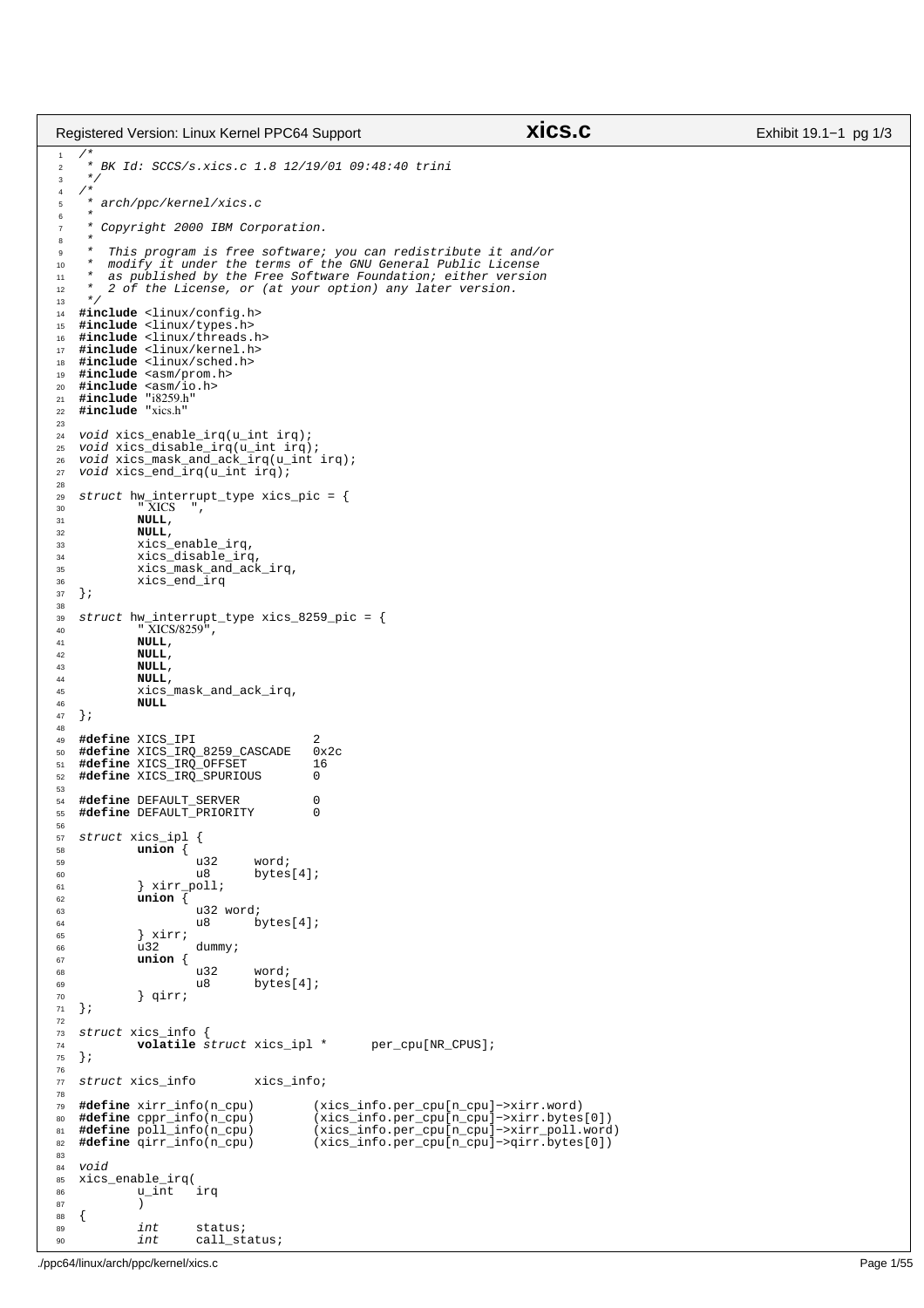91  $rac{1}{92}$  irq −= XICS IRO OFFSET; 93 **if**  $\left(\text{irq} = \text{XICS\_IPI}\right)$ <br> **if**  $\left(\text{irq} = \text{XICS\_IPI}\right)$ 94 **return**;<br>95 **call\_status** = **c** <sup>95</sup> call\_status = call\_rtas("ibm,set−xive", 3, 1, (ulong\*)&status, <sup>96</sup> irq, DEFAULT\_SERVER, DEFAULT\_PRIORITY); 97 **if**( call\_status != 0 )<br>98 **printk**( "xics enable 98 printk("xics\_enable\_irq: irq=%x: call\_rtas failed; retn=%x, status=%x\n",<br>  $\frac{1}{99}$ , call\_status, status); 99  $\frac{1}{100}$   $\frac{1}{100}$ ,  $\frac{1}{100}$   $\frac{1}{100}$   $\frac{1}{100}$ <sup>100</sup> **return**; <sup>101</sup> } <sup>102</sup> } 103 104 void<br>105 xics <sup>105</sup> xics\_disable\_irq(  $\begin{array}{cc}\n 106 \\
 107\n \end{array}$  u\_int irq <sup>107</sup> )  $\begin{matrix} 108 \\ 109 \end{matrix}$ 109 int status;<br>110 int call\_st call\_status; 111 <sup>112</sup> irq −= XICS\_IRQ\_OFFSET; <sup>113</sup> call\_status = call\_rtas("ibm,int−off", 1, 1, (ulong\*)&status, irq); <sup>114</sup> **if**( call\_status != 0 ) { <sup>115</sup> printk("xics\_disable\_irq: irq=%x: call\_rtas failed, retn=%x\n", <sup>116</sup> irq, call\_status); 117<br>118 **return**; <sup>118</sup> } <sup>119</sup> } 120 121 void<br>122 xics <sup>122</sup> xics\_end\_irq(  $\frac{123}{124}$   $\frac{u_{\text{int}}}{v_{\text{1}}}\text{irq}$  $\begin{array}{cc} 124 \\ 125 \end{array}$  $125$ <br> $126$  $int$  cpu = smp\_processor\_id(); 127 <sup>128</sup> cppr\_info(cpu) = 0; /\* actually the value overwritten by ack \*/<br>129 xirr\_info(cpu) = (0xff<<24) | (irq-XICS\_IRQ\_OFFSET);  $x\text{irr\_info}(\text{cpu}) = (0x\text{ff}<<24)$  | (irq-XICS\_IRQ\_OFFSET);<br>} <sup>130</sup> } 131 <sup>132</sup> void <sup>133</sup> xics\_mask\_and\_ack\_irq(  $u$ \_int <sup>135</sup> )  $\begin{matrix} 136 \\ 137 \end{matrix}$  $int$  cpu = smp\_processor\_id(); 138 139 **if**(  $\text{irq} \leq \text{XICS}$  IRQ OFFSET ) {<br>140 **i** 8259 pic.ack(irq); <sup>140</sup> i8259\_pic.ack(irq); <sup>141</sup> xirr\_info(cpu) = (0xff<<24) | XICS\_IRQ\_8259\_CASCADE; <sup>142</sup> } <sup>143</sup> **else** { 144 cppr\_info(cpu) =  $0xff$ ;  $\}$ <sup>146</sup> } 147  $148$  int<br> $149$  xic <sup>149</sup> xics\_get\_irq(struct pt\_regs \*regs)  $\{$ <sup>151</sup> u\_int cpu =  $\text{sup\_processor\_id}()$ ;<br>
<sup>152</sup> u\_int vec;  $rac{u_{\text{int}}}{u_{\text{int}}}$  int  $int$  irq; <sup>154</sup> <sup>155</sup> vec = xirr\_info(cpu); <sup>156</sup> /\* (vec >> 24) == old priority \*/ 157  $\begin{array}{ccc}\n\text{vec } & \text{vec } & \text{in} \\
\text{vec } & \text{vec } & \text{vec} \\
\text{158} & & \text{if} & \text{for} & \text{sunity}, \\
\end{array}$ 158 /\* for sanity, this had better be <  $NR\_IRQS - 16$  \*/<br>159 **if** (  $vec = XICS$  IRO 8259 CASCADE ) <sup>159</sup> **if**( vec == XICS\_IRQ\_8259\_CASCADE ) <sup>160</sup> irq = i8259\_poll(); <sup>161</sup> **else if**( vec == XICS\_IRQ\_SPURIOUS )  $162$   $irq = -1;$ <br> $163$  else <sup>163</sup> **else**  $irq = vec + XICS_IRQ_OFFSET;$ <sup>165</sup> **return** irq; <sup>166</sup> } 167 168 **#ifdef** CONFIG\_SMP void xics\_ipi\_action(int irq, void \*dev\_id, struct pt\_regs \*regs)  $\begin{matrix} 170 \\ 171 \end{matrix}$  $qirr_info(smp\_processor_id()) = 0xff;$ 172 smp\_message\_recv(MSG\_RESCHEDULE, regs);<br>173 } } 174 <sup>175</sup> void xics\_cause\_IPI(int cpu)

 $\text{qirr\_info}(\text{cpu}) = 0;$ 

<sup>180</sup> void xics\_setup\_cpu(void)

 $\begin{matrix} 176 \\ 177 \end{matrix}$ 

<sup>178</sup> } 179

## Registered Version: Linux Kernel PPC64 Support **xics.c** Exhibit 19.1−1 pg 2/3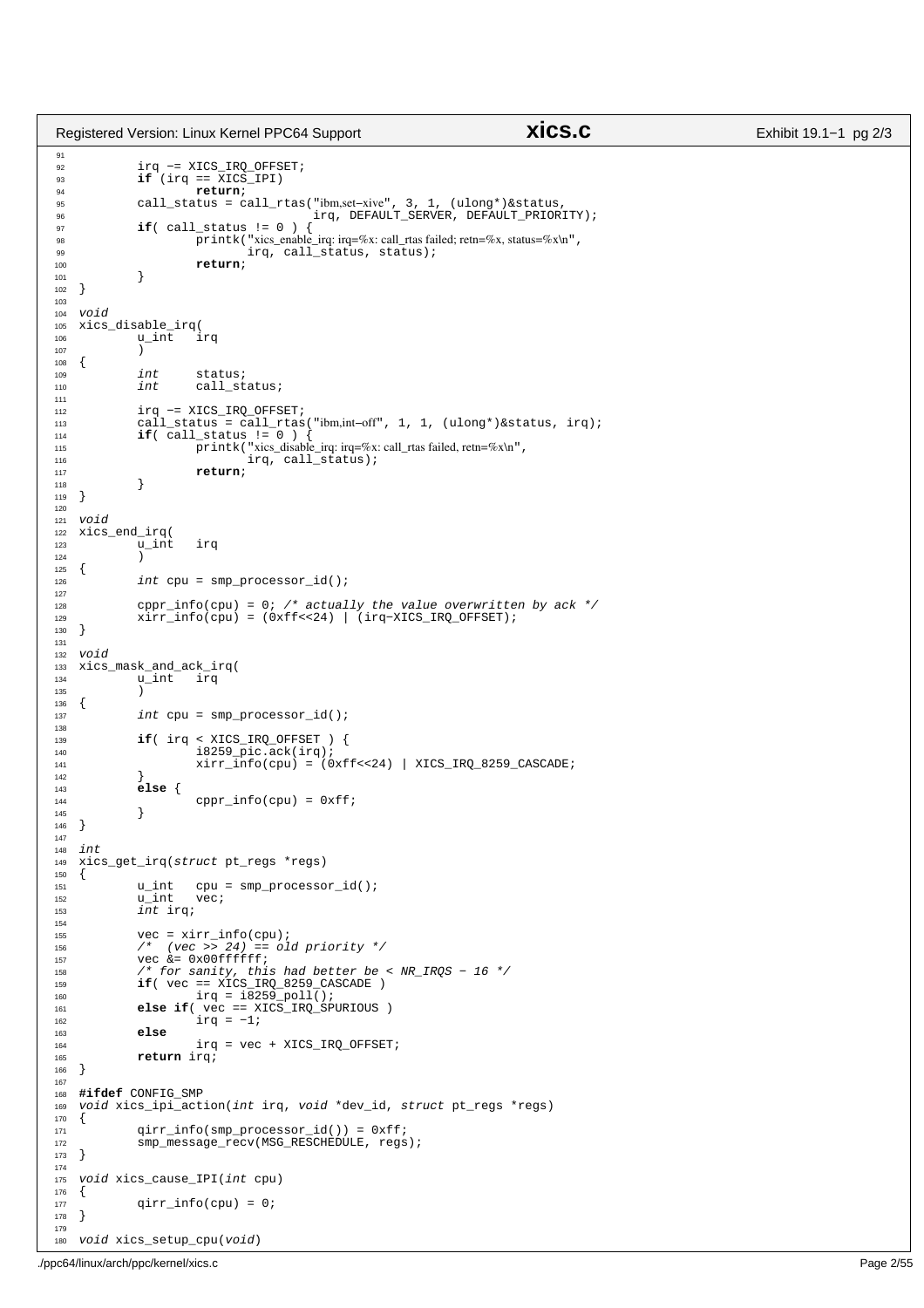Registered Version: Linux Kernel PPC64 Support **xics.c** Exhibit 19.1−1 pg 3/3

```
\begin{matrix}\n181 & \{ \\
182 & \{ \end{matrix}int cpu = smp processor id();
183
184 cppr\_info(cpu) = 0xff;185 }
    186 #endif /* CONFIG_SMP */
187
188 void<br>189 xics
    xics_init_IRQ( void )<br>{
190 {
                int i;
192 extern unsigned long smp_chrp_cpu_nr;
193
194 #ifdef CONFIG_SMP
                195 197 197 199 199 199 199 199 199196 xics_info.per_cpu[i] =
197 ioremap(0xfe000000 + smp_hw_index[i] * 0x1000, 0x20);
198 #else
199 xics_info.per_cpu[0] = ioremap(0xfe000000, 0x20);<br>
200 #endif /* CONFIG_SMP */<br>
201 xics_8259_pic.enable = i8259_pic.enable;
202 xics_8259_pic.disable = i8259_pic.disable;
203 for (i = 0; i < 16; ++i)
204 205 205 206 207 i < NR IRQS; i + i)
205 for (; i < NR_IRQS; ++i)
206 irq_desc[i].handler = &xics_pic;
207
208 cppr_info(0) = 0xff;<br>209 if (request_irq(XICS
if (request_irq(XICS_IRQ_8259_CASCADE + XICS_IRQ_OFFSET, no_action,<br>
0, "8259 cascade", 0))<br>
211 printk(KERN_ERR "xics_init_IRQ: couldn't get 8259 cascade\n");<br>
212 i8259_init();
213
<sup>214</sup> #ifdef CONFIG_SMP<br><sup>215</sup> request_i
215 request_irq(XICS_IPI + XICS_IRQ_OFFSET, xics_ipi_action, 0, "IPI", 0);
     216 #endif
217 }
```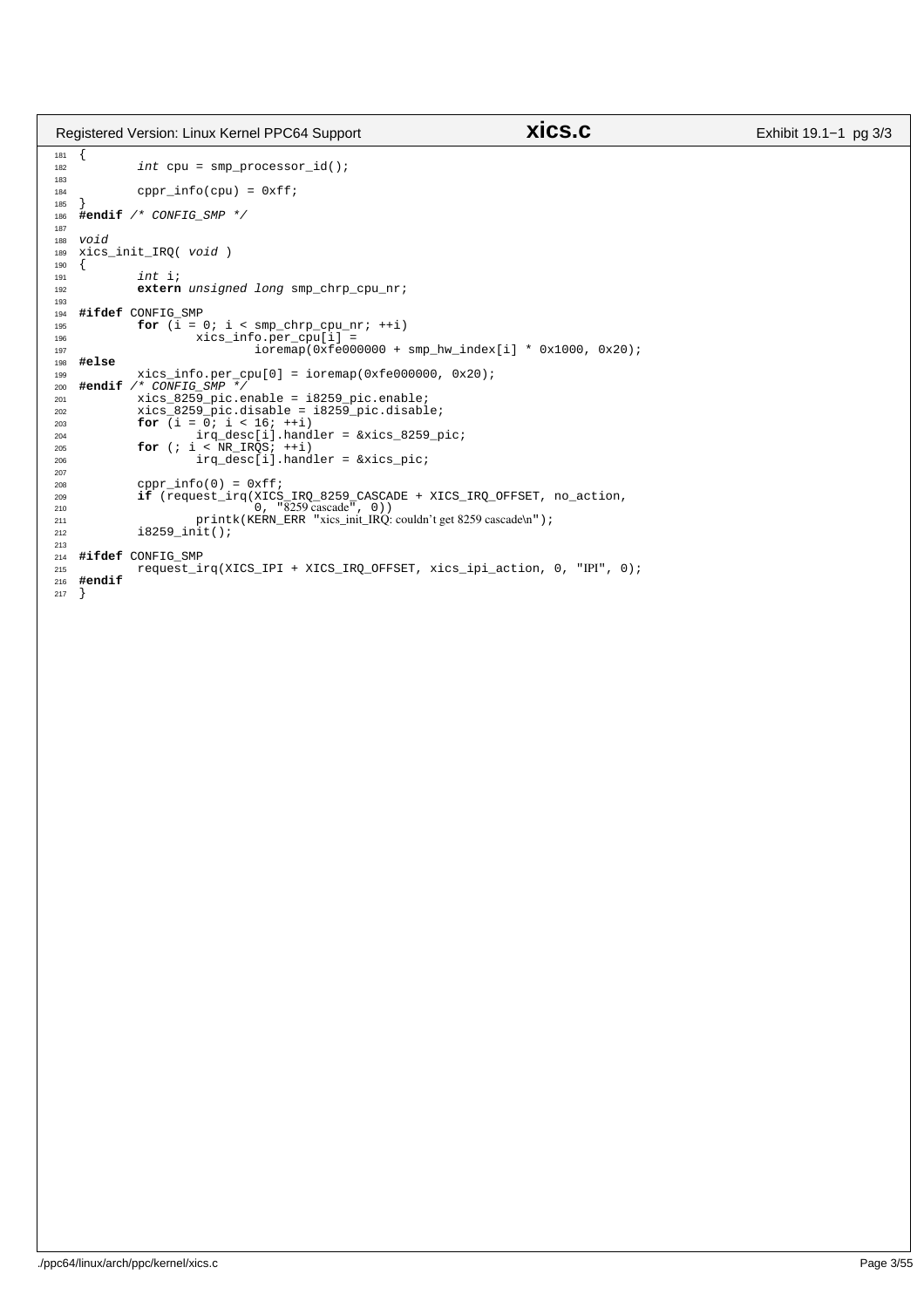$\overline{1}$  \* iSeries\_pci.c  $\frac{3}{4}$ Copyright (C) 2001 Allan Trautman, IBM Corporation  $\frac{5}{6}$ iSeries specific routines for PCI. \* \* Based on code from pci.c and iSeries\_pci.c 32bit \* \* This program is free software; you can redistribute it and/or modify <sup>11</sup> \* it under the terms of the GNU General Public License as published by 12 \* the Free Software Foundation; either version 2 of the License, or<br>
13 \* (at your option) any later version. \* (at your option) any later version.  $\frac{14}{15}$  \* This program is distributed in the hope that it will be useful, <sup>16</sup> \* but WITHOUT ANY WARRANTY; without even the implied warranty of <sup>17</sup> \* MERCHANTABILITY or FITNESS FOR A PARTICULAR PURPOSE. See the \* GNU General Public License for more details. <sub>19</sub> \* You should have received a copy of the GNU General Public License <sup>21</sup> \* along with this program; if not, write to the Free Software 22 \* Foundation, Inc., 59 Temple Place, Suite 330, Boston, MA 02111−1307 USA<br>23 \*/  $*$ <br>24  $\sharp$ ir <sup>24</sup> #include <linux/config.h><br>25 #include <linux/kernel.h> #include <linux/kernel.h> **#include** <linux/list.h> **#include** <linux/string.h> **#include** <linux/init.h> **#include** <linux/ide.h> **#include** <linux/pci.h> **#include** <linux/rtc.h> **#include** <linux/time.h> **#include** <asm/io.h> **#include** <asm/irq.h> **#include** <asm/prom.h> **#include** <asm/machdep.h><br>38 **#include** <asm/pci-bridge **#include** <asm/pci−bridge.h> **#include** <asm/ppcdebug.h> **#include** <asm/naca.h> **#include** <asm/flight\_recorder.h><br>42 **#include** <asm/hardirg.h> **#include** <asm/hardirq.h> **#include** <asm/time.h><br>44 **#include** <asm/pci dma **#include** <asm/pci\_dma.h> **#include** <asm/iSeries/HvCallPci.h> **#include** <asm/iSeries/HvCallSm.h> **#include** <asm/iSeries/HvCallXm.h> **#include** <asm/iSeries/LparData.h> **#include** <asm/iSeries/iSeries\_irq.h> **#include** <asm/iSeries/iSeries\_pci.h> **#include** <asm/iSeries/mf.h> **#include** "iSeries\_IoMmTable.h" <sup>55</sup> **#include** "pci.h" **extern** struct pci\_controller\* hose\_head; **extern** struct pci\_controller\*\* hose\_tail;<br>58 **extern** struct pci\_controller\*\* hose\_tail; **extern** int global\_phb\_number;<br>**extern** int panic timeout; **extern** int panic\_timeout; **extern** struct device\_node \*allnodes;<br>63 **extern** unsigned long phb tce table i **extern** unsigned long phb\_tce\_table\_init(struct pci\_controller \*phb); <sup>64</sup> **extern** unsigned long iSeries\_Base\_Io\_Memory; **extern** struct pci\_ops iSeries\_pci\_ops; <sup>67</sup> **extern** struct flightRecorder\* PciFr; **extern** struct TceTable\* tceTables[256]; /\*\*\*\*\*\*\*\*\*\*\*\*\*\*\*\*\*\*\*\*\*\*\*\*\*\*\*\*\*\*\*\*\*\*\*\*\*\*\*\*\*\*\*\*\*\*\*\*\*\*\*\*\*\*\*\*\*\*\*\*\*\*\*\*\*\*\* \* Counters and control flags. <sup>72</sup> \*\*\*\*\*\*\*\*\*\*\*\*\*\*\*\*\*\*\*\*\*\*\*\*\*\*\*\*\*\*\*\*\*\*\*\*\*\*\*\*\*\*\*\*\*\*\*\*\*\*\*\*\*\*\*\*\*\*\*\*\*\*\*\*\*\*\*/ **extern** long Pci\_Io\_Read\_Count;<br>74 **extern** long Pci\_Io\_Write\_Count Pci\_Io\_Write\_Count; **extern** long Pci\_Cfg\_Read\_Count; **extern** long Pci\_Cfg\_Write\_Count; **extern** long Pci\_Error\_Count; <sup>79</sup> **extern** int Pci\_Retry\_Max;<br>80 **extern** int Pci Error Flag **extern** int Pci\_Error\_Flag; <sup>81</sup> **extern** int Pci\_Trace\_Flag; /\*\*\*\*\*\*\*\*\*\*\*\*\*\*\*\*\*\*\*\*\*\*\*\*\*\*\*\*\*\*\*\*\*\*\*\*\*\*\*\*\*\*\*\*\*\*\*\*\*\*\*\*\*\*\*\*\*\*\*\*\*\*\*\*\*\*\* \* Forward declares of prototypes. <sup>85</sup> \*\*\*\*\*\*\*\*\*\*\*\*\*\*\*\*\*\*\*\*\*\*\*\*\*\*\*\*\*\*\*\*\*\*\*\*\*\*\*\*\*\*\*\*\*\*\*\*\*\*\*\*\*\*\*\*\*\*\*\*\*\*\*\*\*\*\*/ struct iSeries\_Device\_Node\* find\_Device\_Node(struct pci\_dev\* PciDev); struct iSeries\_Device\_Node\* get\_Device\_Node(struct pci\_dev\* PciDev); unsigned long find\_and\_init\_phbs(void); void fixup\_resources(struct pci\_dev \*dev); Registered Version: Linux Kernel PPC64 Support **iSeries\_pci.c** Exhibit 19.1−2 pg 1/12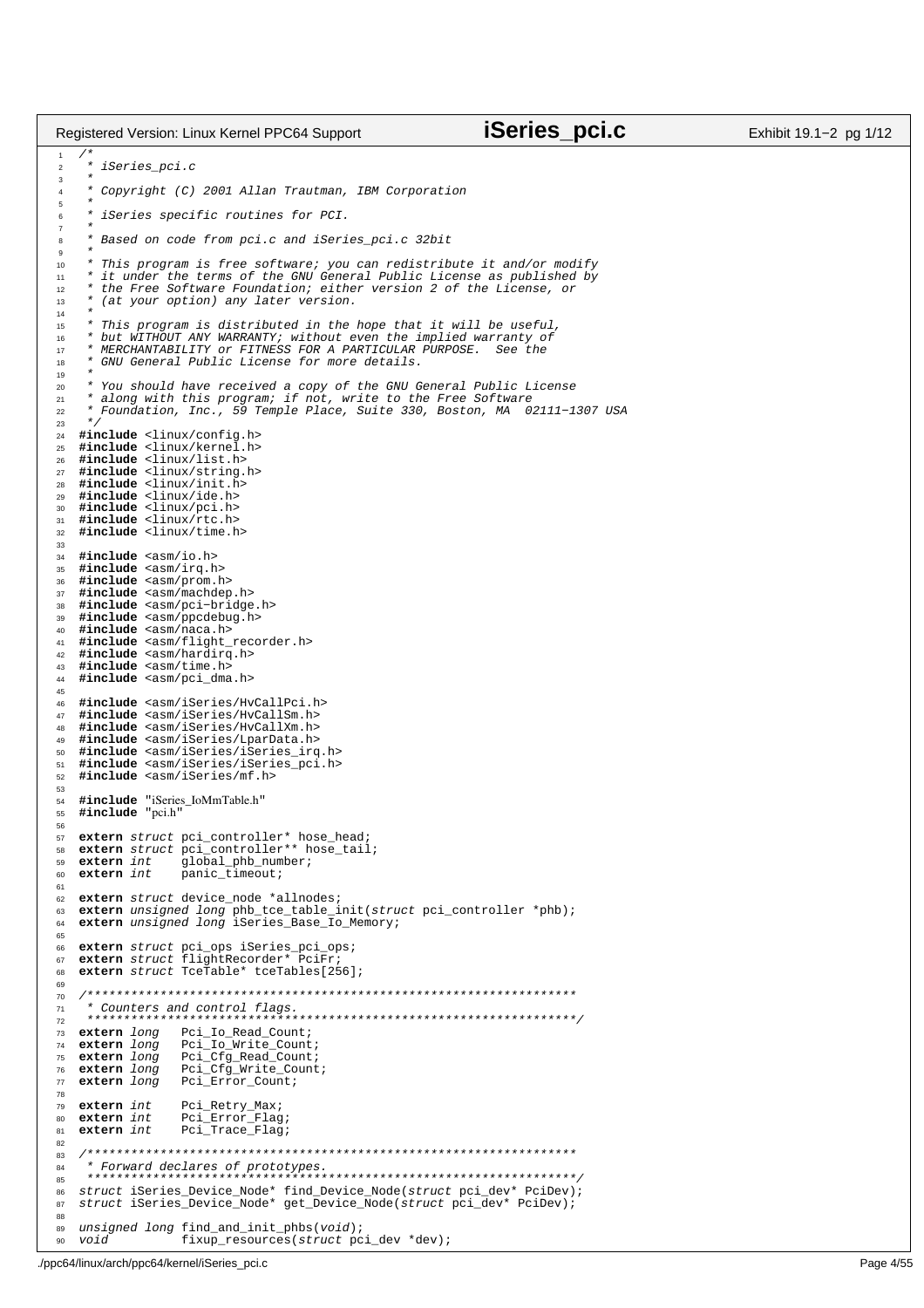iSeries pci.c Registered Version: Linux Kernel PPC64 Support Exhibit 19.1-2 pg 2/12 91  $v \circ id$ iSeries\_pcibios\_fixup(void); struct pci controller\*  $02$ 93 iSeries\_Scan\_PHBs\_Slots(struct pci\_controller\* Phb); 94 void iSeries\_Scan\_EADs\_Bridge(HvBusNumber Bus, HvSubBusNumber SubBus, int IdSel);<br>iSeries\_Scan\_Bridge\_Slot(HvBusNumber Bus, struct HvCallPci\_BridgeInfo\* Info); 95 void 96 int.  $void$  list\_device\_nodes( $void$ ); 97 98 99 struct pci dev; 100 101 extern struct list\_head iSeries\_Global\_Device\_List;  $102$ 103  $int$  DeviceCount = 0; 104 105 \* Log Error infor in Flight Recorder to system Console.  $106$ \* Filter out the device not there errors. 107 \* PCI: EADs Connect Failed 0x18.58.10 Rc: 0x00xx 108 \* PCI: Read Vendor Failed 0x18.58.10 Rc: 0x00xx 109 \* PCI: Connect Bus Unit Failed 0x18.58.10 Rc: 0x00xx 110  $111$ 112 void pci\_Log\_Error(char\* Error\_Text, int Bus, int SubBus, int AgentId, int HvRc)  $113$  $\{$ 114 if (HvRc !=  $0x0302$ ) {  $115$  $char$  ErrorString[128]; sprintf(ErrorString, "%sFailed: 0x%02X.%02X.%02X Rc: 0x%04X", Error\_Text, Bus, SubBus, AgentId, HvRc); 116  $PCIFR(ErrorString);$ 117 printk("PCI: %s\n", ErrorString); 118  $\left\{ \right\}$ 119  $\begin{array}{c} 1120 \\ 120 \end{array}$  $121$ \* Dump the iSeries Temp Device Node 123 \*<4>buswalk [swapper : - DeviceNode: 0xC000000000634300  $124$ \*<4>00. Device Node =  $0 \times 0000000000634300$ 125  $^{\star}$  < 4  $>$  $126$ - PciDev  $= 0 \times 0.0000000000000000$  $*$  < 4 > tDevice 17:01.00  $= 0x$  $0x102200$ 127  $*<4>$ 4. Device Node =  $0xC000000000634480$ 128  $*<4>$ 129 130  $*$  < 4 >  $^{\star}$  < 4  $>$ 131 132 133 void dumpDevice\_Node(struct iSeries\_Device\_Node\* DevNode) 134  $\left\{ \right.$ 135 udbg\_printf("Device Node =  $0x\%p\ln$ ", DevNode);  $\frac{\text{u} \cdot \text{u} \cdot \text{u} \cdot \text{u} \cdot \text{u} \cdot \text{u} \cdot \text{u} \cdot \text{u} \cdot \text{u}}{(\text{d} \text{b} \text{g\_printf}(\text{''} - \text{Pei} \text{D} \text{e} \text{''} - \text{D} \text{x} \% \text{p} \text{h} \text{''}, \text{DevNode} - \text{PciDev});$ <br>
let  $\frac{\text{d} \text{b} \cdot \text{d} \cdot \text{p} \cdot \text{d} \cdot \text{p} \cdot \text{d} \cdot \text{p} \cdot \text{d}$ 136 137 ISERIES\_BUS(DevNode) 138  $139$ ISERIES\_SUBBUS(DevNode), 140  $DevNode -  $lambda$$ DevNode->DevFn);  $141$ udbg\_printf(" -LSlot = 0x%02X\n", DevNode->LogicalSlot);<br>udbg\_printf(" - LSlot = 0x%02X\n", DevNode->LogicalSlot);<br>udbg\_printf(" - TceTable = 0x%p\n ", DevNode->DevTceTable);  $142$  $143$ 144 udbg printf("  $-DSA = 0x\%04X\ln$ ", ISERIES DSA(DevNode)>>32);  $145$ 146 udbg\_printf(" 147 = Irq:0x%02X Vendor:0x%04X Flags:0x%02X\n ", DevNode->Irq, 148 149 DevNode->Vendor DevNode->Flags );<br>
" -Location = %s\n", DevNode->CardLocation); 150 udbg printf(" 151 152 153 154 155 \* Walk down the device node chain 156 157 void list\_device\_nodes(void) 158 159  $\{$ struct list\_head\* Device\_Node\_Ptr = iSeries\_Global\_Device\_List.next; 160 while(Device\_Node\_Ptr != &iSeries\_Global\_Device\_List) {<br>while(Device\_Node\_Ptr != &iSeries\_Global\_Device\_List) {<br>dumpDevice\_Node( (struct iSeries\_Device\_Node\*)Device\_Node\_Ptr ); 161 162  $Device_Node_Ptr = Device_Node_Ptr->next;$ 163  $\}$ 164 165  $\}$ 166 167 168 \* build\_device\_node(u16 Bus, int SubBus, u8 DevFn) 169  $170$ 171 struct iSeries\_Device\_Node\* build\_device\_node(HvBusNumber Bus, HvSubBusNumber SubBus, int AgentId, int Function) 172 173  $\{$ 174 struct iSeries\_Device\_Node\* DeviceNode; 175 PPCDBG(PPCDBG\_BUSWALK, "-build\_device\_node0x%02X.%02X.%02XFunction:%02X\n",Bus,SubBus,AgentId,Function); 176 177  $\texttt{DeviceNode = kmalloc}(\texttt{sizeof}(\texttt{struct}~\texttt{iseries\_Device\_Node}), \texttt{GFP\_KERNEL});$ 178 179  $if(DeviceNode == NULL) return NULL;$ 180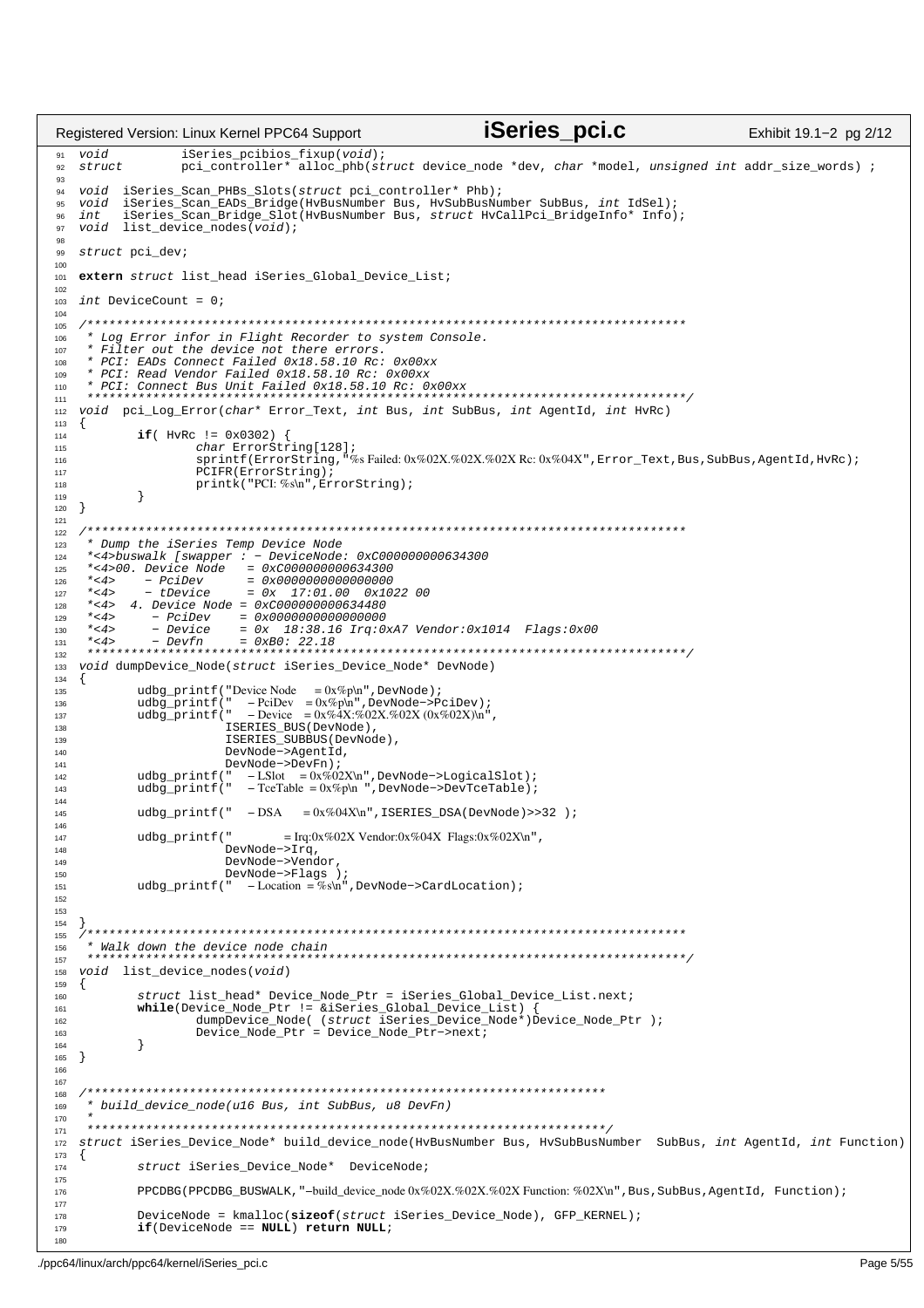```
iSeries pci.c
Registered Version: Linux Kernel PPC64 Support
                                                                                                     Exhibit 19.1-2 pg 3/12
            memset(DeviceNode,0,sizeof(struct iSeries_Device_Node));<br>list_add_tail(&DeviceNode->Device_List,&iSeries_Global_Device_List);
18<sup>1</sup>182
            /*DeviceNode->DsaAddr
                                       = ((u64)Bus<<48) + ((u64)SubBus<<40) + ((u64)0x10<<32); */
183
            ISERIES_BUS(DeviceNode)
                                           = Bus184
            ISERIES_SUBBUS(DeviceNode)
                                            = SubBus;
185
            DeviceNode->DsaAddr.deviceId = 0x10;
186
            DeviceNode->DsaAddr.barNumber = 0i187
            DeviceNode->AgentId
                                            = AgentId;
188
                                            = PCI_DEVFN(ISERIES_ENCODE_DEVICE(AgentId), Function );
189
            DeviceNode->DevFn
190
            DeviceNode->IoRetry
                                            = 0:
191
            iSeries Get Location
                                  Code(DeviceNode);
            PCIFR("Device 0x%02X.%2X, Node:0x%p", ISERIES_BUS(DeviceNode), ISERIES_DEVFUN(DeviceNode), DeviceNode);
192
193
            return DeviceNode;
194
   195
106Allocate pci_controller(phb) initialized common variables.
197
198
   199
   struct pci_controller* pci_alloc_pci_controllerX(char *model, enum phb_types controller_type)
200
201
   \{struct pci_controller *hose;<br>hose = (struct pci_controller*)kmalloc(sizeof(struct pci_controller), GFP_KERNEL);
202
203
20<sup>2</sup>if(hose == NULL) return NULL;
205memset(hose, 0, sizeof(struct pci_controller));<br>if(strlen(model) < 8) strcpy(hose->what,model);
206
207
                                   memcpy(hose->what, model, 7);
            else
208
            hose->type = controller_type;<br>hose->global_number = global_phb_number;
209210global_phb_number++;
211
212*hose_tail = hose;<br>hose_tail = &hose->next;
213
214215return hose;
   \}216217
   218
219
220
      unsigned int __init find_and_init_phbs(void)
221Description:
222
223
         This function checks for all possible system PCI host bridges that connect
224
         PCI buses. The system hypervisor is queried as to the guest partition
    225
226
227unsigned long __init find_and_init_phbs(void)
228
229
   \{230struct pci_controller* phb;<br>HyBusNumber BusNumber;
231
232
            PPCDBG (PPCDBG_BUSWALK, "find_and_init_phbs Entry\n");
233
234
            /* Check all possible buses. */<br>
for (BusNumber = 0; BusNumber < 256; BusNumber++) {
235236
                    int RtnCode = HvCallXm_testBus(BusNumber);
237
                    if (RtnCode == 0) {
238
239
                             phb = pci_alloc_pci_controllerX("PHB HV", phb_type_hypervisor);
240if(\text{phb} == \text{NULL})printk("PCI: Allocate pci_controller failed.\n");
241
                                     PCIFR(
                                                   "Allocate pci_controller failed.");
242
                                     return -1;243
244phb->pci_mem_offset = phb->local_number = BusNumber;<br>phb->first_busno = BusNumber;<br>= cusno = cusnomer;
245246^{247}phb->last_busno
                                               = BusNumber;
                                                = &iSeries_pci_ops;
248
                             phb->ops249
                             PPCDBG (PPCDBG_BUSWALK, "PCI:Create iSeries pci_controller(%p), Bus: %04X\n", phb, BusNumber) ;
250
                             PCIFR("Create iSeries PHB controller: %04X", BusNumber);
251
252
                               253
                             254
255
                             iSeries_Scan_PHBs_Slots(phb);
256
                    )<br>/* Check for Unexpected Return code, a clue that something */<br>/*
257
258\frac{1}{x} has gone wrong.
250else if(RtnCode != 0x0301) {<br>else if(RtnCode != 0x0301) {<br>PCIFR("Unexpected Return on Probe(0x%04X): 0x%04X", BusNumber, RtnCode);
260261
                     \}262
263
264
            \text{return} \n0265
266
     267268
      ppc64_pcibios_init
269* Chance to initialize and structures or variable before PCI Bus walk.
270
```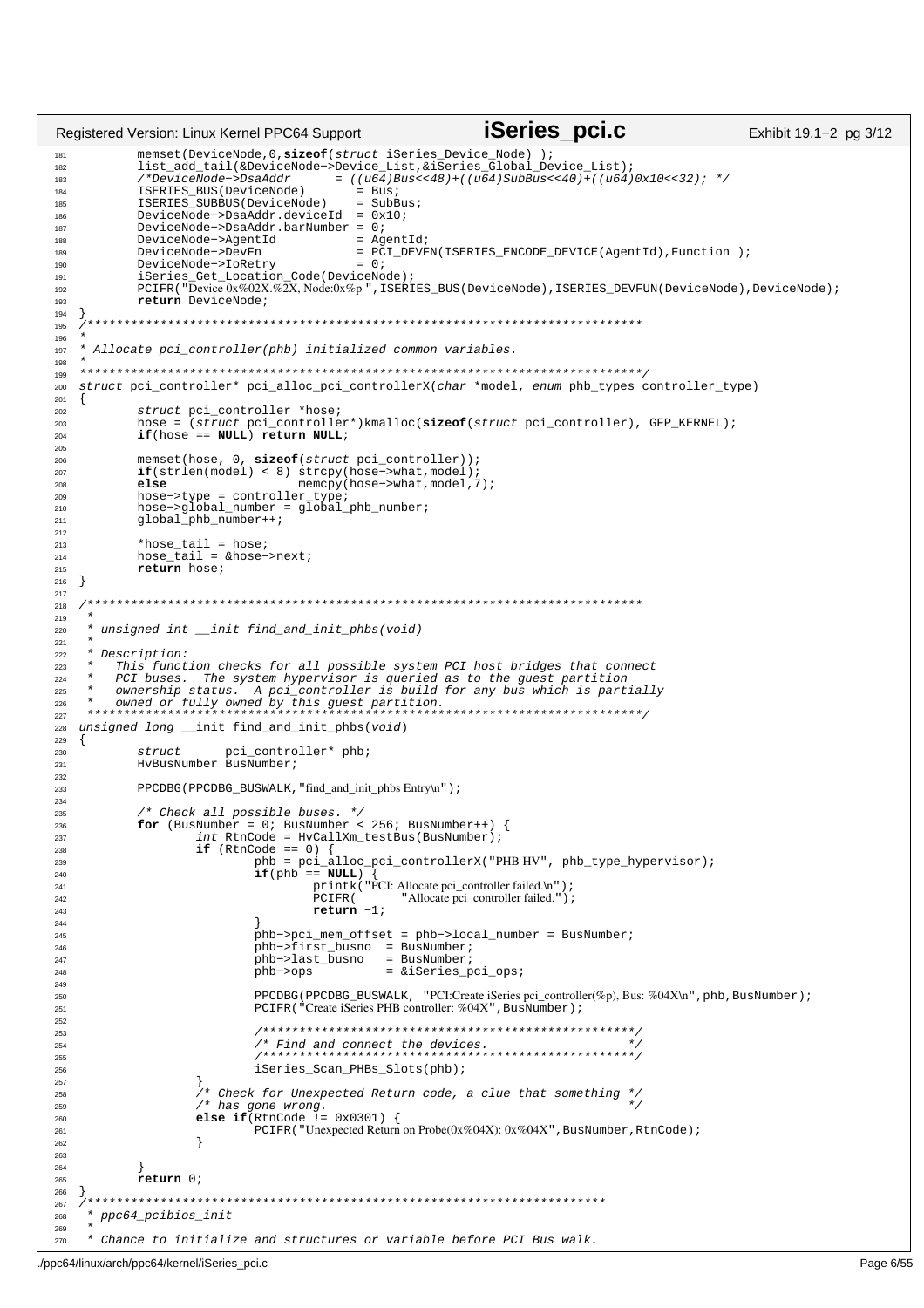```
27<sup>1</sup>272 *<4>buswalk [swapper : iSeries_pcibios_init Entry.
273 *-4>buswalk [swapper : IoMmTable Initialized 0xC00000000034BD30<br>274 *<4>buswalk [swapper : find_and_init_phbs_Entry
     274 *<4>buswalk [swapper : find_and_init_phbs Entry
275 *<4>buswalk [swapper : Create iSeries pci_controller:(0xC00000001F5C7000), Bus 0x0017
276 *<4>buswalk [swapper : Connect EADs: 0x17.00.12 = 0x00
277 *<4>buswalk [swapper : iSeries_assign_IRQ 0x0017.00.12 = 0x0091
278 *<4>buswalk [swapper : − allocate and assign IRQ 0x17.00.12 = 0x91
279 *<4>buswalk [swapper : − FoundDevice: 0x17.28.10 = 0x12AE
280 *<4>buswalk [swapper : − build_device_node 0x17.28.12
281 *<4>buswalk [swapper : iSeries_pcibios_init Exit.
282 ***********************************************************************/
<sup>283</sup> void iSeries pcibios init(void)
284 \{284, 285\}PPCDBG(PPCDBG_BUSWALK, "iSeries_pcibios_init Entry.\n");
286
287 iSeries_IoMmTable_Initialize();
288
289 find_and_init_phbs();
290
291 pci_assign_all_busses = 0;
292 PPCDBG(PPCDBG_BUSWALK, "iSeries_pcibios_init Exit.\n");
293 }
294 /***********************************************************************
     295 * iSeries_pcibios_fixup(void) 
296 ***********************************************************************/
297 void init iSeries pcibios fixup(void)
298 \frac{1}{2}299 struct pci_dev* PciDev;
300 struct iSeries_Device_Node* DeviceNode;
301 char Buffer[256];<br>302 int DeviceCount
                     DeviceCount = 0;303<br>304
304 PPCDBG(PPCDBG_BUSWALK,"iSeries_pcibios_fixup Entry.\n"); 
305 /******************************************************/
306 /* Fix up at the device node and pci_dev relationship */
307 /******************************************************/
308 mf_displaySrc(0xC9000100);
309
310 pci_for_each_dev(PciDev) {
311 DeviceNode = find_Device_Node(PciDev);
                      312 if(DeviceNode != NULL) {
313 ++DeviceCount;<br>314 PciDev->sysdata
314 PciDev−>sysdata = (void*)DeviceNode;
                               315 DeviceNode−>PciDev = PciDev;
316
<sup>317</sup> PPCDBG(PPCDBG_BUSWALK, "PciDev 0x%p <==> DevNode 0x%p\n", PciDev, DeviceNode );
318<br>319
                               319 iSeries_allocateDeviceBars(PciDev);
320
321 PPCDBGCALL(PPCDBG_BUSWALK,dumpPci_Dev(PciDev) );
322<br>323
                               323 iSeries_Device_Information(PciDev,Buffer, sizeof(Buffer) );
324 printk(\sqrt{n}\%d, \%s\n<sup>n</sup>, DeviceCount, Buffer);
325
326 create_pci_bus_tce_table((unsigned long)DeviceNode);<br>327 else {
                      327 } else {
328 printk("PCI: Device Tree not found for 0x\%016IX\n", (unsigned long)PciDev);
329 }
330 }
331 iSeries IoMmTable Status();
332
333 iSeries_activate_IRQs();
334
335 mf_displaySrc(0xC9000200);
336 }
337
338 /***********************************************************************
339 * iSeries_pcibios_fixup_bus(int Bus)
340 *
341 ***********************************************************************/
    void iSeries_pcibios_fixup_bus(struct pci_bus* PciBus)
343 \quad \{<br>344344 PPCDBG(PPCDBG_BUSWALK,"iSeries_pcibios_fixup_bus(0x%04X) Entry.\n",PciBus−>number); 
345
346 }
347
348
349 /***********************************************************************
350 * fixup_resources(struct pci_dev *dev) 
351 *
352 ***********************************************************************/
353 void fixup_resources(struct pci_dev *PciDev)
354 \{<br>355
             PPCDBG(PPCDBG_BUSWALK, "fixup_resources PciDev %p\n", PciDev);
356 } 
357
358
359 /********************************************************************************
360 * Loop through each node function to find usable EADs bridges. 
Registered Version: Linux Kernel PPC64 Support iSeries_pci.c Exhibit 19.1−2 pg 4/12
```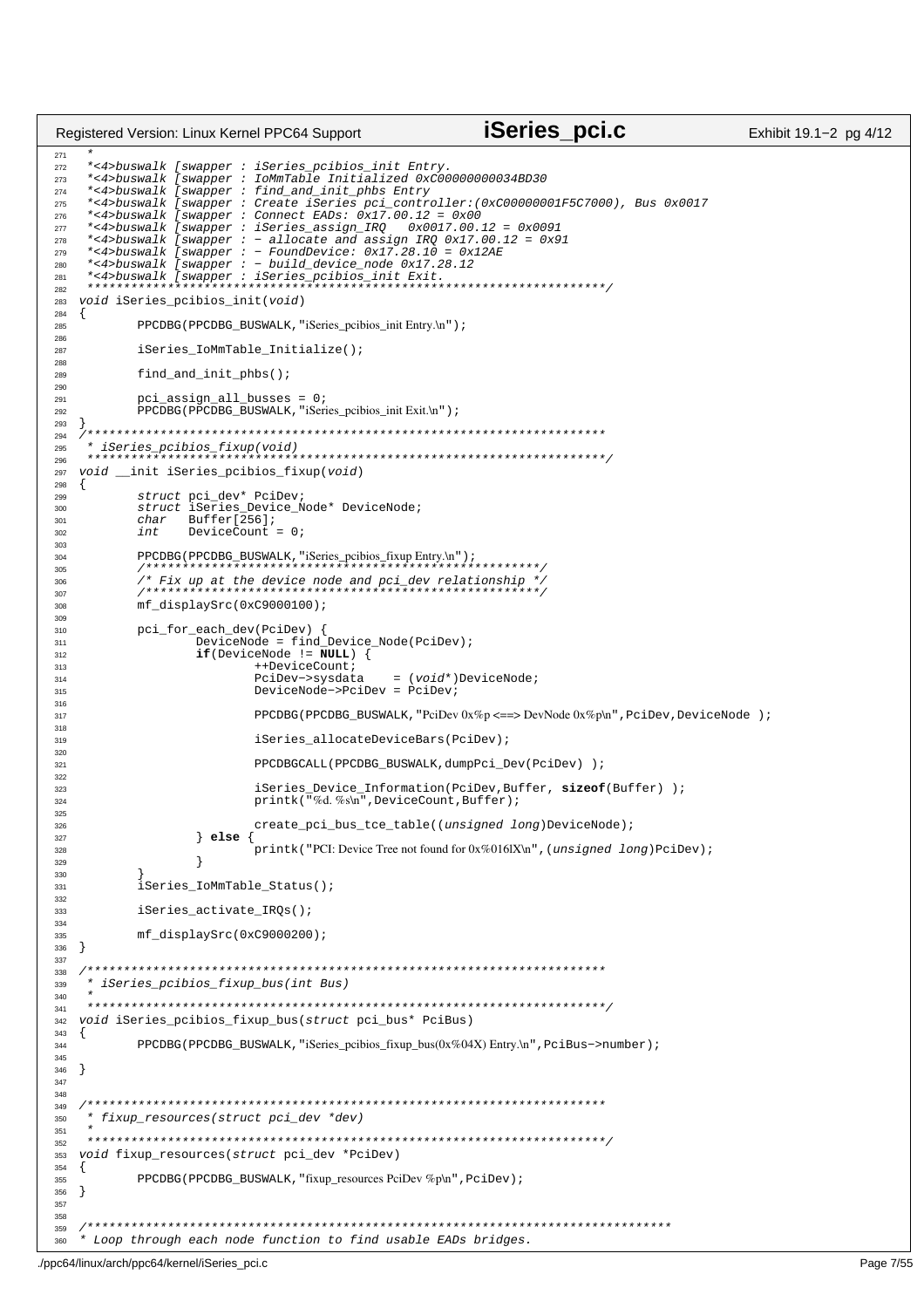```
iSeries pci.c
                                                                                               Exhibit 19.1-2 pg 5/12
Registered Version: Linux Kernel PPC64 Support
   ******36'void iSeries Scan PHBs Slots(struct pci controller* Phb)
362363
   \{struct HvCallPci_DeviceInfo* DevInfo;
364
           HvBusNumber
                                    = Phb->local_number;
                                                                /* System Bus \frac{t}{t}<br>/* EADs is always 0. */
                          Bus
365
           HySubBusNumber SubBus
                                    = 0 ;
366
                          HvRc
                                    = 0;int
367
           intIdSel
                                    = 1368
369
           int
                          MaxAgents = 8i370
                      = (struct \; HvCallPci\_DeviceInfo* )\text{\it kmalloc} (\text{\it sizeof} (struct \; HvCallPci\_DeviceInfo) \; , \; GFP\_KERNEL) \; ;371
           DevInfo
           if(DevInfo == NULL) return?372
373
           374
            * Probe for EADs Bridges
275376
           for (IdSel=1; IdSel < MaxAgents; ++IdSel) {
377
                   HvRc = HvCallPci_getDeviceInfo(Bus, SubBus, IdSel, REALADDR(DevInfo), sizeof(struct HvCallPci_Devi
378
   cefnfo) ;
                   if (HvRc == 0)
379
                           if(DevInfo \rightarrow deviceType == HvCallPci_NodeDevice) {
380
                                   iSeries_Scan_EADs_Bridge(Bus, SubBus, IdSel);
381
382
383
                           else \{printk ("PCI: Invalid System Configuration(0x%02X).\n", DevInfo->deviceType);<br>PCIFR ("Invalid System Configuration(0x%02X).", DevInfo->deviceType);
384
385
                           \mathcal{E}386
387
                   else pci_Log_Error("getDeviceInfo", Bus, SubBus, IdSel, HvRc);
388
380
           kfree(DevInfo);
390
   \}391
392
         393394
         + + +395
   void iSeries Scan EADs Bridge(HvBusNumber Bus, HvSubBusNumber SubBus, int IdSel)
396
397
           struct HvCallPci_BridgeInfo* BridgeInfo;
398
399
           HvAgentId
                          AgentId;
400i nt
                          Function;
                          HyRc
           int401
402
403BridgeInfo = (struct HvCallPci_BridgeInfo*)kmalloc(sizeof(struct HvCallPci_BridgeInfo), GFP_KERNEL);
404
           if(BridgeInfo == NULL) return?405
           406
            407\overline{AB}for (Function=0; Function < 8; ++Function) {<br>AgentId = ISERIES_PCI_AGENTID(IdSel, Function);
\overline{a}410HvRc = HvCallXm connectBusUnit(Bus, SubBus, AgentId, 0);
411if (HvRc == 0) \overline{\left\{ }412/* Connect EADs: 0x18.00.12 = 0x00 * /<br>PPCDBG(PPCDBG_BUSWALK, "PCI:Connect EADs: 0x%02X.%02X.%02X\n", Bus, SubBus, AgentId);
413
A1A"Connect EADs: 0x%02X.%02X.%02X", Bus, SubBus, AgentId);
                           PCIFR(
415
                           HvRc = HvCallPci_getBusUnitInfo(Bus, SubBus, AgentId,
416
                                                           REALADDR(BridgeInfo), sizeof(struct HvCallPci_BridgeInfo)
417
   );
418if (HvRC == 0)PPCDBG PPCDBG_BUSWALK, "PCI: BridgeInfo, Type:0x%02X, SubBus:0x%02X, MaxAgents:0x%02X, MaxSubBus
419
   : 0x\%02X, LSlot: 0x\%02X\ln",
                                          BridgeInfo->busUnitInfo.deviceType,
420
421BridgeInfo->subBusNumber
422BridgeInfo->maxAgents
                                          BridgeInfo->maxSubBusNumber,
423BridgeInfo->logicalSlotNumber);
424PCTFR"BridgeInfo, Type:0x%02X, SubBus:0x%02X, MaxAgents:0x%02X, MaxSubB
425us: 0x\%02X. LSlot: 0x\%02X".
                                          BridgeInfo->busUnitInfo.deviceType.
426BridgeInfo->subBusNumber,
427
                                          BridgeInfo->maxAgents,
428
                                          BridgeInfo->maxSubBusNumber,
429
430BridgeInfo->logicalSlotNumber);
431
                                   if (BridgeInfo->busUnitInfo.deviceType == HvCallPci_BridgeDevice) {
432
                                              Scan\_Bridge\_Slot...: 0x18.00.12 *
433
434
                                            iSeries_Scan_Bridge_Slot(Bus, BridgeInfo);
435else printk("PCI: Invalid Bridge Configuration(0x%02X)", BridgeInfo->busUnitInfo.deviceType);
436\overline{\mathfrak{z}}437
438
                   else if (HvRC := 0x000B) pci_Loq_Error("EADs Connect", Bus, SubBus, AgentId, HvRc);
439\overline{A}kfree(BridgeInfo);
441\}442
443
         444
445* This assumes that the node slot is always on the primary bus!
446
```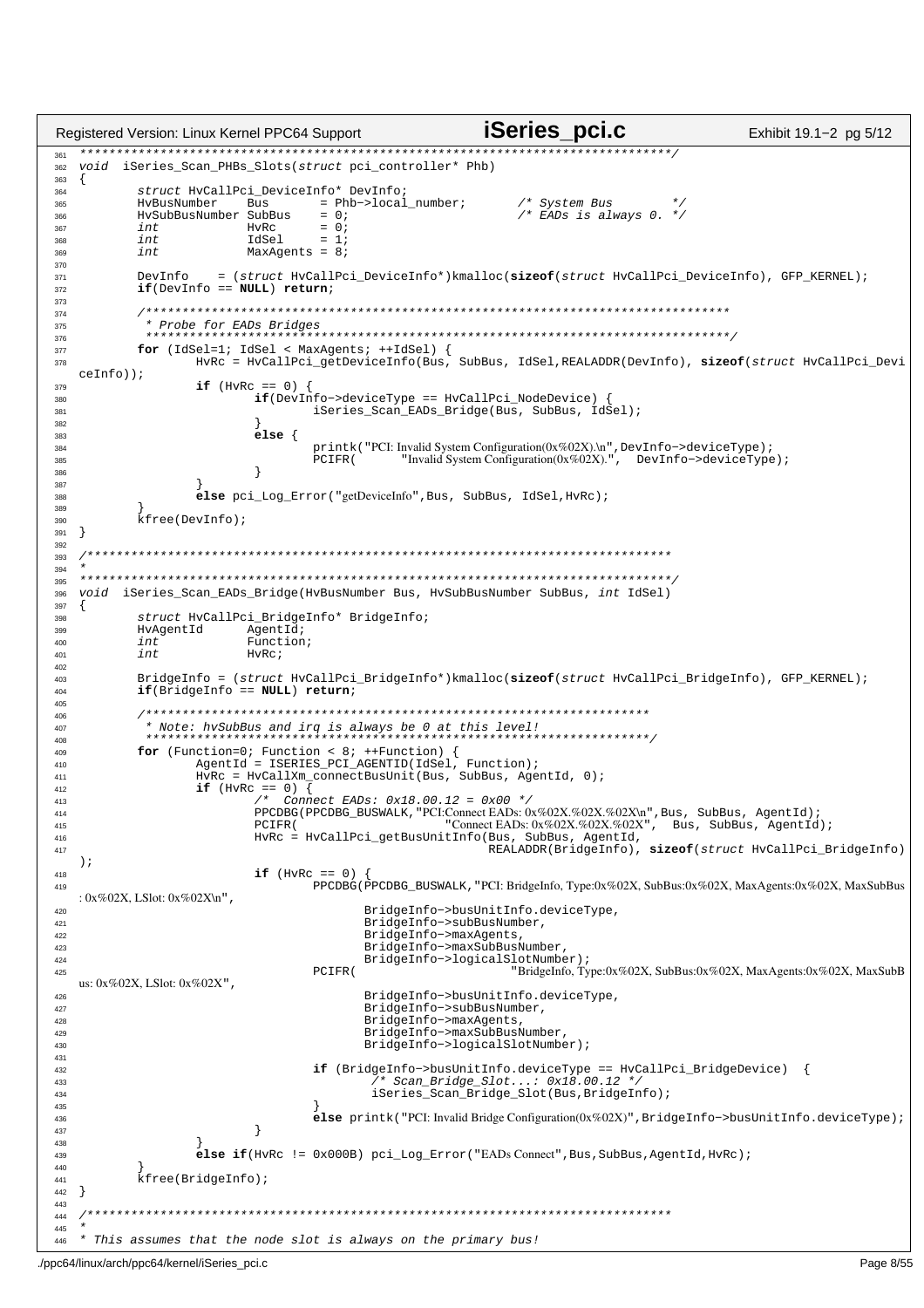```
iSeries pci.c
Registered Version: Linux Kernel PPC64 Support
                                                                                                                     Exhibit 19.1-2 pg 6/12
AA7448int iSeries_Scan_Bridge_Slot(HvBusNumber Bus, struct HvCallPci_BridgeInfo* BridgeInfo)
449
450
   \left\{ \right.struct iSeries_Device_Node* DeviceNode;
451
             HvSubBusNumber SubBus = BridgeInfo->subBusNumber;
452
                                      = 0iVendorId
             u16453
              intHvRc
                                        = 0;454
                                        = 0;455
              u8
                          Irq
                          LARAT
456int= ISERIES_GET_DEVICE_FROM_SUBBUS(SubBus);
             int \quad \text{Function} \quad = \quad \text{ISERIES}\_ \text{GET}\_ \text{FUNCTION}\_ \text{FROM}\_ \text{SUBBUS}(\text{SubBus})\, i \\ \text{HvAgentId} \quad \text{AgentId} \quad = \quad \text{ISERIES}\_ \text{PCI}\_ \text{AGENTID}(\text{IdSel}, \text{ Function})\, i \\ \text{HvAgentId} \quad \text{EADSIdSel} \quad = \quad \text{ISERIES}\_ \text{PCI}\_ \text{AGENTID}(\text{IdSel}, \text{ Function})\, i \\457
458
459
460
              intFirstSlotId = 0;
AC4162/* iSeries_allocate_IRQ.: 0x18.00.12(0xA3)463
              464
              \text{Trq} = iSeries_allocate_IRQ(Bus, 0, AgentId);
ACE466
467
468
              469
              470
471for (IdSel = 1; IdSel <= BridgelInfo->maxAgents; ++IdSel)<br>for (Function = 0; Function < 8; ++Function) {<br>AgentId = ISERIES_PCI_AGENTID(IdSel, Function);
472
473
474
                                 HvRc = HvCallXm_connectBusUnit(Bus, SubBus, AgentId, Irq);
475
                                 if('HvRC == 0')476HvRc = HvCallPci_configLoad16(Bus, SubBus, AgentId, PCI_VENDOR_ID, &VendorId);
477
                                           \textbf{if}(\text{HvRC} == 0) {\n    {\text{if}(\text{HvRC} == 0) {\n        {\text{if}(\text{HvRC} == 0) {\n            {\text{if}(\text{HvRC} == 0) {\n            {\text{if}(\text{HvRC} == 0) {\n            {\text{if}(\text{HvRC} == 0) {\n            {\text{if}(\text{HvRC} == 0) {\n            {\text{if}(\text{HvRC} == 0) {\n            {\text{if}(\text{HvRC} == 0) {\n            {\text{if}(\text{HvRC} == 0) {\n            {\text{if}(\text{HvRC} == 0) {\n            {\text{if}(\text{Hv478
479
                                                     480481PPCDBG(PPCDBG BUSWALK, "PCI:- FoundDevice: 0x\%02X \cdot \frac{202X}{202X} = 0x\%04X \ln r.
482Bus, SubBus, AgentId, VendorId);
483
484
                                                     HvRc = HvCallPci_configStore8(Bus, SubBus, AgentId, PCI_INTERRUPT_LINE, I
485
    rq);
                                                     \textbf{if}(\texttt{HvRc} := 0) {<br> \qquad \qquad \texttt{pci\_Log\_Error}(\texttt{"PciCfgStore Irq Failed!", Bus, SubBus, AgentId, HvRc});486
487
488
                                                     \rightarrow489
490
                                                     ++DeviceCount;
                                                     Principal control between products and the subsets, EADsIdSel, Function);<br>DeviceNode->Vendor = VendorId;
491
492= \text{Irq}493
                                                     DeviceNode->Irq
494DeviceNode->LogicalSlot = BridgeInfo->logicalSlotNumber;
                                                     PCIFR("Device(%4d): 0x%02X.%02X.%02X 0x%02X 0x%04X",
405DeviceCount, Bus, SubBus, AgentId,
496DeviceNode->LogicalSlot, DeviceNode->Vendor);
497
498
                                                     499
                                                      * On the first device/function, assign irq to slot
500501
502
                                                     if(Function == 0) {
                                                               FirstSlotId = AgentId;503
504
                                                               // AHT iSeries_assign_IRQ(Irq, Bus, SubBus, AgentId);
505
                                                     \}506
                                           else pci_Log_Error("Read Vendor", Bus, SubBus, AgentId, HvRc);
507
508
                                 else pci_Log_Error("Connect Bus Unit", Bus, SubBus, AgentId, HvRc);
500\left\{\begin{array}{ccc} \star & \text{for (Function = 0; Function < 8;++Function &gt; 1;}\\ \star & \text{for (Idsel = 1; Idsel &lt;= Maxagents; ++Fdsel) &lt; \end{array}\right.\right.510
511
              return HyRc;
512
513
    514/* I/O Memory copy MUST use mmio commands on iSeries
515
    516
517
    void* iSeries_memset_io(void* dest, char c, size_t Count)
518
519
520
              118ByteValue
                                      = c;
             long NumberOfBytes = C.<br>
long NumberOfBytes = Count;<br>
char* IoBuffer = dest;
521
522
523
              while(NumberOfBytes > 0)iSeries_Write_Byte( ByteValue, (void*)IoBuffer );
524++TORUfferr525
                        -- NumberOfBytes;
526
527
              return dest;
528
529
    void* iSeries_memcpy_toio(void *dest, void *source, size_t count)
530
531
    \{char *dst
532
                                      = dest;
533
              char *src= source;
              long NumberOfBytes = count;
534
             while(NumberOfBytes > 0) {
535
```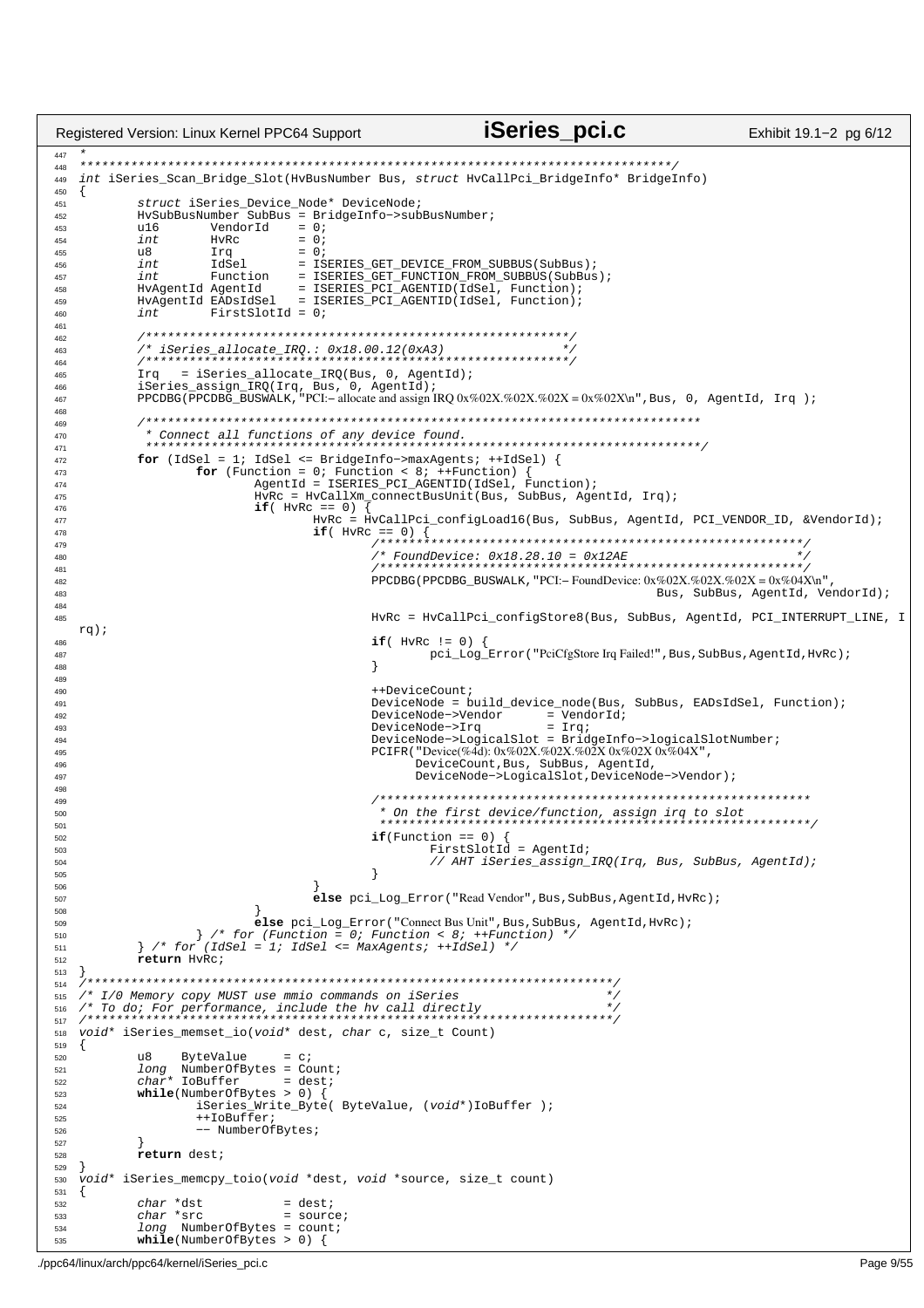```
iSeries pci.c
                                                                                  Exhibit 19.1-2 pg 7/12
Registered Version: Linux Kernel PPC64 Support
536
                iSeries_Write_Byte(*src++, (void*)dst++);
                 537
538
          return dest;
539
540
  void* iSeries memcpy fromio(void *dest, void *source, size t count)
541
542
  \{char *dst = dest;543
         char *src = source;<br>
long NumberOfBytes = count;
544
545
546
         while(NumberOfBytes > 0)*dst++ = iSeries Read Byte( (void*)src++);
547
                -- NumberOfBytes;
548
549
550\mathbf{r}551
552
   553
554
  struct iSeries_Device_Node* find_Device_Node(struct pci_dev* PciDev)
555
556
  \{557
558
559
         int DevFn = PciDev->devfn;
560
         while(Device_Node_Ptr != &iSeries_Global_Device_List) {<br>struct iSeries Device Node* DevNode = (struct iSeries Device Node*)Device Node Ptr;
561
562
                if(Bus == ISERIES_BUS(DevNode) & & DevFn == DevNode->DevFn)563
                       return DevNode;
564
565
                Device Node Ptr = Device Node Ptr->next;
566
567
568
         return NULL;
569
   570
  /* Returns the device node for the passed pci_dev
571
  572
573
574
  struct iSeries_Device_Node* get_Device_Node(struct pci_dev* PciDev)
575
576
  \{struct iSeries_Device_Node* Node;
577
578
         Node = (struct iSeries_Device_Node*)PciDev->sysdata;
579
         if(Node == NULL )Node = find\_Device\_Node(Pcibev);580
581
         \acute{e}lse if(Node->PciDev != PciDev)
582
                Node = find\_Device\_Node(\nleftrightarrow cibev);\n583
          \mathfrak{r}50Areturn Node:
585
  \overline{\phantom{a}}586
    587
  /* Set and reset Device Node Lock
588
   589
500#define setIoLock() \
      unsigned long IrqFlaqs; \
591
      spin_lock_irqsave(&DevNode->IoLock, IrqFlags );
592
593
  #define resetIoLock() \
594
      int RtnCode = DevNode - > ReturnCode; \\ spin\_unlock\_irgrestore( &DevNode - > IoLock, IrqFlags); \\ \n\langle595
596
      return RtnCode;
597
598
  599
600
   * Read PCI Config Space Code
601
602
   603
   604
  int iSeries_Node_read_config_byte(struct iSeries_Device_Node* DevNode, int Offset, u8* ReadValue)
605
  \{606
         u8 ReadData;
607
         setIoLock();
608
600++Pci_Cfg_Read_Count;
610
         DevNode->ReturnCode = HvCallPci_configLoad8(ISERIES_BUS(DevNode), ISERIES_SUBBUS(DevNode), 0x10,
                                                   Offset.KReadData)611
         if(Pci_Trace_Flag ==1)612
613
                PCIFR("RCB: 0x%04X. %02X 0x%04X = 0x%02X", ISERIES_BUS(DevNode), DevNode->DevFn, Offset, ReadData);614if(DevNode->ReturnCode = 0615
                printk("PCI:RCB:0x%04X.%02X Error:0x%04X\n",ISERIES_BUS(DevNode),DevNode->DevFn,DevNode->ReturnCode)
616
   \cdotDTFP/"RCB: 0x%04X.%02X Error: 0x%04X", ISERIES_BUS(DevNode), DevNode->DevFn, DevNode->ReturnCod
617
  e);
618
          *ReadValue = ReadData;
619
         resetIoLock();
620
621
  }<br>/** WORD ***********
622
623 int iSeries_Node_read_config_word(struct iSeries_Device_Node* DevNode, int Offset, ul6* ReadValue)
```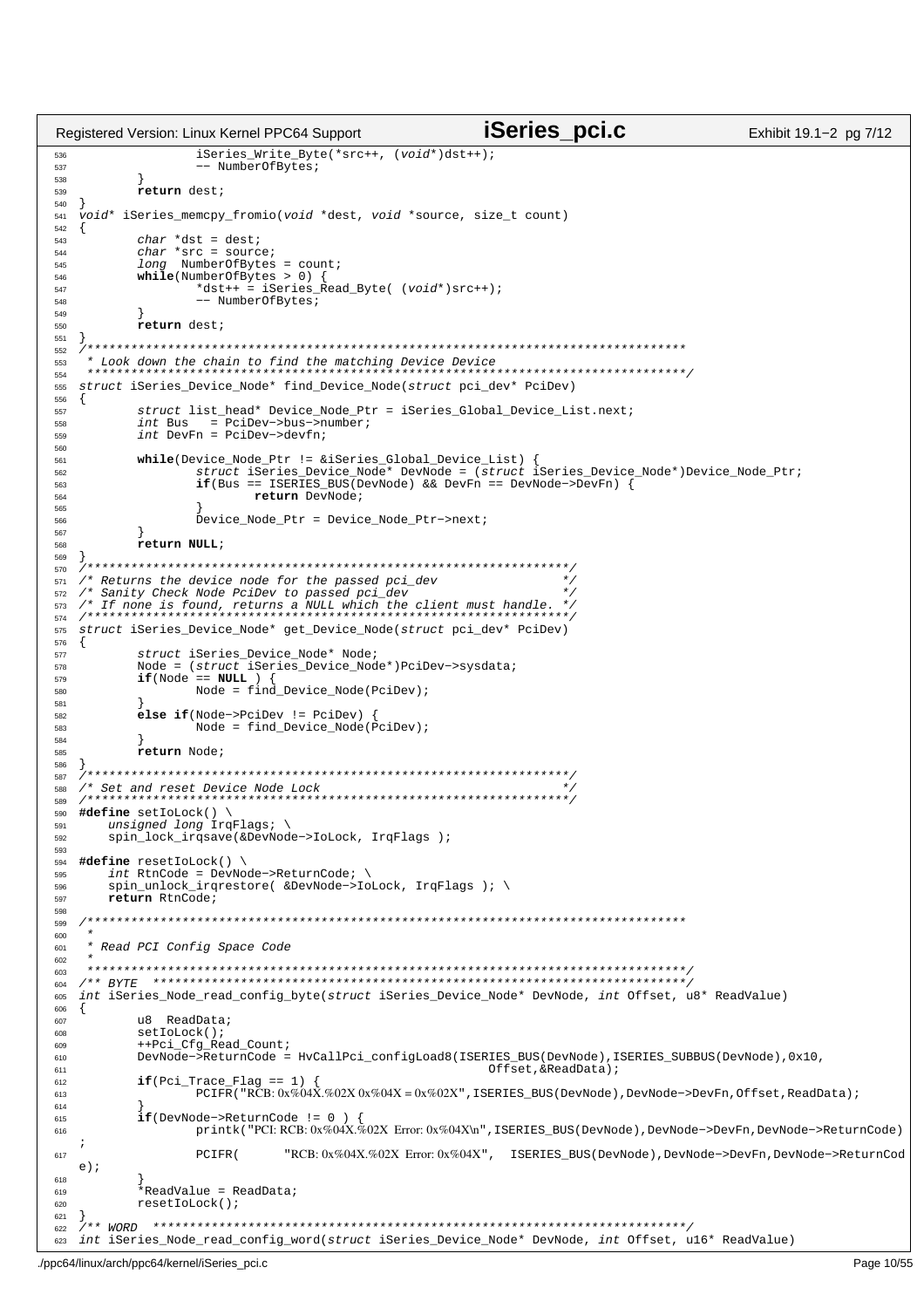iSeries pci.c Registered Version: Linux Kernel PPC64 Support Exhibit 19.1-2 pg 8/12 624  $\{$ u16 ReadData; 625 setIoLock(); 626 ++Pci\_Cfg\_Read\_Count; 627 DevNode->ReturnCode = HvCallPci\_configLoad16(ISERIES\_BUS(DevNode), ISERIES\_SUBBUS(DevNode), 0x10, 628 629 Offset.&ReadData);  $\textbf{if}(\text{Pci\_Trace\_Flag == 1})$  {<br>PCIFR("RCW:0x%04X.%02X0x%04X=0x%04X",ISERIES\_BUS(DevNode),DevNode->DevFn,Offset,ReadData); 630 631 632  $if(DevNode->ReturnCode != 0)$ 633 printk("PCI: RCW: 0x%04X.%02X Error: 0x%04X\n", ISERIES\_BUS(DevNode), DevNode->DevFn, DevNode->ReturnCode 634  $\rightarrow$ "RCW: 0x%04X.%02X Error: 0x%04X", ISERIES BUS(DevNode), DevNode->DevFn, DevNode->ReturnCo 635 PCIFR(  $de)$ ;  $626$  $637$ \*ReadValue = ReadData; 638 resetIoLock(); 639 640 641 int iSeries\_Node\_read\_config\_dword(struct iSeries\_Device\_Node\* DevNode, int Offset, u32\* ReadValue) 642 643  $\{$ u32 ReadData; 644 645 setIoLock(); ++Pci\_Cfg\_Read\_Count; 646 DevNode->ReturnCode = HvCallPci\_configLoad32(ISERIES\_BUS(DevNode), ISERIES\_SUBBUS(DevNode), 0x10, 647 Offset,  $\&$ ReadData); 648  $if(Pci_Trace_Flag == 1)$ 649  $PCIFR$ ("RCL:  $0x\%04X.\%02X0x\%04X = 0x\%08X$ ", ISERIES\_BUS(DevNode), DevNode->DevFn, Offset, ReadData); 650 651  $if(DevNode->ReturnCode != 0$ 652 printk("PCI: RCL: 0x%04X.%02X Error: 0x%04X\n", ISERIES\_BUS(DevNode), DevNode->DevFn, DevNode->ReturnCode) 653  $\cdot$ "RCL: 0x%04X.%02X Error: 0x%04X", ISERIES\_BUS(DevNode), DevNode->DevFn, DevNode->ReturnCod 654 PCTFR(  $e$ ); 655 ,<br>\*ReadValue = ReadData; 656 resetIoLock(); 657 658 int iSeries\_pci\_read\_config\_byte(struct pci\_dev\* PciDev, int Offset, u8\* ReadValue) {<br>struct iSeries\_Device\_Node\* DevNode = get\_Device\_Node(PciDev);<br>if(DevNode == NULL) return 0x0301; 659 660 661 662 return iSeries\_Node\_read\_config\_byte( DevNode , Offset, ReadValue) ; 663 ries\_pci\_read\_config\_word(struct pci\_dev\* PciDev, int Offset, ul6\* ReadValue) {<br>struct iSeries\_Device\_Node\* DevNode = get\_Device\_Node(PciDev); int iSeries\_pci 664 665  $if(DevNode == NULL) return 0x0301;$ 666 return iSeries\_Node\_read\_config\_word( DevNode , Offset, ReadValue ) ; 667 668 int iSeries\_pci\_read\_config\_dword(struct pci\_dev\* PciDev, int Offset, u32\* ReadValue) {<br>struct iSeries\_Device\_Node\* DevNode = get\_Device\_Node(PciDev); 669 670  $if(DevNode == NULL) return 0x0301;$ 671 return iSeries\_Node\_read\_config\_dword(DevNode ,Offset,ReadValue 672 673 674 675 /\* Write PCI Config Space  $\star$ 676 677 678 int iSeries\_Node\_write\_config\_byte(struct iSeries\_Device\_Node\* DevNode, int Offset, u8 WriteData) 679 680 681  $setIoLock()$ ++Pci\_Cfg\_Write\_Count; 682 683 DevNode->ReturnCode = HvCallPci\_configStore8(ISERIES\_BUS(DevNode), ISERIES\_SUBBUS(DevNode), 0x10, 684 Offset.WriteData);  $if(Pei Trace Flag == 1)$ 685 -<br>PCIFR("WCB:0x%04X.%02X0x%04X=0x%02X",ISERIES\_BUS(DevNode),DevNode->DevFn,Offset,WriteData); 686 687 if(DevNode->ReturnCode != 0 ) {<br>printk("PCI:WCB:0x%04X.%02X Error:0x%04X\n",ISERIES\_BUS(DevNode),DevNode->DevFn,DevNode->ReturnCode 688 689  $\rightarrow$ "WCB: 0x%04X.%02X Error: 0x%04X", ISERIES\_BUS(DevNode), DevNode->DevFn, DevNode->ReturnCo PCIFR( 690  $de)$ ;  $69'$ 692  $resetIolock()$  $\rightarrow$ 693  $***$  WORD 694 695 int iSeries\_Node\_write\_config\_word(struct iSeries\_Device\_Node\* DevNode, int Offset, ul6 WriteData) 696  $697$  $setToLock()$ ++Pci\_Cfg\_Write\_Count; 698 DevNode->ReturnCode = HvCallPci\_configStore16(ISERIES\_BUS(DevNode), ISERIES\_SUBBUS(DevNode), 0x10, 699  $OffSet, WriteData);$ 700  $\textbf{if}(\text{Pci\_Trace\_Flag == 1})$  {<br>PCIFR("WCW:0x%04X.%02X0x%04X=0x%04X",ISERIES\_BUS(DevNode),DevNode->DevFn,Offset,WriteData); 701  $702$ 703  $if(DevNode > ReturnCode != 0)$  $704$ printk("PCI: WCW: 0x%04X.%02X Error: 0x%04X\n", ISERIES\_BUS(DevNode), DevNode->DevFn, DevNode->ReturnCode 705  $)$ ; "WCW:0x%04X.%02X Error:0x%04X", ISERIES\_BUS(DevNode),DevNode->DevFn,DevNode->ReturnCo 706 PCTFR(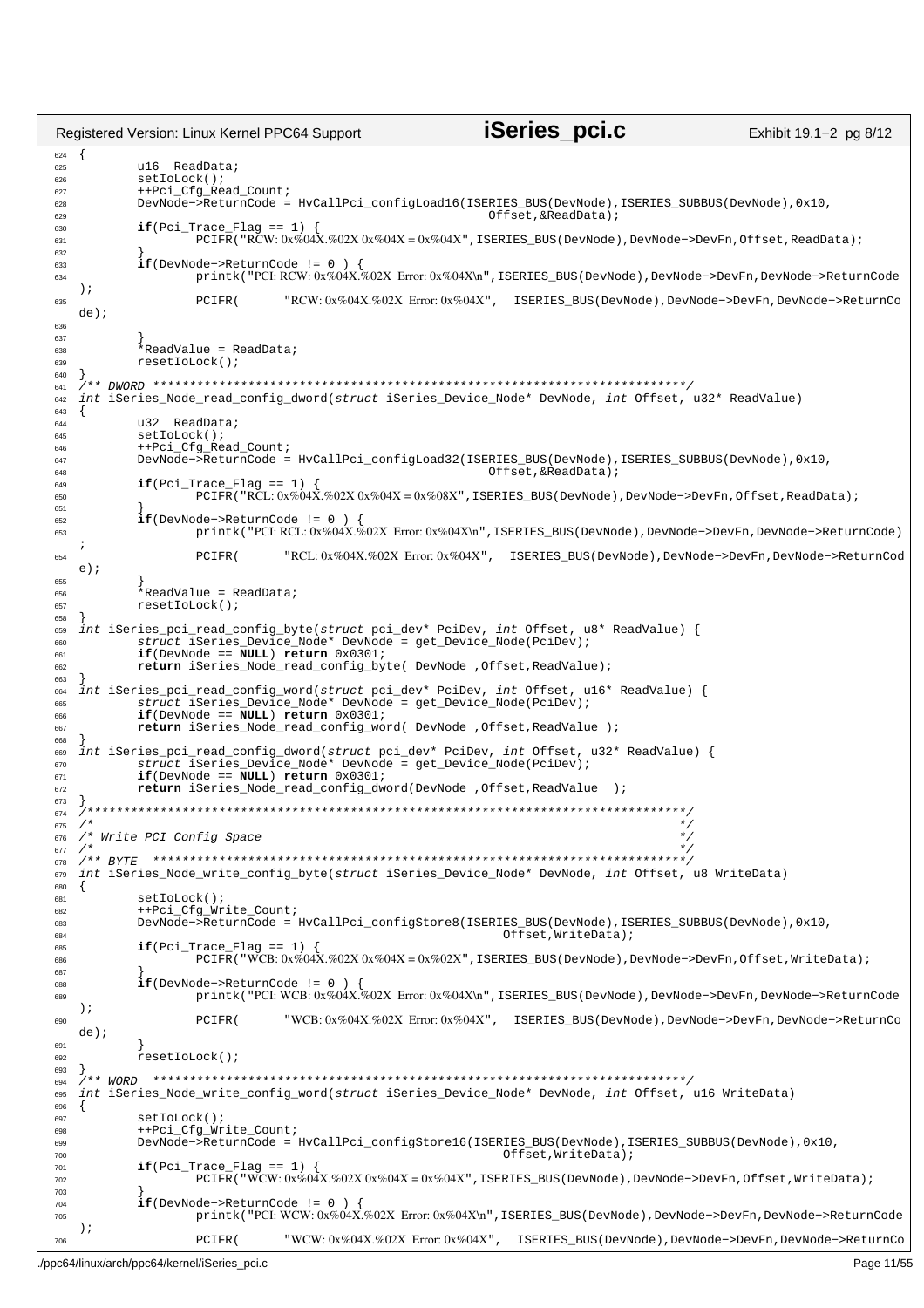iSeries pci.c Registered Version: Linux Kernel PPC64 Support Exhibit 19.1-2 pg 9/12  $de)$ ;  $707$  $resetIolock()$ 708 709 710 int iSeries\_Node\_write\_config\_dword(struct iSeries\_Device\_Node\* DevNode, int Offset, u32 WriteData)  $711$ 712  $\{$ 713  $setIolock()$  $714$ ++Pci\_Cfg\_Write\_Count; DevNode->ReturnCode = HvCallPci\_configStore32(ISERIES\_BUS(DevNode), ISERIES\_SUBBUS(DevNode), 0x10, 715 716 Offset, WriteData);  $\texttt{if}(\texttt{Pci\_Trace\_Flag == 1})$  {<br>PCIFR("WCL:0x%04X.%02X0x%04X=0x%08X",ISERIES\_BUS(DevNode),DevNode->DevFn,Offset,WriteData); 717 718 719  $720$  $if(DevNode->ReturnCode != 0)$ printk("PCI: WCL: 0x%04X.%02X Error: 0x%04X\n", ISERIES\_BUS(DevNode), DevNode->DevFn, DevNode->ReturnCode 721  $)$ ; PCIFR( "WCL: 0x%04X.%02X Error: 0x%04X", ISERIES\_BUS(DevNode), DevNode->DevFn, DevNode->ReturnCo 722  $de)$ ; 723  $resetIolock()$ 724 725 int iSeries\_pci\_write\_config\_byte( struct pci\_dev\* PciDev, int Offset, u8 WriteValue) 726 727  $\{$ 728 struct iSeries\_Device\_Node\* DevNode = get\_Device\_Node(PciDev);  $\texttt{if}(\texttt{DevNode} == \texttt{NULL}) \texttt{return } 0 \times 0301 \texttt{;}$ 729 return iSeries Node write config byte( DevNode, Offset, WriteValue); 730 731 int iSeries\_pci\_write\_config\_word( struct pci\_dev\* PciDev, int Offset, ul6 WriteValue) 732  $733$ struct iSeries Device Node\* DevNode = get\_Device\_Node(PciDev); 734  $if(DevNode == NULL) return 0x0301;$ 735 return iSeries\_Node\_write\_config\_word( DevNode, Offset, WriteValue); 736 737 int iSeries\_pci\_write\_config\_dword(struct pci\_dev\* PciDev, int Offset, u32 WriteValue) 738 739  $\left\{ \right.$ struct iSeries Device Node\* DevNode = get Device Node(PciDev); 740  $if(DevNode == NULL) return 0x0301;$  $741$ return iSeries\_Node\_write\_config\_dword(DevNode,Offset,WriteValue); 742  $\}$ 743 744 745 746 747 struct pci\_ops iSeries\_pci\_ops = { 748 iSeries\_pci\_cpci\_ops = {<br>iSeries\_pci\_read\_config\_byte,<br>iSeries\_pci\_read\_config\_word, 749 750 iSeries\_pci\_read\_config\_dword,  $75'$ 752 iSeries\_pci\_write\_config\_byte,  $753$ iSeries\_pci\_write\_config\_word,<br>iSeries\_pci\_write\_config\_dword 754  $\rightarrow$ 755 756 757 \* Log Pci Error and check Retry Count 758 -> On Failure, print and log information.<br>-> On Failure, print and log information.<br>Increment Retry Count, if exceeds max, panic partition. 759 760 761 762 void logPciError(char\* ErrorTxt, void\* IoAddress, struct iSeries\_Device\_Node\* DevNode, u64 RtnCode) 763 764  $\{$ ++DevNode->IoRetry; 765 766 ++Pci Error Count 767 PCIFR("%s: I/O Error(%1d/%1d):0x%04X IoAddress:0x%p Device:0x%04X:%02X" 768 ErrorTxt, DevNode->IoRetry, in interrupt(), RtnCode, JoAddress, ISERIES BUS(DevNode),DevNode->Agent 769  $Id$ ; 770 771 772  $if(RtnCode == 0x0102)$ 773 PCIFR ("EADS Freeze error.......Panic........"); 774  $mf\_displaySrc(0xB6000103);$ 775  $panic_timeout = 0;$ 776 777 panic ("PCI: EADs Freeze error SRC B6000103\n"); 778 else if(RtnCode ==  $0x0241$ ) { 779 780 PCIFR ("MMIO Alignment error: 0x%p", IoAddress); 781  $mf\_displaySrc(0xB6000103);$ panic\_timeout = 0;<br>panic ("PCI: MMIO Alignment error. SRC B6000103\n"); 782 783 784 785 /\* Bump the retry and check for retry count exceeded. \*/ 786 787 788 if(DevNode->IoRetry > Pci\_Retry\_Max && Pci\_Error\_Flag != 0 ) { **789** 790  $mf\_displaySrc(0xB\overline{6}0001\overline{03})$ ;  $panic_timeout = 0;$ 791 panic ("PCI: Hardware I/O Error, SRC B6000103, Automatic Reboot Disabled.\n") ; 792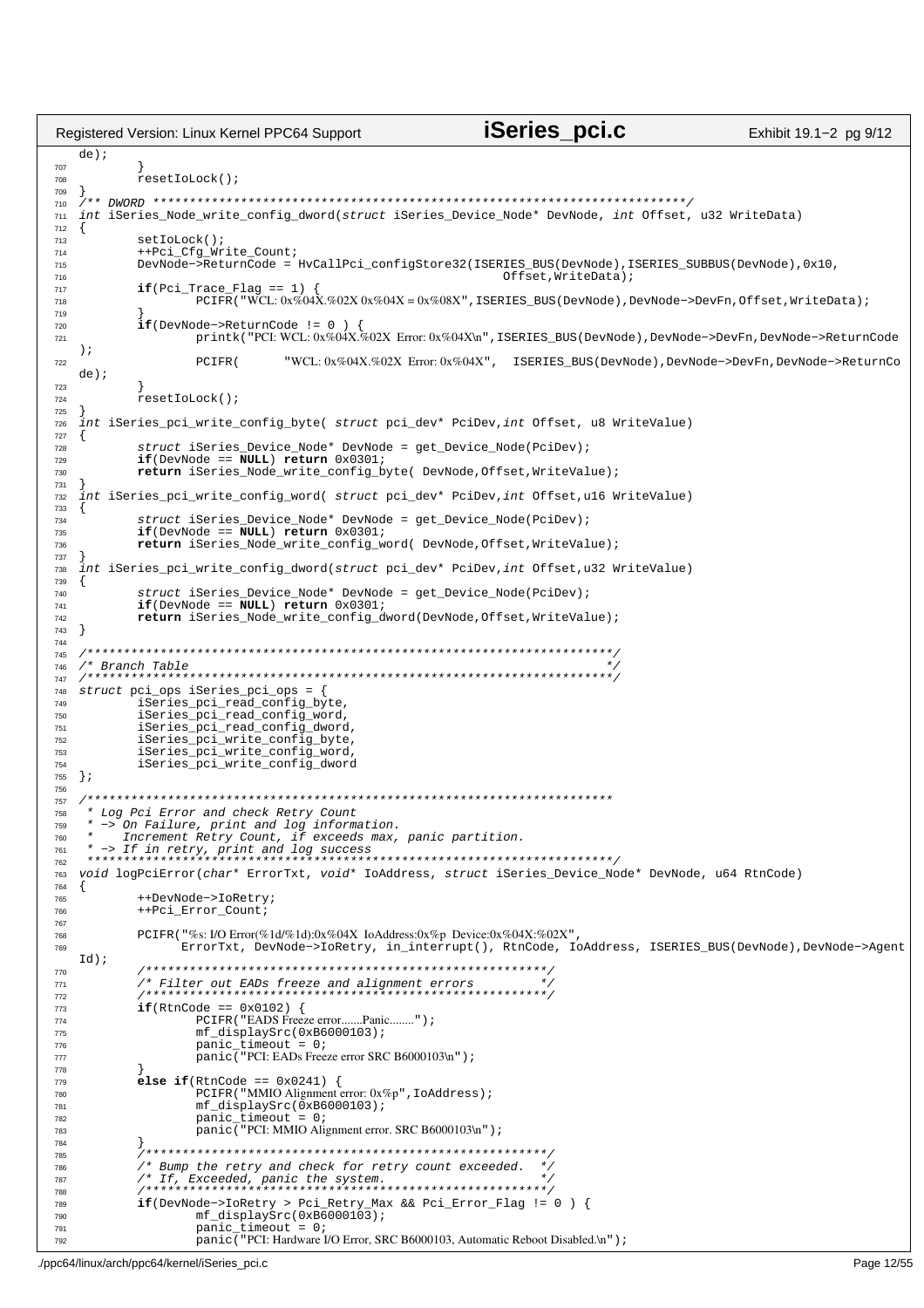```
iSeries pci.c
Registered Version: Linux Kernel PPC64 Support
                                                                                                    Exhibit 19.1-2 pg 10/12
793
            794
            /* Wait x ms before retrying I/O to give I/O time to recover. *
795
            /* Retry wait delay logic.
796
            / \kappa--1, wate actor 1031.<br>
/* - On first retry, no delay, maybe just glitch.<br>
/* - On successify retries, vary the delay to avoid being in a*/
797
798
            \frac{1}{2}799
800
            if(DevNode->IORetry > 0) {
801
                    udelay(DevNode->IoRetry * 50);
802803
            \}\}804
805
   806
    * Retry was successful
007\star \star808void pciRetrySuccessful(struct iSeries_Device_Node* DevNode)
809810
   \left\{ \right.struct timeval TimeClock;
811
            struct rtc_time CurTime;<br>do_gettimeofday(&TimeClock);
812
813
            to_tm(TimeClock.tv_sec, &CurTime);
814
815
816
            PCIFR ("Retry Successful(%2d) on Device 0x%04X:%02X at %02d.%02d.%02d",
817
                  DevNode->IoRetry, ISERIES_BUS(DevNode), DevNode->AgentId,
818
                  CurTime.tm_hour, CurTime.tm_min, CurTime.tm_sec);
819
            DevNode->IoRetry = 0;
820
   \}821
822823
   /* Translate the I/O Address into a device node, bar, and bar offset.
                                                                                \star.
824
                                                                                \star/* Note: Make sure the passed variable end up on the stack to avoid
825
   \frac{1}{2} the exposure of being device global.
826
   827
                                                               te e e e e e e e e e e e e e e e
828
   #define setUpMmIo(IoAddress, Type) \
829
   unsigned long
                   TrqFlags; \
830
   struct HvCallPci_LoadReturn Return; \
831
   union HvDsaMap DsaData;
832
   unsigned long Baroffset;<br>
unsigned long BaseIoAddr = (unsigned long)IoAddress-iSeries_Base_Io_Memory;
833
834
   dong<br>
Iong TableIndex = (BaseIoAddr/iSeries_IoMmTable_Entry_Size);<br>struct iSeries_Device_Node* DevNode = *(iSeries_IoMmTable+TableIndex);
835
   long
836
   if(DevNode != \overline{NULL}) \{ \ \ \ }837
                              = ISERIES_DSA(DevNode);
       DsaData.DsaAddr
838
        \frac{1}{1} DsaData.Dsa.barNumber = *(iSeries_IoBarTable+TableIndex);
839
                               = BaseIoAddr % iSeries_IoMmTable_Entry_Size; \
840
        BarOffset
        ++Pci_Io_##Type##_Count; \
841
842spin_lock_irqsave(&DevNode->IoLock, IrqFlags ); \
  \mathcal{L}843
   else panic ("PCI: Invalid PCI IoAddress detected 0x\%p!\n\mid", IoAddress);
844
                                                               '<br>++++++++++++++++++
845
   846
847848
849
   /* iSeries_Read_Byte = Read Byte ( 8 bit)<br>/* iSeries_Read_Word = Read Word (16 bit)
                                                                                 \star850
851
   \frac{1}{1} iSeries_Read_Long = Read Long (32 bit)
852
                                               853
   u8 iSeries_Read_Byte(void* IoAddress)
854
855
   \{856
            setUpMmIo(IoAddress, Read);
            do \{857
                    HyCall3Ret16(HyCallPciBarLoad8, &Return, DsaData.DsaAddr,BarOffset, 0);
858
                    if(Return.rc != 0) {<br>logPciError("RDB",IoAddress, DevNode, Return.rc);
859
860
861
                     e^{i\theta} if ( DevNode->IoRetry > 0) \theta862
                             pciRetrySuccessful(DevNode);
863
864
            \} while (Return.rc != 0);
865
866spin_unlock_irqrestore(&DevNode->IoLock, IrqFlags );
            \overline{\textbf{if}}(\overline{\text{Pci}}_T\text{trace_Flag} == 1) PCIFR("RDB: IoAddress 0x%p = 0x%02X", IoAddress, (u8) Return.value);<br>
return (u8) Return.value;
867
868
869
870
   int Retry_Test = 0;
   ul6 iSeries_Read_Word(void* IoAddress)
871
872
   \{setUpMmIo(IoAddress, Read);
873
            do \{874
                    HvCall3Ret16(HvCallPciBarLoad16, &Return, DsaData.DsaAddr, BarOffset, 0);
875
876
                    if(Return.rc != 0)877
                             logPciError("RDW", IoAddress, DevNode, Return.rc);
878
879
880
                     else if ( DevNode->IORetry > 0)881
                             pciRetrySuccessful(DevNode);
882
                     J
```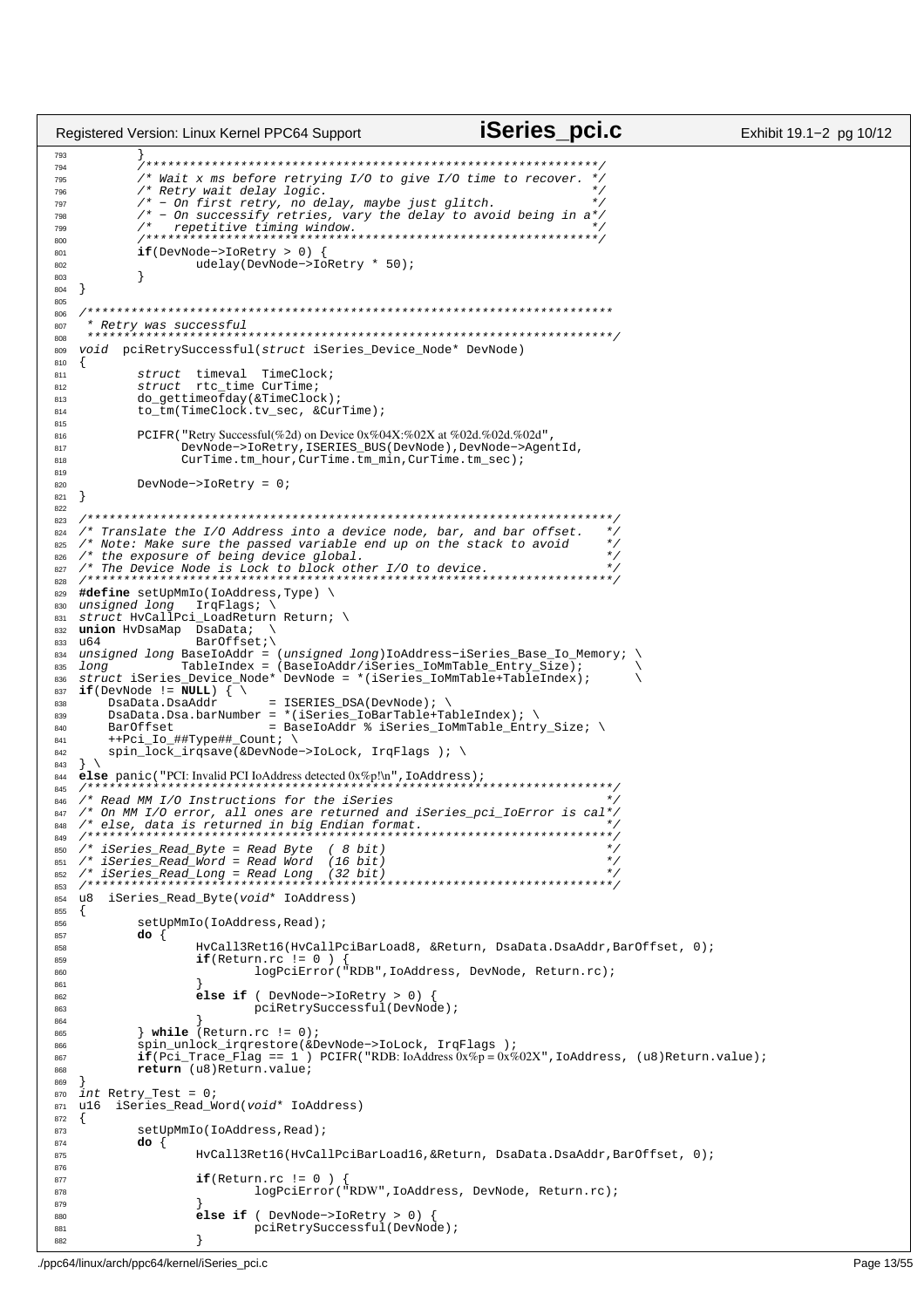```
iSeries pci.c
                                                                                                      Exhibit 19.1-2 pg 11/12
Registered Version: Linux Kernel PPC64 Support
             \} while (Return.rc != 0);
883
            spin unlock irgrestore(&DevNode->IoLock, IrgFlags);
884
            \frac{1}{2} \frac{1}{2} \frac{1}{2} \frac{1}{2} \frac{1}{2} \frac{1}{2} \frac{1}{2} \frac{1}{2} \frac{1}{2} \frac{1}{2} \frac{1}{2} \frac{1}{2} \frac{1}{2} \frac{1}{2} \frac{1}{2} \frac{1}{2} \frac{1}{2} \frac{1}{2} \frac{1}{2} \frac{1}{2} \frac{1}{2} \frac{1}{2} 885
            return swab16 ((u16) Return. value);
886
887
   u32 iSeries Read Long(void* IoAddress)
888
889
   \{setUpMmIo(IoAddress.Read);
890
89'do \{892
                     HvCall3Ret16(HvCallPciBarLoad32, &Return, DsaData.DsaAddr, BarOffset, 0);
893
                     if(Return.rc := 0)894
                              n.rc != 0 ) {<br>loqPciError("RDL",IoAddress, DevNode, Return.rc);
895
896
                     e^{i\text{Re}} if ( DevNode->IoRetry > 0) \frac{1}{2}007pciRetrySuccessful(DevNode);
808
899
            \} while (Return.rc != 0);
900
            901902903
904
    905
   906
907
   /* iSeries_Write_Byte = Write Byte (8 \text{ bit})908\frac{1}{2}iSeries_Mrite_Djcc miles byce (c Sic)
909
   910
91'void iSeries_Write_Byte(u8 Data, void* IoAddress)
Q<sub>12</sub>913
   \{setUpMmIo(IoAddress, Write);
914do \{915
916
                     Return.rc = HvCall4(HvCallPciBarStore8, DsaData.DsaAddr,BarOffset, Data, 0);
917
                     if(Return.rc != 0 ) {<br>logPciError("WWB", IoAddress, DevNode, Return.rc);
Q1R919
                     else if ( DevNode->IoRetry > 0) {
920
                             pciRetrySuccessful(DevNode);
921922\frac{1}{2} while (Return rd (= 0))
923
            spin_unlock_irgrestore(&DevNode->IoLock, IrgFlags );
924
            \mathbf{i}\mathbf{\tilde{f}} (Pci_Trace_Flag == 1) PCIFR ("WWB: loAddress \hat{0}x\%p = 0x\%02X", IoAddress, Data);
925
926
   void iSeries_Write_Word(u16 Data, void* IoAddress)
927
928
   \{setUpMmIo(IoAddress, Write);
929
930
            do \{931Return.rc = HyCall4(HyCallPciBarStore16, DsaData.DsaAddr, BarOffset, swab16(Data), 0);
032if(Return.rc != 0 ) {<br>logPciError("WWW".IoAddress. DevNode. Return.rc);
933934
                     else if ( DevNode->IoRetry > 0) {
935
936
                             pciRetrySuccessful(DevNode);
Q<sub>27</sub>\frac{1}{2} while (Return.rc != 0);
938
            spin_unlock_irqrestore(&DevNode->IoLock, IrqFlags);
939
            \mathbf{if}(\overrightarrow{pc_1})Trace_Flag == 1) PCIFR("WWW:IoAddress0x%p=0x%04X",IoAddress,Data);
940
941
   void iSeries_Write_Long(u32 Data, void* IoAddress)
942
943
            setUpMmIo(IoAddress, Write);
944
945
            do \{946Return.rc = HyCall4(HyCallPciBarStore32,DsaData.DsaAddr,BarOffset, swab32(Data), 0);
947if(Ret.urn.rc := 0)n.rc := 0 / {<br>logPciError("WWL",IoAddress, DevNode, Return.rc);
QAB949
                     else if ( DevNode->IoRetry > 0) {
950
                             pciRetrySuccessful(DevNode);
951
952
            \frac{1}{2} while (Return.rc != 0);
953
            spin_unlock_irqrestore(&DevNode->IoLock, IrqFlags);
954
            \textbf{if}(\text{Pci\_Trace\_Flag == 1}) PCIFR("WWL: IoAddress \overline{0}x\%p = 0x\%08X", IoAddress, Data);
955
956
   \rightarrow957
    * This is called very early before the page table is setup.
958
    \starThere are warnings here because of type mismatches.. Okay for now. AHT
959
960
    \star /
   v \circ i961
   iSeries_pcibios_init_early(void)
962\left\{ \right.963
            //ppc_md.pcibios_read_config_byte
                                                   = iSeries_Node_read_config_byte;
964
            //ppc_md.pcibios_read_config_word
                                                   = iSeries_Node_read_config_word;
965
966
            //ppc_md.pcibios_read_config_dword = iSeries_Node_read_config_dword;
                                                  = iSeries_Node_write_config_byte;
            //ppc_md.pcibios_write_config_byte
967
            //ppc_md.pcibios_write_config_word
                                                   = iSeries_Node_write_config_word;
968
            //ppc_md.pcibios_write_config_dword = iSeries_Node_write_config_dword;
969
970
   \}971
   972
```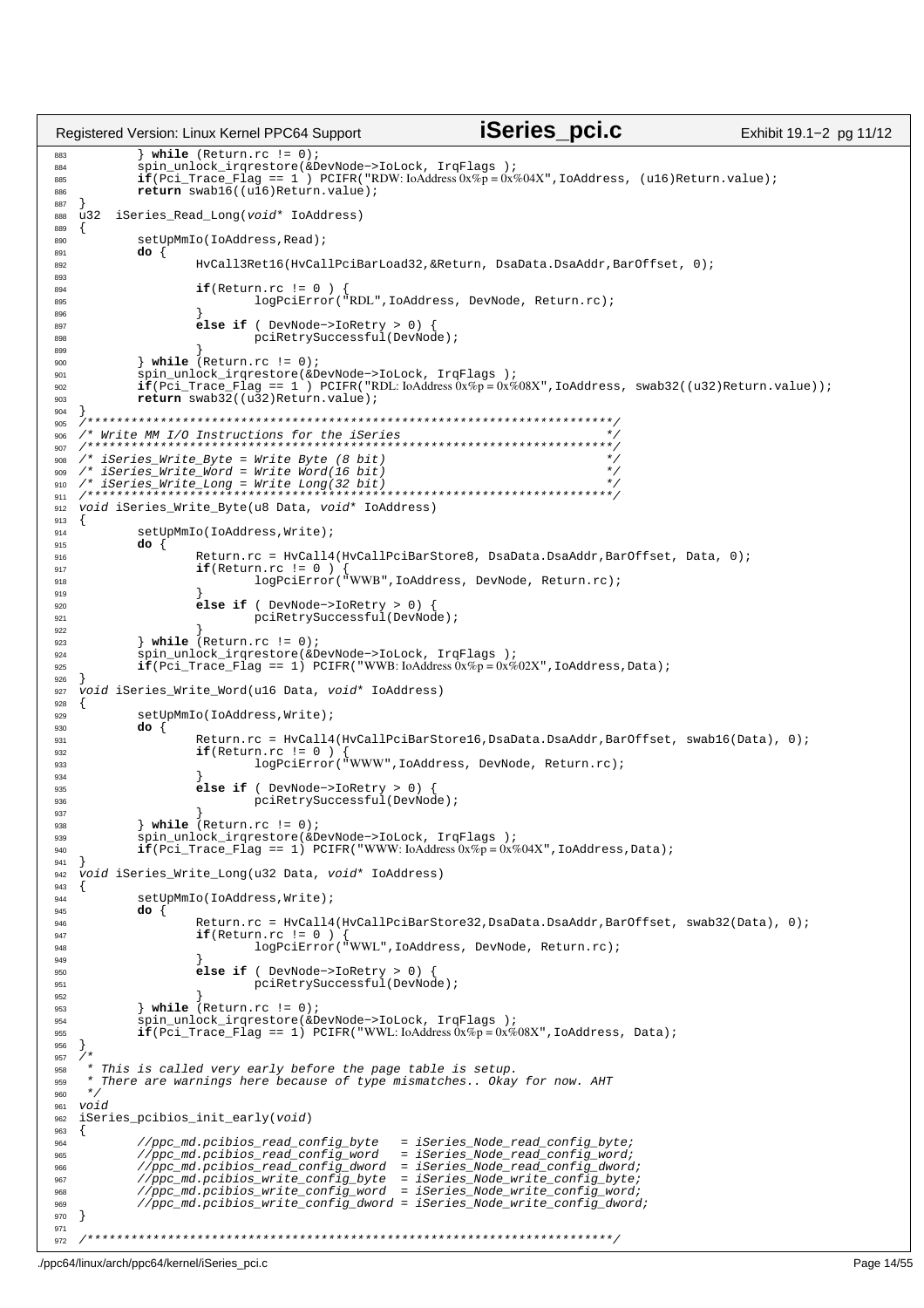| Registered Version: Linux Kernel PPC64 Support                                                                                                                                                                                                                                                                                                                                                                                                                                                                                                                                                                                                                     | <b>iSeries_pci.c</b> | Exhibit 19.1–2 pg 12/12 |
|--------------------------------------------------------------------------------------------------------------------------------------------------------------------------------------------------------------------------------------------------------------------------------------------------------------------------------------------------------------------------------------------------------------------------------------------------------------------------------------------------------------------------------------------------------------------------------------------------------------------------------------------------------------------|----------------------|-------------------------|
| $973$ /* Set the slot reset line to the state passed in.<br>/* This is the platform specific for code for the pci reset device<br>974<br>/* function.<br>975<br>976<br>int pci_set_reset(struct pci_dev* PciDev, int State) {<br>977<br>struct iSeries Device Node* DeviceNode = (struct iSeries Device Node*)PciDev->sysdata;<br>978<br>$if$ (DeviceNode == $NULL$ )<br>979<br>printk ("PCI: Pci Reset Failed, Device Node not found for pci dev %p\n", PciDev);<br>980<br>return $-1;$<br>981<br>982<br>DeviceNode->ReturnCode = HvCallPci setSlotReset(ISERIES BUS(DeviceNode),0x00,DeviceNode->AgentId,State);<br>983<br>return DeviceNode->ReturnCode;<br>984 |                      |                         |
| 985                                                                                                                                                                                                                                                                                                                                                                                                                                                                                                                                                                                                                                                                |                      |                         |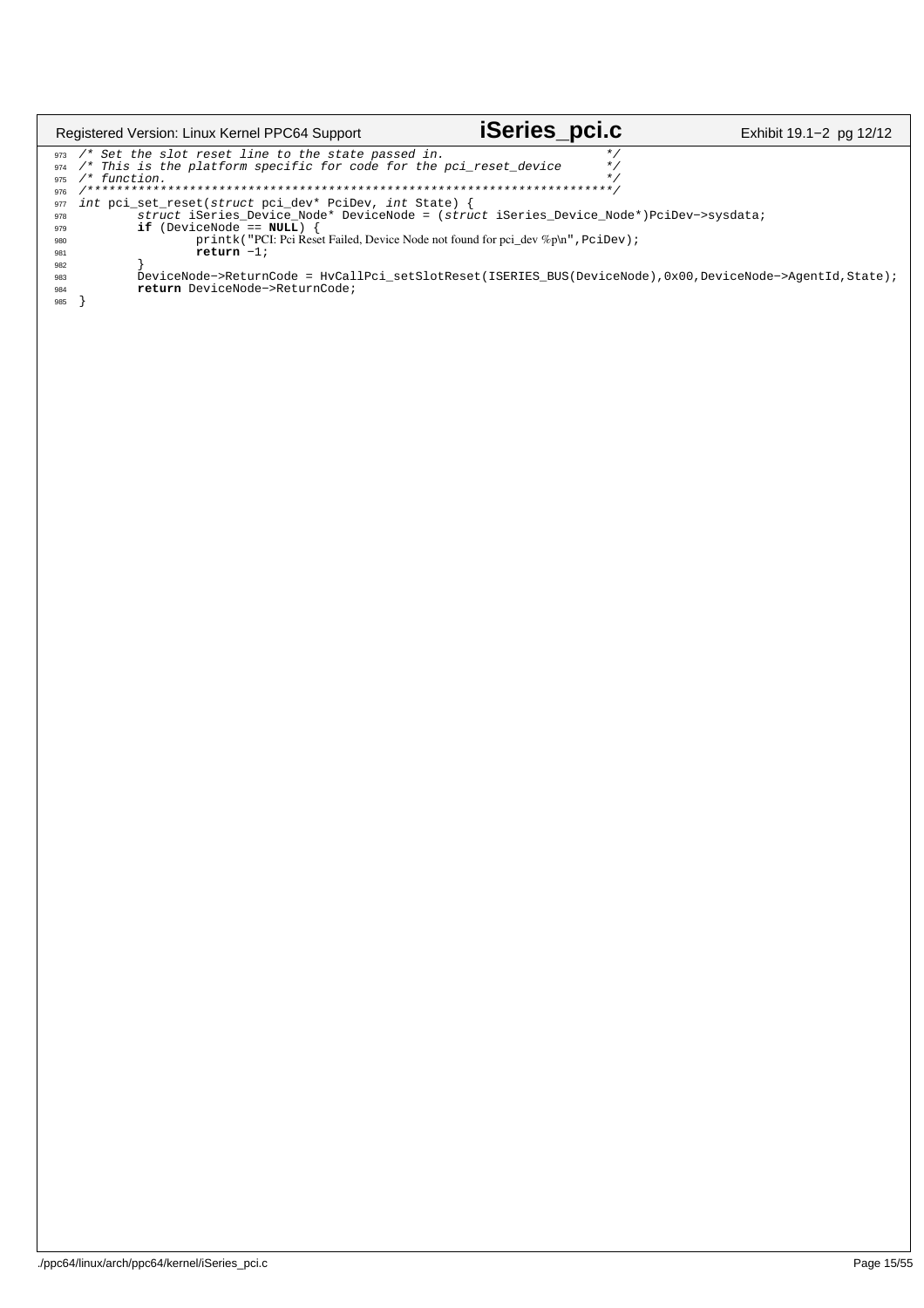```
/*
2 * iSeries_proc.c
3 * Copyright (C) 2001 Kyle A. Lucke IBM Corporation
 4 * 
 5 * This program is free software; you can redistribute it and/or modify
6 * it under the terms of the GNU General Public License as published by
7 * the Free Software Foundation; either version 2 of the License, or
8 * (at your option) any later version.
 9 * 
10 * This program is distributed in the hope that it will be useful,
11 * but WITHOUT ANY WARRANTY; without even the implied warranty of
12 * MERCHANTABILITY or FITNESS FOR A PARTICULAR PURPOSE. See the
13 * GNU General Public License for more details.
\frac{14}{15}15 * You should have received a copy of the GNU General Public License
16 * along with this program; if not, write to the Free Software
17 * Foundation, Inc., 59 Temple Place, Suite 330, Boston, MA 02111−1307 USA
18 *19
20
21 / * Change Activity: */
22 /* End Change Activity */
23
24 #include <linux/proc_fs.h>
    25 #include <linux/spinlock.h>
 26 #ifndef _ISERIES_PROC_H
27 #include <asm/iSeries/iSeries_proc.h>
28 #endif
29
3031 static struct proc_dir_entry * iSeries_proc_root = NULL;
    32 static int iSeries_proc_initializationDone = 0;
33 static spinlock_t iSeries_proc_lock;
34
35 struct iSeries_proc_registration
    \{37 struct iSeries_proc_registration *next;
38 iSeriesProcFunction functionMember;
39 };
40
41
42 struct iSeries_proc_registration preallocated[16];
43 #define MYQUEUETYPE(T) struct MYQueue##T
44 #define MYQUEUE(T) \
    MYQUEUETYPE(T) \
46 \begin{matrix} 46 \\ 47 \end{matrix}47 struct T *head; \
48 struct T *tail; \
\frac{49}{50}50 #define MYQUEUECTOR(q) do { (q)−>head = NULL; (q)−>tail = NULL; } while(0)
51 #define MYQUEUEENQ(q, p) \
\begin{array}{ccc} 52 & \mathbf{do} & \left\{ \begin{array}{c} \setminus \\ \setminus \end{array} \right. \\ 53 & \end{array}53 (p)−>next = NULL; \
 54 if ((q)−>head != NULL) { \
55 (q)−>head−>next = (p); \
56 (q)−>head = (p); \
57 } else { \
                \} else \{\ \ \ \ \58 (q)->tail = (q)->head = (p); \
 59 } \
60 } while(0)
61
62 #define MYQUEUEDEQ(q,p) \
63 do \begin{cases} \sqrt{64} \end{cases}(p) = (q)->tail; \
 65 if ((p) != NULL) { \
66 (q)−>tail = (p)−>next; \
67 (p)−>next = NULL; \
 68 \Big\}69 if ((q)−>tail == NULL) \
                           70 (q)−>head = NULL; \
71 } while(0)
72 MYQUEUE(iSeries_proc_registration);<br>73 typedef MYOUEUETYPE(iSeries proc_re
    73 typedef MYQUEUETYPE(iSeries_proc_registration) aQueue;
74
75
76 aQueue iSeries_free;
77 aQueue iSeries_queued;
78
79 void iSeries_proc_early_init(void)
\begin{matrix} 80 \\ 81 \end{matrix} \quad \begin{matrix} \phantom{00} \left\{ \begin{array}{ccc} 1 \end{array} \right. \\ \phantom{0} \end{matrix}int i = 0;82 unsigned long flags;
83 iSeries_proc_initializationDone = 0;
 84 spin_lock_init(&iSeries_proc_lock);
85 MYQUEUECTOR(&iSeries_free);
86 MYQUEUECTOR(&iSeries_queued);
87
88 spin_lock_irqsave(&iSeries_proc_lock, flags);<br>
for (i = 0; i < 16; i+i) {
                for (i = 0; i < 16; ++i) {
Registered Version: Linux Kernel PPC64 Support iSeries_proc.c Exhibit 19.1−3 pg 1/2
```
MYQUEUEENQ(&iSeries\_free, preallocated+i);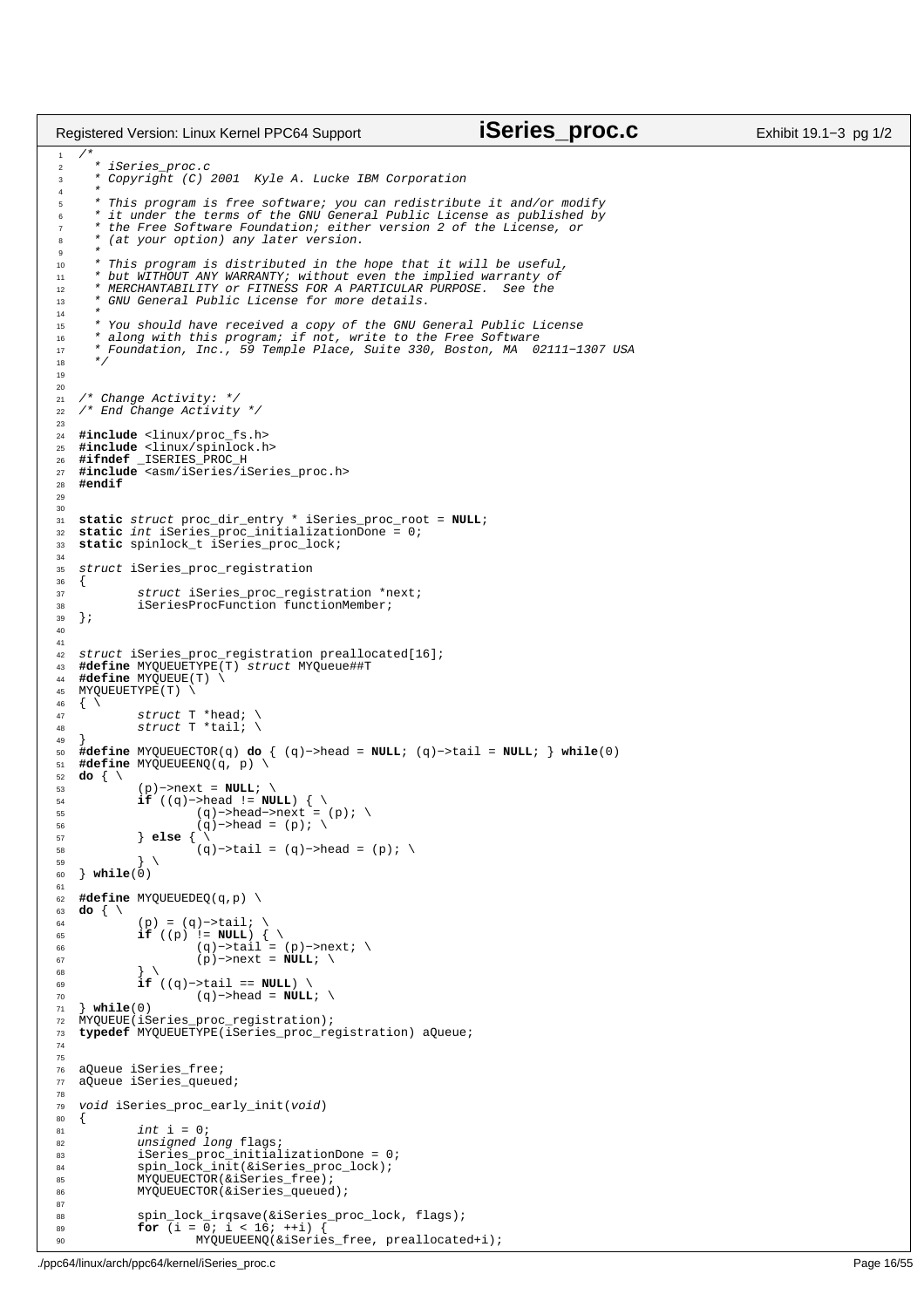```
91<br>92
             spin_unlock_irgrestore(&iSeries_proc_lock, flags);
93 }
94
95 void iSeries_proc_create(void)
96<br>97
97 unsigned long flags;
98 struct iSeries_proc_registration *reg = NULL;
99 spin_lock_irqsave(&iSeries_proc_lock, flags);<br>100 printk("iSeries_proc: Creating /proc/iSeries\n");
             printk("iSeries_proc: Creating /proc/iSeries\n");
101
102 iSeries_proc_root = proc_mkdir("iSeries", 0);
103 if (!iSeries_proc_root) return;
104
105 MYQUEUEDEQ(&iSeries_queued, reg);
106
107 while (reg != NULL) {<br>108 (*(reg->funct
                      108 (*(reg−>functionMember))(iSeries_proc_root);
109
110 MYQUEUEDEQ(&iSeries_queued, reg);<br>111   }
111 }
112
113 iSeries_proc_initializationDone = 1;<br>114 spin_unlock_irgrestore(&iSeries_proc
   spin_unlock_irqrestore(&iSeries_proc_lock, flags);<br>}
115 }
116
117 void iSeries_proc_callback(iSeriesProcFunction initFunction)
118 \{119 119 unsigned long flags;<br>120 119 100k irosaye(&i
             spin_lock_irqsave(&iSeries_proc_lock, flags);
121
122 if (iSeries_proc_initializationDone) {<br>
123 (*initFunction)(iSeries_proc_root);<br>
124 else {
125 struct iSeries_proc_registration *reg = NULL;
126
127 MYQUEUEDEQ(&iSeries free, reg);
128
129 if (reg != NULL) {<br>
130 /* printk("Registering %p in reg %p\n", initFunction, reg); */<br>
131 reg->functionMember = initFunction;
132
133 MYQUEUEENQ(&iSeries_queued, reg);<br>
134 else {
134 } else {
                      \text{printk}("Couldn't get a queue entry\n");
136 }
137 }
138
   spin_unlock_irqrestore(&iSeries_proc_lock, flags);<br>}
140 }
141
142
Registered Version: Linux Kernel PPC64 Support iSeries_proc.c Exhibit 19.1−3 pg 2/2
```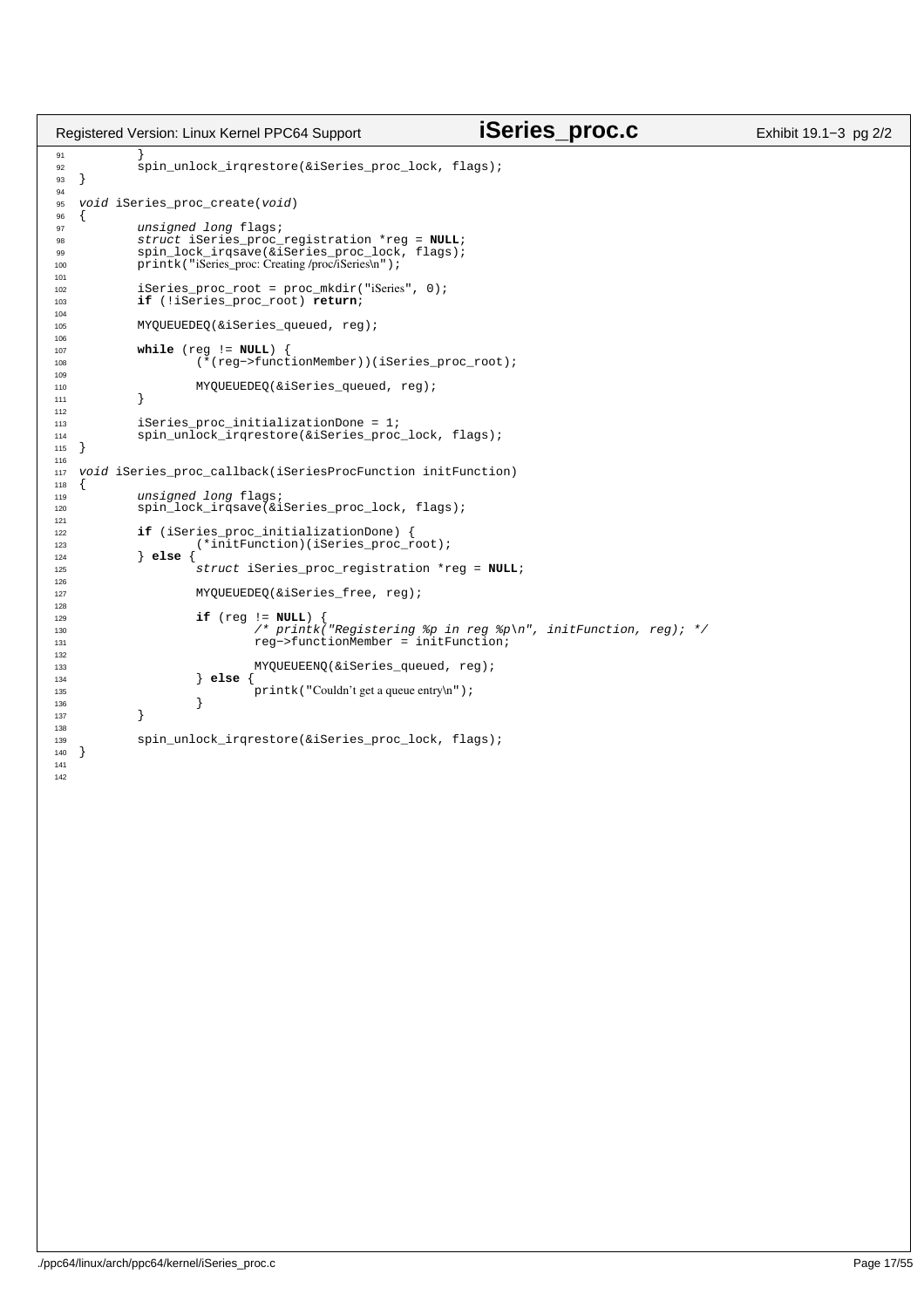```
\frac{1}{1}2 * mf_proc.c
3 * Copyright (C) 2001 Kyle A. Lucke IBM Corporation
 4 * 
 5 * This program is free software; you can redistribute it and/or modify
6 * it under the terms of the GNU General Public License as published by
7 * the Free Software Foundation; either version 2 of the License, or
8 * (at your option) any later version.
 9 * 
10 * This program is distributed in the hope that it will be useful,
11 * but WITHOUT ANY WARRANTY; without even the implied warranty of
12 * MERCHANTABILITY or FITNESS FOR A PARTICULAR PURPOSE. See the
<sup>13</sup> * GNU General Public License for more details.
 14 * 
15 * You should have received a copy of the GNU General Public License
16 * along with this program; if not, write to the Free Software
17 * Foundation, Inc., 59 Temple Place, Suite 330, Boston, MA 02111−1307 USA
1819
20
21 / * Change Activity: */
22 /* End Change Activity */
23
24 #ifndef _MF_PROC_H
    25 #include <asm/iSeries/mf_proc.h>
26 #endif
    27 #ifndef MF_H_INCLUDED
28 #include <asm/iSeries/mf.h>
29 #endif
    30 #include <asm/uaccess.h>
31
32 static struct proc_dir_entry *mf_proc_root = NULL;
33
34 int proc_mf_dump_cmdline
35 (char *page, char **start, off_t off, int count, int *eof, void *data);
36
37 int proc_mf_dump_vmlinux<br>38 (char *page, char **start
    38 (char *page, char **start, off_t off, int count, int *eof, void *data);
39
40 int proc_mf_dump_side
41 (char *page, char **start, off_t off, int count, int *eof, void *data);
42
 43 int proc_mf_change_side
44 (struct file *file, const char *buffer, unsigned long count, void *data);
45
 46 int proc_mf_dump_src
47 (char *page, char **start, off_t off, int count, int *eof, void *data);
 48 int proc_mf_change_src (struct file *file, const char *buffer, unsigned long count, void *data);
49 int proc_mf_change_cmdline(struct file *file, const char *buffer, unsigned long count, void *data);
50 int proc_mf_change_vmlinux(struct file *file, const char *buffer, unsigned long count, void *data);
51
52
    void mf_proc_init(struct proc_dir_entry *iSeries_proc)
\begin{matrix}54 & \{\\ & 55 & \end{matrix}55 struct proc_dir_entry *ent = NULL;
 56 struct proc_dir_entry *mf_a = NULL;
57 struct proc_dir_entry *mf_b = NULL;
58 struct proc_dir_entry *mf_c = NULL;
59 struct proc_dir_entry *mf_d = NULL;
60
61 mf_proc_root = proc_mkdir("mf", iSeries_proc);
62 if (!mf_proc_root) return;
63
               mf_a = proc_mkdir("A", mf\_proc\_root);65 if (!mf_a) return;
66
67 ent = create_proc_entry("cmdline", S_IFREG|S_IIRUSR|S_IIWUSR, mf_a);<br>68 if (!ent) return;
68 if (!ent) return;
69 ent−>nlink = 1;<br>70 ent−>data = (vo
               70 ent−>data = (void *)0;
 71 ent−>read_proc = proc_mf_dump_cmdline;
72 ent−>write_proc = proc_mf_change_cmdline;
73
74 ent = create_proc_entry("vmlinux", S_IFREG|S_IWUSR, mf_a);
 75 if (!ent) return;
76 ent−>nlink = 1;
77 ent−>data = (void *)0;<br>78 ent−>write proc = proc
78 ent−>write_proc = proc_mf_change_vmlinux;
               79 ent−>read_proc = NULL;
80
\text{mf}_b = \text{proc}_\text{mkdir}("B", \text{mf}_\text{proc\_root});82 if (!mf_b) return;
83
84 ent = create_proc_entry("cmdline", S_IFREG|S_IRUSR|S_IWUSR, mf_b);<br>if (lent) return;
               85 if (!ent) return;
\begin{array}{ll}\n\text{86} & \text{ent} -\text{mlink} = 1; \\
\text{87} & \text{ent} -\text{data} = (\text{vo})\n\end{array}87 ent−>data = (void *)1;<br>88 ent−>read_proc = proc_
<sup>88</sup> ent−>read_proc = proc_mf_dump_cmdline;<br>88 ent−>write proc = proc_mf_change_cmdline;
Registered Version: Linux Kernel PPC64 Support mf_proc.c Exhibit 19.1−4 pg 1/4
```
ent−>write\_proc = proc\_mf\_change\_cmdline;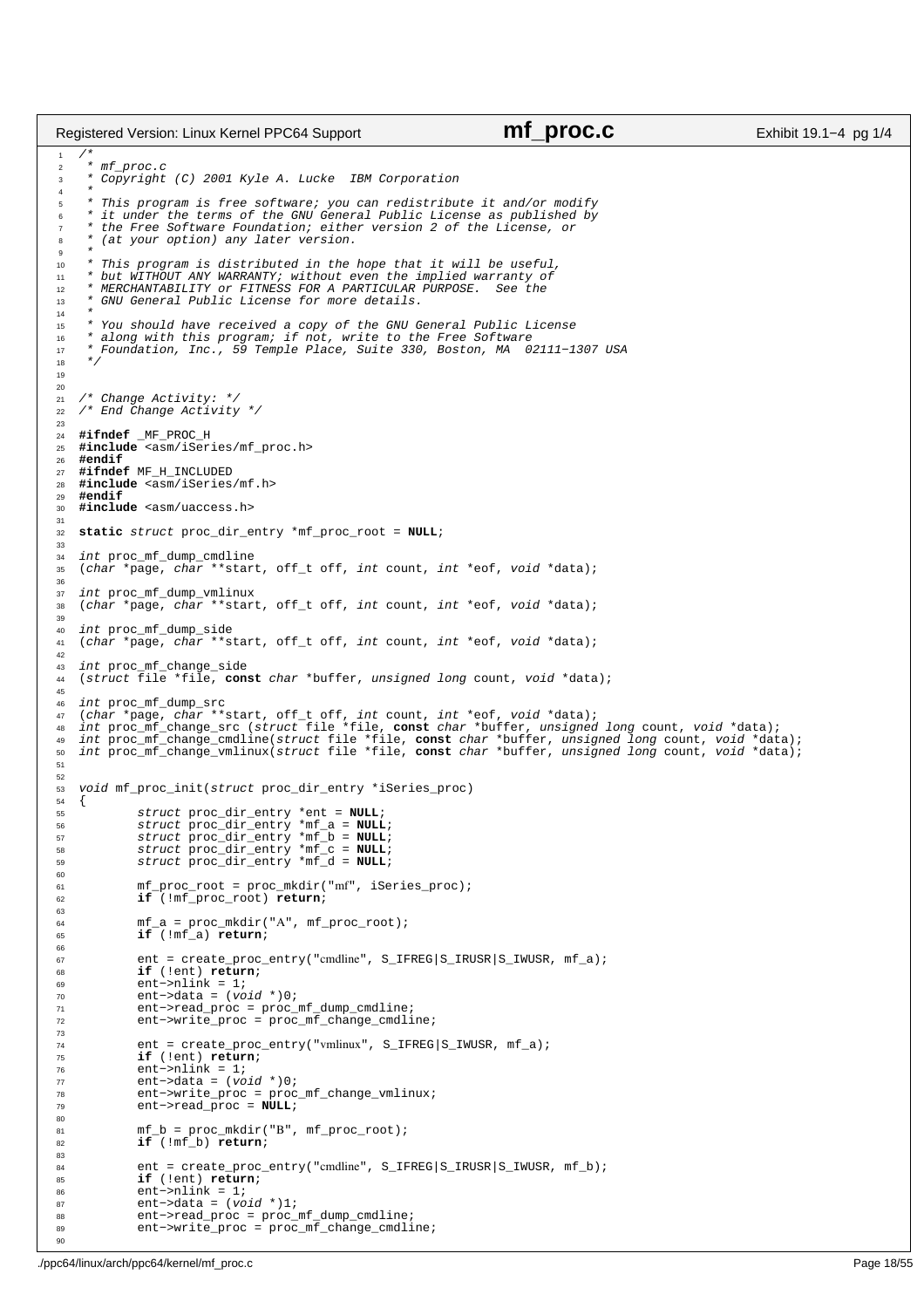```
91 ent = create_proc_entry("vmlinux", S_IFREG|S_IWUSR, mf_b);
92 if (!ent) return;
\frac{32}{93} ent−>nlink = 1;<br>\frac{94}{94} ent−>data = (vo
94 ent−>data = (void *)1;<br>95 ent−>write_proc = proc
95 ent−>write_proc = proc_mf_change_vmlinux;
96 ent−>read_proc = NULL;
97
98 mf_c = proc_mkdir("C", mf\_proc\_root);<br>99 if (!mf c) return;
             99 if (!mf_c) return;
100
101 ent = create_proc_entry("cmdline", S_IFREG|S_IRUSR|S_IWUSR, mf_c);
102 if (!ent) return;
103 ent−>nlink = 1;
104 ent−>data = (void * )2i<br>105 ent−>read proc = proc =
105 ent−>read_proc = proc_mf_dump_cmdline;
106 ent−>write_proc = proc_mf_change_cmdline;
107
108 ent = create_proc_entry("vmlinux", S_IFREG|S_IIWUSR, mf_c);<br>109 if (!ent) return;
109 if (!ent) return;<br>110 ent->nlink = 1;
110 ent−>nlink = 1;
111 ent−>data = (void *)2;
112 ent−>write_proc = proc_mf_change_vmlinux;<br>113 ent−>read_proc = NULL;
             113 ent−>read_proc = NULL;
114
115 mf_d = proc_mkdir("D", mf\_proc\_root);116 if (!mf_d) return;
117
118
119 ent = create_proc_entry("cmdline", S_IFREG|S_IRUSR|S_IWUSR, mf_d);<br>if (lent) return;
              120 if (!ent) return;
121 ent−>nlink = 1;<br>122 ent−>data = (vo
              ent ->data = (void *)3;
123 ent−>read_proc = proc_mf_dump_cmdline;
124 ent−>write_proc = proc_mf_change_cmdline;
125 #if 0
              ent = create_proc_entry("vmlinux", S_IFREG|S_IRUSR, mf_d);
127 if (!ent) return;
128 ent−>nlink = 1;<br>
129 ent−>data = (vo
129 ent−>data = (void *)3;<br>130 ent−>read_proc = proc_1
130 ent−>read_proc = proc_mf_dump_vmlinux;
131 ent−>write_proc = NULL;
132 #endif
133 ent = create_proc_entry("side", S_IFREG|S_IRUSR|S_IWUSR, mf_proc_root);<br>134 if (!ent) return;
134 if (!ent) return;<br>135 ent->nlink = 1;
135 ent−>nlink = 1;
136 ent−>data = (void *)0;
137 ent−>read_proc = proc_mf_dump_side;<br>138 ent->write_proc = proc_mf_change_si
              138 ent−>write_proc = proc_mf_change_side;
139
140 ent = create_proc_entry("src", S_IFREG|S_IRUSR|S_IWUSR, mf_proc_root);
141 if (!ent) return;
142 ent−>nlink = 1;<br>
143 ent−>data = (vo
              143 ent−>data = (void *)0;
144 ent−>read_proc = proc_mf_dump_src;
145 ent−>write_proc = proc_mf_change_src;
146 }
147
148 int proc_mf_dump_cmdline
149 (char *page, char **start, off_t off, int count, int *eof, void *data)
150 {
151 int len = count;
152 char *p;
153 
             len = mf_getCmdLine(page, &len, (u64)data);
155 
156 p = page + len – 1;<br>157 while ( p > page )
157 while ( p > page ) {
158 if ( (*p == 0) || (*p == ' ') )
159 -p;
160 else
161 break;
162<br>163
163 if ( *_{p} != '\n' ) {<br>
164 i ++p;
                        _{\rm ++p};165 *p = ' \ln' ;<br>166 }
166 }
167 ++p;<br>
168 *p = 0;
169 len = p − page;
170 
             len −= off;
172 if (len < count) {<br>
^*eof = 1;
174 if (len <= 0)
                                 175 return 0;
176 } else
177<br>177 len = count;<br>178 *start = page + off;
178 *start = page + off;<br>179 *return len;
             179 return len;
180 }
Registered Version: Linux Kernel PPC64 Support mf_proc.c Exhibit 19.1−4 pg 2/4
```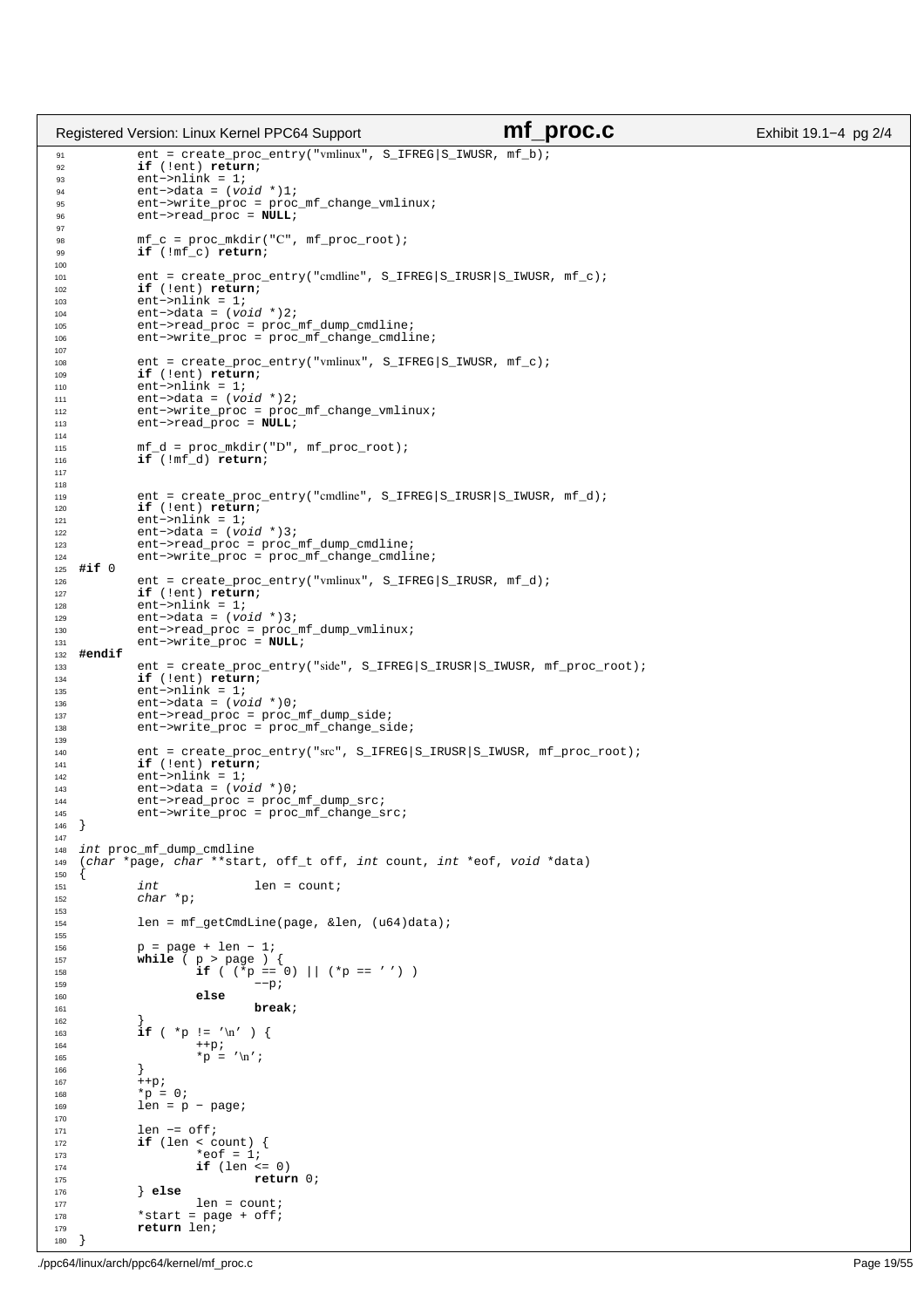```
181
<sup>182</sup> int proc_mf_dump_vmlinux
183 (char *page, char **start, off_t off, int count, int *eof, void *data)
184 {
185 int sizeToGet = count;
186 if (!capable(CAP_SYS_ADMIN))
187 return −EACCES;
188
189 if (mf_getVmlinuxChunk(page, &sizeToGet, off, (u64)data) == 0)
190<br>191
                       if (sizeToGet != 0)
192 \left\{193 *start = page + off;<br>194 *return sizeToGet;
194 return sizeToGet;<br>
195 else {
                       195 } else {
\stareof = 1;<br>
\stareof = 1;<br>
\stareturn 0;
197 return 0;<br>198 f
\left\{\right. \right\}199 } else {
200<br>
201<br>
201<br>
201<br>
201<br>
201<br>
201<br>
201<br>
201return 0;
\begin{array}{c} 202 \\ 203 \end{array} }
203 }
204
205 int proc_mf_dump_side
206 (char *page, char **start, off_t off, int count, int *eof, void *data)
207 {
              \begin{aligned} &\text{int}\qquad \qquad \text{len = 0;} \end{aligned}209
210 char mf_current_side = mf_getSide();
211 len = sprintf(page, "%c\n", mf_current_side);
212
213 if (len \le of f+count) * eof = 1;<br>
\frac{1}{214} * start = page + of f;
214 *start = page + off;<br>
215 len == off;215 len −= off;
216 if (len>count) len = count;
217 if (len<0) len = 0;<br>
218 return len;
<sup>218</sup> return len;<br>
<sup>219</sup> }
   219 }
220
221 int proc_mf_change_side(struct file *file, const char *buffer, unsigned long count, void *data)
222 {
<sup>223</sup> if (!capable(CAP_SYS_ADMIN))<br><sup>224</sup> return -EACCES;
                       return −EACCES;
225
226 if ((*buffer != 'A') &&
227 (*buffer != 'B') &&
228 (*buffer != 'C') &&
229 (*buffer != 'D'))
230 {
230 {<br>
printk(KERN_ERR "mf_proc.c: proc_mf_change_side: invalid side\n");<br>
return -EINVAL;
              2<br>232 return −EINVAL;
233 }
234
235 mf_setSide(*buffer);
236
237 return count;
238 }
239
240 int proc_mf_dump_src
241 (char *page, char **start, off_t off, int count, int *eof, void *data)
242 \begin{cases} 243 \end{cases}243 int len = 0;<br>244 mf getSrcHistory(page, C)
             244 mf_getSrcHistory(page, count);
245 len = count;
246 len −= off;
247 if (len < count) {
248 *eof = 1;
249 if (len <= 0)
                                 250 return 0;
251 } else
252<br>253 \star start = page + off;
253 *start = page + off;<br>254 return len;
             254 return len;
255 }
256
257 int proc_mf_change_src(struct file *file, const char *buffer, unsigned long count, void *data)
258<br>259259 if (!capable(CAP_SYS_ADMIN))
260 return −EACCES;
261
262 if ((count < 4) && (count != 1))
263 \{<br>264
264 printk(KERN_ERR "mf_proc: invalid src\n");<br>
265<br>
265<sup>2</sup> return −EINVAL;
266 }
267
268 if ((count == 1) && ((*buffer) == '\0'))
269 {
Registered Version: Linux Kernel PPC64 Support mf_proc.c Exhibit 19.1−4 pg 3/4
```
270 mf clearSrc();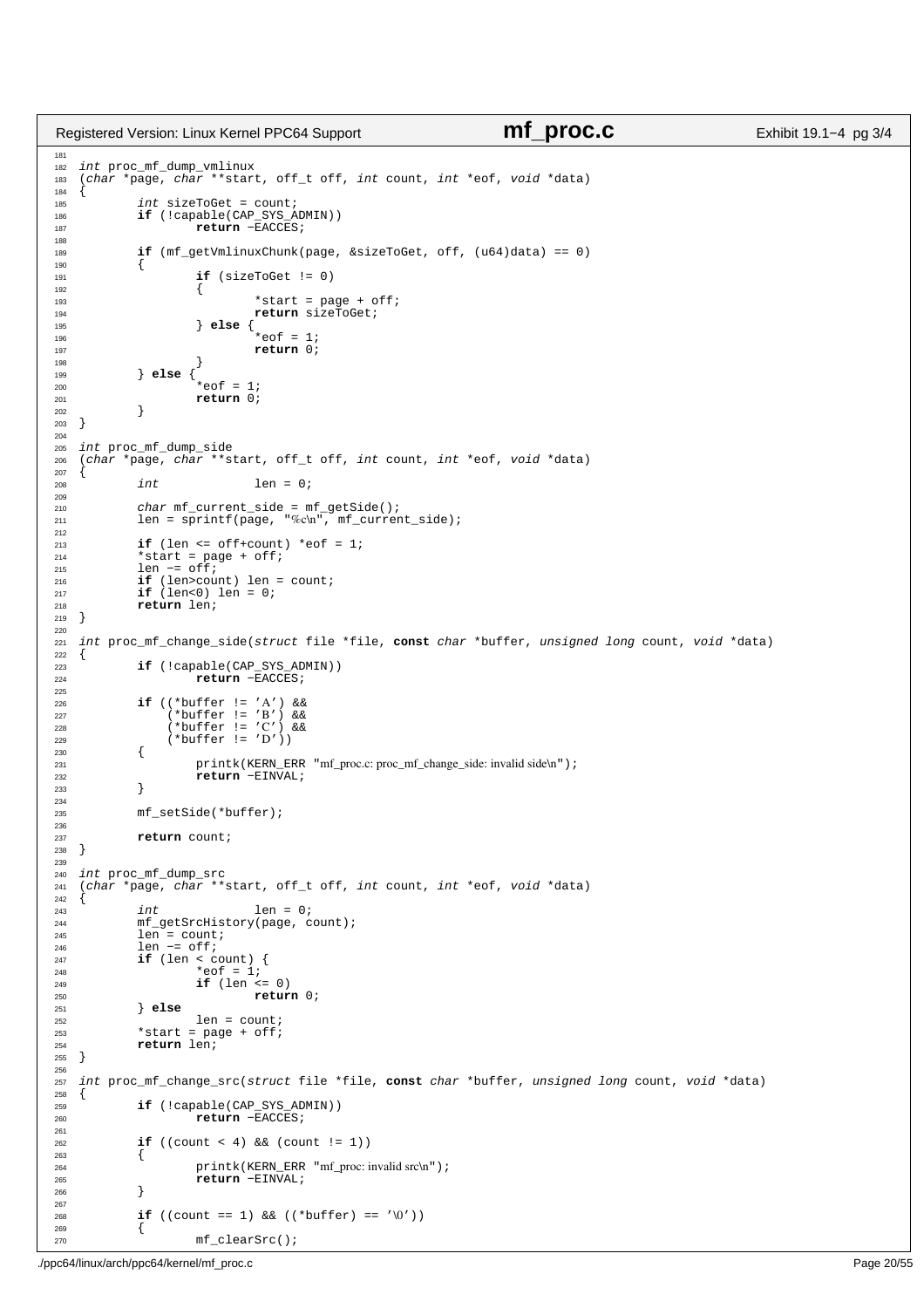```
271 } else {
272 mf_displaySrc(*(u32 *)buffer);
\begin{array}{c} 273 \end{array}274
275 return count;
   \}277
278 int proc_mf_change_cmdline(struct file *file, const char *buffer, unsigned long count, void *data)
279 {
280 if (!capable(CAP_SYS_ADMIN))
281 return −EACCES;
282
            283 mf_setCmdLine(buffer, count, (u64)data);
284
285 return count;
286 }
287
288 int proc_mf_change_vmlinux(struct file *file, const char *buffer, unsigned long count, void *data)
289 {
290 if (!capable(CAP_SYS_ADMIN))
291 return −EACCES;
292
293 mf_setVmlinuxChunk(buffer, count, file−>f_pos, (u64)data);
            294 file−>f_pos += count;
295
            return count;
\begin{bmatrix} 296 \\ 297 \end{bmatrix}Registered Version: Linux Kernel PPC64 Support mf_proc.c Exhibit 19.1−4 pg 4/4
```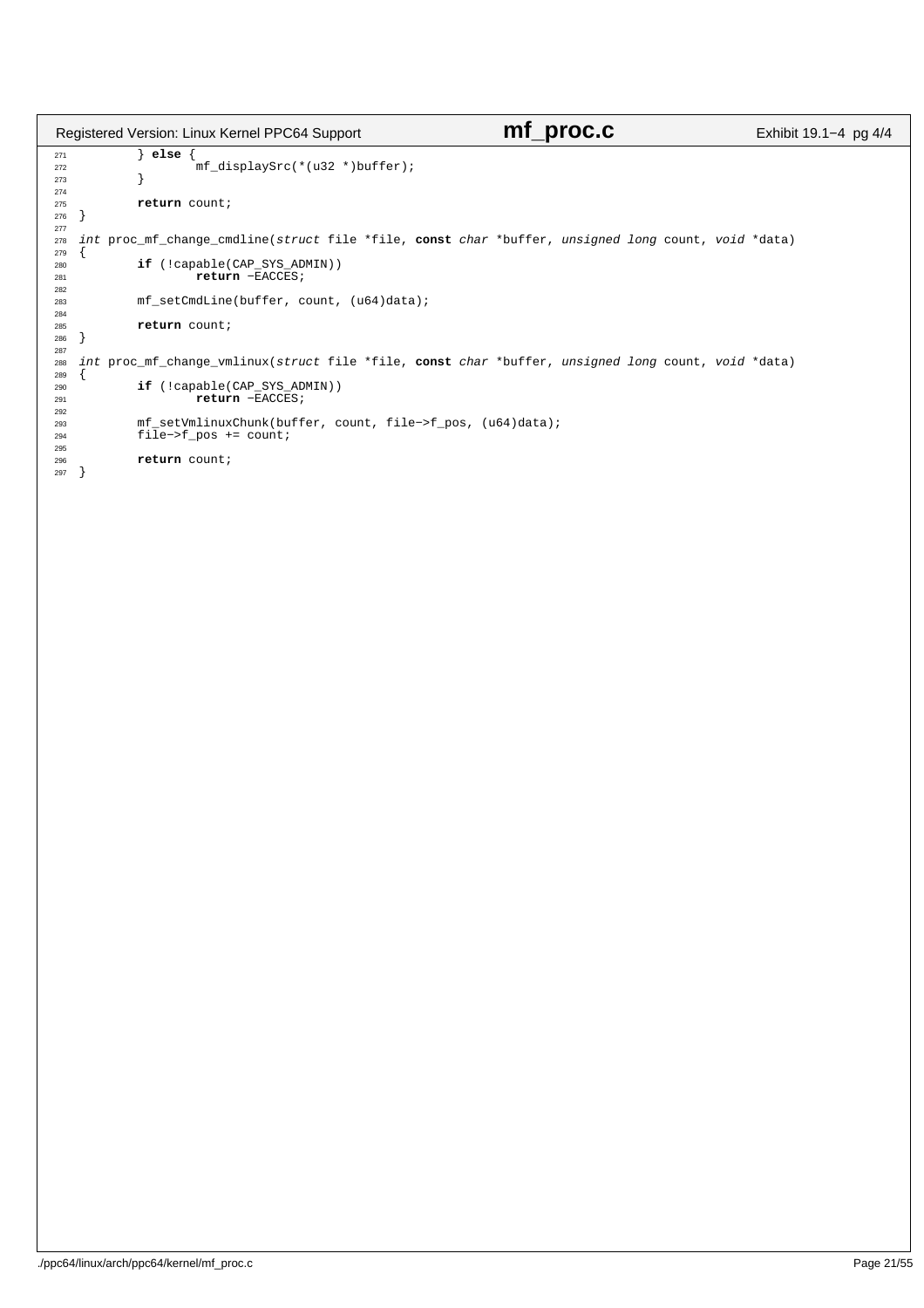| Registered Version: Linux Kernel PPC64 Support                                                                                                                                                                                                                                                                                                                                                                                                                                                                                                                                                                                                                            | perfmon.c                                                         | Exhibit 19.1-5 pg 1/5 |
|---------------------------------------------------------------------------------------------------------------------------------------------------------------------------------------------------------------------------------------------------------------------------------------------------------------------------------------------------------------------------------------------------------------------------------------------------------------------------------------------------------------------------------------------------------------------------------------------------------------------------------------------------------------------------|-------------------------------------------------------------------|-----------------------|
| $/$ *<br>$\mathbf{1}$<br>* This file contains the code to configure and utilize the ppc64 pmc hardware<br>$\overline{2}$<br>* Copyright (C) 2002 David Engebretsen <engebret@us.ibm.com><br/>3<br/><math display="inline">^{\star}/</math><br/>4</engebret@us.ibm.com>                                                                                                                                                                                                                                                                                                                                                                                                    |                                                                   |                       |
| 5<br>#include <asm proc_fs.h=""><br/>6<br/>#include <asm paca.h=""><br/><math>\overline{7}</math><br/>#include <asm iseries="" itlppaca.h=""><br/>8<br/>#include <asm iseries="" itlpqueue.h=""><br/>9<br/>#include <asm processor.h=""><br/>10<br/>#include <linux proc_fs.h=""><br/>11<br/>#include <linux spinlock.h=""><br/>12<br/>#include <asm pmc.h=""><br/>13<br/>#include <asm uaccess.h=""><br/>14<br/>#include <asm naca.h=""><br/>15<br/>#include <asm perfmon.h=""><br/>16</asm></asm></asm></asm></linux></linux></asm></asm></asm></asm></asm>                                                                                                             |                                                                   |                       |
| 17<br>$extern char _stext[]$ , $etext[]$ , $end[]$ ;<br>18<br>struct perfmon_base_struct perfmon_base = $\{0, 0, 0, 0, 0, 0, 0\}$ PMC_STATE_INITIAL};<br>19                                                                                                                                                                                                                                                                                                                                                                                                                                                                                                               |                                                                   |                       |
| 20<br>int alloc_perf_buffer(int size);<br>21<br>int free_perf_buffer(void);<br>22<br>int clear buffers(void);<br>23<br>void pmc_stop(void *data);<br>24<br>void pmc_start(void *data);<br>25<br>void pmc_touch_bolted(void *data);<br>26<br>void dump_pmc_struct(struct perfmon_struct *perfdata);<br>27<br>void dump_hardware_pmc_struct(void *perfdata);<br>28<br>decr_profile(struct perfmon_struct *perfdata);<br>int<br>29<br>pmc_profile(struct perfmon_struct *perfdata);<br>int<br>30<br>int pmc_set_general(struct perfmon_struct *perfdata);<br>31<br>int pmc_set_user_general(struct perfmon_struct *perfdata);<br>32<br>void pmc_configure(void *data);<br>33 |                                                                   |                       |
| 34<br>asmlinkage <i>int</i><br>35<br>sys_perfmonctl ( <i>int</i> cmd, void *data)<br>36                                                                                                                                                                                                                                                                                                                                                                                                                                                                                                                                                                                   |                                                                   |                       |
| 37<br>struct perfmon_struct *pdata;<br>38<br>int err;<br>39                                                                                                                                                                                                                                                                                                                                                                                                                                                                                                                                                                                                               |                                                                   |                       |
| 40<br>$printk("sys\_perfmonctl: cmd = 0x%x\n'n", cmd);$<br>41<br>$pdata = kmalloc(sizeof(struct perfrom\_struct), GFP_USER);$<br>42<br>$err = \_\text{copy\_from\_user(pdata, data, sizeof (struct perfrom\_struct))$ ;<br>43<br>$switch(\text{cmd})$ {<br>44<br>case PMC_OP_ALLOC:<br>45<br>$alloc\_perf\_buffer(0);$<br>46<br>break;<br>47<br>case PMC_OP_FREE:<br>48                                                                                                                                                                                                                                                                                                   |                                                                   |                       |
| $free\_perf\_buffer()$ ;<br>49<br>break;<br>50<br>case PMC_OP_CLEAR:<br>51                                                                                                                                                                                                                                                                                                                                                                                                                                                                                                                                                                                                |                                                                   |                       |
| $clear$ buffers();<br>52<br>break;<br>53<br>case PMC_OP_DUMP:<br>54<br>dump_pmc_struct(pdata);<br>55<br>copy_to_user(data, pdata, sizeof(struct perfmon_struct));<br>56<br>break;<br>57<br>case PMC_OP_DUMP_HARDWARE:<br>58                                                                                                                                                                                                                                                                                                                                                                                                                                               |                                                                   |                       |
| dump_hardware_pmc_struct(pdata);<br>59<br>60<br>break;<br>61                                                                                                                                                                                                                                                                                                                                                                                                                                                                                                                                                                                                              | smp_call_function(dump_hardware_pmc_struct, (void *)pdata, 0, 1); |                       |
| case PMC_OP_DECR_PROFILE: /* NIA time sampling */<br>62<br>$decr\_profile$ (pdata);<br>63<br>break;<br>64                                                                                                                                                                                                                                                                                                                                                                                                                                                                                                                                                                 |                                                                   |                       |
| case PMC_OP_PMC_PROFILE:<br>65<br>$pmc\_profile$ (pdata);<br>66<br>break;<br>67<br>case PMC_OP_SET:<br>68                                                                                                                                                                                                                                                                                                                                                                                                                                                                                                                                                                 |                                                                   |                       |
| pmc_set_general(pdata);<br>69<br>break;<br>70<br>case PMC_OP_SET_USER:<br>71<br>pmc_set_user_general(pdata);<br>72                                                                                                                                                                                                                                                                                                                                                                                                                                                                                                                                                        |                                                                   |                       |
| break;<br>73<br>default:<br>74<br>printk ("Perfmon: Unknown operation\n");<br>75<br>break;<br>76<br>$\mathcal{F}$<br>77                                                                                                                                                                                                                                                                                                                                                                                                                                                                                                                                                   |                                                                   |                       |
| 78<br>$kfree(pdata)$ ;<br>79<br>return 0;<br>80<br>81                                                                                                                                                                                                                                                                                                                                                                                                                                                                                                                                                                                                                     |                                                                   |                       |
| 82<br>int alloc_perf_buffer(int size)<br>83                                                                                                                                                                                                                                                                                                                                                                                                                                                                                                                                                                                                                               |                                                                   |                       |
| $\left\{ \right.$<br>84<br>int i;<br>85<br>86<br>printk("Perfmon: allocate buffer\n");<br>87                                                                                                                                                                                                                                                                                                                                                                                                                                                                                                                                                                              |                                                                   |                       |
| $if (performon\_base.state == PMC\_STATE\_INITIAL)$ {<br>88<br>$perfmon_base.profile_length = (((unsigned long) & etc. -$<br>89<br>90                                                                                                                                                                                                                                                                                                                                                                                                                                                                                                                                     | (unsigned long) $&$ _stext) >> 2) * sizeof(int);                  |                       |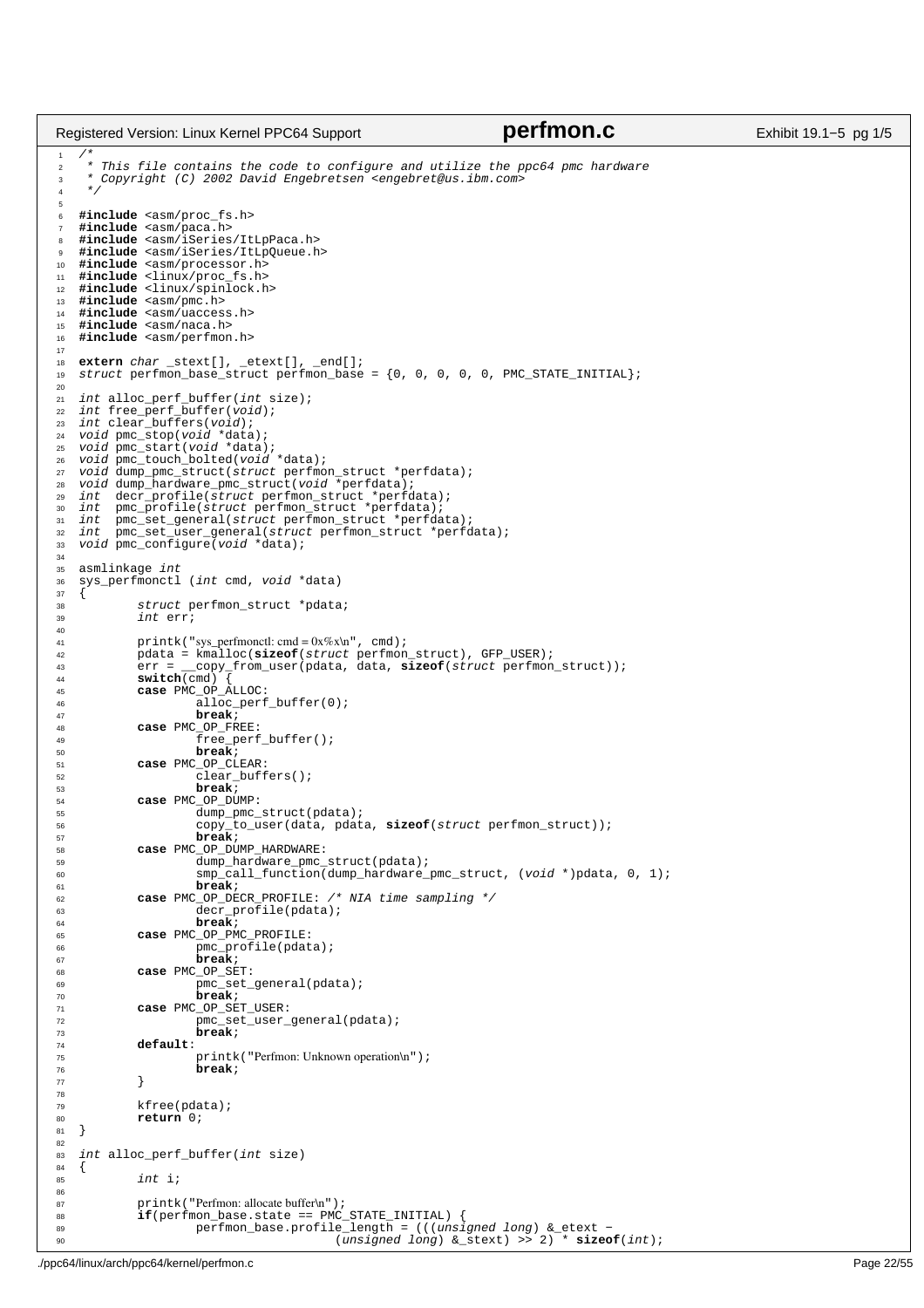```
91 perfmon_base.profile_buffer = (unsigned long)btmalloc(perfmon_base.profile_length);
92 perfmon_base.trace_length = 1024*1024*16;
93 perfmon_base.trace_buffer = (unsigned long)btmalloc(perfmon_base.trace_length);
94
 if(perfmon_base.profile_buffer && perfmon_base.trace_buffer) {<br>
96 memset((char *)perfmon_base.profile_buffer, 0, perfmon_base.profile_length);<br>
97 printk("Profile buffer created at address 0x%lx of length 0x%lx\n",
98 perfmon_base.profile_buffer, perfmon_base.profile_length);<br>99
99 } else {
100 printk ("Profile buffer creation failed\n");<br>
101 prints (\overrightarrow{b});
                          <sup>1</sup> return 0;
102 }
103
104 /* Fault in the first bolted segment − it then remains in the stab for all time */
                          pmc_touch_bolted(NULL);
106 smp_call_function(pmc_touch_bolted, (void *)NULL, 0, 1);
107
108 for (i=0; i<MAX_PACAS; ++i) {<br>paca[i].prof_shift = 2;
110 paca[i].prof_len = perfmon_base.profile_length;
111 paca[i].prof_buffer = (unsigned *)(perfmon_base.profile_buffer);
112 pacalil.prof_stext = (unsigned *)&_stext;
113
114 paca[i].prof_etext = (unsigned *) &_etext;<br>mb();
                          \frac{1}{1} mb();
\left\{\n \begin{array}{ccc}\n 116 & & \\
 & & \\
 & & \\
 & & \\
 & & \\
 & & \\
 & & \\
 & & \\
 & & \\
 & & \\
 & & \\
 & & \\
 & & \\
 & & \\
 & & \\
 & & \\
 & & \\
 & & \\
 & & \\
 & & \\
 & & \\
 & & \\
 & & \\
 & & \\
 & & \\
 & & \\
 & & \\
 & & \\
 & & \\
117
118 perfmon_base.state = PMC_STATE_READY;
119 }
120121 return 0;<br>122 }
122 }
123
124 int free_perf_buffer() 
125 \{<br>126printk("Perfmon: free buffer\n");
127
<sup>128</sup> if(perfmon_base.state == PMC_STATE_INITIAL) {<br>129 printk("Perfmon:free buffer failed - no buffer was
129 printk ("Perfmon: free buffer failed – no buffer was allocated.\n");<br>
\begin{array}{c}\n130 \\
\text{return } -1; \\
\end{array}return −1;
131 }
132
133 btfree((void *)perfmon_base.profile_buffer); 
134 btfree((void *)perfmon_base.trace_buffer); 
135
136 perfmon_base.profile_length = 0;
137 perfmon_base.profile_buffer = 0;
138 perfmon_base.trace_buffer = 0;<br>139 perfmon_base.trace_length = 0;
139 perfmon_base.trace_length<br>
140 perfmon base.trace end
140 perfmon_base.trace_end = 0;
141 perfmon_base.state = PMC_STATE_INITIAL; 
142<br>143
               return(0);
144 }
145
146 int clear_buffers()
147 {
if(perfmon_base.state == PMC_STATE_INITIAL) {<br>printk("Perfmon: clear buffer failed − no buffer was allocated.\n");
150 return −1;
151 }
152
153 printk("Perfmon: clear buffer\n");
154
155 /* Stop counters on all processors −− blocking */
156 pmc_stop(NULL);<br>157 mpcall functi
               157 smp_call_function(pmc_stop, (void *)NULL, 0, 1);
158
159 /* Clear the buffers */
160 memset((char *)perfmon_base.profile_buffer, 0, perfmon_base.profile_length);
161 memset((char *)perfmon_base.trace_buffer, 0, perfmon_base.trace_length);
162
163 /* Reset the trace buffer point */<br>164 perfmon base.trace_end = 0;
               perfmon\_base.trace\_end = 0;165
166 /* Restart counters on all processors −− blocking */
167 pmc_start(NULL);<br>168 smp call functio
               168 smp_call_function(pmc_start, (void *)NULL, 0, 1);
169
170 return(0);<br>171 }
    171 }
172
173 void pmc_stop(void *data) 
174 {<br>175175 /* Freeze all counters, leave everything else alone */
176 mtspr( MMCR0, mfspr( MMCR0 ) | 0x80000000 );
177 }
178
179 void pmc_start(void *data) 
180 {
Registered Version: Linux Kernel PPC64 Support perfmon.c Exhibit 19.1−5 pg 2/5
```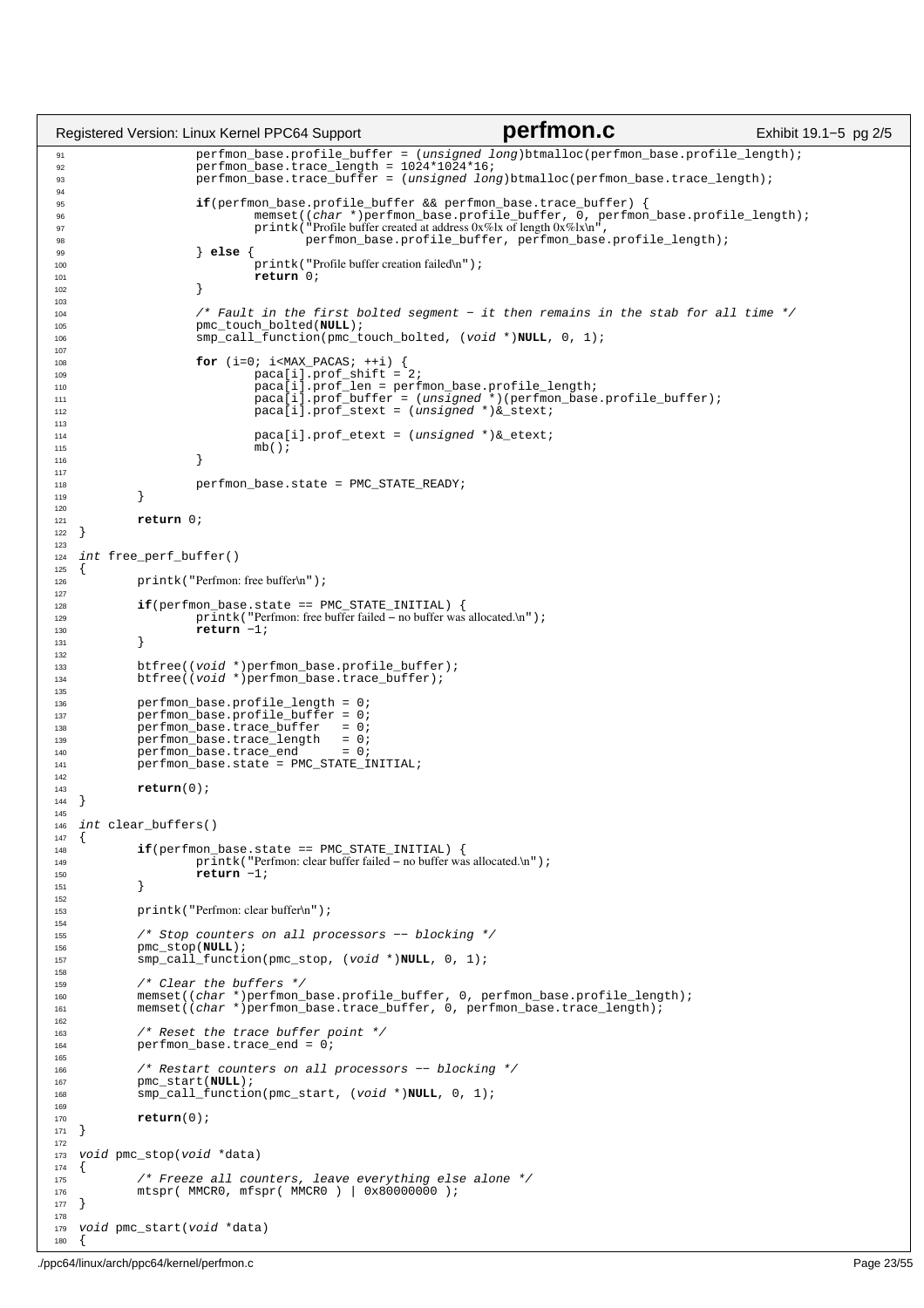```
181 /* Free all counters, leave everything else alone */
182 mtspr( MMCR0, mfspr( MMCR0 ) & 0x7fffffff );
183 }
184
185 void pmc_touch_bolted(void *data) 
186 {
187 volatile int touch;
188
189 /* Hack to fault the buffer into the segment table */
190 touch = *((int *)(perfmon_base.profile_buffer));
191 }
192
193 void dump_pmc_struct(struct perfmon_struct *perfdata)<br>194 {
\begin{matrix} 194 \\ 195 \end{matrix}unsigned int cpu = perfdata−>vdata.pmc info.cpu, i;
196
197 if(cpu > MAX_PACAS) return;
198
199 printk("PMC Control Mode: 0x%lx\n", perfmon_base.state);<br>
200 printk("PMC[1 − 2] = 0x%16.16lx\0x%16.16lx\n",<br>
201 paca[cpu].pmcc[0], paca[cpu].pmcc[1]);<br>
printk("PMC[3 − 4] = 0x%16.16lx\n%16.16lx\n",
203 paca[cpu].pmcc[2], paca[cpu].pmcc[3]);
204 printk("PMC[5 − 6] = 0x%16.16lx 0x%16.16lx\n",
205 paca[cpu].pmcc[4], paca[cpu].pmcc[5]);
206 printk("PMC[7 − 8] = 0x%16.16lx 0x%16.16lx\n",
207 paca[cpu].pmcc[6], paca[cpu].pmcc[7]);
208
209 perfdata−>vdata.pmc_info.mode = perfmon_base.state;
210 for(i = 0; i < 11; i++) 
211 perfdata−>vdata.pmc_info.pmc_base[i] = paca[cpu].pmc[i];
212
213 for(i = 0; i < 8; i++))<br>214 for(i = 0; i < 8; i++))
214 perfdata->vdata.pmc_info.pmc_cumulative[i] = paca[cpu].pmcc[i];<br>215 }
    }
216
217 void dump_hardware_pmc_struct(void *perfdata) 
218 {
              unsigned int cpu = smp\_processor_id();
220
221 printk("PMC[%2.2d][1 − 4] = 0x%8.8x 0x%8.8x 0x%8.8x 0x%8.8x\n",
222 cpu, (u32) mfspr(PMC1),(u32) mfspr(PMC2),(u32) mfspr(PMC3),(u32) mfspr(PMC4));
223 printk("PMC[%2.2d][5 - 8] = 0x%8.8x 0x%8.8x 0x%8.8x 0x%8.8x 0x%8.8x\n",<br>224 cpu, (u32) mfspr(PMC5), (u32) mfspr(PMC6), (u3
224 cpu, ( u32) mfspr(PMC5),(u32) mfspr(PMC6),(u32) mfspr(PMC7),(u32) mfspr(PMC8));<br>225 printk("MMCRJ%2.2d][0,1.A] = 0x%8.8x 0x%8.8x 0x%8.8x\n",
              printk("MMCR[%2.2d][0,1,A] = 0x%8.8x0x%8.8x0x%8.8x\text{m}226 cpu, (u32) mfspr(MMCR0),(u32) mfspr(MMCR1),(u32) mfspr(MMCRA));
227 }
228<br>229
    int decr_profile(struct perfmon_struct *perfdata)
230 {
231 int i;
232<br>233
              printk("Perfmon: NIA decrementer profile\n");
234
235 if(perfmon_base.state == PMC_STATE_INITIAL) {
236 printk("Perfmon: failed − no buffer was allocated.\n");<br>
237 printk("Perfmon: failed − no buffer was allocated.\n");
              return −1;
238 }
239
240 /* Stop counters on all processors −− blocking */
241 pmc_stop(NULL); 
242 smp_call_function(pmc_stop, (void *)NULL, 0, 1);
243<br>244for (i=0; i<sub>MAX_PACAS; ++i) {
245 paca[i].prof_mode = PMC_STATE_DECR_PROFILE;<br>246 }
246247
248 perfmon_base.state = PMC_STATE_DECR_PROFILE;<br>249 mb();
              m b();
250
251 return 0;
252 }
253
254 int pmc_profile(struct perfmon_struct *perfdata) 
255 \{256 struct pmc_struct *pdata = &(perfdata->vdata.pmc);<br>257 int i;
              int i;
258
259 printk("Perfmon: NIA PMC profile and CPI\n");
260261 if(perfmon_base.state == PMC_STATE_INITIAL) {
262 printk ("Perfmon: failed – no buffer was allocated.\ln");<br>
\frac{263}{263}<sup>2</sup>/<sub>1</sub> return −1;
264
265
266 /* Stop counters on all processors -- blocking */<br>267 mmc stop(NULL);
267 pmc_stop(NULL)<br>268 smp_call_funct:
               268 smp_call_function(pmc_stop, (void *)NULL, 0, 1);
269
270 for (i=0; i<MAX_PACAS; ++i) {
Registered Version: Linux Kernel PPC64 Support perfmon.c Exhibit 19.1−5 pg 3/5
```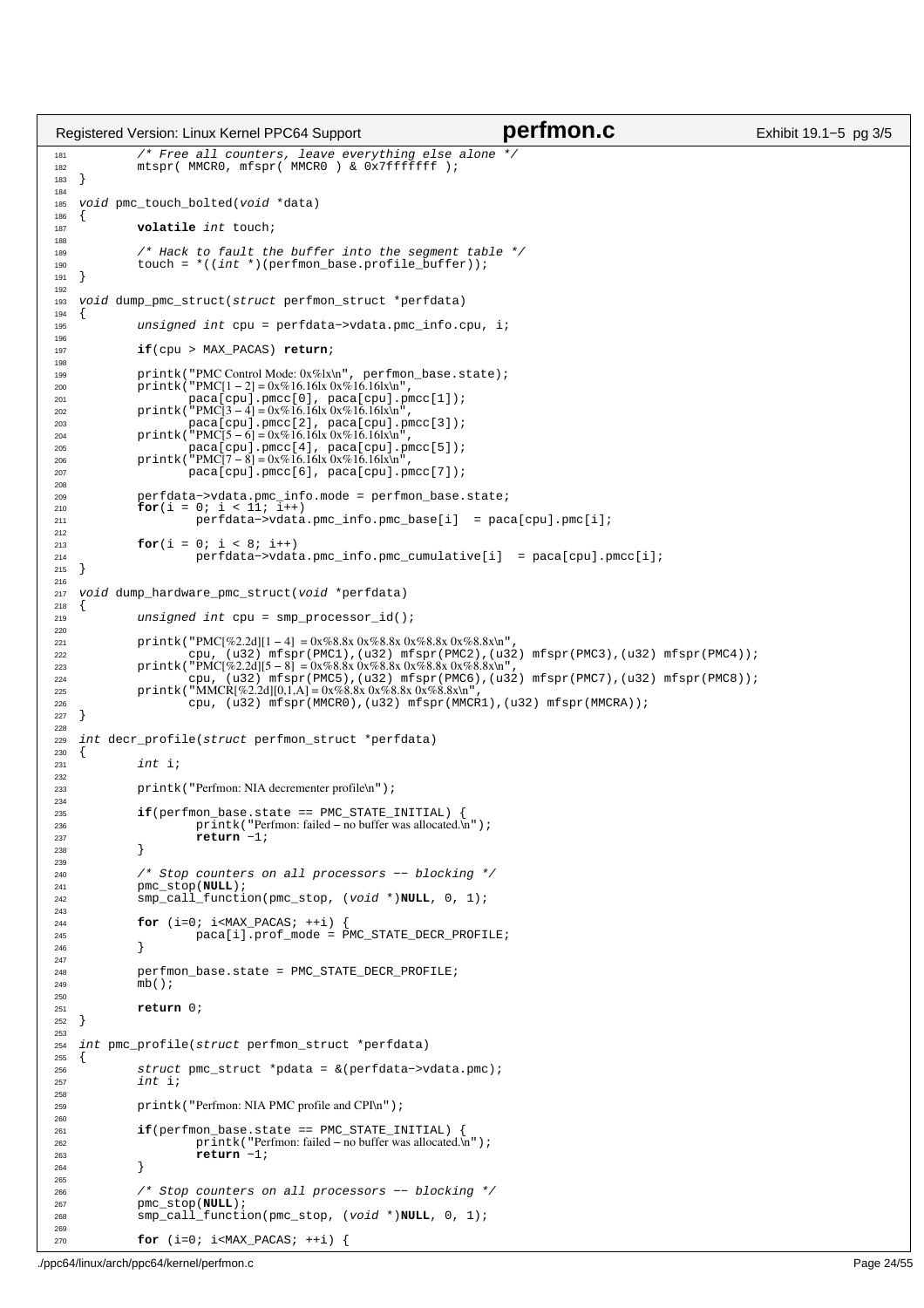```
271 paca[i].prof_mode = PMC_STATE_PROFILE_KERN;
272 }
              perfmon_base.state = PMC_STATE_PROFILE_KERN;
274
275 pdata−>pmc[0] = 0x7f000000;
276 for(i = 1; i < 8; i++) 
277 pdata−>pmc[i] = 0x0;
278 pdata−>pmc[8] = 0x26000000 | (0x01 << (31 − 25) | (0x1));
279 pdata−>pmc[9] = (0x3 << (31−4)); /* Instr completed */
280 pdata−>pmc[10] = 0x00000000 | (0x1 << (31 − 30));
281
282 mb();
283
284 pmc_configure((void *)perfdata);<br>285 smp_call_function(pmc_configure)
              \texttt{amp\_call\_function}(\texttt{pmc\_configure}, \ (\texttt{void *}) \texttt{perfdata}, \ 0, \ 0);286
<sup>287</sup> return 0;<br>
<sup>288</sup> }
   \rightarrow289
290 int pmc_set_general(struct perfmon_struct *perfdata) \{291 {
292 int i;
293
294 printk("Perfmon: PMC sampling − General\n");
295
296 if(perfmon_base.state == PMC_STATE_INITIAL) {<br>297 printk("Perfmon:failed − no buffer was allocated.\n");
298 return −1;<br>
299 }
299 }
300301 /* Stop counters on all processors -- blocking */<br>302 pmc stop(NULL);
              pmc_stop(NULL);
303 smp_call_function(pmc_stop, (void *)NULL, 0, 1);
304
305 for (i=0; i<MAX_PACAS; ++i) {
306 paca[i].prof_mode = PMC_STATE_TRACE_KERN;
307 }
308 perfmon_base.state = PMC_STATE_TRACE_KERN;<br>309 mb();
              mb();
310
311 pmc_configure((void *)perfdata);
312 smp_call_function(pmc_configure, (void *)perfdata, 0, 0);
313
314 return 0;
   315 }
316
317 int pmc_set_user_general(struct perfmon_struct *perfdata) 
\begin{matrix}\n318 \\
319\n\end{matrix}319 struct pmc_struct *pdata = &(perfdata->vdata.pmc);<br>320 int pid = perfdata->header.pid;
320 int pid = perfdata−>header.pid;
321 struct task_struct *task;
322 int i;
323
324 printk("Perfmon: PMC sampling – general user\n");
325
326 if(perfmon_base.state == PMC_STATE_INITIAL) {<br>327 printk("Perfmon:failed − no buffer was allocated.\n");
328 return −1;<br>329 }
329 }
330
331 if(pid) {
332 printk("Perfmon: pid = 0x%x\n", pid);<br>333 pread lock(&tasklist lock);
<sup>333</sup> read_lock(&tasklist_lock);<br><sup>334</sup> task = find task by pid(pi
                         \text{task} = \text{find\_task\_by\_pid(pid)};
335 if (task) {
\frac{1}{2} printk("Perfmon: task = 0x%lx\n", (u64) task);
337<br>338 #if 0 task−>thread.regs->msr |= 0x4;
338 #if 0
339 for(i = 0; i < 11; i++)<br>
540 task->thread.pmc[i] = pdata->pmc[i];
341 #endif
342 } else {
343 printk("Perfmon: task not found\n");<br>344 printk("Perfmon: task not found\n");
                                   read_unlock(&tasklist_lock);
345 return −1;<br>346 f
346 }
347 }
              read_unlock(&tasklist_lock);
349
350 /* Stop counters on all processors −− blocking */
351 pmc_stop(NULL);<br>352 smp_call_functi
              352 smp_call_function(pmc_stop, (void *)NULL, 0, 1);
353
354 for (i=0; i<sub>1</sub><i><sup>2</sup></i> <b>MAX_PACAS;</b> ++i)<br>355 356 366 361 367 366 369 369\frac{1}{2} paca[i].prof_mode = PMC_STATE_TRACE_USER;
356<br>357
357 perfmon_base.state = PMC_STATE_TRACE_USER;<br>358 mb();
              mb();
359
360 pmc_configure((void *)perfdata);
Registered Version: Linux Kernel PPC64 Support perfmon.c Exhibit 19.1−5 pg 4/5
```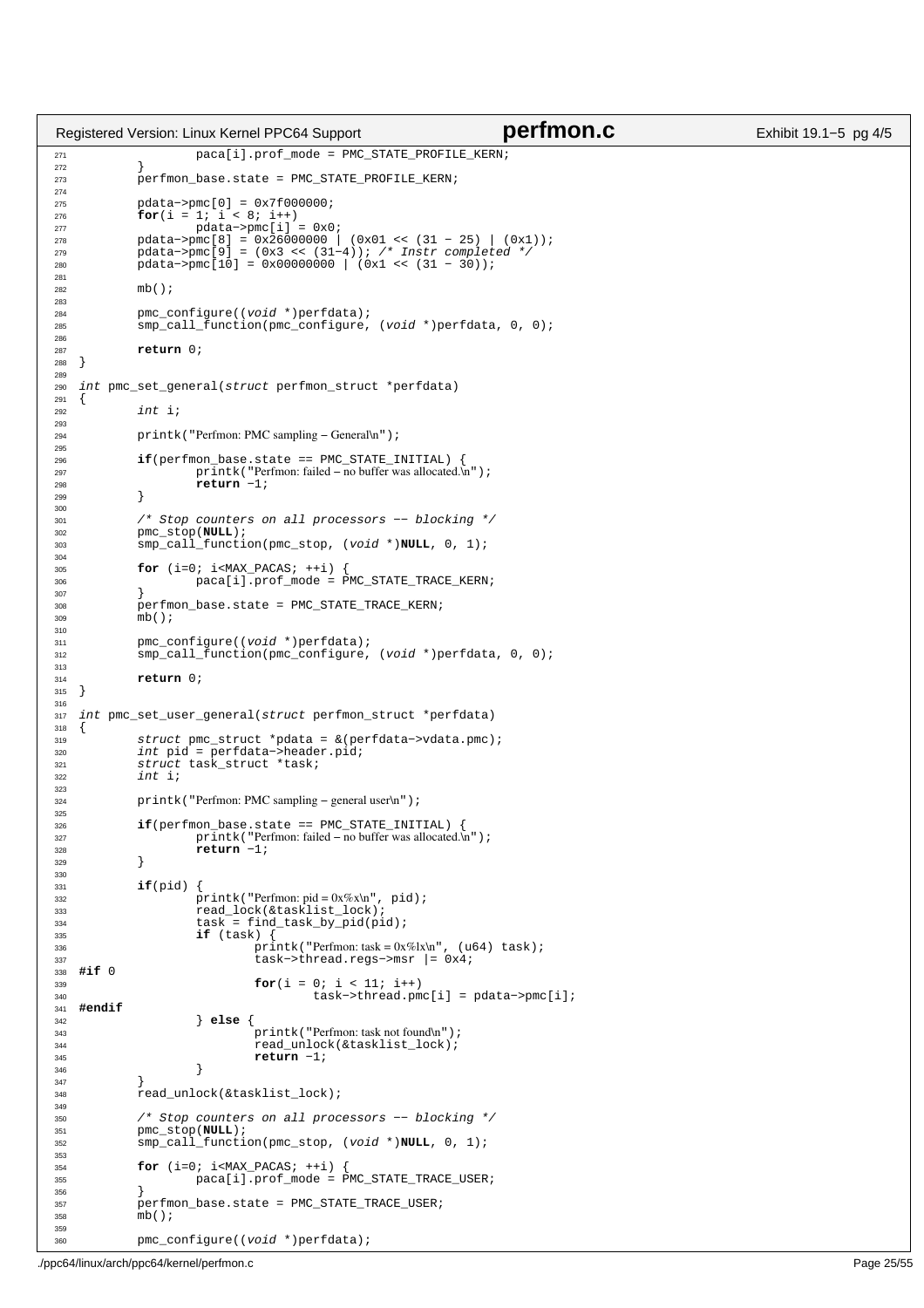```
361 smp_call_function(pmc_configure, (void *)perfdata, 0, 0);
362
363 return 0;
364 }
365
366 void pmc_configure(void *data)
\begin{array}{c} 367 \\ 368 \end{array}368 struct paca_struct *lpaca = get_paca();
369 struct perfmon_struct *perfdata = (struct perfmon_struct *)data;
370 struct pmc_struct *pdata = &(perfdata−>vdata.pmc);
371 unsigned long cmd_rec, i;
372
\frac{373}{373} /* Indicate to hypervisor that we are using the PMCs */<br>\mathbf{if}(\text{systemcfg--plaintext}) = \text{PLATFORM\_ISERIES\_LPAR})374 if(systemcfg->platform == PLATFORM_ISERIES_LPAR)<br>375 lDACA->xLDPACAPtr->xPMCRegsInUse = 1;
                              lpaca->xLpPacaPtr->xPMCRegsInUse = 1;
376
377 /* Freeze all counters */<br>378 mtspr( MMCRO, 0x80000000
                 mtspr( MMCR0, 0x800000000); mtspr( MMCR1, 0x000000000);
379
380 cmd_rec = 0xFFUL << 56;<br>381 cmd_rec |= perfdata->header.type;<br>382 *((unsigned long *)(perfmon_base.trace_buffer + perfmon_base.trace_end)) = cmd_rec;<br>383 perfmon_base.trace_end += 8;
384
385 /* Clear all the PMCs */
386 mtspr( PMC1, 0 ); mtspr( PMC2, 0 ); mtspr( PMC3, 0 );
387 mtspr( PMC4, 0 ); mtspr( PMC5, 0 ); mtspr( PMC6, 0 );
388 mtspr( PMC7, 0 ); mtspr( PMC8, 0 );
389
390 for(i = 0; i < 11; i++)
391 lpaca−>pmc[i] = pdata−>pmc[i];
392
993<br>
mtspr(PMC1, lpaca->pmc[0]); mtspr(PMC2, lpaca->pmc[1]);<br>
mtspr(PMC3, lpaca->pmc[2]); mtspr(PMC4, lpaca->pmc[3]);<br>
mtspr(PMC5, lpaca->pmc[4]); mtspr(PMC6, lpaca->pmc[5]);<br>
mtspr(MMCR1, lpaca->pmc[9]); mtspr(MMCRA, lpac
398<br>399
                 mb();
400
401 /* Start all counters */
402 mtspr( MMCR0, lpaca−>pmc[8]);
403 }
404
Registered Version: Linux Kernel PPC64 Support perfmon.c Exhibit 19.1−5 pg 5/5
```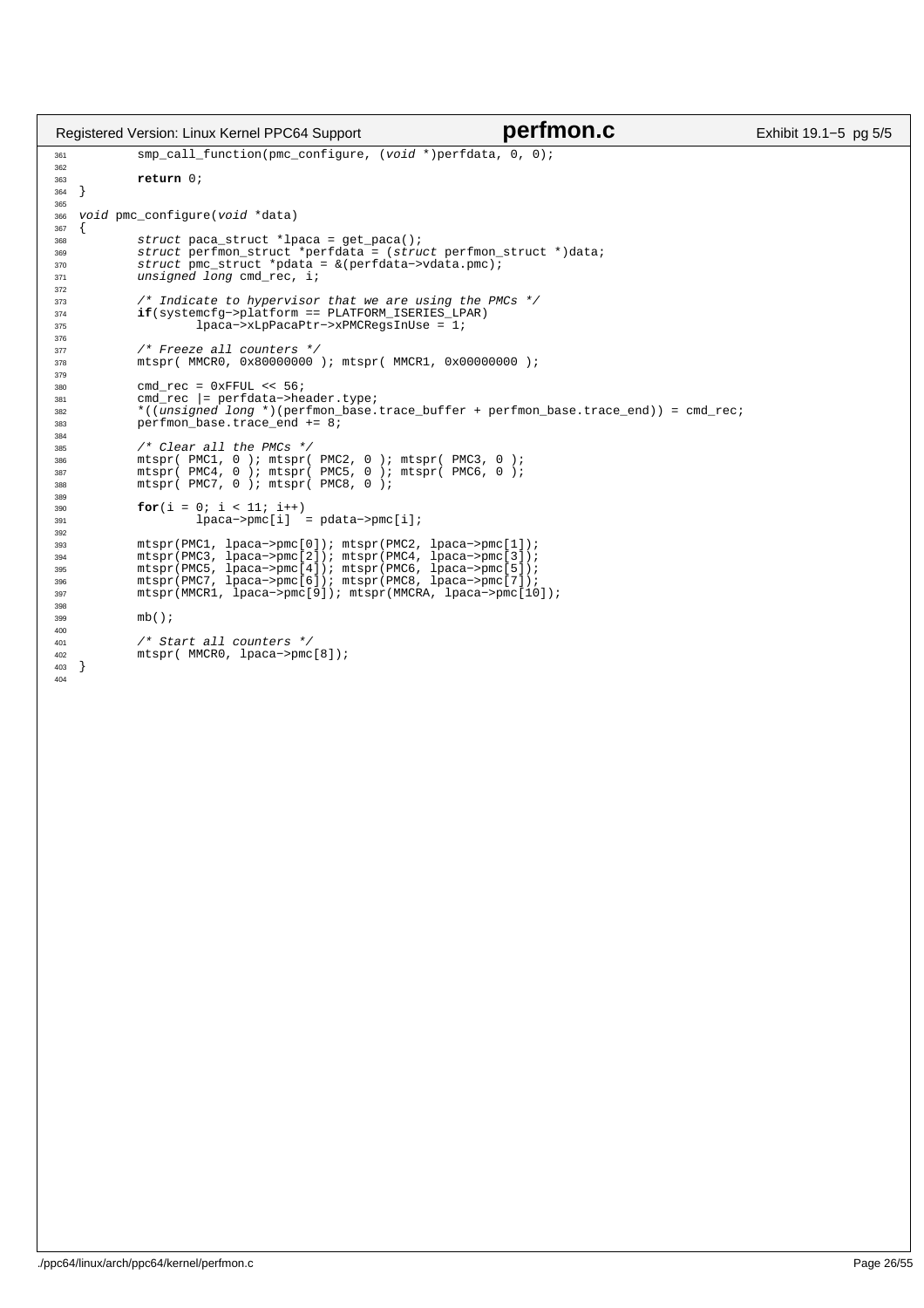$/$ \* \* proc\_pmc.c \* Copyright (C) 2001 Mike Corrigan & Dave Engebretsen IBM Corporation \* <sup>5</sup> \* This program is free software; you can redistribute it and/or modify <sup>6</sup> \* it under the terms of the GNU General Public License as published by \* the Free Software Foundation; either version 2 of the License, or \* (at your option) any later version. <sup>9</sup> \* \* This program is distributed in the hope that it will be useful, <sup>11</sup> \* but WITHOUT ANY WARRANTY; without even the implied warranty of <sup>12</sup> \* MERCHANTABILITY or FITNESS FOR A PARTICULAR PURPOSE. See the <sup>13</sup> \* GNU General Public License for more details. \* <sup>15</sup> \* You should have received a copy of the GNU General Public License <sup>16</sup> \* along with this program; if not, write to the Free Software <sup>17</sup> \* Foundation, Inc., 59 Temple Place, Suite 330, Boston, MA 02111−1307 USA \*/  $21 / *$  Change Activity: \* 2001 : mikec : Created <sup>23</sup> \* 2001/06/05 : engebret : Software event count support. \* 2001/08/03 : trautman : Added PCI Flight Recorder \* End Change Activity 26  $*$  / **#include** <asm/proc\_fs.h> <sup>29</sup> **#include** <asm/paca.h> **#include** <asm/iSeries/ItLpPaca.h> **#include** <asm/iSeries/ItLpQueue.h> **#include** <asm/iSeries/HvCallXm.h> **#include** <asm/iSeries/IoHriMainStore.h> **#include** <asm/processor.h> **#include** <asm/time.h> **#include** <asm/iSeries/LparData.h> **#include** <linux/config.h> **#include** <linux/proc\_fs.h> **#include** <linux/spinlock.h> 41 **#include** <asm/pmc.h><br>42 **#include** <asm/uacces **#include** <asm/uaccess.h> 43 **#include** <asm/naca.h><br>44 **#include** <asm/rtas.h> **#include** <asm/rtas.h> **#include** <asm/perfmon.h> 47 /\* pci Flight Recorder AHT \*/<br>48 **extern** void proc pciFr init(s **extern** void proc\_pciFr\_init(struct proc\_dir\_entry \*proc\_ppc64\_root); **static** int proc\_pmc\_control\_mode = 0; s2 static struct proc\_dir\_entry \*proc\_ppc64\_root = NULL;<br>s3 static struct proc\_dir\_entry \*proc\_ppc64\_pmc\_root = NULL;<br>s4 static struct proc\_dir\_entry \*proc\_ppc64\_pmc\_system\_root = NULL;<br>s5 static struct proc\_dir\_entry \*pro **static** spinlock\_t proc\_ppc64\_lock; **static** int proc\_ppc64\_page\_read(char \*page, char \*\*start, off\_t off, <sup>59</sup> int count, int \*eof, void \*data); **static** void proc\_ppc64\_create\_paca(int num, struct proc\_dir\_entry \*paca\_dir); <sup>61</sup> int proc\_ppc64\_pmc\_find\_file(void \*data); int proc\_ppc64\_pmc\_read(char \*page, char \*\*start, off\_t off, <sup>63</sup> int count, int \*eof, char \*buffer); <sup>64</sup> int proc\_ppc64\_pmc\_stab\_read(char \*page, char \*\*start, off\_t off, <sup>65</sup> int count, int \*eof, void \*data); <sup>66</sup> int proc\_ppc64\_pmc\_htab\_read(char \*page, char \*\*start, off\_t off, <sup>67</sup> int count, int \*eof, void \*data); int proc\_ppc64\_pmc\_profile\_read(char \*page, char \*\*start, off\_t off, int count, int \*eof, void \*data);<br>n int proc\_ppc64\_pmc\_profile\_read(char \*page, char \*\*start, off\_t off,<br>n<br>n int proc\_ppc64\_pmc\_hw\_read(char \*page, char \*\*start, off\_t off,<br>nt proc\_ppc64\_pmc\_hw\_read(char \*page, char \*\*star **static** struct proc\_dir\_entry \*pmc\_proc\_root = **NULL**; int proc\_get\_lpevents( char \*page, char \*\*start, off\_t off, int count, int \*eof, void \*data); <sup>78</sup> int proc\_reset\_lpevents( struct file \*file, **const** char \*buffer, unsigned long count, void \*data); 80 int proc\_get\_titanTod( char \*page, char \*\*start, off\_t off, int count, int \*eof, void \*data); 82 int proc\_pmc\_get\_control( char \*page, char \*\*start, off\_t off, int count, int \*eof, void \*data); % int proc\_pmc\_set\_control( struct file \*file, const char \*buffer, unsigned long count, void \*data);<br>% int proc\_pmc\_set\_mmcr0( struct file \*file, const char \*buffer, unsigned long count, void \*data);<br>% int proc\_pmc\_set\_mmc <sup>88</sup> int proc\_pmc\_set\_pmc1( struct file \*file, **const** char \*buffer, unsigned long count, void \*data); int proc\_pmc\_set\_pmc2( struct file \*file, **const** char \*buffer, unsigned long count, void \*data); int proc\_pmc\_set\_pmc3( struct file \*file, **const** char \*buffer, unsigned long count, void \*data); Registered Version: Linux Kernel PPC64 Support **proc\_pmc.c proc\_pmc.c** Exhibit 19.1–6 pg 1/12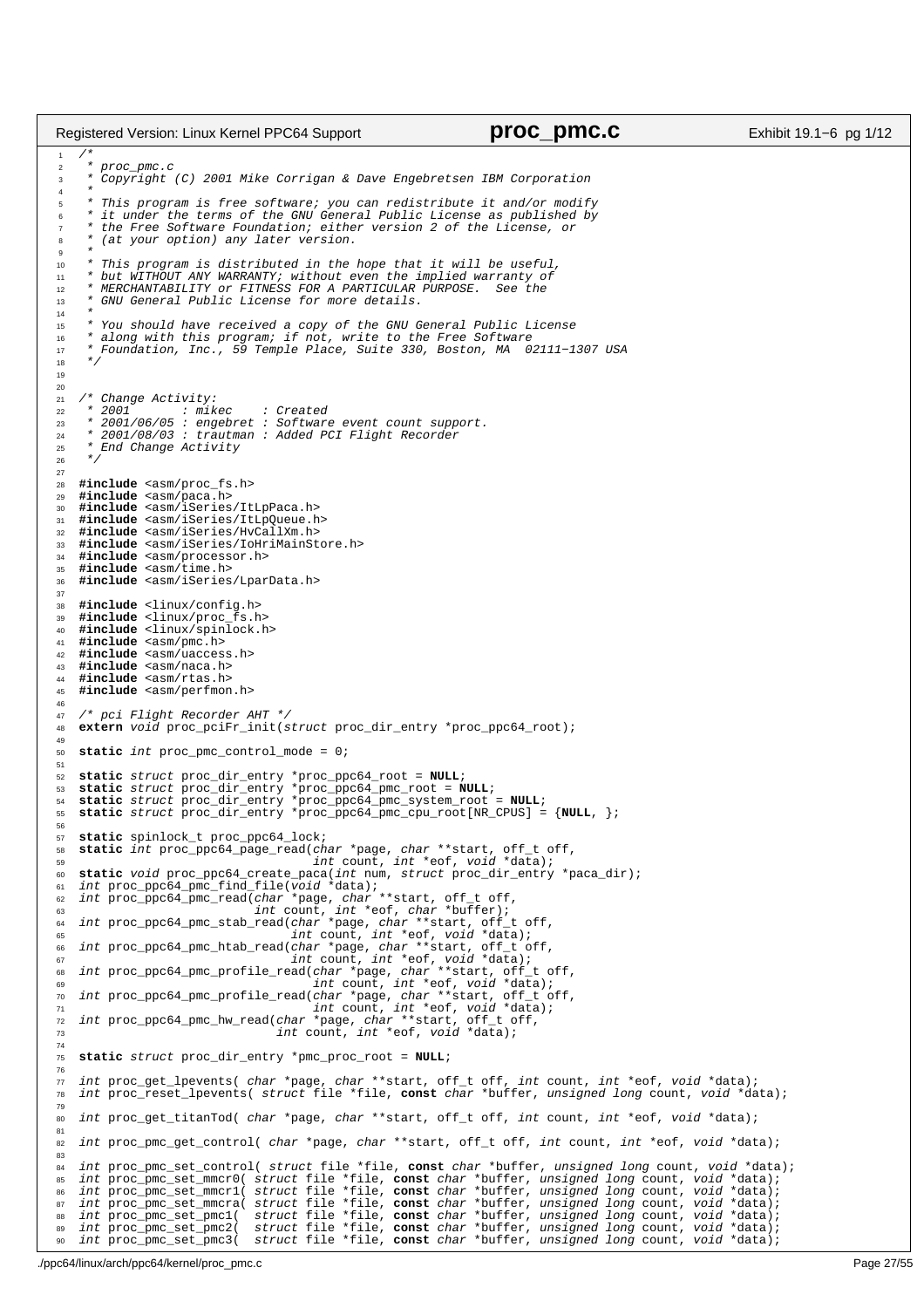```
wint proc_pmc_set_pmc4( struct file *file, const char *buffer, unsigned long count, void *data);<br>wint proc_pmc_set_pmc5( struct file *file, const char *buffer, unsigned long count, void *data);<br>wint proc_pmc_set_pmc6( 
95 int proc_pmc_set_pmc8( struct file *file, const char *buffer, unsigned long count, void *data);
96
97 static loff_t nacamap_seek( struct file *file, loff_t off, int whence);<br>98 static ssize_t nacamap_read( struct file *file, char *buf, size_t nbytes, loff_t *ppos);<br>99 static int     nacamap_mmap( struct file *
100
101 static struct file_operations nacamap_fops = {
102 llseek: nacamap_seek,
103 read: nacamap_read,
104 mmap: nacamap_mmap
105 } ;
106
107 static ssize_t read_profile(struct file *file, char *buf, size_t count, loff_t *ppos);
108 static ssize_t write_profile(struct file * file, const char * buf,<br>109<br>110 static ssize_t read_trace(struct file *file, char *buf, size_t count, loff_t *ppos);<br>111 static ssize_t write_trace(struct file * file, const c
112 size_t count, loff_t *ppos);
113
114 static struct file_operations proc_profile_operations = {
                                 read_profile,
116 write: write_profile,
117 } ;
118
119 static struct file_operations proc_trace_operations = {
              read: read_trace,<br>write: write trace
121 write: write_trace,<br>122 };
   122 };
123
124 extern struct perfmon_base_struct perfmon_base;
125
126 void proc_ppc64_init(void)
\begin{array}{c} 127 \\ 128 \end{array}128 unsigned long i;<br>
129 struct proc_dir
129 struct proc_dir_entry *ent = NULL;<br>
130 char buf[256];
131
132 printk("proc_ppc64: Creating /proc/ppc64/pmc\n");
133
134<br>135
               * Create the root, system, and cpu directories as follows:
136 * /proc/ppc64/pmc/system<br>
137 * /proc/ppc64/pmc/cpu0
137 * /proc/ppc64/pmc/cpu0<br>138 */138 * /139 spin_lock(&proc_ppc64_lock);<br>140 proc_ppc64_root_=_proc_mkdir
140 proc_ppc64_root = proc_mkdir("ppc64", 0);
141 if (!proc_ppc64_root) return;
142 spin unlock(&proc_ppc64_lock);
143
144 ent = create_proc_entry("naca", S_IFREG|S_IRUGO, proc_ppc64_root);<br>\mathbf{if} (ent ) {
              145 if ( ent ) {
146 ent−>nlink = 1;<br>
147 ent->data = nac
                        ent->data = naca;
148 ent−>size = 4096;<br>149 ent−>proc_fops =
149 ent−>proc_fops = &nacamap_fops;
              \}151
152 ent = create_proc_entry("systemcfg", S_IFREG|S_IRUGO, proc_ppc64_root);<br>153 if (ent ) {
153 if (ent ) {<br>154 if ent –
                        ent->nlink = 1;
155 ent−>data = systemcfg;
156 ent−>size = 4096;
157 ent−>proc_fops = &nacamap_fops;
158 }
159
160 /* /proc/ppc64/paca/XX −− raw paca contents. Only readable to root */
161 ent = proc_mkdir("paca", proc_ppc64_root);
162 if (ent) {
163 for (i = 0; i < systemcfg->processorCount; i++)<br>proc_ppc64_create_paca(i, ent);
                                  proc_ppc64_create_paca(i, ent);
165 }
166
167 /* Placeholder for rtas interfaces. */<br>168 168 rtas proc dir = proc mkdir("rtas", proc
              rtas\_proc\_dir = proc\_mkdir("rtas", proc\_ppc64\_root);169
170 /* Create the /proc/ppc64/pcifr for the Pci Flight Recorder. */
171 proc_pciFr_init(proc_ppc64_root);
172
173 proc_ppc64_pmc_root = proc_mkdir("pmc", proc_ppc64_root);
174
175 proc_ppc64_pmc_system_root = proc_mkdir("system", proc_ppc64_pmc_root);
176 for (i = 0; i < systemcfg−>processorCount; i++) {
177 sprintf(buf, "cpu%ld", i); 
178 proc_ppc64_pmc_cpu_root[i] = proc_mkdir(buf, proc_ppc64_pmc_root);<br>179
              \}180
Registered Version: Linux Kernel PPC64 Support proc_pmc.c Exhibit 19.1−6 pg 2/12
```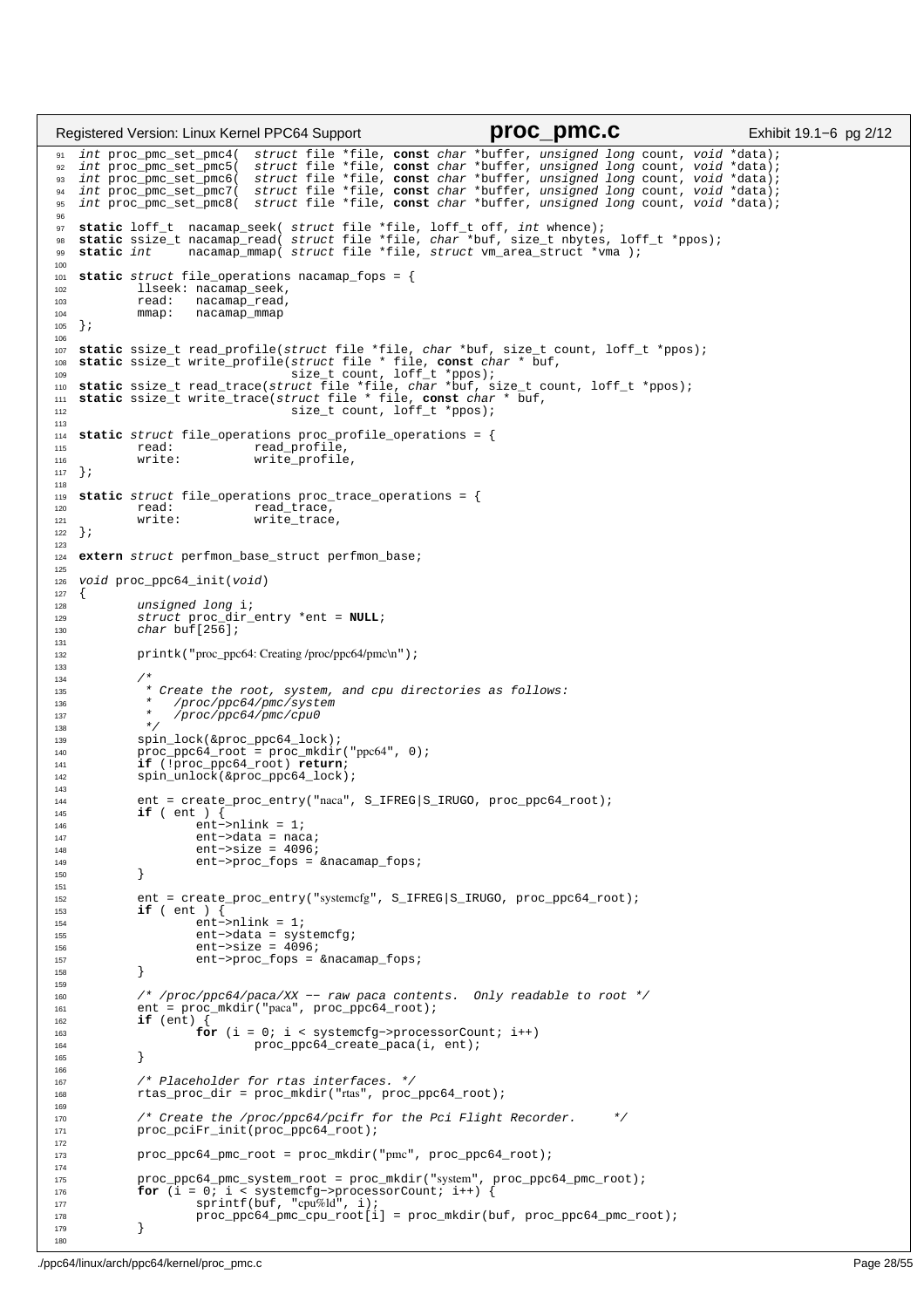```
181
182 /* Create directories for the software counters.
183 for (i = 0; i < systemcfg->processorCount; i++) {<br>
ent = create_proc_entry("stab", S_IRUGO | S_IWUSR,
185 proc_ppc64_pmc_cpu_root[i]);<br>186 if (ent.) {
                      if (ent)187 ent−>nlink = 1;<br>
ent−>nlink = 1;<br>
ent−>data = (vo
188 ent−>data = (void *)proc_ppc64_pmc_cpu_root[i];<br>ent->read proc = (void *)proc ppc64 pmc stab re
189 ent−>read_proc = (void *)proc_ppc64_pmc_stab_read;
190 ent−>write_proc = (void *)proc_ppc64_pmc_stab_read;
191 \Big\}192
193 ent = create_proc_entry("htab", S_IRUGO | S_IWUSR,<br>194 proc ppc64 pmc cpu root[
\frac{194}{195} proc_ppc64_pmc_cpu_root[i]);
                      if (ent) { }196 ent−>nlink = 1;<br>
ent−>nlink = 1;<br>
ent−>data = (vo
197 ent−>data = (void *)proc_ppc64_pmc_cpu_root[i];<br>ent->read proc = (void *)proc ppc64 pmc_thab re
198 ent−>read_proc = (void *)proc_ppc64_pmc_htab_read;
199 ent−>write_proc = (void *)proc_ppc64_pmc_htab_read;
200 }
201 }
202
203 ent = create_proc_entry("stab", S_IRUGO | S_IWUSR,<br>204 proc_ppc64_pmc_system_roc
204<br>205 if (ent) { proc_ppc64_pmc_system_root);
             if (ent) \{206 ent−>nlink = 1;
207 ent−>data = (void *)proc_ppc64_pmc_system_root;
208 ent−>read_proc = (void *)proc_ppc64_pmc_stab_read;
209 ent−>write_proc = (void *)proc_ppc64_pmc_stab_read;
210 \Big\}211
212 ent = create_proc_entry("htab", S_IRUGO | S_IWUSR, 
213<br>214 if (ent) { proc_ppc64_pmc_system_root);
214 if (ent) {
215 ent−>nlink = 1;
216 ent−>data = (void *)proc_ppc64_pmc_system_root;
217 ent−>read_proc = (void *)proc_ppc64_pmc_htab_read;
218 ent−>write_proc = (void *)proc_ppc64_pmc_htab_read;
219 }
220
221 ent = create_proc_entry("profile", S_IWWSR | S_IRWGG, proc\_ppc64\_pmc_System\_root;<br>222 if (ent) {
222 if (ent) {
223 ent−>nlink = 1;<br>224 ent−>proc_fops
224 ent−>proc_fops = &proc_profile_operations;<br>225 /* ent−>size = (1+prof len) * sizeof(unsig
                      225 /* ent−>size = (1+prof_len) * sizeof(unsigned int); */
226 }
227
228 ent = create_proc_entry("trace", S_IWUSR | S_IRUGO, proc_ppc64_pmc_system_root);<br>
if (ent) {
229 if (ent) {
230 ent−>nlink = 1;
231 ent−>proc_fops = &proc_trace_operations;
232 /* ent−>size = (1+prof_len) * sizeof(unsigned int); */
233 }
234
235 /* Create directories for the hardware counters. */
236 for (i = 0; i < systemcfg->processorCount; i++) {<br>ent = create_proc_entry("hardware", S_IRUGO | S_IWUSR,
238<br>239 if (ent.) { 239239 if (ent) {
240 ent−>nlink = 1;
241 ent−>data = (void *)proc_ppc64_pmc_cpu_root[i];
242 ent−>read_proc = (void *)proc_ppc64_pmc_hw_read;
243 ent−>write_proc = (void *)proc_ppc64_pmc_hw_read;
244 }
245 \Big\}246
247 ent = create_proc_entry("hardware", S_IRUGO | S_IWUSR,<br>248 proc prof4 pmc system root);
248<br>
249 if (ent) {<br>
proc_ppc64_pmc_system_root);
249 if (ent) {
                      250 ent−>nlink = 1;
251 ent−>data = (void *)proc_ppc64_pmc_system_root;
252 ent−>read_proc = (void *)proc_ppc64_pmc_hw_read;
253 ent−>write_proc = (void *)proc_ppc64_pmc_hw_read;<br>254 and 254
254 }
255 }
256
257 /* Read a page of raw data. "data" points to the start addr.
258 * Intended as a proc read function.
259 */
260 static int proc_ppc64_page_read(char *page, char **start, off_t off,
261 int count, int *eof, void *data)
262 {<br>263
263 int \text{len} = \text{PAGE\_SIZE} - \text{off};<br>
264 char \text{*}p = (char \text{*})data;char *p = (char *)data;265
266 if (len > count)
267<br>
268 if (len <= 0)
268 if (len <= 0)
                      return 0;
270 /* Rely on a "hack" in fs/proc/generic.c.
Registered Version: Linux Kernel PPC64 Support proc_pmc.c proc_pmc.c Exhibit 19.1–6 pg 3/12
```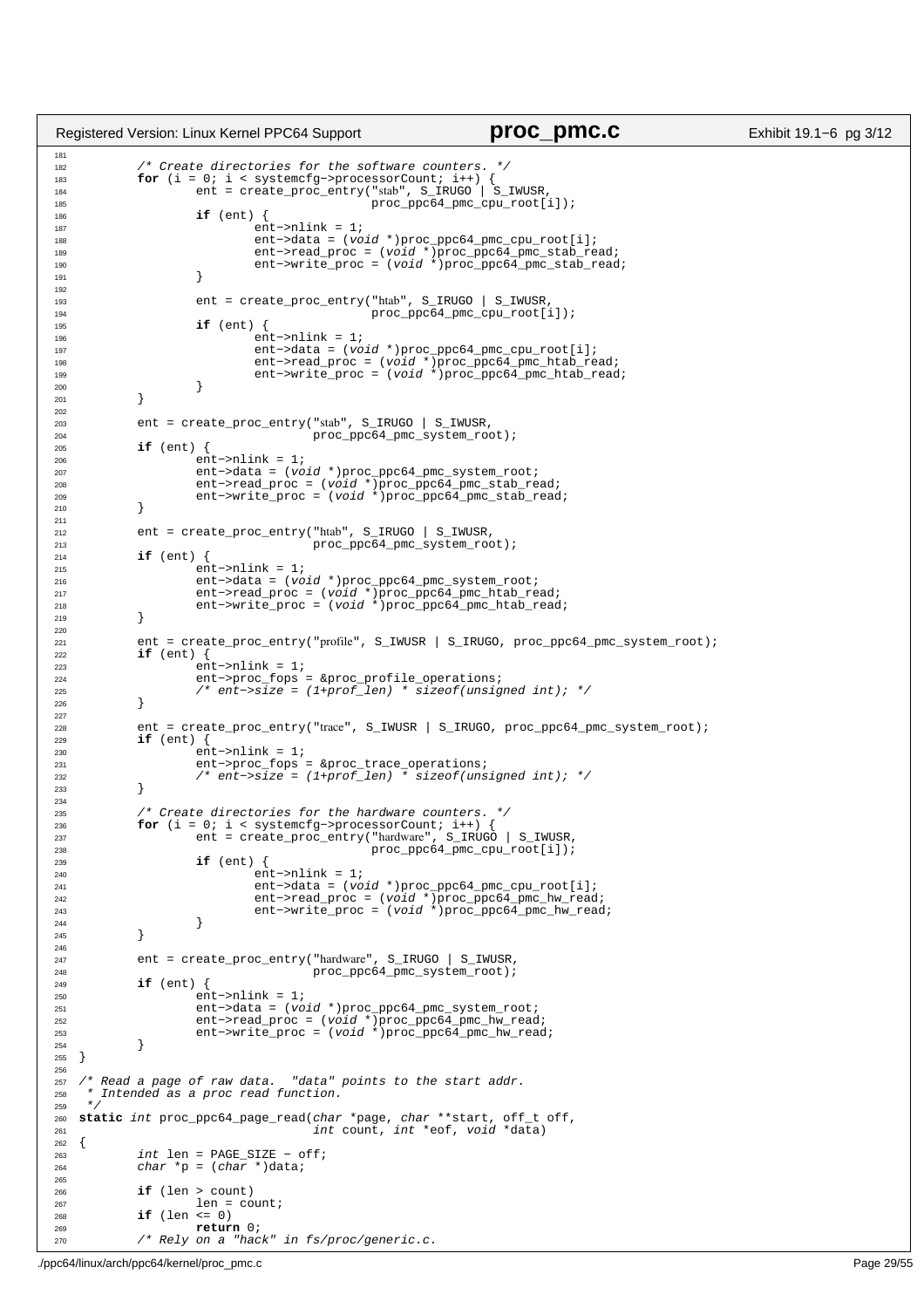```
271 * If we could return a ptr to our own data this would be
272 * trivial (currently *start must be either an offset, or
273 * point into the given page).<br>274 * *
274<br>275
275 memcpy(page, p+off, len);
276 *start = (char *)(unsigned long)len;
277 return len;
278 }
279
% /* NOTE: since paca data is always in flux the values will never be a consistant set.<br>281 * In theory it could be made consistent if we made the corresponding cpu<br>283 * copy the page for us (via an IPI). Probably not wor
284 */<br>285 Sta
   285 static void proc_ppc64_create_paca(int num, struct proc_dir_entry *paca_dir)
286 \begin{cases} 286 \\ 287 \end{cases}287 struct proc_dir_entry *ent;<br>288 struct paca struct *lpaca =
288 struct paca_struct *lpaca = paca + num;<br>289 struct paca_struct *lpaca = paca + num;
              char buf[16];
290
291 sprintf(buf, "%02x", num);
292 ent = create_proc_read_entry(buf, S_IRUSR, paca_dir, proc_ppc64_page_read, lpaca);<br>293 }
   \{294
295 /*<sup>216</sup> * Find the requested 'file' given a proc token.<br><sup>218</sup> *
297 *
298 * Inputs: void * data: proc token<br>299 * Output: int : (0, ..., +i
299 \rightarrow \text{Output:} int : (0, \ldots, +N) = CPU number.<br>
-1 = System.301<br>302int proc_ppc64_pmc_find_file(void *data)
303 \begin{matrix} 304 \end{matrix}int i;
305
306 if ((unsigned long)data == 
307 (unsigned long) proc_ppc64_pmc_system_root) {
308 return(−1); 
309 } else {
310 for (i = 0; i < systemcfg−>processorCount; i++) {
311 if ((unsigned long)data ==
312 (unsigned long)proc_ppc64_pmc_cpu_root[i]) {
313 return(i); 
\left\{\right\}315 }
316 }
317
318 \frac{\pi}{2} On error, just default to a type of system. */<br>319 printk ("proc ppc64 pmc find file: failed to find file token.\n");
319 printk ("proc_ppc64_pmc_find_file: failed to find file token.\n");<br>\text{return } (-1);
              320 return(−1); 
321 }
322
323 int
324 proc_ppc64_pmc_read(char *page, char **start, off_t off, 
325 int count, int *eof, char *buffer)
326 \quad \{
327int buffer_size, n;
328
329 if (count < 0) return 0;
330
331 if (buffer == NULL) {
*eof = 1;<br>333 *eof = 1;<br>return 0;
333 return 0;
              \left\{ \right\}335
<sup>336</sup> /* Check for read beyond EOF */<br>337 buffer size = n = strlen(buffer
337 buffer_size = n = strlen(buffer);
338 if (off >= buffer_size) {
*eof = 1;<br>*eof = 1;<br>*eof = 1;
                        340 return 0;
341 }
               342 if (n > (buffer_size − off)) n = buffer_size − off;
343
344 /* Never return more than was requested */
345 if (n > count) {<br>346 if n = count346 n = count;
347 } else {
348 *eof = 1;
\frac{349}{ } }
350
351 memcpy(page, buffer + off, n);
352
              *start = page;354
355 return n;
356 }
357
358 int<br>359 pro
    proc_ppc64_pmc_stab_read(char *page, char **start, off_t off,
360 int count, int *eof, void *data)
Registered Version: Linux Kernel PPC64 Support proc_pmc.c proc_pmc.c Exhibit 19.1–6 pg 4/12
```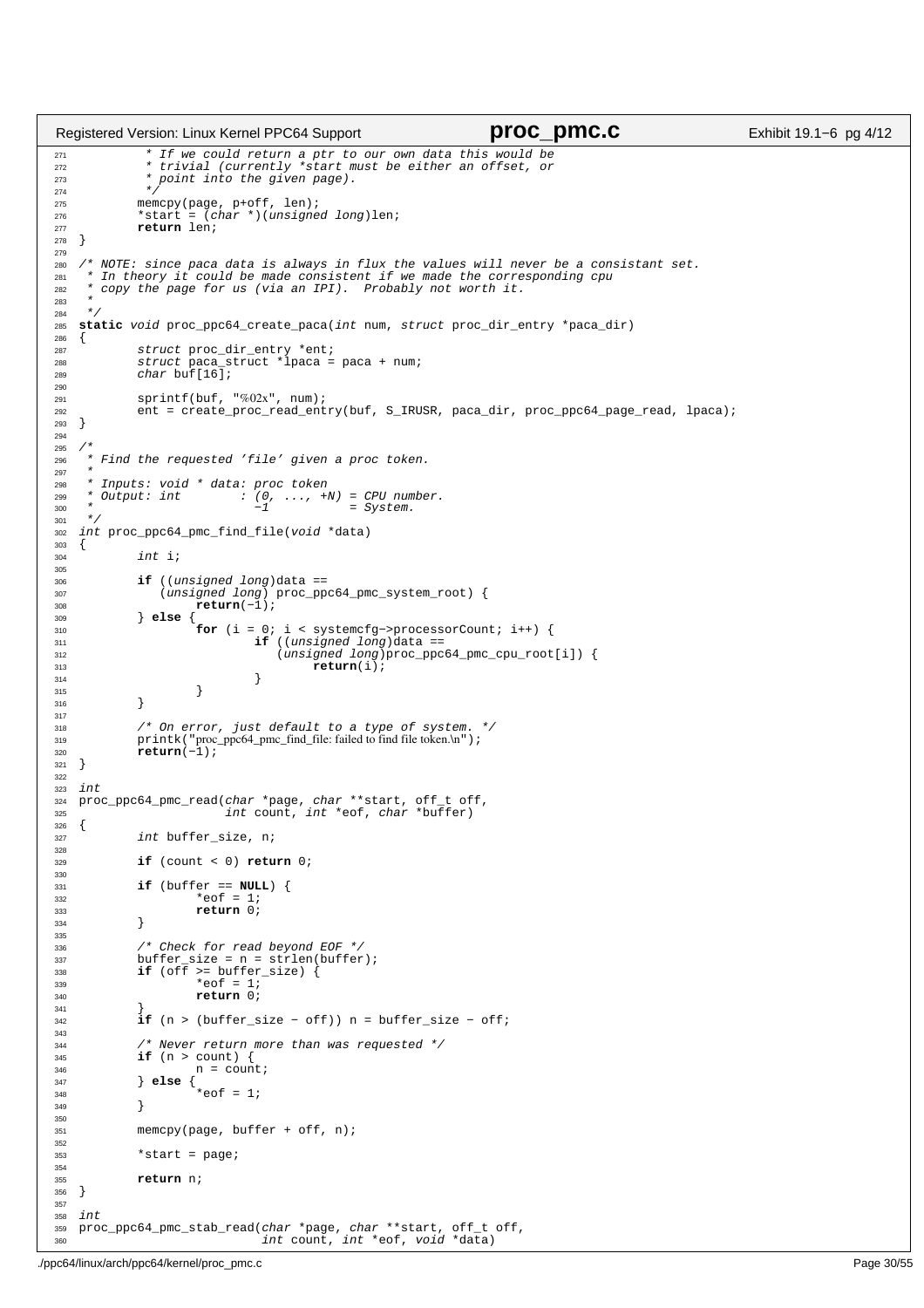```
361 \{<br>362
362 int n, file;
363 char *buffer = NULL;
364
365 if (count < 0) return 0;
              spin_lock(&proc_ppc64_lock);
367
368 \frac{1}{2} /* Figure out which file is being request. */<br>369 file = proc ppc64 pmc find file(data);
              file = proc\_ppc64\_pmc\_find\_file(data);370
371 /* Update the counters and the text buffer representation. */
372 buffer = ppc64_pmc_stab(file);
373
374 /* Put the data into the requestor's buffer. */<br>375 n = proc ppc64 pmc read(page, start, off, count
              n = proc_ppc64_pmc_read(page, start, off, count, eof, buffer);
376
377 spin_unlock(&proc_ppc64_lock);
\frac{378}{379} return n;
   \rightarrow380
381 int
382 proc_ppc64_pmc_htab_read(char *page, char **start, off_t off, 
383 int count, int *eof, void *data)
384 {<br>385
385 int n, file;
386 char *buffer = NULL;
387
388 if (count < 0) return 0;
389 spin_lock(&proc_ppc64_lock);
390391 /* Figure out which file is being request. */<br>392 file = proc ppc64 pmc find file(data);
              392 file = proc_ppc64_pmc_find_file(data);
393<br>394
394 /* Update the counters and the text buffer representation. */<br>395 buffer = ppc64 pmc htab(file);
              buffer = ppc64\_pmc_htab(file);396
397 /* Put the data into the requestor's buffer. */<br>398 n = proc_ppc64_pmc_read(page, start, off, count
              n = \text{proc\_ppc64\_pm\_read(page, start, off, count, eof, buffer)};
399
400 spin_unlock(&proc_ppc64_lock);
401 return n;
   \{403
404 static ssize_t read_profile(struct file *file, char *buf,
                                       size_t count, loff_t *ppos)
\begin{matrix} 406 \\ 407 \end{matrix}407 unsigned long p = *ppos;<br>408 ssize t read;408 ssize_t read;
409 char * pnt;
410 unsigned int sample_step = 4;
411
412 if (p >= (perfmon_base.profile_length+1)) return 0;<br>413 if (count > (perfmon base.profile length+1) - p)
413 if (count > (perfmon_base.profile_length+1) − p)<br>if (count = (perfmon_base.profile_length+1) − p)
414 count = (perfmon_base.profile_length+1) – p;<br>415 read = 0;
              read = 0i416
417 while (p < sizeof(unsigned int) && count > 0) {
418 put_user(*((char *)(&sample_step)+p),buf);
419 buf++; p++; count−−; read++;
420 }
421 pnt = (char *)(perfmon_base.profile_buffer) + p − sizeof(unsigned int);
422 copy_to_user(buf,(void *)pnt,count);
423 read += count;
424 *ppos += read;
425 return read;
   \rightarrow427
428 static ssize_t read_trace(struct file *file, char *buf,
429 size_t count, loff_t *ppos)
    \{431 unsigned long p = *ppos;<br>432 ssize_t read;
432 ssize_t read;
433 char * pnt;
434
435 if (p >= (perfmon_base.trace_length)) return 0;
436 if (count > (perfmon_base.trace_length) − p)
437 count = (perfmon_base.trace_length) – p;<br>
438 read = 0;
              read = 0;439
440 pnt = (char *)(perfmon_base.trace_buffer) + p; // − sizeof(unsigned int);
441 copy_to_user(buf,(void *)pnt,count);
442 read + = count i<br>443 *ppos + = read i443 *ppos += read;<br>444 return read;
    <sup>1</sup>/<sub>1</sub> return read;
445 }
446
447 static ssize_t write_trace(struct file * file, const char * buf,
                                        size_t count, loff_t *ppos)
449Registered Version: Linux Kernel PPC64 Support proc_pmc.c Exhibit 19.1−6 pg 5/12
```
}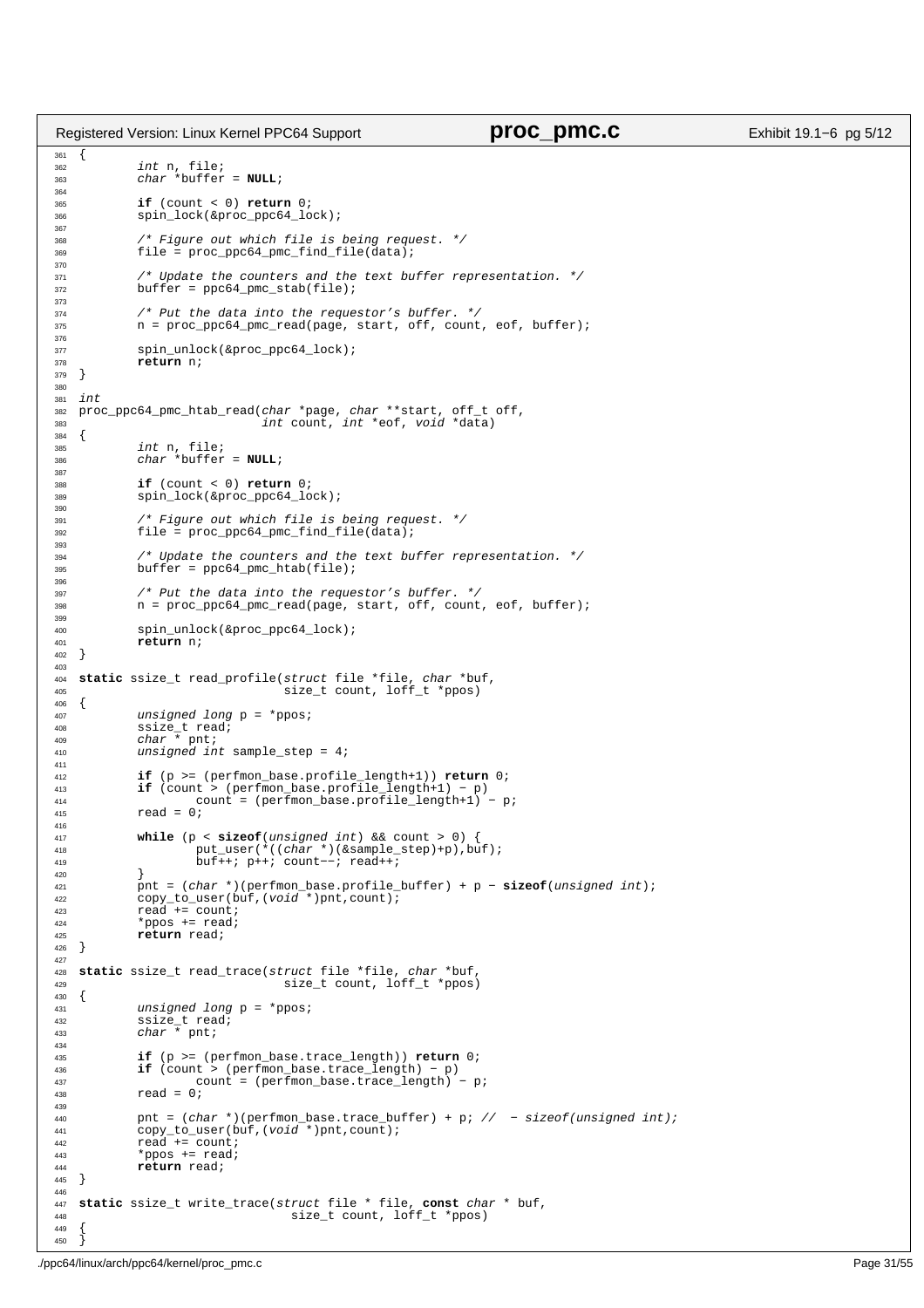```
451
452 static ssize_t write_profile(struct file * file, const char * buf,
453 size_t count, loff_t *ppos)
454 {
455 }
456
457 int<br>458 pro
458 proc_ppc64_pmc_hw_read(char *page, char **start, off_t off,<br>459 int count, int *eof, void *dat
\frac{459}{460} \left\{\n\begin{array}{ccc}\n1 & -1 & -1 \\
1 & -1 & -1\n\end{array}\n\right. \frac{1}{2} int count, int *eof, void *data)
\begin{matrix}\n460 & \{ \\
461 & \end{matrix}461 int n, file;
462 char *buffer = NULL;
463
464 if (count < 0) return 0;
               spin_lock(&proc_ppc64_lock);
466<br>467
467 /* Figure out which file is being request. */<br>468 file = proc ppc64 pmc find file(data);
              file = proc\_ppc64\_pmc\_find\_file(data);469
470 /* Update the counters and the text buffer representation. */
471 buffer = ppc64_pmc_hw(file);
472
473 \frac{473}{474} /* Put the data into the requestor's buffer. */<br>474 n = \text{proc\_ppo64\_pm} read(page, start, off, count
               n = proc\_ppc64\_pmc\_read(page, start, off, count, eof, buffer);475
476 spin_unlock(&proc_ppc64_lock);
477 return n;
478 }
479
480 /481 * DRENG the remainder of these functions still need work ...
482
483 void pmc_proc_init(struct proc_dir_entry *iSeries_proc)
484 {<br>485485 struct proc_dir_entry *ent = NULL;
486
487 ent = create_proc_entry("lpevents", S_IFREG|S_IRUGO, iSeries_proc);<br>
if (!ent) return;
488 if (!ent) return;
489 ent−>nlink = 1;<br>490 ent−>data = (vo
         490 ent−>data = (void *)0;
491 ent−>read_proc = proc_get_lpevents;
492 ent−>write_proc = proc_reset_lpevents;
493
494 ent = create_proc_entry("titanTod", S_IFREG|S_IRUGO, iSeries_proc);<br>495 if (!ent) return;
495 if (!ent) return;
496 ent−>nlink = 1;
497 ent−>data = (void *)0;
498 ent−>size = 0;<br>499 ent−>read proc
499 ent−>read_proc = proc_get_titanTod;<br>500 ent−>write_proc = NIII.I;
         500 ent−>write_proc = NULL;
501
502 pmc_proc_root = proc_mkdir("pmc", iSeries_proc);<br>503 if (!pmc proc root) return;
         503 if (!pmc_proc_root) return;
504
505 ent = create_proc_entry("control", S_IFREG|S_IRUSR|S_IWUSR, pmc_proc_root);
506 if (!ent) return;
         ent−>nlink = 1;
508 ent−>data = (void *)0;
509 ent−>read_proc = proc_pmc_get_control;
         510 ent−>write_proc = proc_pmc_set_control;
511
512 }
513
514 static int pmc_calc_metrics( char *page, char **start, off_t off, int count, int *eof, int len)
515 \begin{matrix} 5 \end{matrix}516 if ( len <= off+count)
517 *eof = 1;
518 *start = page+off;<br>519 1en -= off;
519 len −= \text{of } f;<br>520 if (len >
               520 if ( len > count )
\frac{525}{521} len = count;<br>\frac{1}{22} if (len < 0 )
522 if ( 1en < 0 )<br>523 1en =523 len = 0;<br>524 return len;
               524 return len;
525 }
526
527 static char * lpEventTypes[9] = {<br>528 Hypervisor\t\t",
528 "Hypervisor\t\t",
529 "Machine Facilities\t",
530 "Session Manager\t",<br>531 "SPD I/O\t\t",
               "SPD I/O\t\t"
532 "Virtual Bus\t\t"<br>533 "PCI I/O\t\t",
^{533} "PCI I/O\t\t",<br>^{534} "RIO I/O\t\t"
534 "RIO I/O\t\t",
                \overline{\text{Virtual Lanh}}536 "Virtual I/O\t\t"
               \left.\right. } \left.\right.538
539
540 int proc_get_lpevents
Registered Version: Linux Kernel PPC64 Support proc_pmc.c proc_pmc.c Exhibit 19.1–6 pg 6/12
```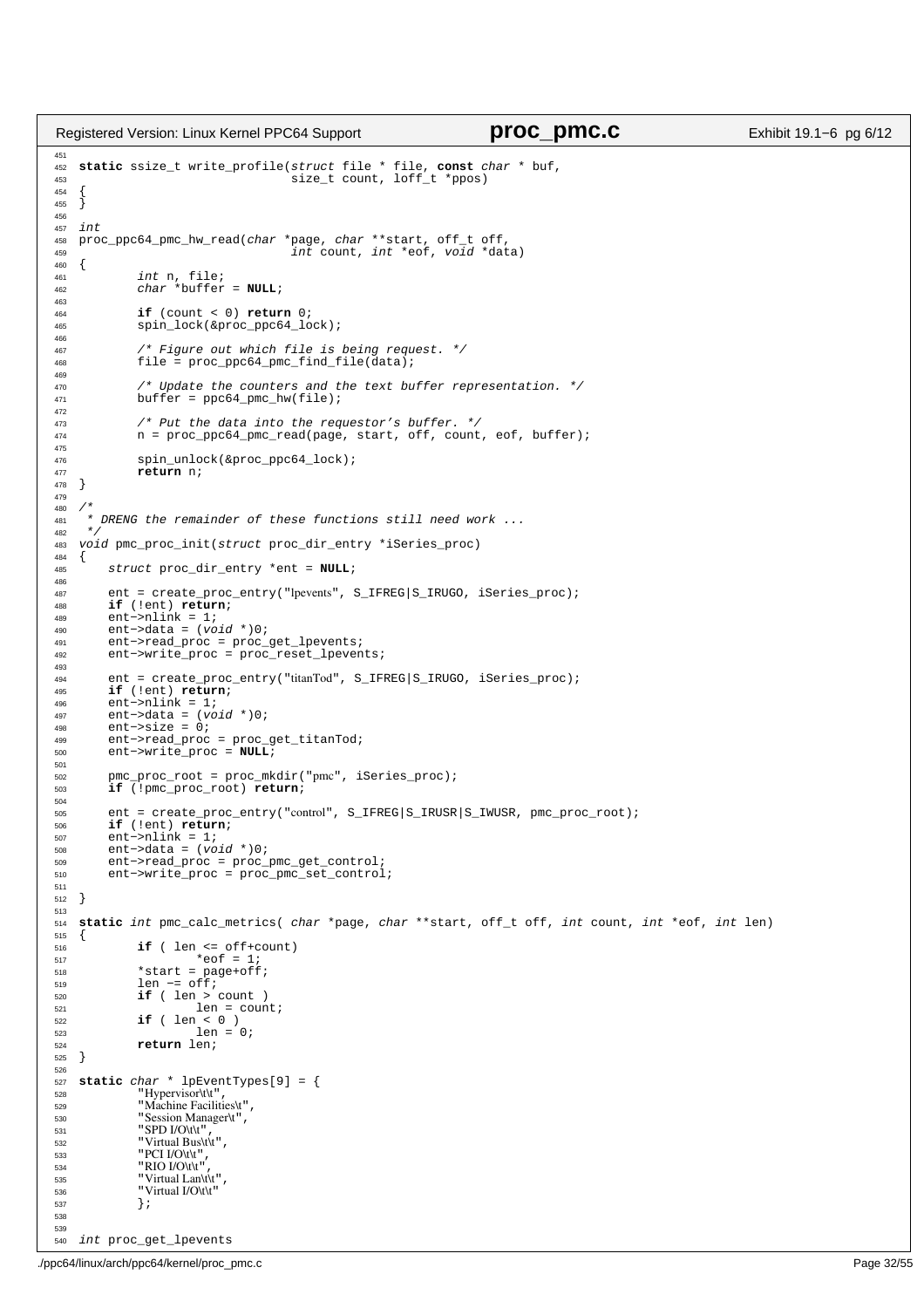```
541 (char *page, char **start, off_t off, int count, int *eof, void *data)
542 {
543 unsigned i;<br>544 int len = 0
                 int len = 0;
545
546 len += sprintf( page+len, "LpEventQueue 0\n" );
547 len += sprintf( page+len, " events processed:\t%lu\n",
548 (unsigned long)xItLpQueue.xLpIntCount );
549 for (i=0; i<9; ++i)<br>550 for i=1 n+1 n+1550 len += \text{spring}(\text{page+len}, \text{'''}, \%)<br>\text{log}(\text{OPT})551 lpEventTypes[i],
552 (unsigned long)xItLpQueue.xLpIntCountByType[i] );
553 }
554 len += sprintf( page+len, "\n events processed by processor:\n" );<br>\frac{1}{2}555 for (i=0; i<systemcfg->processorCount; ++i) {<br>556 len += sprintf( page+len, " CPU%02d %10u\n",<br>557 i, paca[i].lpEvent_count );
558 }
559
560 return pmc_calc_metrics( page, start, off, count, eof, len );
561
562 }
563
564 int proc_reset_lpevents( struct file *file, const char *buffer, unsigned long count, void *data )
565 {
566 return count;
567}
568
569 static unsigned long startTitan = 0;
570 static unsigned long startTb = 0;
571
572
573 int proc_get_titanTod<br>574 (char *page, char **s
     574 (char *page, char **start, off_t off, int count, int *eof, void *data)
575<br>576
                 int \text{len} = 0;
577 unsigned long tb0, titan_tod;
578
579 tb0 = get_tb();<br>580 titan tod = HvCtitan\_tod = HvCallXm\_loadTod();
581
582 len += sprintf( page+len, "Titan\n" );
583 len += sprintf( page+len, " time base = %016lx\n", tb0 );
584 len += sprintf( page+len, " titan tod = %016lx\n", titan_tod );
582<br>
1en += sprintf( page+len, " time base = %016x\n", tb0 );<br>
1en += sprintf( page+len, " titantod = %016x\n", titan_tod );<br>
1en += sprintf( page+len, " xProcFreq = %016x\n", xIoHriProcessorVpd[0].xProcFreq );<br>
1en += sp
%% len += sprintf( page+len, "xTimeBaseFreq = %016x\n", xIoHriProcessorVpd[0].xTimeBaseFreq );<br>%87 len += sprintf( page+len, " tb_ticks_per_jiffy = %lu\n", tb_ticks_per_jiffy );<br>%88 len += sprintf( page+len, " tb_ticks_per
580590 if ( !startTitan ) {<br>591 startTitan = titan_tod;
592 startTb = tb0;
593 }
594 else {
595 unsigned long titan_usec = (titan_tod − startTitan) >> 12;
596 unsigned long tb_ticks = (tb0 − startTb);
597 unsigned long titan_jiffies = titan_usec / (1000000/HZ);
598 unsigned long titan_jiff_usec = titan_jiffies * (1000000/HZ);
599 unsigned long titan_jiff_rem_usec = titan_usec − titan_jiff_usec;
600 unsigned long tb_jiffies = tb_ticks / tb_ticks_per_jiffy;
601 unsigned long tb_jiff_ticks = tb_jiffies * tb_ticks_per_jiffy;
602 unsigned long tb_jiff_rem_ticks = tb_ticks − tb_jiff_ticks;
603 unsigned long tb_jiff_rem_usec = tb_jiff_rem_ticks / tb_ticks_per_usec;
604 unsigned long new_tb_ticks_per_jiffy = (tb_ticks * (1000000/HZ))/titan_usec;
605
606 len += sprintf( page+len, " titan elapsed = %lu uSec\n", titan_usec);
607 len += sprintf( page+len, " tb elapsed = %lu ticks\n", tb_ticks);
608 len += sprintf( page+len, " titan jiffies = %lu.%04lu \n", titan_jiffies, titan_jiff_rem_usec );
609 len += sprintf( page+len, " tb jiffies = %lu.%04lu\n", tb_jiffies, tb_jiff_rem_usec );
610 len += sprintf( page+len, " new tb_ticks_per_jiffy = %lu\n", new_tb_ticks_per_jiffy );
611
612 }
613
614 return pmc_calc_metrics( page, start, off, count, eof, len );
615}
616
617 int proc_pmc_get_control
618 (char *page, char **start, off_t off, int count, int *eof, void *data)
619
\sin \theta int len = 0;
621
622 if ( \text{proc\_pm} \text{control\_mode} == \text{PMC\_CONTROL_CPI} )<br>623 insigned long mach cycles = mfspr( PMC
623 unsigned long mach_cycles = mfspr( PMC5 );
624 unsigned long inst_complete = mfspr( PMC4 );
625 unsigned long inst_dispatch = mfspr( PMC3 );
626 unsigned long thread_active_run = mfspr( PMC1 );
627 unsigned long thread_active = mfspr(\overline{PMC2});<br>for the unsigned long cpi = 0;
                             unsigned long cpi = 0;
629 unsigned long cpithou = 0;
Registered Version: Linux Kernel PPC64 Support proc_pmc.c Exhibit 19.1−6 pg 7/12
```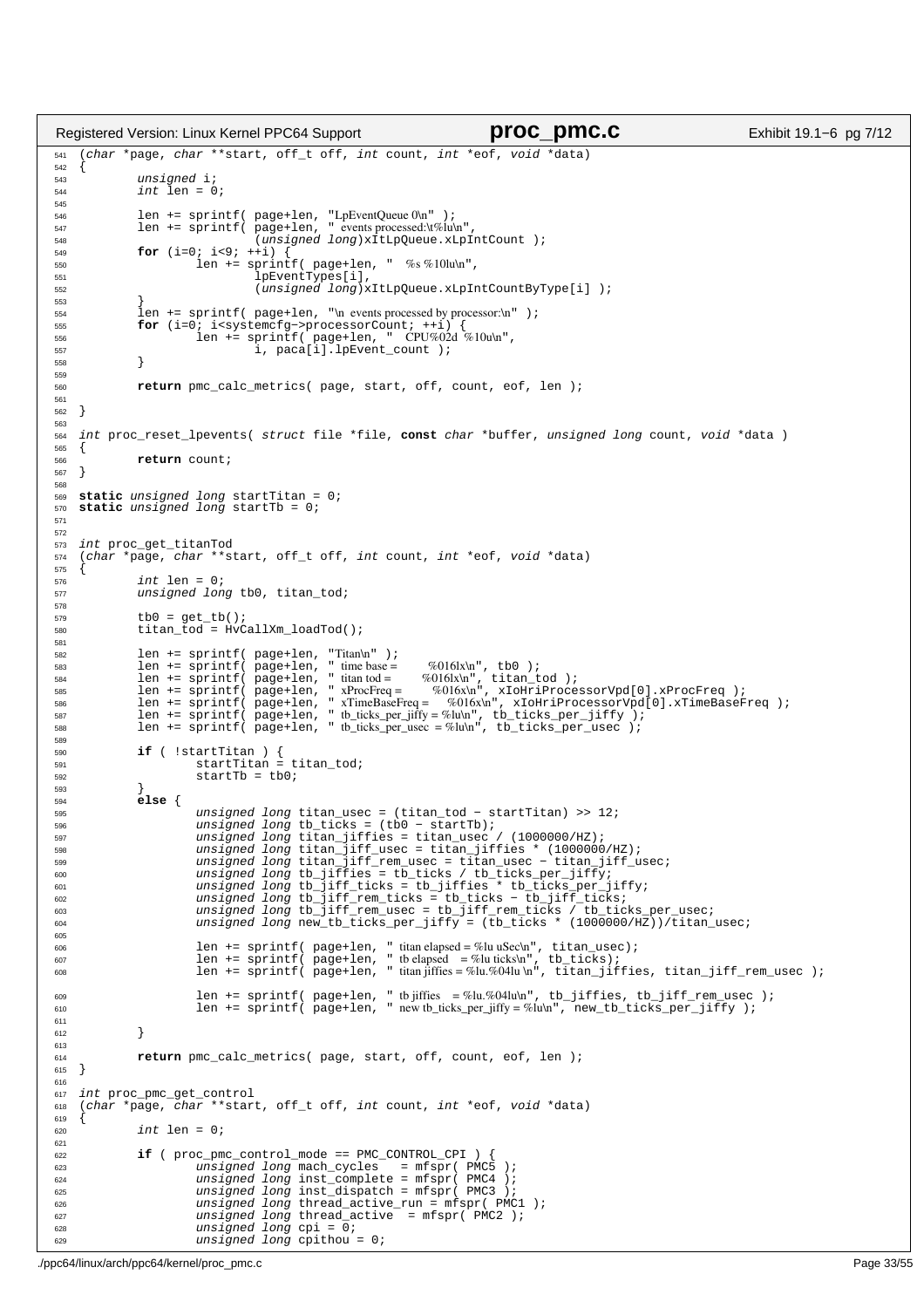```
630 unsigned long remain;
631
632 if ( inst_complete ) {
                                         cpi = thread_active_run / inst_complete;
634 remain = thread_active_run % inst_complete;
635 if ( inst_complete > 1000000 ) 
\begin{array}{c|c|c|c|c} \text{636} & \text{cption} & \text{cption} & \text{c } \\ \text{637} & \text{else} & \text{else} & \text{cquad} \end{array}637 else
\text{cpi} cpithou = ( remain * 1000 ) / inst_complete;
639 }
640 len += sprintf( page+len, "PMC CPI Mode\nRaw Counts\n" );
641 len += sprintf( page+len, "machine cycles : %12lu\n", mach_cycles );
642 len += sprintf( page+len, "thread active cycles : %12lu\n\n", thread_active );
643
len += sprintf( page+len, "instructions completed :%12lu\n", inst_complete );<br>len += sprintf( page+len, "instructions dispatched :%12lu\n", inst_dispatch );<br>len += sprintf( page+len, "thread active run cycles:%12lu\n", thr
647
648 len += sprintf( page+len, "thread active run cycles/instructions completed\n" );
649 len += sprintf( page+len, "CPI = %lu.%03lu\n", cpi, cpithou );
650
651 }
652 else if ( proc_pmc_control_mode == PMC_CONTROL_TLB ) {
653 len += sprintf( page+len, "PMC TLB Mode\n" );
len += sprintf(page+len, "I-miss count :%12lu\n", mfspr(PMC1 ) );<br>
len += sprintf(page+len, "I-miss latency :%12lu\n", mfspr(PMC2 ) );<br>
len += sprintf(page+len, "D-miss latency :%12lu\n", mfspr(PMC2 ) );<br>
len += sprintf(pa
662<br>663
^{662} ^{663} ^{}/ ^{\star} IMPLEMENT ME ^{*}/<br>^{664} return pmc calc me
664 return pmc_calc_metrics( page, start, off, count, eof, len );
    \}666
667 unsigned long proc_pmc_conv_int( const char *buf, unsigned count )
668 \t{669}const char * p;
670 char b0, b1;
671 unsigned v, multiplier, mult, i;
rac{672}{673} unsigned long val;<br>rac{1}{673} multiplier = 10;
\begin{array}{ll}\n\text{673} & \text{multiplier = } 10; \\
\text{674} & \text{p = but};\n\end{array}674 p = buf;
675 if ( count >= 3 ) {
676<br>
677<br>
677<br>
67 = 67<br>
67 = 61<br>
67 = 61<br>
69 = 61<br>
61 = 61<br>
61 = 61677<br>
677<br>
678<br>
i f (b) =678 if ( \begin{array}{c} 678 \\ 679 \end{array} ( \begin{array}{c} 678 \\ 1 \end{array} ( \begin{array}{c} 679 \\ 1 \end{array} ) = \begin{array}{c} 679 \\ 1 \end{array} ( \begin{array}{c} 271 \\ 1 \end{array} ) = \begin{array}{c} 271 \\ 1 \end{array} ( \begin{array}{c} 271 \\ 1 \end{array} ) = \begin{array}{c} 271 \\ 1 \end{array} ) = \begin{array}{c} c count -2;<br>c count -2;<br>c multiplier
\begin{array}{c} 682 \text{ multiplier} = 16; \\ 683 \text{ }\end{array}683 }
684
685 }
                 \text{val} = 0;
687 for ( i=0; i<count; +i ) {<br>
688 h = *p++;
688 b0 = *p++;<br>689 s = 0;\overline{v} = 0;690 mult = multiplier;
691 if ( ( b0 >= '0' ) && ( b0 <= '9' ) )<br>
v = b0 - '0';693 else if ( multiplier == 16 ) {
if ( ( b0 >= 'a' ) && ( b0 <= 'f' ) )<br>
v = b0 - 'a' + 10;<br>
else if ( ( b0 >= 'A' ) && ( b0 <= 'F' ) )<br>
else if ( b0 = 'A' ) && ( b0 <= 'F' ) )
698 else
                                                     mul<sup>t = 1</sup>
700 }
701 else
702 mult = 1;<br>703 \text{val} \neq \text{mult};val * = \text{mult};704 val += v;<br>705705 }
706
707 return val;
708
709 }
710
711 static inline void proc_pmc_stop(void)
712 {<br>713713 /* Freeze all counters, leave everything else alone */
714 mtspr( MMCR0, mfspr( MMCR0 ) | 0x80000000 );
715 }
716
717 static inline void proc_pmc_start(void)
718 {
719 /* Unfreeze all counters, leave everything else alone */
Registered Version: Linux Kernel PPC64 Support proc_pmc.c Exhibit 19.1−6 pg 8/12
```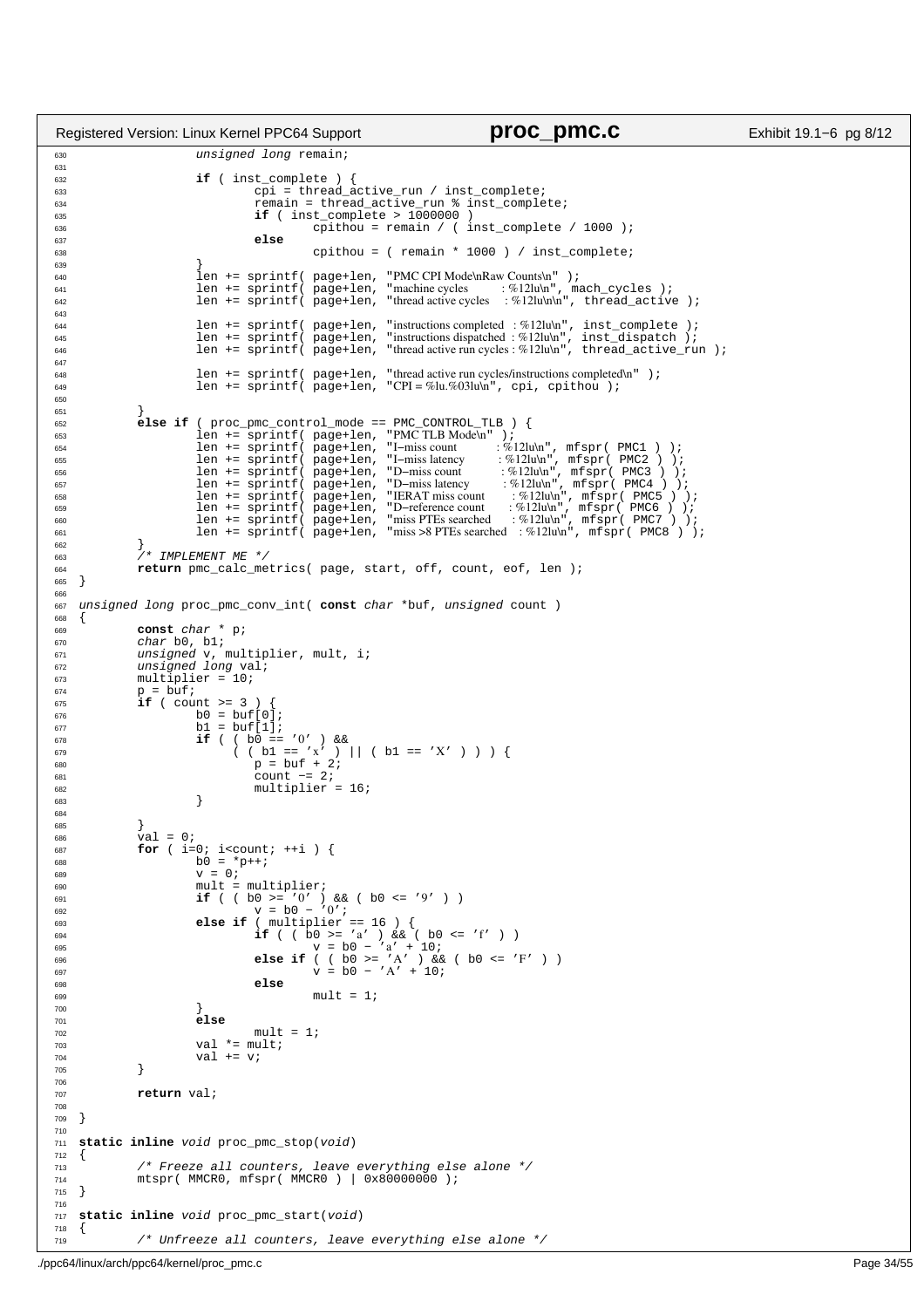```
720 mtspr( MMCR0, mfspr( MMCR0 ) & ~0x80000000 );
721
722 }
723
724 static inline void proc_pmc_reset(void)
   \{726 /* Clear all the PMCs to zeros 
727 * Assume a "stop" has already frozen the counters
728 * Clear all the PMCs
729 * /<br>730 ^{\text{m}}ts
              mtspr( PMC1, 0 );
731 mtspr(PMC2, 0);<br>732 mtspr(PMC3, 0);
732 mtspr(PMC3, 0);<br>733 mtspr(PMC4, 0);
733 mtspr(PMC4, 0);<br>734 mtspr(PMC5, 0);
              mtspr( PMC5, 0
735 mtspr( PMC6, 0 );
736 mtspr( PMC7, 0 );
737 mtspr( PMC8, 0 );
738
739 }
740
741 static inline void proc_pmc_cpi(void)
\begin{matrix} 742 & \{\\ 743 & \end{matrix}743 /* Configure the PMC registers to count cycles and instructions */<br>744 /* So we can compute cpi */
              7* so we can compute cpi */745 /*<br>746 /*<br>746 * MMCRA[30]
746 * MMCRA[30] = 1 Don't count in wait state (CTRL[31]=0)<br>
747 * MMCRO[6] = 1 Freeze counters when any overflow
                * MMCRO[6] = 1 Freeze counters when any overflow<br>* MMCRO[19:25] = 0x01 PMC1 counts Thread Active Run Cyc
748 * MMCR0[19:25] = 0x01 PMC1 counts Thread Active Run Cycles
749 * MMCR0[26:31] = 0x05 PMC2 counts Thread Active Cycles
749 * MMCRO[26:31] = 0x05 PMC2 counts Thread Active Cycles<br>750 * MMCR1[0:4] = 0x07 PMC3 counts Instructions Dispatched<br>751 * MMCR1[5:9] = 0x03 PMC4 counts Instructions Completed
                                             PMC4 counts Instructions Completed
752 * MMCR1[10:14] = 0x06 PMC5 counts Machine Cycles
753 *754 * /
755
756 proc_pmc_control_mode = PMC_CONTROL_CPI;
757
758 \frac{758}{759} /* Indicate to hypervisor that we are using the PMCs */<br>759 \frac{758}{759} aet pacal)->xLpPacaPtr->xPMCRegsInUse = 1;
              759 get_paca()−>xLpPacaPtr−>xPMCRegsInUse = 1;
760
761 * Freeze all counters */<br>762 mtspr( MMCRO, 0x80000000
762 mtspr( MMCR0, 0x800000000);<br>763 mtspr( MMCR1, 0x00000000);
              mtspr( MMCR1, 0x00000000 );
764
765 \frac{75}{766} /* Clear all the PMCs */<br>766 mtspr( PMC1, 0 );
766 mtspr (PMC1, 0<br>767 mtspr (PMC2, 0
767 mtspr(PMC2, 0);<br>768 mtspr(PMC3, 0);
768 mtspr(PMC3, 0<br>769 mtspr(PMC4 0
769 mtspr(PMC4, 0);<br>770 mtspr(PMC5, 0);
              mtspr( PMC5, 0);<br>mtspr( PMC6, 0);
771 mtspr (PMC6, 0<br>772 mtspr (PMC7, 0
772 mtspr(PMC7, 0);<br>773 mtspr(PMC8, 0);
              mtspr( PMC8, 0 );
774
775 /* Freeze counters in Wait State (CTRL[31]=0) */<br>776 mtspr(MMCRA, 0x00000002);
              mtspr( MMCRA, 0x00000002 );
777
778 /* PMC3<−0x07, PMC4<−0x03, PMC5<−0x06 */
              mtspr( MMCR1, 0x38cc0000 );
780
781 mb();
782
              783 /* PMC1<−0x01, PMC2<−0x05
784 * Start all counters<br>785 */
785 * /786 mtspr( MMCR0, 0x02000045 );
787
788 }
789
790 static inline void proc_pmc_tlb(void)
\begin{matrix} 791 \\ 792 \end{matrix}792 /* Configure the PMC registers to count tlb misses */<br>7937 *<br>* MMCRO[6]
794 * MMCR0[6] = 1 Freeze counters when any overflow
795 * MMCR0[19:25] = 0x55 Group count
796 * PMC1 counts I misses
797 * PMC2 counts I miss duration (latency)<br>* PMC3 counts D misses
                    PMC3 counts D misses
799 * PMC4 counts D miss duration (latency)
                    PMC5 counts IERAT misses
801 * PMC6 counts D references (including PMC7)<br>802 * PMC7 counts miss PTEs searched
802 * PMC7 counts miss PTEs searched<br>803 * PMC8 counts miss >8 PTEs search
803 * PMC8 counts miss >8 PTEs searched
804 \star805 * /806
807 proc_pmc_control_mode = PMC_CONTROL_TLB;
808
809 /* Indicate to hypervisor that we are using the PMCs */
Registered Version: Linux Kernel PPC64 Support proc_pmc.c Exhibit 19.1−6 pg 9/12
```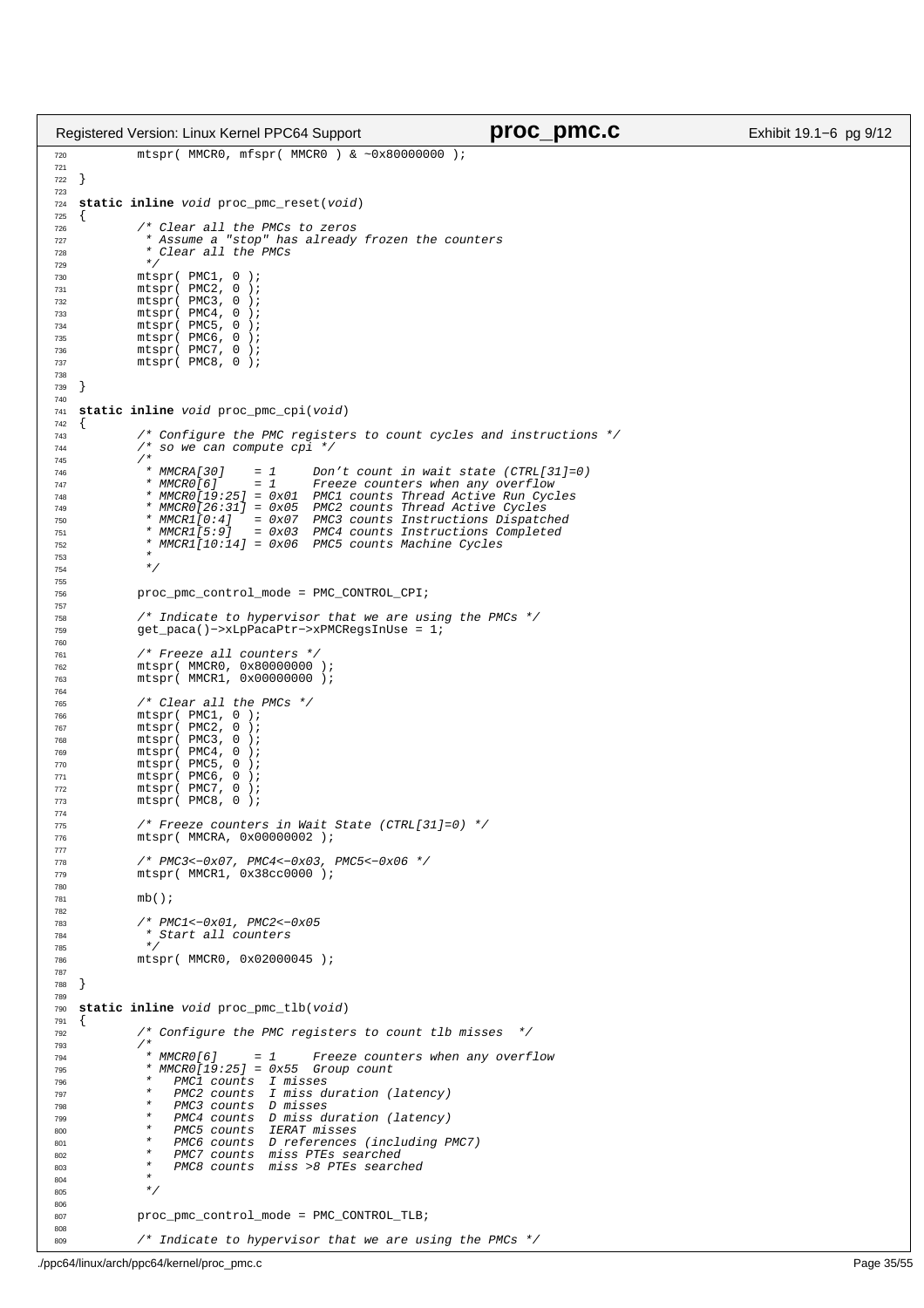```
810 get_paca()−>xLpPacaPtr−>xPMCRegsInUse = 1;
811
812 /* Freeze all counters *<br>813 mtspr( MMCRO, 0x80000000
            mtspr( MMCR0, 0x80000000 );
814 mtspr( MMCR1, 0x00000000 );
815
816 /* Clear all the PMCs */
817 mtspr( PMC1, 0 );<br>818 mtspr( PMC2, 0 );
818 mtspr(PMC2, 0);<br>819 mtspr(PMC3, 0);
819 mtspr(PMC3, 0);<br>820 mtspr(PMC4, 0);
            mtspr( PMC4, 0
821 mtspr(PMC5, 0);<br>822 mtspr(PMC6, 0);
822 mtspr(PMC6, 0<br>823 mtspr(PMC7, 0
\text{mtspr}(\text{PMC7}, 0)<br>\text{mtspr}(\text{PMC7}, 0)mtspr( PMC8, 0 );
825
826 mtspr( MMCRA, 0x00000000 );
827
828 mb();
829
830 /* PMC1<-0x55
831 * Start all counters
832 */
833 mtspr( MMCR0, 0x02001540 );
834
835 }
836
837 int proc_pmc_set_control( struct file *file, const char *buffer, unsigned long count, void *data )
838 \{<br>830839 if ( ! strncmp( buffer, "stop", 4 ) )
840 proc_pmc_stop();
841 else if ( ! strncmp( buffer, "start", 5 ) )
842 proc_pmc_start();
843 else if ( ! strncmp( buffer, "reset", 5 ) )
844 proc_pmc_reset();
845 else if ( ! strncmp( buffer, "cpi", 3 ) )
846 proc_pmc_cpi();
847 else if ( ! strncmp( buffer, "tlb", 3 ) )
848 proc_pmc_tlb();
849
850 /* IMPLEMENT ME */
851 return count;
852 }
853
854 int proc_pmc_set_mmcr0( struct file *file, const char *buffer, unsigned long count, void *data )
855 {
856 unsigned long v;<br>857 v = proc pmc con
857 v = proc_pmc_conv_int( buffer, count );<br>858 v = V \& \sim 0.201900000; /* Don't allow
858 v = v & ~0x04000000; /* Don't allow interrupts for now */<br>859 if ( v & ~0x80000000 ) /* Inform hypervisor we are using PMCs */<br>860 get_paca()−>xLpPacaPtr->xPMCRegsInUse = 1;
861 else
                      862 get_paca()−>xLpPacaPtr−>xPMCRegsInUse = 0;
863 mtspr( MMCR0, v );
864
865 return count;
866 }
867
868 int proc_pmc_set_mmcr1( struct file *file, const char *buffer, unsigned long count, void *data )
   \{870 unsigned long v;
871 v = proc_pmc_conv_int( buffer, count );<br>872 mtspr( MMCR1, v );
873
874 return count;
875 }
876
877 int proc_pmc_set_mmcra( struct file *file, const char *buffer, unsigned long count, void *data )
878 \{ 879unsigned long v;
880 v = proc_pmc_conv_int( buffer, count );
881 v = v & ~0x00008000; /* Don't allow interrupts for now */
882 mtspr( MMCRA, v );
883
884 return count;
885 }
886
887
888 int proc_pmc_set_pmc1( struct file *file, const char *buffer, unsigned long count, void *data )
889 {
            unsigned long v;
V = \text{proc\_pm\_conv\_int}(\text{buffer, count});mtspr( PMC1, v );
893
894 return count;
895 }
896
897 int proc_pmc_set_pmc2( struct file *file, const char *buffer, unsigned long count, void *data )
898 {
899 unsigned long v;
Registered Version: Linux Kernel PPC64 Support proc_pmc.c Exhibit 19.1−6 pg 10/12
```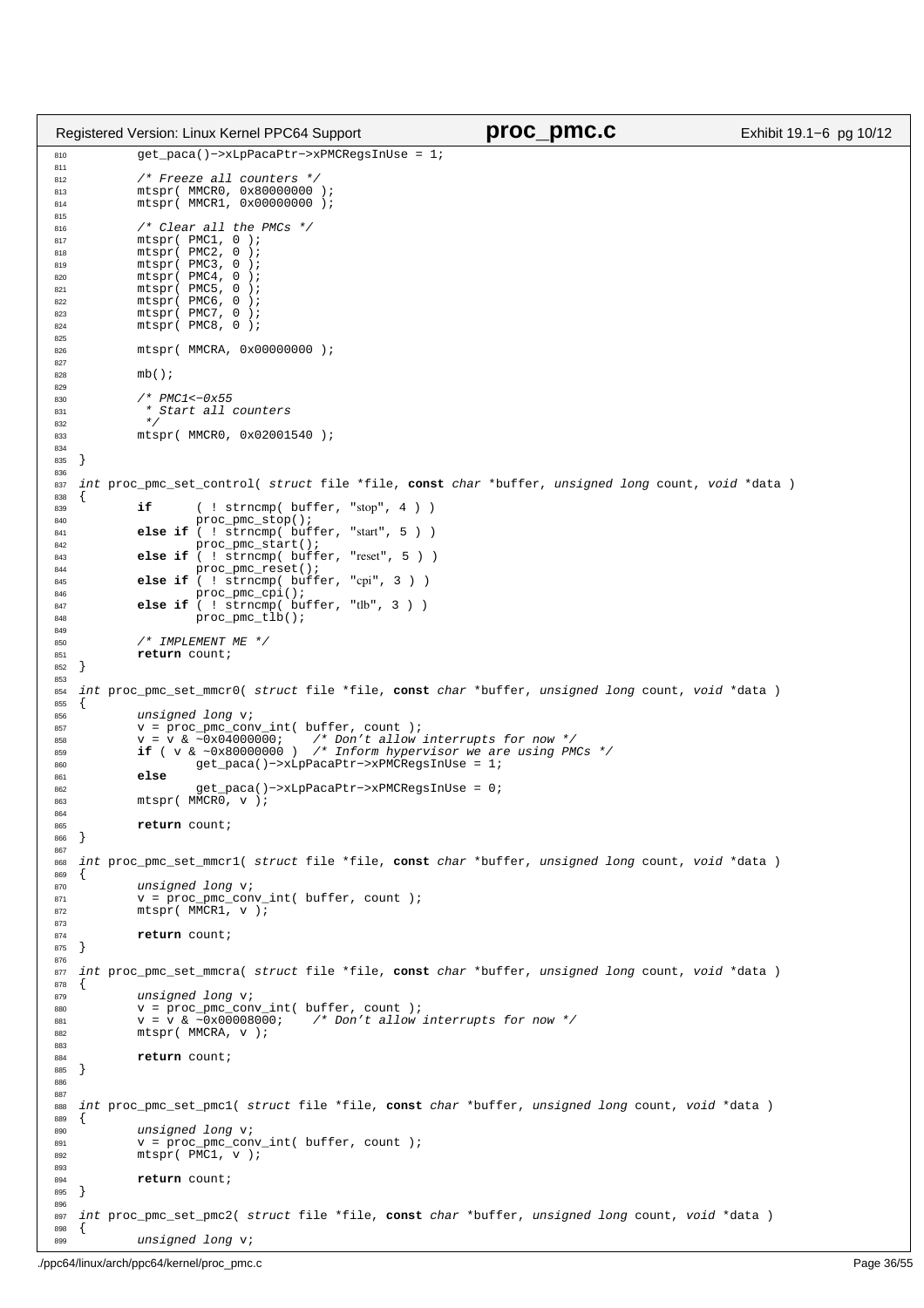```
900 v = proc_pmc_conv_int( buffer, count );
901 mtspr( PMC2, v );
902
903 return count;
904 }
905
906 int proc_pmc_set_pmc3( struct file *file, const char *buffer, unsigned long count, void *data )
907 \{<br>908
\begin{array}{ccc}\n\text{908} & \text{unsigned long v;} \\
\text{908} & \text{v = proc one;} \\
\end{array}909 V = \overline{proc\_pm} \overline{conv\_int} ( buffer, count );<br>910 m \times spr(PMC3. V);
             mtspr( PMC3, v );
911<br>912
912 return count;<br>913 }
   \}914
915 int proc_pmc_set_pmc4( struct file *file, const char *buffer, unsigned long count, void *data )
916 {
917 unsigned long v;<br>918 v = proc pmc con
918 v = \text{proc\_pmc} = \text{conv\_int}(\text{buffer}, \text{count});<br>919 m \text{tspr}(\text{PMC4}, v);mtspr( PMC4, v );
920
921 return count;<br>\begin{bmatrix} 922 \end{bmatrix}\{923
924 int proc_pmc_set_pmc5( struct file *file, const char *buffer, unsigned long count, void *data )
925 \{926 unsigned long v;
927 v = proc_pmc_conv_int( buffer, count );<br>
928 mtspr( PMC5, v );
029
930 return count;
931 }
932
933 int proc_pmc_set_pmc6( struct file *file, const char *buffer, unsigned long count, void *data )
934 \{<br>935
             unsigned long v;
936 v = proc_pmc_conv_int( buffer, count );<br>
937 mtspr( PMC6, v );
938
939 return count;
940 }
941
942 int proc_pmc_set_pmc7( struct file *file, const char *buffer, unsigned long count, void *data )
943 \{<br>944
             unsigned long v;
945 v = proc_pmc_conv_int( buffer, count );
946 mtspr( PMC7, v );
947<br>948
             return count;
949 }
950
951 int proc_pmc_set_pmc8( struct file *file, const char *buffer, unsigned long count, void *data )
952 \{<br>953
953 \frac{0.953}{V} unsigned long v;
             v = \text{proc\_pmc\_conv\_int} buffer, count );
955 mtspr(\overline{PMC8}, \overline{v});
956
957 return count;
958 }
959
960 static loff_t nacamap_seek( struct file *file, loff_t off, int whence)
961 \{962\}962 loff_t new;<br>963 struct proc
             struct proc_dir_entry *dp;
964
965 dp = file−>f_dentry−>d_inode−>u.generic_ip;
966
967 switch(whence) {<br>968 case 0:
968 case 0:
                      new = off;970 break;<br>971 case 1:
971 case 1:<br>972
972 new = file->f_pos + off;<br>973 break;
                      973 break;
974 case 2:
975 new = dp->size + off;
976 break;<br>977 default:
977 default:
                      978 return −EINVAL;
979 }
980 if ( new < 0 || new > dp−>size )
981 return −EINVAL;
982 return (file−>f_pos = new);
983 }
984
985 static ssize_t nacamap_read( struct file *file, char *buf, size_t nbytes, loff_t *ppos)
986 {
987 unsigned pos = *ppos;<br>988 struct proc dir entry
             struct proc_dir_entry *dp;
989
Registered Version: Linux Kernel PPC64 Support proc_pmc.c Exhibit 19.1−6 pg 11/12
```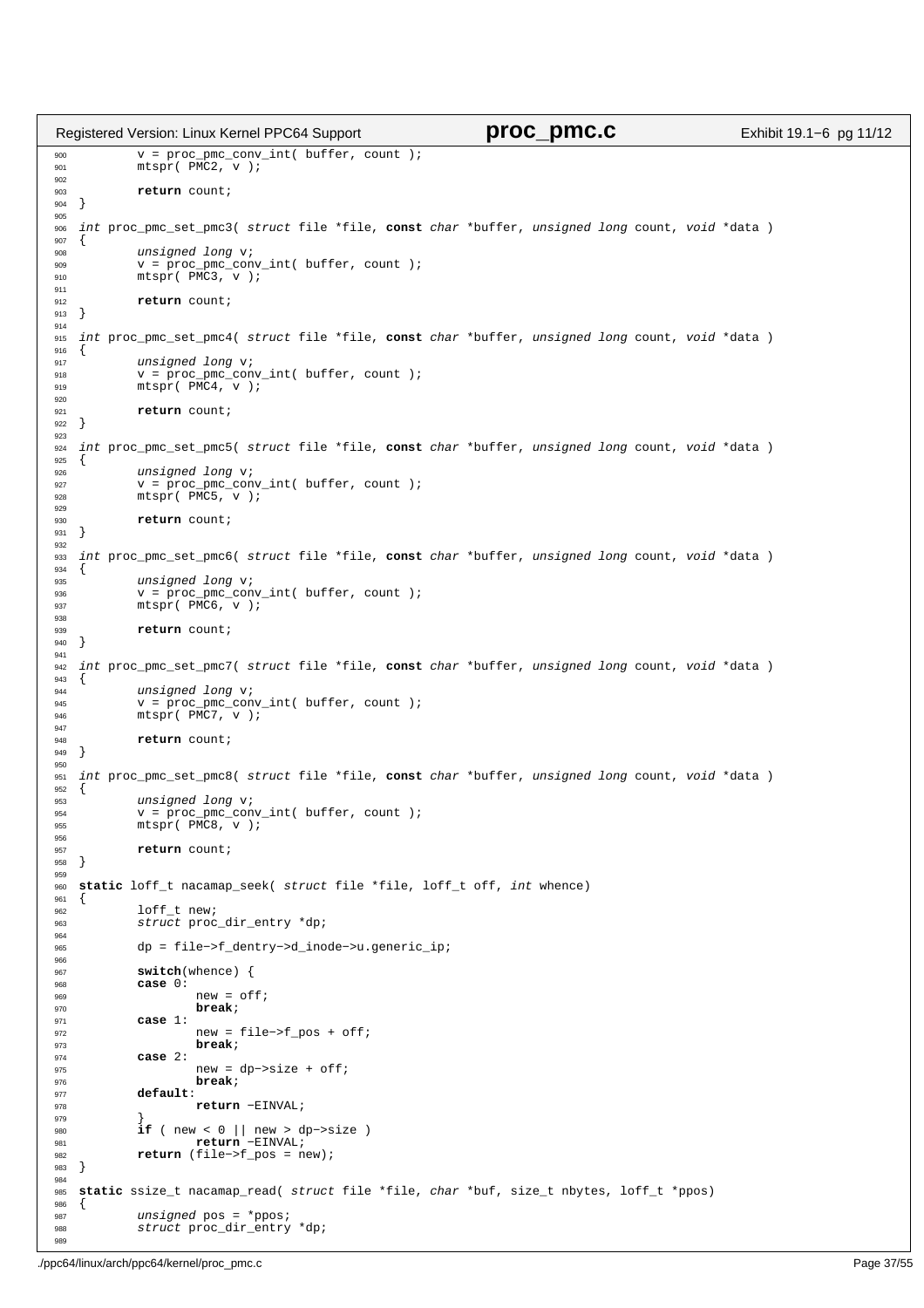|                      | Registered Version: Linux Kernel PPC64 Support                                                        | proc_pmc.c | Exhibit 19.1-6 pg 12/12 |
|----------------------|-------------------------------------------------------------------------------------------------------|------------|-------------------------|
| 990<br>991           | $dp = file \rightarrow f_dentry \rightarrow d_inode \rightarrow u.geteric_i$                          |            |                         |
| 992<br>993           | if ( $pos \geq d p \geq size$ )<br>return 0;                                                          |            |                         |
| 994                  | if ( $nbytes$ >= $dp\rightarrow size$ )                                                               |            |                         |
| 995<br>996           | $nbytes = dp->size;$<br>if ( $pos + nbytes > dp->size$                                                |            |                         |
| 997<br>998           | $nbytes = dp->size - posi$                                                                            |            |                         |
| 999<br>1000          | copy_to_user( buf, $(char *)dp->data + pos, nbytes)$ ;<br>*ppos = $pos + nbytes$                      |            |                         |
| 1001<br>1002         | return nbytes;                                                                                        |            |                         |
| 1003<br>1004<br>1005 | static int nacamap_mmap( struct file *file, struct vm_area_struct *vma )                              |            |                         |
| 1006<br>1007         | struct proc_dir_entry *dp;                                                                            |            |                         |
| 1008<br>1009         | $dp = file \rightarrow f \text{dentry} \rightarrow d \text{inode} \rightarrow u \text{,}$ qeneric ip; |            |                         |
| 1010<br>1011         | $vma->vm_f \, \, \text{Lags}$ = VM_SHM   VM_LOCKED;                                                   |            |                         |
| 1012<br>1013<br>1014 | <b>if</b> (( $v$ ma-> $v$ m end - $v$ ma-> $v$ m start) > dp-> $s$ ize)<br>return -EINVAL;            |            |                         |
| 1015<br>1016<br>1017 | remap_page_range( vma->vm_start, _pa(dp->data), dp->size, vma->vm_page_prot );<br>return 0;           |            |                         |
| 1018                 |                                                                                                       |            |                         |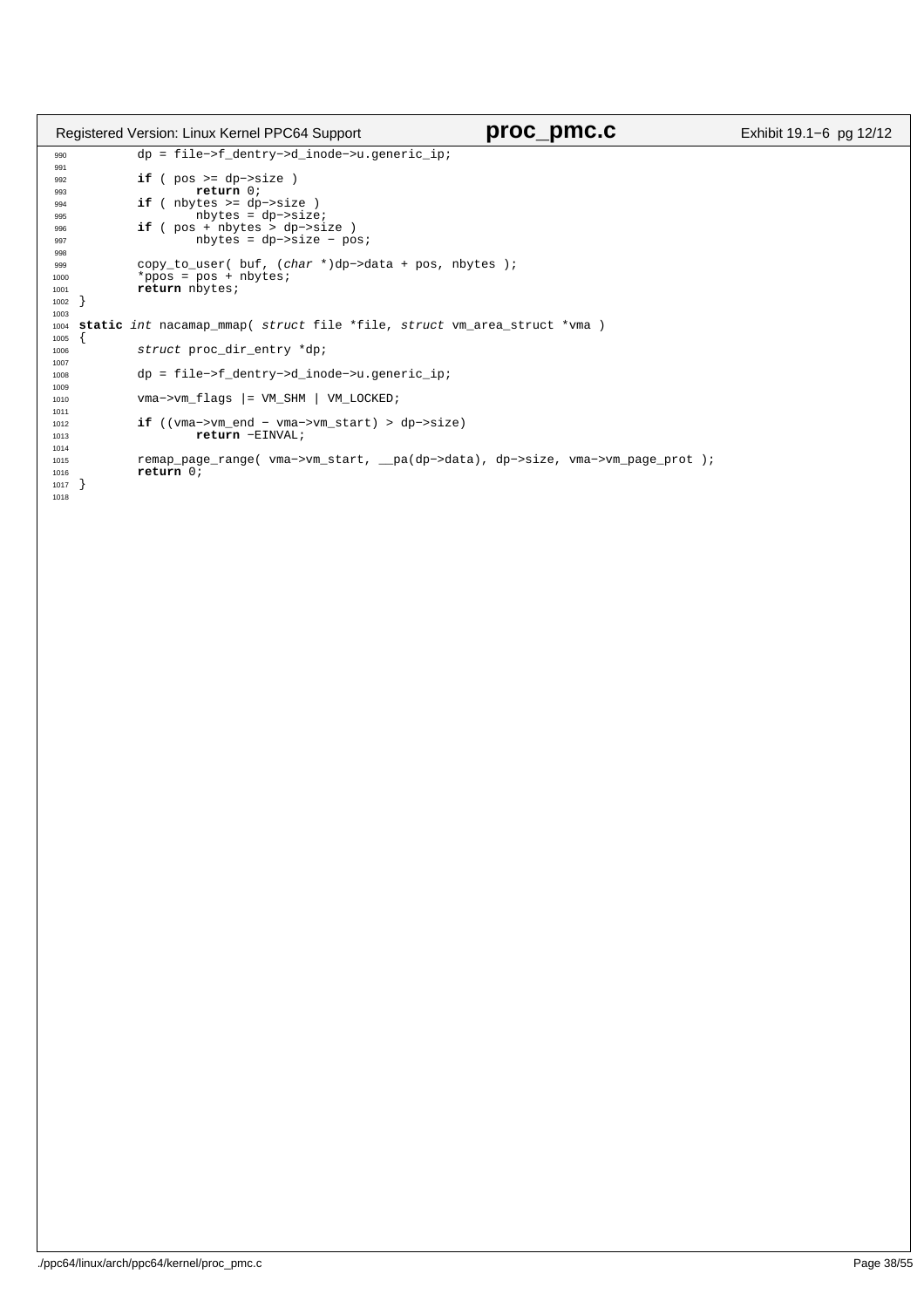```
\frac{1}{1}2 * Copyright (C) 2001 Anton Blanchard <anton@au.ibm.com>, IBM
\frac{3}{4}4 * This program is free software; you can redistribute it and/or
 5 * modify it under the terms of the GNU General Public License
6 * as published by the Free Software Foundation; either version
<sup>7</sup> * 2 of the License, or (at your option) any later version.
 8 *
     9 * Communication to userspace based on kernel/printk.c
1011
12 #include <linux/types.h>
13 #include <linux/errno.h><br>
#include <linux/sched.h>
14 #include <linux/sched.h>
   15 #include <linux/kernel.h>
16 #include <linux/poll.h>
17 #include <linux/proc_fs.h><br>
#include <linux/init.h>
18 #include <linux/init.h>
   19 #include <linux/vmalloc.h>
20
21 #include <asm/uaccess.h>
22 #include <asm/io.h>
23 #include <asm/rtas.h>
24 #include <asm/prom.h>
25
26 #if 0
    27 #define DEBUG(A...) printk(KERN_ERR A)
28 #else
29 #define DEBUG(A...)<br>30 #endif
    30 #endif
31
32 static spinlock_t rtas_log_lock = SPIN_LOCK_UNLOCKED;
33
34 DECLARE_WAIT_QUEUE_HEAD(rtas_log_wait);
35
36 #define LOG_NUMBER 64 /* must be a power of two */
37 #define LOG_NUMBER_MASK
38
39 static char *rtas_log_buf;
40 static unsigned long rtas_log_start;
41 static unsigned long rtas_log_size;
42
43 static int surveillance_requested;<br>44 static unsigned int rtas_event_sca
44 static unsigned int rtas_event_scan_rate;<br>45 static unsigned int rtas error log max;
   static unsigned int rtas_error_log_max;
\frac{46}{47}47 #define EVENT_SCAN_ALL_EVENTS 0xf0000000
48 #define SURVETLLANCE_TOKEN 9<br>49 #define SURVEILLANCE TIMEOUT 1
49 #define SURVEILLANCE_TIMEOUT 1
   #define SURVEILLANCE_SCANRATE
51
52 \frac{4}{53} *
     * Since we use 32 bit RTAS, the physical address of this must be below
54 * 4G or else bad things happen. Allocate this in the kernel data and<br>55 * make it big enough
     * make it big enough.
56<br>57
   57 #define RTAS_ERROR_LOG_MAX 1024
58 static unsigned char logdata[RTAS_ERROR_LOG_MAX];
59
60 static int rtas_log_open(struct inode * inode, struct file * file)
61 {
62 return 0;
   \}64
65 static int rtas_log_release(struct inode * inode, struct file * file)
66 {
67 return 0;<br>68}
   \rightarrow69
70 static ssize_t rtas_log_read(struct file * file, char * buf,
\frac{1}{71} size_t count, loff_t *ppos)
\begin{matrix} 72 & \left\{ 73 & \right. \end{matrix}73 int error;<br>74 char *tmp;
             char *tmp;
75 unsigned long offset;
76
77 if (!buf || count < rtas_error_log_max)<br>78 return -EINVAL;
                       78 return −EINVAL;
79
80 count = rtas error log max;
81
82 error = verify_area(VERIFY_WRITE, buf, count);<br>83 if (error)
83 if (error)
                      84 return −EINVAL;
85
86 tmp = kmalloc(rtas_error_log_max, GFP_KERNEL);<br>87 if (!tmp)
\mathbf{if} \text{ (1tmp)}88 return −ENOMEM;
89
90 error = wait_event_interruptible(rtas_log_wait, rtas_log_size);
Registered Version: Linux Kernel PPC64 Support rtasd.c Exhibit 19.1−7 pg 1/10
```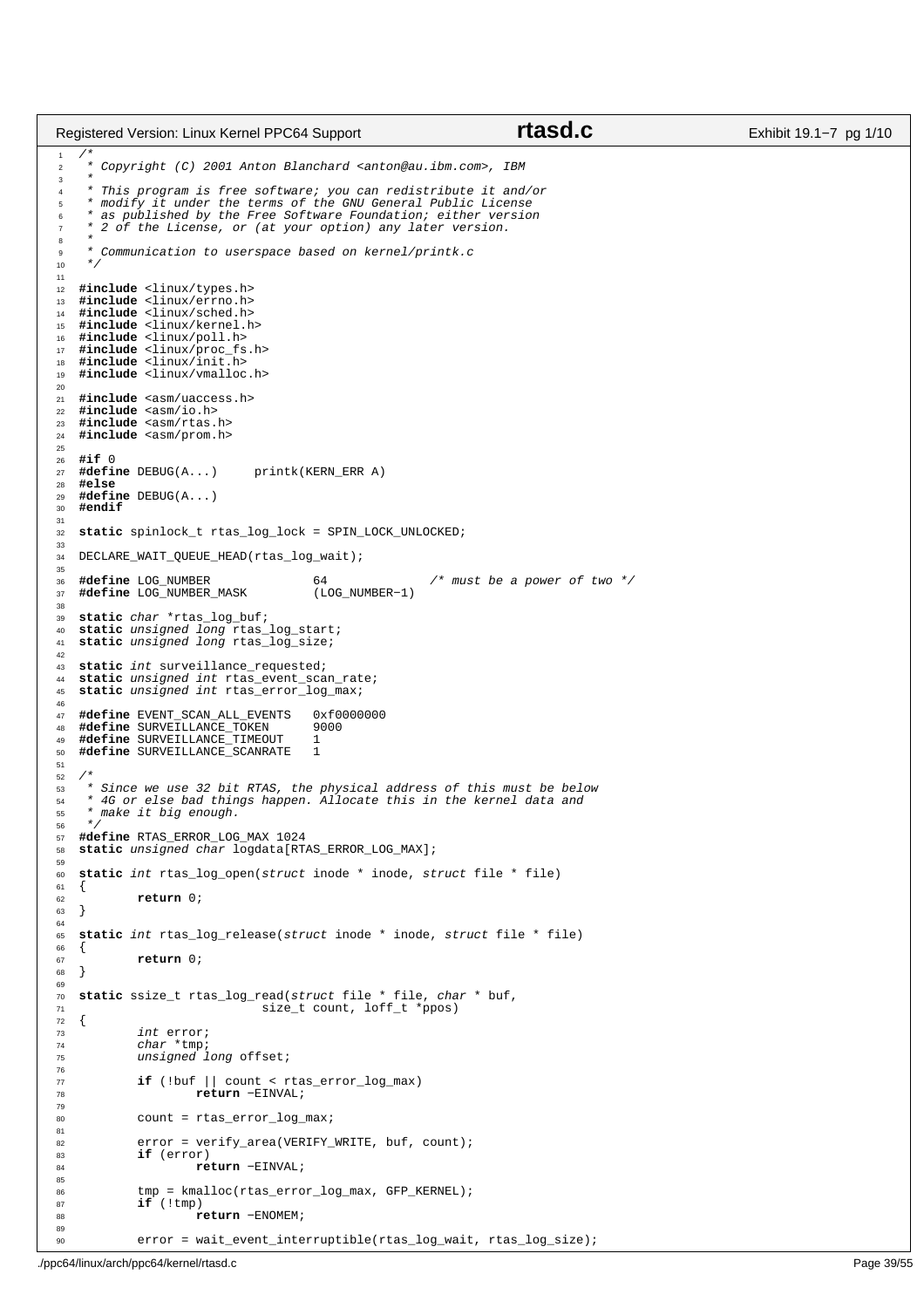Registered Version: Linux Kernel PPC64 Support **rtasd.c** Exhibit 19.1−7 pg 2/10

```
91 if (error)
                          92 goto out;
93
94 spin_lock(&rtas_log_lock);
 95 offset = rtas_error_log_max * (rtas_log_start & LOG_NUMBER_MASK);
96 memcpy(tmp, &rtas_log_buf[offset], count);
 97 rtas_log_start += 1;
98 rtas_log_size −= 1;
99 spin_unlock(&rtas_log_lock);
100
101 error = copy_to_user(buf, tmp, count) ? −EFAULT : count;
102 out:
103 kfree(tmp);<br>104 return erro
               return error;
105 }
106
107 static unsigned int rtas_log_poll(struct file *file, poll_table * wait)
108 \{<br>109109 poll_wait(file, &rtas_log_wait, wait);
110 if (rtas_log_size)<br>111 return POL
                         111 return POLLIN | POLLRDNORM;
112 return 0;<br>113 }
   \{1, 3, \ldots\}114
115 struct file_operations proc_rtas_log_operations = {<br>
116 read: rtas_log_read,<br>
117 poll: rtas log poll,
116 read: rtas_log_read,
117 poll: rtas_log_poll,
118 open: rtas_log_open,<br>119 open: rtas_log_open,<br>119 release: rtas_log_relea
119 release: rtas_log_release,
120 } ;
121
122
123 #define RTAS_ERR KERN_ERR "RTAS: "
124
125 /* Extended error log header (12 bytes) */<br>126 struct exthdr {
   struct exthdr {
127 unsigned int valid:1;<br>128 unsigned int unrecove
128 unsigned int unrecoverable:1;<br>129 unsigned int recoverable:1;
129 unsigned int recoverable:1;<br>130 unsigned int unrecoverable
               unsigned int unrecoverable_bypassed:1; /* i.e. degraded performance */
131 unsigned int predictive:1;<br>132 unsigned int newlog:1;
132 unsigned int newlog:1;<br>133 unsigned int hewlog:1;<br>133 unsigned int bigendian
133 unsigned int bigendian:1; \frac{1}{1} /* always 1 */<br>134 unsigned int /* reserved */:1;
                                    reserved */:1;
135
136 unsigned int platform_specific:1; /* only in version 3+ */
137 unsigned int /* reserved */:3;
138 unsigned int platform_value:4; /* valid iff platform_specific */
139
140 unsigned int power_pc:1; /* always 1 */
141 unsigned int /* reserved */:2;
142 unsigned int addr_invalid:1; <br>142 unsigned int addr_invalid:1; /* failing_address is invalid */<br>143 unsigned int format type:4;
               unsigned int format_type:4;
144 #define EXTLOG_FMT_CPU 1
145 #define EXTLOG_FMT_MEMORY 2
146 #define EXTLOG_FMT_IO 3
147 #define EXTLOG_FMT_POST 4
148 #define EXTLOG_FMT_ENV 5<br>149 #define EXTLOG FMT POW 6
149 #define EXTLOG_FMT_POW 6
150 #define EXTLOG_FMT_IBMDIAG 12
151 #define EXTLOG_FMT_IBMSP 13
152
153 /* This group is in version 3+ only */
154 unsigned int non_hardware:1; /* Firmware or software is suspect */
155 unsigned int hot_plug:1; /* Failing component may be hot plugged */
156 unsigned int group_failure:1; /* Group of components should be replaced */
155 unsigned int hot_plug:1;<br>156 unsigned int group_failure:1;<br>157 unsigned int /* reserved */:1;
158
159 unsigned int residual:1; /* Residual error from previous boot (maybe a crash) */
               unsigned int residual:1;<br>unsigned int boot:1;<br>unsigned int config_change:1;
161 unsigned int config_change:1; /* Configuration changed since last boot */
162 unsigned int post:1; /* Error during POST */
163
164 unsigned int bcdtime:32; /* Time of error in BCD HHMMSS00 */
165 unsigned int bcddate:32; \frac{1}{165} /* Time of error in BCD YYYYMMDD */
166 };
167
168 struct cpuhdr \{169unsigned int internal:1;170 unsigned int intcache:1;<br>171 unsigned int extrache pa
               171 unsigned int extcache_parity:1; /* or multi−bit ECC */
172 unsigned int extcache_ecc:1;<br>173 unsigned int sysbus timeout:
173 unsigned int sysbus_timeout:1;<br>174 unsigned int io timeout:1;
174 unsigned int io_timeout:1;<br>175 unsigned int sysbus parity
               unsigned int sysbus_parity:1;
176 unsigned int sysbus_protocol:1;<br>177 unsigned int could:8;
177 unsigned int cpuid:8;<br>178 unsigned int element:
178 unsigned int element:16;<br>179 unsigned int failing add
               unsigned int failing_address_hi:32;
180 unsigned int failing_address_lo:32;
```
./ppc64/linux/arch/ppc64/kernel/rtasd.c Page 40/55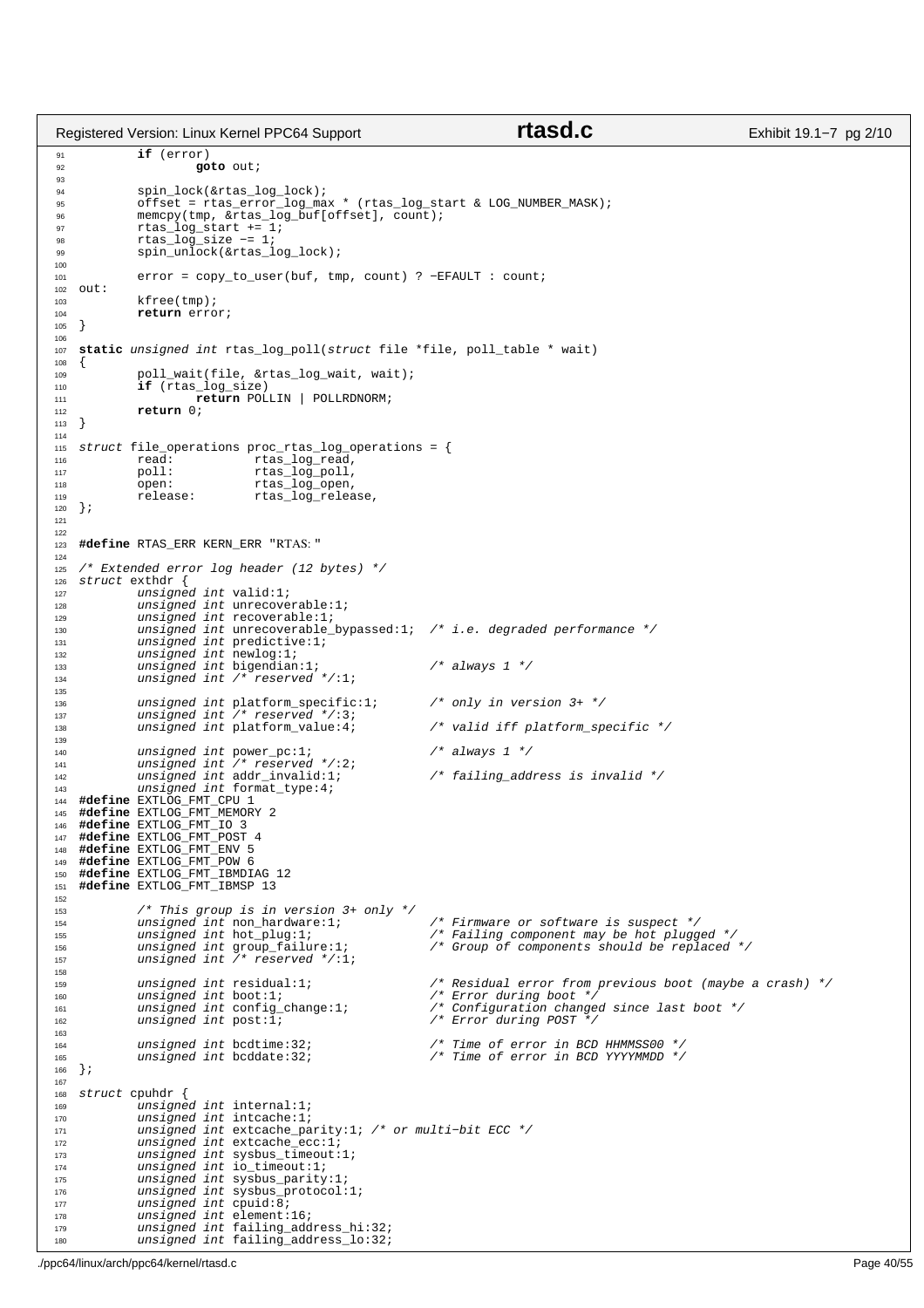|                   | Registered Version: Linux Kernel PPC64 Support                                     | rtasd.c                                                                         | Exhibit 19.1-7 pg 3/10 |
|-------------------|------------------------------------------------------------------------------------|---------------------------------------------------------------------------------|------------------------|
| 181<br>182<br>183 | $\frac{1}{2}$ These are version 4+ $\frac{\pi}{2}$<br>unsigned int $try_reboot:1;$ | $\frac{\pi}{2}$ => fault may be fixed by reboot */                              |                        |
| 184<br>185<br>186 | unsigned int $/*$ reserved $*/:7;$<br>/* 15 bytes reserved here */<br>$\}$ ;       |                                                                                 |                        |
| 187<br>188        | struct memhdr {                                                                    |                                                                                 |                        |
| 189               | unsigned int uncorrectable:1;                                                      |                                                                                 |                        |
| 190               | unsigned int $ECC:1$                                                               |                                                                                 |                        |
| 191<br>192        | unsigned int threshold_exceeded:1;<br>$unsigned int control_interestnal:1;$        |                                                                                 |                        |
| 193               | $unsigned int bad\_address:1;$                                                     |                                                                                 |                        |
| 194               | unsigned int bad_data:1;                                                           |                                                                                 |                        |
| 195<br>196        | unsigned int bus:1;<br>unsigned int timeout:1;                                     |                                                                                 |                        |
| 197               | unsigned int sysbus_parity:1;                                                      |                                                                                 |                        |
| 198               | $unsigned int$ sysbus_timeout:1;                                                   |                                                                                 |                        |
| 199<br>200        | unsigned int sysbus_protocol:1;<br>unsigned int hostbridge_timeout:1;              |                                                                                 |                        |
| 201               | unsigned int hostbridge_parity:1;                                                  |                                                                                 |                        |
| 202<br>203        | unsigned int reservedl:1;<br>unsigned int support:1;                               |                                                                                 |                        |
| 204               | $unsigned int$ sysbus_internal:1;                                                  |                                                                                 |                        |
| 205               |                                                                                    | unsigned int mem_controller_detected:8; /* who detected fault? */               |                        |
| 206<br>207        | unsigned int failing_address_hi:32;                                                | unsigned int mem_controller_faulted:8; /* who caused fault? */                  |                        |
| 208               | unsigned int failing_address_lo:32;                                                |                                                                                 |                        |
| 209               | unsigned int ecc_syndrome:16;                                                      |                                                                                 |                        |
| 210<br>211        | $unsigned int memory\_card:8;$<br>unsigned int reserved2:8;                        |                                                                                 |                        |
| 212               | unsigned int sub_elements:32;                                                      | $/*$ one bit per element */                                                     |                        |
| 213<br>214        | unsigned int element:16;<br>$\}$ ;                                                 |                                                                                 |                        |
| 215               |                                                                                    |                                                                                 |                        |
| 216               | struct iohdr {                                                                     |                                                                                 |                        |
| 217<br>218        | unsigned int bus_addr_parity:1;<br>unsigned int bus_data_parity:1;                 |                                                                                 |                        |
| 219               | $unsigned int bus_timeout:1;$                                                      |                                                                                 |                        |
| 220<br>221        | $unsigned int bridge_interestnal:1;$<br>unsigned int non_pci:1;                    | $\sqrt{\frac{1}{\pi}}$ i.e. secondary bus such as ISA $\sqrt[k]{\frac{1}{\pi}}$ |                        |
| 222               | unsigned int mezzanine_addr_parity:1;                                              |                                                                                 |                        |
| 223               | unsigned int mezzanine_data_parity:1;                                              |                                                                                 |                        |
| 224<br>225        | unsigned int mezzanine_timeout:1;                                                  |                                                                                 |                        |
| 226               | $unsigned int bridge\_via\_sysbus:1;$                                              |                                                                                 |                        |
| 227<br>228        | $unsigned int bridge\_via\_mezzanine:1;$<br>$unsigned int bridge\_via\_expbus:1;$  |                                                                                 |                        |
| 229               | unsigned int detected by expbus: $1$ ;                                             |                                                                                 |                        |
| 230               | unsigned int expbus_data_parity:1;                                                 |                                                                                 |                        |
| 231<br>232        | $unsigned int$ expbus_timeout:1;<br>unsigned int expbus_connection_failure:1;      |                                                                                 |                        |
| 233               | $unsigned int$ expbus_not_operating:1;                                             |                                                                                 |                        |
| 234<br>235        | /* IOA signalling the error */                                                     |                                                                                 |                        |
| 236               | unsigned int pci_sig_busno:8;                                                      |                                                                                 |                        |
| 237               | unsigned int pci_sig_devfn:8;                                                      |                                                                                 |                        |
| 238<br>239        | unsigned int pci_sig_deviceid:16;<br>unsigned int pci_sig_vendorid:16;             |                                                                                 |                        |
| 240               | unsigned int pci_sig_revisionid:8;                                                 |                                                                                 |                        |
| 241<br>242        | unsigned int $pci$ sig slot:8;                                                     | $/* 00 => system board, ff => multiple */$                                      |                        |
| 243               | $\frac{*}{\sqrt{2}}$ IOA sending at time of error $\frac{*}{\sqrt{2}}$             |                                                                                 |                        |
| 244               | $unsigned int pci\_send_busno:8;$                                                  |                                                                                 |                        |
| 245<br>246        | $unsigned int pci\_send\_devfn:8;$<br>unsigned int pci_send_deviceid:16;           |                                                                                 |                        |
| 247               | unsigned int pci_send_vendorid:16;                                                 |                                                                                 |                        |
| 248<br>249        | unsigned int pci_send_revisionid:8;                                                | unsigned int pci_send_slot:8; /* 00 => system board, ff => multiple */          |                        |
| 250               | $\{i\}$                                                                            |                                                                                 |                        |
| 251               | struct posthdr {                                                                   |                                                                                 |                        |
| 252<br>253        | $unsigned int$ firmware:1;                                                         |                                                                                 |                        |
| 254               | unsigned int config:1;                                                             |                                                                                 |                        |
| 255<br>256        | unsigned int $cpu:1$<br>unsigned int memory:1;                                     |                                                                                 |                        |
| 257               | unsigned int $\text{i} \circ \text{i} \cdot \text{ii}$                             |                                                                                 |                        |
| 258               | unsigned int keyboard:1;                                                           |                                                                                 |                        |
| 259<br>260        | unsigned int mouse:1;<br>unsigned int display:1;                                   |                                                                                 |                        |
| 261               |                                                                                    |                                                                                 |                        |
| 262<br>263        | $unsigned int$ ipl_floppy:1;<br>$unsigned int$ ipl_controller:1;                   |                                                                                 |                        |
| 264               | $unsigned int$ ipl_cdrom:1;                                                        |                                                                                 |                        |
| 265               | $unsigned int$ ipl_disk:1;                                                         |                                                                                 |                        |
| 266<br>267        | $unsigned int$ ipl_net:1;<br>$unsigned int$ ipl_other:1;                           |                                                                                 |                        |
| 268               | unsigned int $/*$ reserved $*/:1;$                                                 |                                                                                 |                        |
| 269<br>270        | unsigned int firmware_selftest:1;                                                  |                                                                                 |                        |
|                   |                                                                                    |                                                                                 |                        |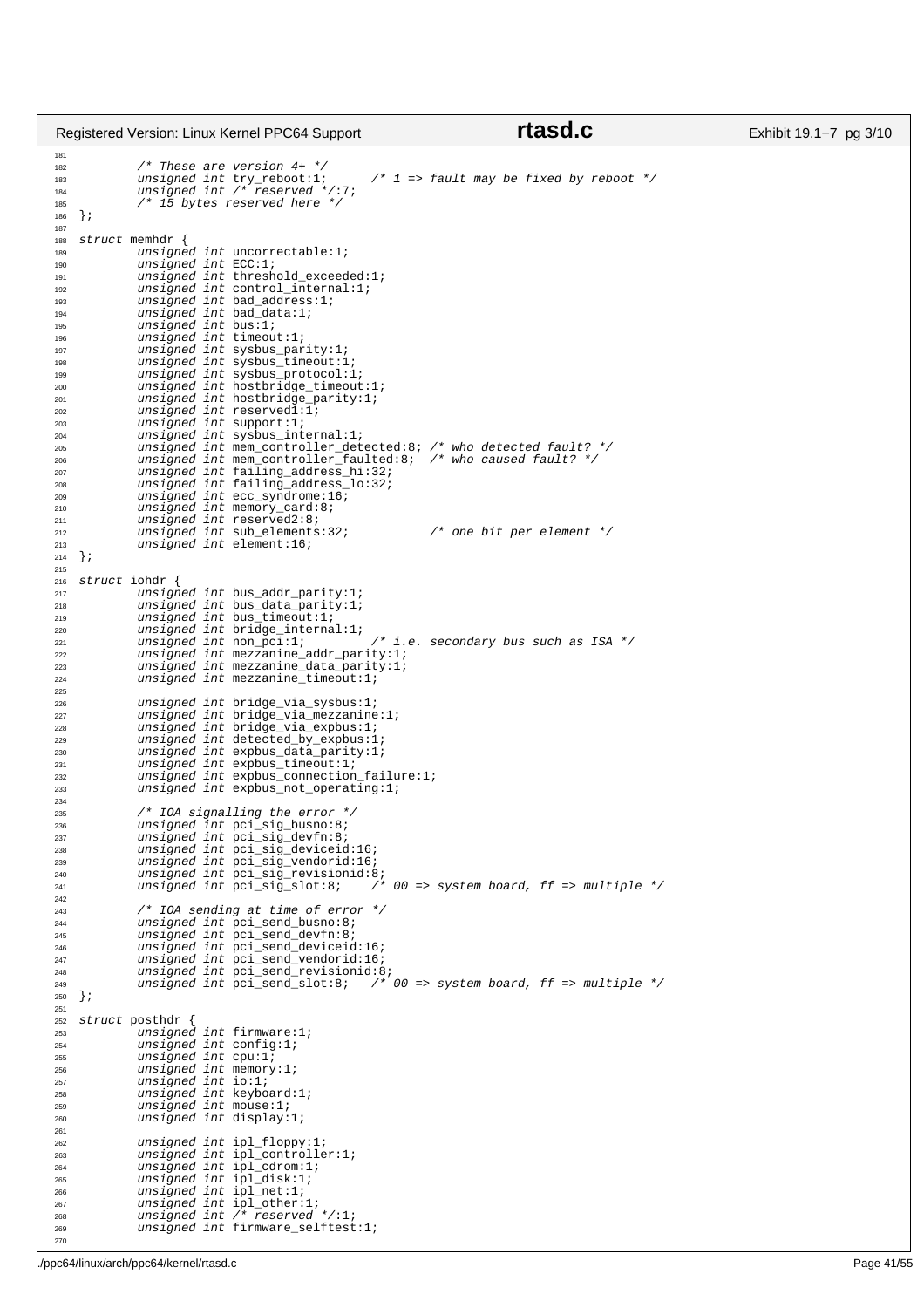|            |               |                                        | Registered Version: Linux Kernel PPC64 Support                      | rtasd.c                                                                                       | Exhibit 19.1–7 pg 4/10 |
|------------|---------------|----------------------------------------|---------------------------------------------------------------------|-----------------------------------------------------------------------------------------------|------------------------|
| 271        |               | char                                   | $d$ evname $[12]$ ;                                                 |                                                                                               |                        |
| 272        |               |                                        | unsigned int post_code:4;                                           |                                                                                               |                        |
| 273        |               |                                        | $unsigned int$ firmware_rev:2;                                      | $\frac{1}{2}$ currently unused */                                                             |                        |
| 274<br>275 | $\}$ ;        |                                        | unsigned int loc_code:8;                                            |                                                                                               |                        |
| 276        |               |                                        |                                                                     |                                                                                               |                        |
| 277        |               | struct epowhdr {                       |                                                                     |                                                                                               |                        |
| 278<br>279 |               |                                        | unsigned int epow_sensor_value:32;<br>unsigned int sensor:1;        |                                                                                               |                        |
| 280        |               |                                        | $unsigned int power\_fault:1;$                                      |                                                                                               |                        |
| 281        |               | unsigned int fan:1;                    |                                                                     |                                                                                               |                        |
| 282        |               | unsigned int temp:1;                   |                                                                     |                                                                                               |                        |
| 283<br>284 |               | unsigned int CUoD:1;                   | unsigned int redundancy: $1$ ;                                      |                                                                                               |                        |
| 285        |               |                                        | unsigned int $/*$ reserved $*/:2;$                                  |                                                                                               |                        |
| 286        |               |                                        |                                                                     |                                                                                               |                        |
| 287<br>288 |               |                                        | unsigned int general:1;<br>$unsigned int power_loss:1;$             |                                                                                               |                        |
| 289        |               |                                        | $unsigned int power\_supply:1;$                                     |                                                                                               |                        |
| 290        |               |                                        | unsigned int power_switch:1;                                        |                                                                                               |                        |
| 291<br>292 |               |                                        | unsigned int $/*$ reserved $*/:4;$                                  |                                                                                               |                        |
| 293        |               |                                        | unsigned int $/*$ reserved $*/:16;$                                 |                                                                                               |                        |
| 294        |               |                                        | unsigned int sensor_token:32;                                       |                                                                                               |                        |
| 295<br>296 |               |                                        | $unsigned int sensor_index:32;$<br>unsigned int sensor_value:32;    |                                                                                               |                        |
| 297        |               |                                        | unsigned int sensor_status:32;                                      |                                                                                               |                        |
| 298        | $\}$ ;        |                                        |                                                                     |                                                                                               |                        |
| 299<br>300 |               | struct pm_eventhdr {                   |                                                                     |                                                                                               |                        |
| 301        |               |                                        | unsigned int event_id:32;                                           |                                                                                               |                        |
| 302        | $\}$ ;        |                                        |                                                                     |                                                                                               |                        |
| 303        |               |                                        |                                                                     |                                                                                               |                        |
| 304<br>305 |               | struct sphdr {<br>unsigned int ibm:32; | $/*$ "IBM\0" */                                                     |                                                                                               |                        |
| 306        |               |                                        |                                                                     |                                                                                               |                        |
| 307        |               |                                        | unsigned int timeout:1;                                             |                                                                                               |                        |
| 308<br>309 |               |                                        | $unsigned int$ $ic_bus:1;$<br>$unsigned int i2c\_secondary_bus:1;$  |                                                                                               |                        |
| 310        |               |                                        | $unsigned int sp_memory:1;$                                         |                                                                                               |                        |
| 311        |               |                                        | unsigned int sp_registers:1;                                        |                                                                                               |                        |
| 312<br>313 |               |                                        | unsigned int sp_communication:1;<br>$unsigned int$ $sp_firmware:1;$ |                                                                                               |                        |
| 314        |               |                                        | $unsigned int sp_hardware:1;$                                       |                                                                                               |                        |
| 315        |               |                                        |                                                                     |                                                                                               |                        |
| 316<br>317 |               |                                        | unsigned int vpd_eeprom:1;<br>$unsigned int op\_panel:1;$           |                                                                                               |                        |
| 318        |               |                                        | unsigned int power_controller:1;                                    |                                                                                               |                        |
| 319        |               |                                        | unsigned int fan_sensor:1;                                          |                                                                                               |                        |
| 320<br>321 |               |                                        | unsigned int thermal_sensor:1;<br>unsigned int voltage_sensor:1;    |                                                                                               |                        |
| 322        |               |                                        | unsigned int reservedl:2;                                           |                                                                                               |                        |
| 323        |               |                                        |                                                                     |                                                                                               |                        |
| 324<br>325 |               |                                        | unsigned int serial port:1;<br>unsigned int nyram:1;                |                                                                                               |                        |
| 326        |               | unsigned int $rtc:1;$                  |                                                                     |                                                                                               |                        |
| 327        |               | unsigned int jtag:1;                   |                                                                     |                                                                                               |                        |
| 328<br>329 |               |                                        | unsigned int tod_battery:1;<br>unsigned int reserved $2:1:$         |                                                                                               |                        |
| 330        |               |                                        | unsigned int heartbeat:1;                                           |                                                                                               |                        |
| 331        |               |                                        | unsigned int surveillance: $1$ ;                                    |                                                                                               |                        |
| 332<br>333 |               |                                        |                                                                     | unsigned int pcn_connection:1; /* power control network */                                    |                        |
| 334        |               |                                        | unsigned int pcn_node:1;                                            |                                                                                               |                        |
| 335        |               |                                        | unsigned int reserved $3:2$                                         |                                                                                               |                        |
| 336<br>337 |               |                                        | unsigned int pcn_access:1;<br>unsigned int reserved:3;              |                                                                                               |                        |
| 338        |               |                                        |                                                                     |                                                                                               |                        |
| 339        |               |                                        | unsigned int sensor_token:32;                                       | /* zero if undef */                                                                           |                        |
| 340<br>341 | $\rightarrow$ |                                        | $unsigned int sensor_index:32;$                                     | /* zero if undef */                                                                           |                        |
| 342        |               |                                        |                                                                     |                                                                                               |                        |
| 343        |               |                                        |                                                                     |                                                                                               |                        |
| 344<br>345 |               |                                        | <b>static</b> <i>char</i> *severity_names[] = {                     | "NO ERROR" , "EVENT" , "WARNING" , "ERROR_SYNC" , "ERROR" , "FATAL" , "(6)" , "(7)"           |                        |
| 346        | $\}$ ;        |                                        |                                                                     |                                                                                               |                        |
| 347        |               |                                        | <b>static</b> <i>char</i> *rtas_disposition_names[] = {             |                                                                                               |                        |
| 348<br>349 | $\}$ ;        |                                        |                                                                     | "FULLY RECOVERED", "LIMITED RECOVERY", "NOT RECOVERED", "(4)"                                 |                        |
| 350        |               |                                        |                                                                     | <b>static</b> char *entity_names[] = $\frac{1}{2}$ /* for initiator & targets */              |                        |
| 351        |               |                                        |                                                                     | "UNKNOWN", "CPU", "PCI", "ISA", "MEMORY", "POWER MANAGEMENT", "HOT PLUG", "(7)", "(8)",       |                        |
| 352<br>353 | $\}$ ;        |                                        | "(9)", "(10)", "(11)", "(12)", "(13)", "(14)", "(15)"               |                                                                                               |                        |
| 354        |               |                                        |                                                                     | <b>static</b> char *error_type[] = { /* Not all types covered here so need to bounds check */ |                        |
| 355        |               |                                        |                                                                     | "UNKNOWN", "RETRY", "TCE_ERR", "INTERN_DEV_FAIL",                                             |                        |
| 356<br>357 |               |                                        | "ADDR_INVALID" , "ECC_UNCORR" , "ECC_CORR" ,                        | "TIMEOUT", "DATA_PARITY", "ADDR_PARITY", "CACHE_PARITY",                                      |                        |
| 358        | $\}$ ;        |                                        |                                                                     |                                                                                               |                        |
| 359        |               |                                        |                                                                     |                                                                                               |                        |
| 360        |               |                                        | static <i>char</i> *rtas_error_type( <i>int</i> type)               |                                                                                               |                        |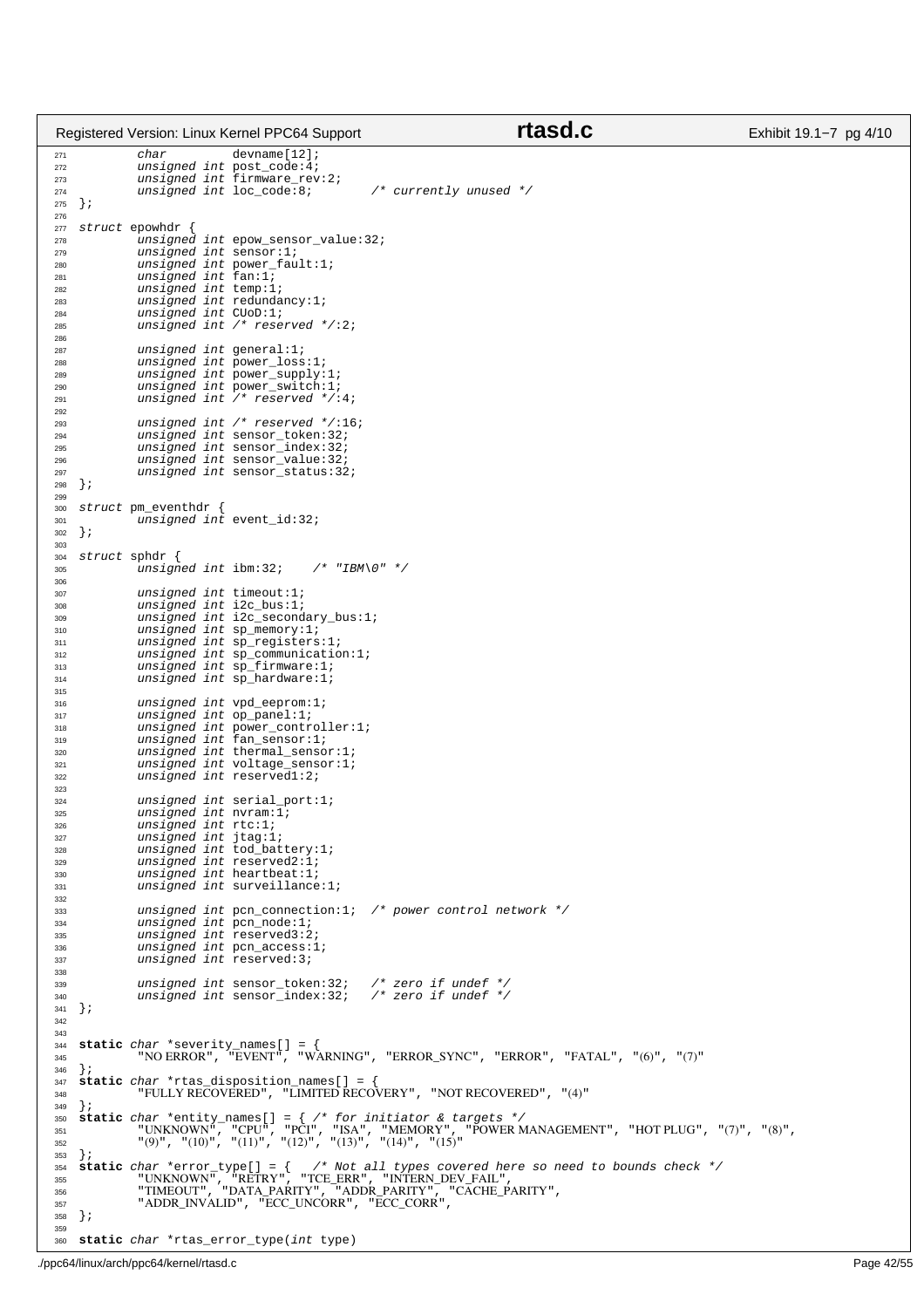361<br>362  $if$   $(t$   $v$ pe  *11)* 363 **return** error\_type[type];<br>364 **if** (type == 64)  $if$  (type == 64)  $365$  **return** "SENSOR";<br> $366$  **if** (type  $> = 96$   $&66$  type  $< =$ <sup>366</sup> **if** (type >=96 && type <= 159) <sup>367</sup> **return** "POWER"; <sup>368</sup> **return** error\_type[0]; <sup>369</sup> } 370 <sup>371</sup> **static** void printk\_cpu\_failure(int version, struct exthdr \*exthdr, char \*data) <sup>372</sup> { struct cpuhdr cpuhdr; 374 <sup>375</sup> memcpy(&cpuhdr, data, **sizeof**(cpuhdr)); 376 <sup>377</sup> **if** (cpuhdr.internal) printk(RTAS\_ERR "Internal error (not cache)\n"); 378 **if** (cpuhdr.intcache) printk(RTAS\_ERR "Internal cache\n");<br>379 **if** (couhdr.extcache parity) printk(RTAS\_ERR "External <sup>379</sup> **if** (cpuhdr.extcache\_parity) printk(RTAS\_ERR "External cache parity (or multi−bit)\n"); 380 **if** (cpuhdr.extcache\_ecc) printk(RTAS\_ERR "External cache ECC\n");<br>381 if (cpuhdr.sysbus\_timeout) printk(RTAS\_ERR "I/O timeouthn");<br>382 if (cpuhdr.io\_timeout) printk(RTAS\_ERR "I/O timeouthn");<br>**if** (cpuhdr.sysbus\_pari 384<br> **if** (cpuhdr.sysbus\_protocol) printk(RTAS\_ERR "System bus protocol/transfer\n");<br>
386 printk(RTAS\_ERR "Failing element: 0x%04x\n", cpuhdr.element);<br> **if** (!exthdr->addr\_invalid)<br>
387 **if** (!exthdr->addr\_invalid) <sup>388</sup> printk(RTAS\_ERR "Failing address: %08x%08x\n", cpuhdr.failing\_address\_hi, cpuhdr.failing\_address\_lo); 389 **if** (version >= 4 && cpuhdr.try\_reboot)<br>
printk(RTAS\_ERR "A reboot of the system may correct the problem\n"); <sup>391</sup> } 392 <sup>393</sup> **static** void printk\_mem\_failure(int version, struct exthdr \*exthdr, char \*data) <sup>394</sup> { struct memhdr memhdr; 396 <sup>397</sup> memcpy(&memhdr, data, **sizeof**(memhdr)); <sup>398</sup> **if** (memhdr.uncorrectable) printk(RTAS\_ERR "Uncorrectable Memory error\n");<br>399 **if** (memhdr.ECC) printk(RTAS\_ERR "ECC Correctable error\n"); <sup>399</sup> **if** (memhdr.ECC) printk(RTAS\_ERR "ECC Correctable error\n"); 400 **if** (memhdr.threshold\_exceeded) printk(RTAS\_ERR "Correctable threshold exceeded\n");<br>16 (memhdr.control\_internal) printk(RTAS\_ERR "Memory Controller internal error\n");<br>16 (memhdr.bad\_address) printk(RTAS\_ERR "Memory <sup>403</sup> **if** (memhdr.bad\_data) printk(RTAS\_ERR "Memory Data error\n"); <sup>404</sup> **if** (memhdr.bus) printk(RTAS\_ERR "Memory bus/switch internal error\n"); 405 **if** (memhdr.timeout) printk(RTAS\_ERR "Memory timeout\n");<br> **if** (memhdr.sysbus\_parity) printk(RTAS\_ERR "System bus parity\n");<br>
if (memhdr.sysbus\_timeout) printk(RTAS\_ERR "System bus timeout\n");<br> **if** (memhdr.sysbus\_ **if** (memhdr.hostbridge\_timeout) printk(RTAS\_ERR<sup> "</sup>I/O Host Bridge timeouth");<br> **if** (memhdr.hostbridge\_parity) printk(RTAS\_ERR "I/O Host Bridge parityh");<br> **if** (memhdr.support) printk(RTAS\_ERR "System support function e <sup>415</sup> **if** (!exthdr−>addr\_invalid) <sup>416</sup> printk(RTAS\_ERR "Failing address: 0x%016x%016x\n", memhdr.failing\_address\_hi, memhdr.failing\_address\_lo) ; 417 printk(RTAS\_ERR "ECC syndrome bits: 0x%04x\n", memhdr.ecc\_syndrome);<br>418 printk(RTAS\_ERR "Memory Card: %d\n", memhdr.memory card); <sup>418</sup> printk(RTAS\_ERR "Memory Card: %d\n", memhdr.memory\_card); <sup>419</sup> printk(RTAS\_ERR "Failing element: 0x%04x\n", memhdr.element); <sup>420</sup> printk(RTAS\_ERR "Sub element bits: 0x%08x\n", memhdr.sub\_elements); <sup>421</sup> }  $422$ <sup>423</sup> **static** void printk\_io\_failure(int version, struct exthdr \*exthdr, char \*data)  $424$ <sup>425</sup> struct iohdr iohdr; 426 <sup>427</sup> memcpy(&iohdr, data, **sizeof**(iohdr)); <sup>428</sup> **if** (iohdr.bus\_addr\_parity) printk(RTAS\_ERR "I/O bus address parity\n"); <sup>429</sup> **if** (iohdr.bus\_data\_parity) printk(RTAS\_ERR "I/O bus data parity\n"); <sup>430</sup> **if** (iohdr.bus\_timeout) printk(RTAS\_ERR "I/O bus timeout, access or other\n"); <sup>431</sup> **if** (iohdr.bridge\_internal) printk(RTAS\_ERR "I/O bus bridge/device internal\n"); **if** (iohdr.non\_pci) printk(RTAS\_ERR "Signaling IOA is a PCI to non-PCI bridge (e.g. ISA)\n");<br>ass if (iohdr.mezzanine\_addr\_parity) printk(RTAS\_ERR "Mezzanine/System bus address parity\n");<br>if (iohdr.mezzanine\_data\_parity) 436 **if** (iohdr.bridge\_via\_sysbus) printk(RTAS\_ERR "Bridge is connected to system bus\n");<br>437 **if** (iohdr.bridge\_via\_mezzanine) printk(RTAS\_ERR "Bridge is connected to memory controller via mezzanine bus\n");<br>438 **if** (io **if** (iohdr.detected\_by\_expbus) printk(RTAS\_ERR "Error on system bus detected by I/O expansion bus controller\n");<br> **if** (iohdr.expbus\_data\_parity) printk(RTAS\_ERR "I/O expansion bus data error\n");<br> **if** (iohdr.expbus\_tim 444 printk(RTAS\_ERR "IOA Signaling the error: %d:%d.%d vendor:%04x device:%04x rev:%02x slot:%d\n",<br>iohdr.pci\_sig\_busno, iohdr.pci\_sig\_vendorid, iching.princetics.index.princetics.html & 0x7,<br>iohdr.pci\_sig\_vendorid, iohdr.pci\_ <sup>449</sup> iohdr.pci\_send\_busno, iohdr.pci\_send\_devfn >> 3, iohdr.pci\_send\_devfn & 0x7, Registered Version: Linux Kernel PPC64 Support **rtasd.c** Exhibit 19.1–7 pg 5/10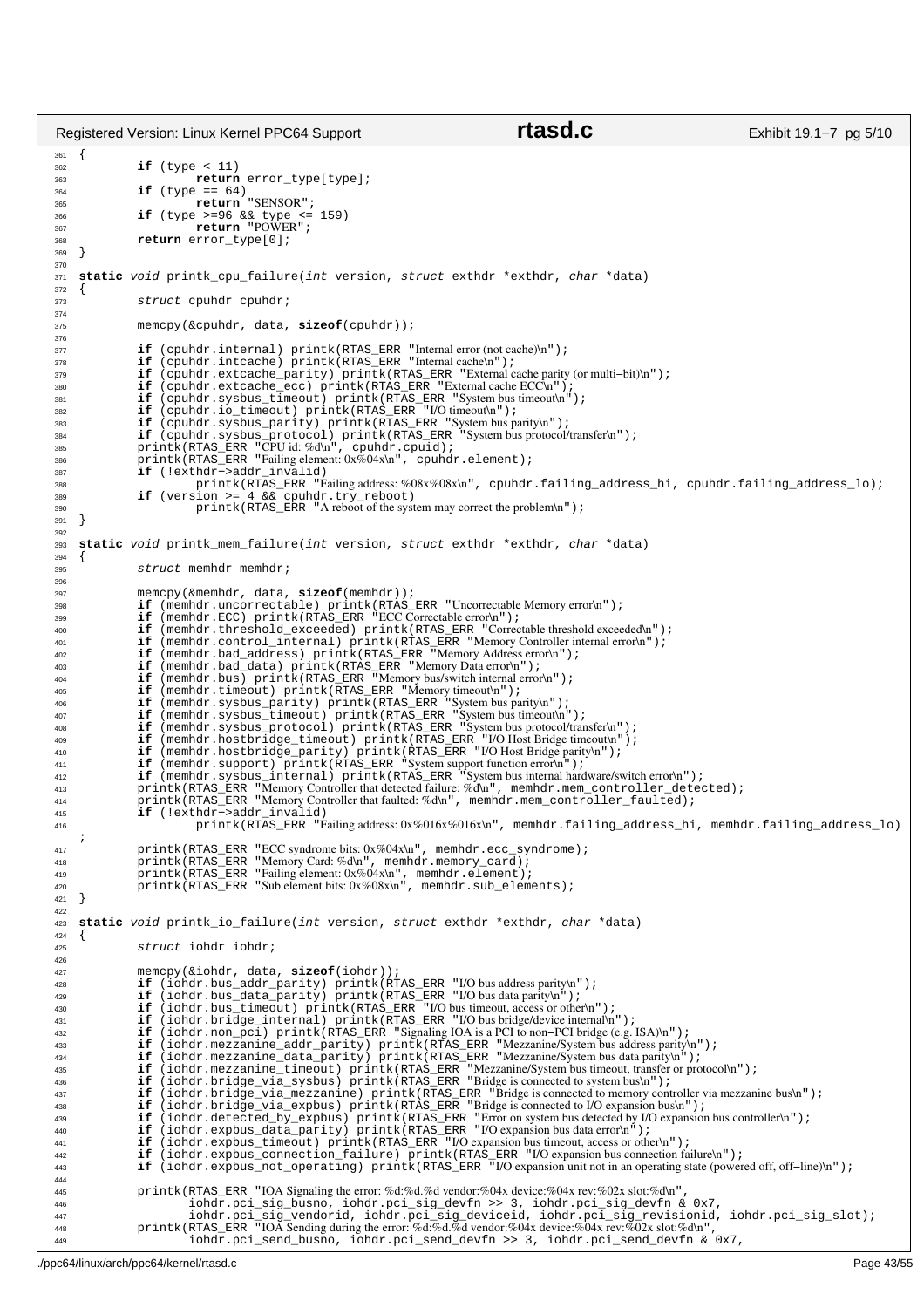iohdr.pci\_send\_vendorid, iohdr.pci\_send\_deviceid, iohdr.pci\_send\_revisionid, iohdr.pci\_send\_slot); } **static** void printk\_post\_failure(int version, struct exthdr \*exthdr, char \*data) { struct posthdr posthdr; memcpy(&posthdr, data, **sizeof**(posthdr)); 460 **if** (posthdr.devname[0]) printk(RTAS\_ERR "Failing Device:%s\n", posthdr.devname);<br>161 **if** (posthdr.firmware) printk(RTAS\_ERR "Firmware Error\n");<br>162 **if** (posthdr.config) printk(RTAS\_ERR "Configuration Error\n"); <sup>463</sup> **if** (posthdr.cpu) printk(RTAS\_ERR "CPU POST Error\n"); <sup>464</sup> **if** (posthdr.memory) printk(RTAS\_ERR "Memory POST Error\n"); **if** (posthdr.io) printk(RTAS\_ERR "I/O Subsystem POST Error\n"); <sup>466</sup> **if** (posthdr.keyboard) printk(RTAS\_ERR "Keyboard POST Error\n"); **if** (posthdr.mouse) printk(RTAS\_ERR "Mouse POST Error\n"); **if** (posthdr.display) printk(RTAS\_ERR "Display POST Error\n"); **if** (posthdr.ipl\_floppy) printk(RTAS\_ERR "Floppy IPL Error\n"); <sup>471</sup> **if** (posthdr.ipl\_controller) printk(RTAS\_ERR "Drive Controller Error during IPL\n"); **if** (posthdr.ipl\_cdrom) printk(RTAS\_ERR "CDROM IPL Error\n"); 473<br> **if** (posthdr.ipl\_disk) printk(RTAS\_ERR "DiskIPL Error\n");<br> **if** (posthdr.ipl\_other) printk(RTAS\_ERR "NetworkIPL Error\n");<br> **if** (posthdr.ipl\_other) printk(RTAS\_ERR "Other (tape,flash)IPL Error\n");<br> **if** (posthdr.f 478 printk(RTAS\_ERR "Firmware Revision Code: %d\n", posthdr.firmware\_rev);<br>479 }  $\rightarrow$  **static** void printk\_epow\_warning(int version, struct exthdr \*exthdr, char \*data) {<br> $483$ struct epowhdr epowhdr; memcpy(&epowhdr, data, **sizeof**(epowhdr)); <sup>486</sup> printk(RTAS\_ERR "EPOW Sensor Value: 0x%08x\n", epowhdr.epow\_sensor\_value); 487 **if** (epowhdr.sensor) {<br>488 **printle printle (FITAS E** <sup>488</sup> printk(RTAS\_ERR "EPOW detected by a sensor\n"); printk(RTAS\_ERR "Sensor Token: 0x%08x\n", epowhdr.sensor\_token); <sup>490</sup> printk(RTAS\_ERR "Sensor Index: 0x%08x\n", epowhdr.sensor\_index); <sup>491</sup> printk(RTAS\_ERR "Sensor Value: 0x%08x\n", epowhdr.sensor\_value); printk(RTAS\_ERR "Sensor Status: 0x%08x\n", epowhdr.sensor\_status); } 494 **if** (epowhdr.power\_fault) printk(RTAS\_ERR "EPOW caused by a powerfaulth");<br>495 **if** (epowhdr.fan) printk(RTAS\_ERR "EPOW caused by fanfailure\n");<br>496 **if** (epowhdr.temp) printk(RTAS\_ERR "EPOW caused by over-temperatur 497 **if** (epowhdr.redundancy) printk(RTAS\_ERR "EPOW warning due to loss of redundancy\n");<br>498 **if** (epowhdr.CUoD) printk(RTAS\_ERR "EPOW warning due to CUoD Entitlement Exceeded\n"); **if** (epowhdr.general) printk(RTAS ERR "EPOW general power fault\n"); 501 **if** (epowhdr.power\_loss) printk(RTAS\_ERR "EPOW power fault due to loss of power source\n");<br>502 **if** (epowhdr.power\_supply) printk(RTAS\_ERR "EPOW power fault due to internal power supply failure\n");<br>503 **if** (epowhdr } **static** void printk\_pm\_event(int version, struct exthdr \*exthdr, char \*data)  $\begin{matrix} 507 \\ 508 \end{matrix}$ struct pm\_eventhdr pm\_eventhdr; memcpy(&pm\_eventhdr, data, **sizeof**(pm\_eventhdr)); 511 printk(RTAS\_ERR "Event id: 0x%08x\n", pm\_eventhdr.event\_id);<br>512 } } **static** void printk\_sp\_log\_msg(int version, struct exthdr \*exthdr, char \*data) { 516 struct sphdr sphdr;<br>517 u32 evecatcher;  $u32$  eyecatcher; memcpy(&sphdr, data, **sizeof**(sphdr)); eyecatcher = sphdr.ibm;<br> $522$  **if** (strcmp((*char* \*)&eye 522 **if** (strcmp((char \*)&eyecatcher, "IBM") != 0)<br>523 printk(RTAS\_ERR "This log entry may be corrupt (IBM signature malformed)\n"); 524 **if** (sphdr.timeout) printk(RTAS\_ERR "Timeout on communication response from service processor\n");<br>525 **if** (sphdr.i2c\_bus) printk(RTAS\_ERR "I2C general bus error\n");  $\begin{minipage}[c]{0.9\textwidth} \begin{minipage}[c]{0.9\textwidth} \begin{minipage}[c]{0.9\textwidth} \begin{minipage}[c]{0.9\textwidth} \begin{minipage}[c]{0.9\textwidth} \begin{minipage}[c]{0.9\textwidth} \begin{minipage}[c]{0.9\textwidth} \begin{minipage}[c]{0.9\textwidth} \begin{minipage}[c]{0.9\textwidth} \begin{minipage}[c]{0.9\textwidth} \begin{minipage}[c]{0.9\textwidth} \begin{minipage}[c]{0.9\textwidth} \begin{minipage}[c]{0.9\textwidth} \begin{minipage}[c]{0.9\$ Registered Version: Linux Kernel PPC64 Support **rtasd.c** Exhibit 19.1–7 pg 6/10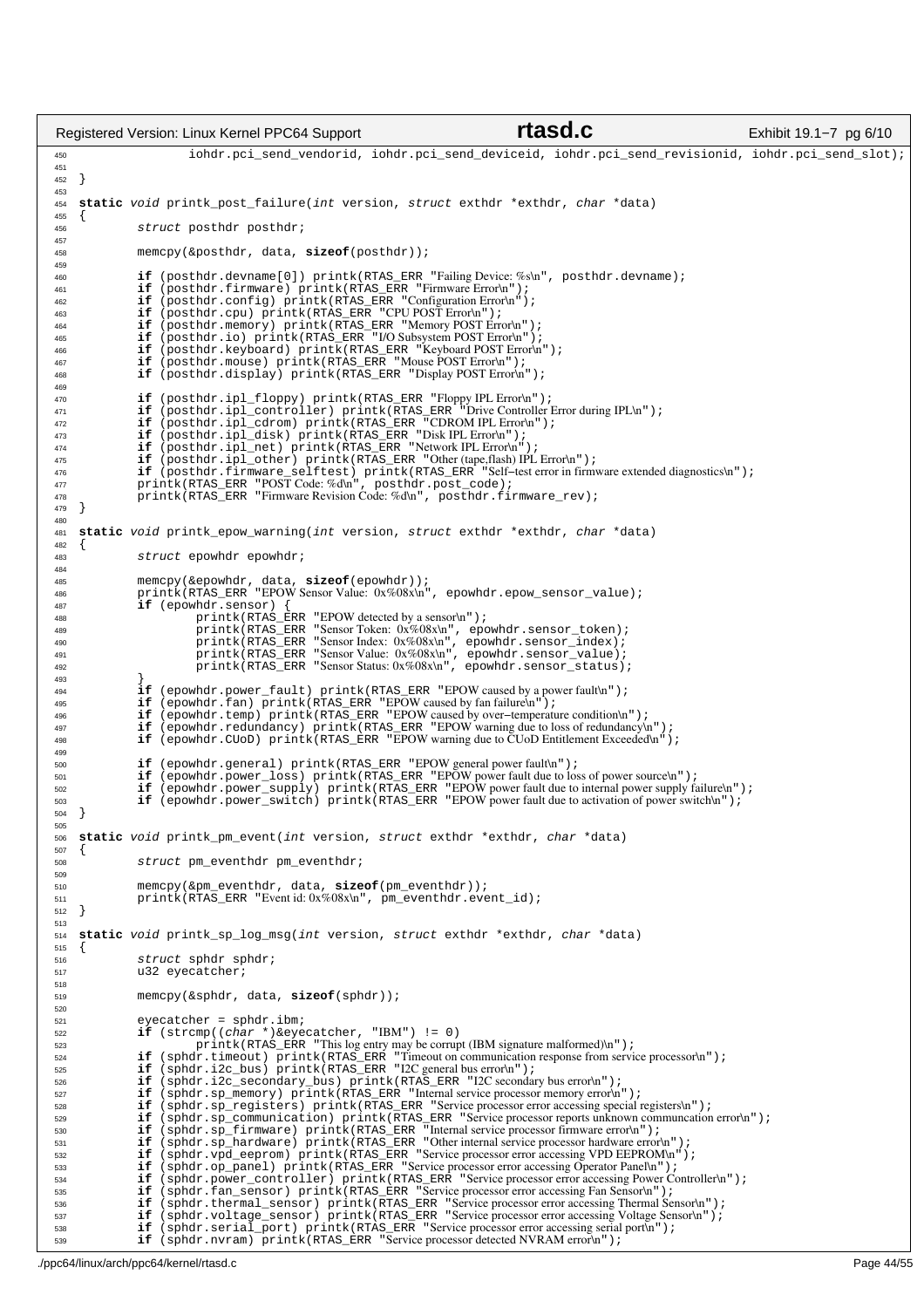**if** (sphdr.rtc) printk(RTAS\_ERR "Service processor error accessing real time clock\n");<br>541 **if** (sphdr.jtag) printk(RTAS\_ERR "Service processor error accessing JTAG/COP\n");<br>542 **if** (sphdr.tod\_battery) printk(RTAS\_ERR " **if** (sphdr.heartbeat) printk(RTAS\_ERR "Loss of heartbeat from Service processor\n"); **if** (sphdr.surveillance) printk(RTAS\_ERR "Service processor detected a surveillance timeout\n"); <sup>545</sup> **if** (sphdr.pcn\_connection) printk(RTAS\_ERR "Power Control Network general connection failure\n"); **if** (sphdr.pcn\_node) printk(RTAS\_ERR "Power Control Network node failure\n"); <sup>547</sup> **if** (sphdr.pcn\_access) printk(RTAS\_ERR "Service processor error accessing Power Control Network\n"); <sup>549</sup> **if** (sphdr.sensor\_token) printk(RTAS\_ERR "Sensor Token 0x%08x (%d)\n", sphdr.sensor\_token, sphdr.sensor\_token); **if** (sphdr.sensor\_index) printk(RTAS\_ERR "Sensor Index 0x%08x (%d)\n", sphdr.sensor\_index, sphdr.sensor\_index); } **static** void printk\_ext\_raw\_data(char \*data)  $\begin{matrix} 555 \\ 556 \end{matrix}$  int i;<br> $557$  printk printk(RTAS\_ERR "raw ext data: "); <sup>558</sup> **for** (i = 0; i < 40; i++) { **printk("%02x", data[i]);**  } printk("\n");  $\left\{ \right\}$  **static** void printk\_ext\_log\_data(int version, char \*buf) { char \*data = buf+12;<br> $567$  struct exthdr exthdr struct exthdr exthdr; <sup>568</sup> memcpy(&exthdr, buf, **sizeof**(exthdr)); /\* copy for alignment \*/ **if** (!exthdr.valid) { 570 **if** (exthdr.bigendian && exthdr.power\_pc)<br>
printk(RTAS\_ERR "extended log data is not valid\n"); **else** 573 printk(RTAS\_ERR "extended log data can not be decoded\n");<br>574 **preturn**; **return**; } 577 /\* Dump useful stuff in the exthdr \*/<br>578 printk(RTAS\_ERR "Status:%s%s%s%s\n", 578 printk(RTAS\_ERR "Status:%s%s%s%s%s\n"<br>579 exthdr.unrecoverable ? "unre <sup>579</sup> exthdr.unrecoverable ? " unrecoverable" : "", exthdr.recoverable ? " recoverable" : "", exthdr.unrecoverable\_bypassed ? " bypassed" : "", exthdr.predictive ? " predictive" : "", <sup>583</sup> exthdr.newlog ? " new" : ""); printk(RTAS\_ERR "Date/Time: %08x %08x\n", exthdr.bcddate, exthdr.bcdtime); 585 **switch** (exthdr.format\_type) {<br>586 **case** EXTLOG FMT CPU: **case** EXTLOG\_FMT\_CPU: 587 printk(RTAS\_ERR "CPU Failure\n");<br>printk cpu failure(version, & 588 printk\_cpu\_failure(version, & exthdr, data);<br> **break**; **break**; **case** EXTLOG\_FMT\_MEMORY: 591 printk(RTAS\_ERR "Memory Failure\n");<br>592 printk mem failure(version, & ext printk\_mem\_failure(version, &exthdr, data); <sup>593</sup> **break**; **case** EXTLOG\_FMT\_IO: <sup>595</sup> printk(RTAS\_ERR "I/O Failure\n"); printk\_io\_failure(version, &exthdr, data); **break**; **case** EXTLOG\_FMT\_POST:  $\overline{\text{prink}}(\overline{\text{RTAS\_ERR}}$  "POST Failure\n" ) ; printk\_post\_failure(version, &exthdr, data); **break;<br>
<b>602 case** EXTLOG\_FMT\_ENV:<br>
printk(RTAS\_ERR "Environment and Power Warning\n"); printk\_epow\_warning(version, &exthdr, data); <sup>605</sup> **break**; **case** EXTLOG\_FMT\_POW: 607 printk(RTAS\_ERR "Power Management Eventh");<br>for any printk pm event (version, & exthdr, data) 608 printk\_pm\_event(version, & exthdr, data);<br> **break**; **break**; **case** EXTLOG\_FMT\_IBMDIAG: 611 printk(RTAS\_ERR "IBM Diagnostic Log\n");<br>612 printk ext raw data(data); 612 printk\_ext\_raw\_data(data);<br>613 **break**; **break**; **case** EXTLOG\_FMT\_IBMSP: <sup>615</sup> printk(RTAS\_ERR "IBM Service Processor Log\n"); 616 **printk\_sp\_log\_msg(version, &exthdr, data);**<br>617 **break**; 617 **break**;<br>618 **break**; **default**: printk(RTAS\_ERR "Unknown ext format type %d\n", exthdr.format\_type); 620 printk\_ext\_raw\_data(data); **break**;  $\}$  } **#define** MAX\_LOG\_DEBUG 10 626 **#define** MAX\_LOG\_DEBUG\_LEN 900<br>627 /\* Print log debug data. Thi: /\* Print log debug data. This appears after the location code. <sup>628</sup> \* We limit the number of debug logs in case the data is somehow corrupt. \*/ Registered Version: Linux Kernel PPC64 Support **rtasd.c** Exhibit 19.1–7 pg 7/10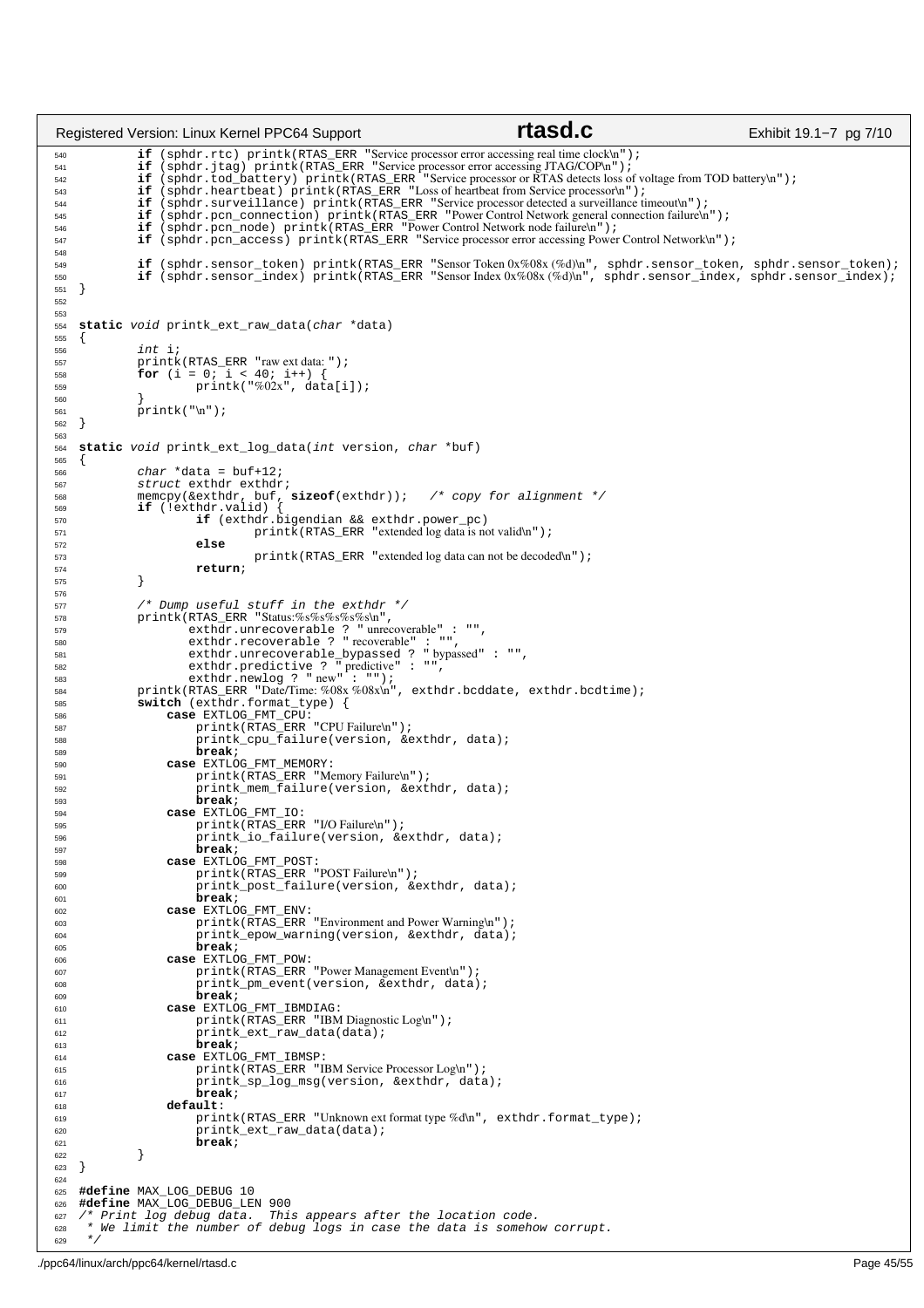```
630 static void printk_log_debug(char *buf)
631 {
632 unsigned char *p = (unsigned char *)_ALIGN((unsigned long)buf, 4);<br>633 int len, n, logged;
              int len, n, logged;
634
635 logged = 0;
636 while ((logged < MAX_LOG_DEBUG) && (len = ((p[0] << 8) | p[1])) >= 4) {
637 if (len > MAX_LOG_DEBUG_LEN)<br>638 den = MAX_LOG_DEBUG
638 len = \text{MAX\_LOG\_DEBUG\_LEN}; /* bound it */<br>639 printk ("RTAS: Log Debug: %c%c", p[2], p[3]);
639 printk("RTAS: Log Debug: \%c\%c", p[2], p[3]);<br>for (n=4; n < len; n++)640 for (n=4; n < len; n++)<br>
printk("%02x", p[n]);<br>
642 printk("\n");
643 p = (unsigned char *)_ALIGN((unsigned long)p+len, 4);
644 logged++;
645 if (len == MAX_LOG_DEBUG_LEN)
646 return; /* no point continuing */
647<br>648
              if (logged == 0)649 printk ("RTAS: no log debug data present\n");
   \}651
652
653 /* Yeah, the output here is ugly, but we want a CE to be * able to grep RTAS /var/log/messages and see all the i
654 * able to grep RTAS /var/log/messages and see all the info
655 * collected together with obvious begin/end.
656 *
657 static void printk_log_rtas(char *buf)
658 \t{50}struct rtas error log *err = (struct rtas error log *)buf;
660
661 printk(RTAS_ERR "−−−−−−−− event−scan begin −−−−−−−−\n");
662 if (strcmp(buf+8+40, "IBM") == 0) {
663 /* Location code follows */
char * loc = but +8+40+4;<br>
int len = strlen(100);int len = strlen(loc);<br>if (len < 64) { /* San
666 if (len < 64) { /* Sanity check */<br>
printk(RTAS_ERR "Location Code: %s\n", loc);
668 printk_log_debug(loc+len+1);
669 }
670 }
671
%%; with the same of the same of the severity is the severing of the severing severing severing severing severing \frac{\text{SVD}}{\text{SVD}}, severing severing severing severing severing severing severing severing severing severing 
673 severity_names[err−>severity],
                      674 rtas_disposition_names[err−>disposition],
675 rtas_error_type(err−>type));
676 printk(RTAS_ERR "initiator: %s target: %s\n",
677 entity_names[err−>initiator], entity_names[err−>target]);
678 if (err−>extended_log_length)
679 printk_ext_log_data(err−>version, buf+8);
680 printk(RTAS_ERR "−−−−−−−− event−scan end −−−−−−−−−−\n");
681 }
682
683
684 static void log_rtas(char *buf)
685 {
             unsigned long offset;
687
688 DEBUG("logging rtas event\n");
689
690 /* Temporary −− perhaps we can do this when nobody has the log open? */
691 printk_log_rtas(buf);
692<br>693
              spin_lock(&rtas_log_lock);
694
***<br>695 offset = rtas_error_log_max *<br>696 (rtas log st)
                                  696 ((rtas_log_start+rtas_log_size) & LOG_NUMBER_MASK);
697
698 memcpy(&rtas_log_buf[offset], buf, rtas_error_log_max);
699
700 if (rtas_log_size < LOG_NUMBER)<br>701 if \frac{1}{2} rtas_log_size += 1;
701 rtas_log_size += 1;<br>702 else702 else
                        rtas\_log\_start += 1;
704
705 spin_unlock(&rtas_log_lock);
706 wake_up_interruptible(&rtas_log_wait);<br>707 }
   \left\{ \right\}708
709 static int enable_surveillance(void)
710 {
711 int error;
712
713 error = rtas_call(rtas_token("set−indicator"), 3, 1, NULL, SURVEILLANCE_TOKEN,
                                 11(1023_00001); Stratection (1023_0001);
715
716 if (error) {
717 printk(KERN_ERR "rtasd: could not enable surveillance\n");<br>\begin{array}{c}\n\text{return} \\
\text{return} \\
\end{array}return −1;
719 }
Registered Version: Linux Kernel PPC64 Support rtasd.c Exhibit 19.1−7 pg 8/10
```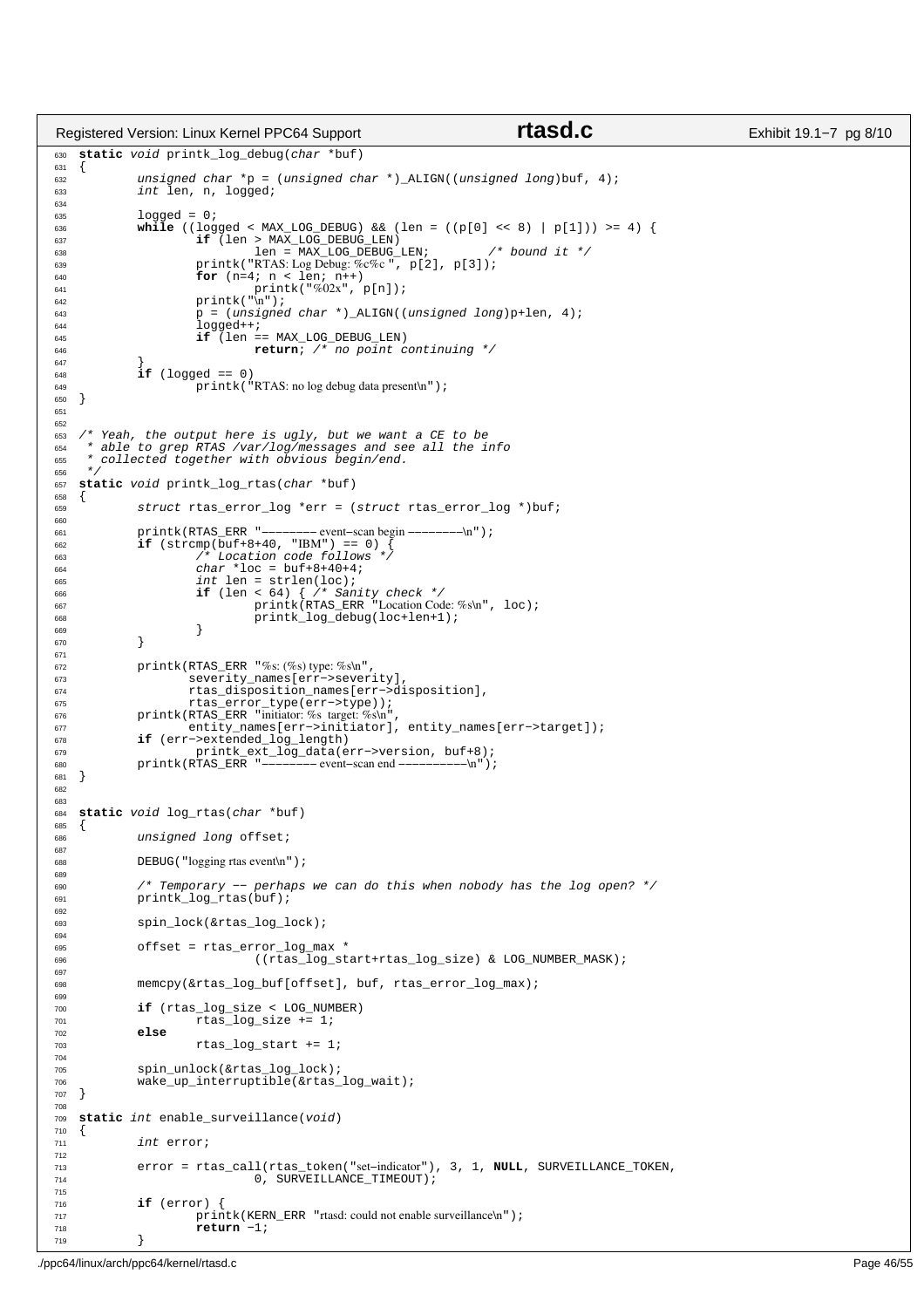```
720
<sup>721</sup> rtas_event_scan_rate = SURVEILLANCE_SCANRATE;
722
723 return 0;
724 }
725
726 static int get_eventscan_parms(void)
\begin{array}{c} 727 \\ 728 \end{array}728 struct device_node *node;<br>729 int *ip;
              int *ip;
730
731 node = find path device("/rtas");
732
733 ip = (int *)get_property(node, "rtas−event−scan−rate", NULL);
734 if (ip == NULL) {
735 printk(KERN_ERR "rtasd: no rtas-event–scan–rate\n");<br>736 printk(KERN_ERR "rtasd: no rtas-event–scan–rate\n");
                         736 return −1;
737 }
738 rtas_event_scan_rate = *ip;<br>739 DEBUG("rtas-event-scan-rate %d\n",
              DEBUG("rtas-event-scan-rate %d\n", rtas_event_scan_rate);
740
741 ip = (int *)get_property(node, "rtas−error−log−max", NULL);
742 if (ip == NULL) {
743 printk(KERN_ERR "rtasd: no rtas-error-log-max\n");<br>744 return -1;
                         744 return −1;
745 }
746 rtas_error_log_max = *ip;<br>747 DEBUG("rtas-error-log-max%d\n"
              747 DEBUG("rtas−error−log−max %d\n", rtas_error_log_max);
748
The state of the server of the server and the server of the server and the server and the server and the server<br>The server of the spintk(KERN_ERR "rtasd: truncated error log from %d to %d bytes\n", rtas_error_log_max, RTAS
752 }
753
754 return 0;
   \rightarrow756
757 extern long sys_sched_get_priority_max(int policy);
758
759 static int rtasd(void *unused)
760<br>761
761 int \text{cpu} = 0;<br>
762 int \text{error};762 int error;<br>763 int first_
763 int first_pass = 1;<br>764 int event scan = rt
               int event_scan = rtas_token("event-scan");
765
<sup>766</sup> if (event_scan == RTAS_UNKNOWN_SERVICE || get_eventscan_parms() == −1)<br>767 ooto error;
                         goto error;
768
769 rtas_log_buf = vmalloc(rtas_error_log_max*LOG_NUMBER);
770 if (!rtas_log_buf) {
\frac{177}{p \text{mink}}(\text{KERN\_ERR} \text{ "ftasd: no memory} \text{ "})\};<br>
\frac{177}{p \text{mink}}(\text{KERN\_ERR} \text{ "ftasd: no memory} \text{ "})\};<sup>9</sup>90to error;
773 }
774
775 DEBUG("will sleep for %d jiffies\n", (HZ*60/rtas\_event\_scan\_rate) / 2);
776
777 daemonize();<br>778 sigfillset(&
778 sigfillset(&current->blocked);<br>779 sprintf(current->comm, "rtasd");
              779 sprintf(current−>comm, "rtasd");
780
781 /* Rusty unreal time task */
782 current−>policy = SCHED_FIFO;
783 /* XXX FIXME */
784 /* current−>nice = sys_sched_get_priority_max(SCHED_FIFO) + 1; */
785
786 cpu = 0;<br>787 current-
787 current−>cpus_allowed = 1UL << cpu_logical_map(cpu);
              schedule();
789
790 while(1) {
791 do {
792<br>
793 memset(logdata, 0, rtas_error_log_max);<br>
2794 error = rtas_call(event_scan, 4, 1, NULL,<br>
2795 metal (logdata), rtas_error_log_max);<br>
2796 metal (logdata), rtas_error_log_max);
796 if (error == −1)<sup>-</sup><br>797 if (error == −1)<sup>-</sup><br>printk(KE
797 printk(KERN_ERR "event−scan failed\n");
798 break;
799 }
800
801 if (error == 0)
                                              log_rtas(logdata);
803
804 } while(error == 0);
805
806 DEBUG("watchdog scheduled on cpu %d\n", smp_processor_id());
807
808 cpu++;
809 if (cpu >= smp_num_cpus) {
Registered Version: Linux Kernel PPC64 Support rtasd.c Exhibit 19.1–7 pg 9/10
```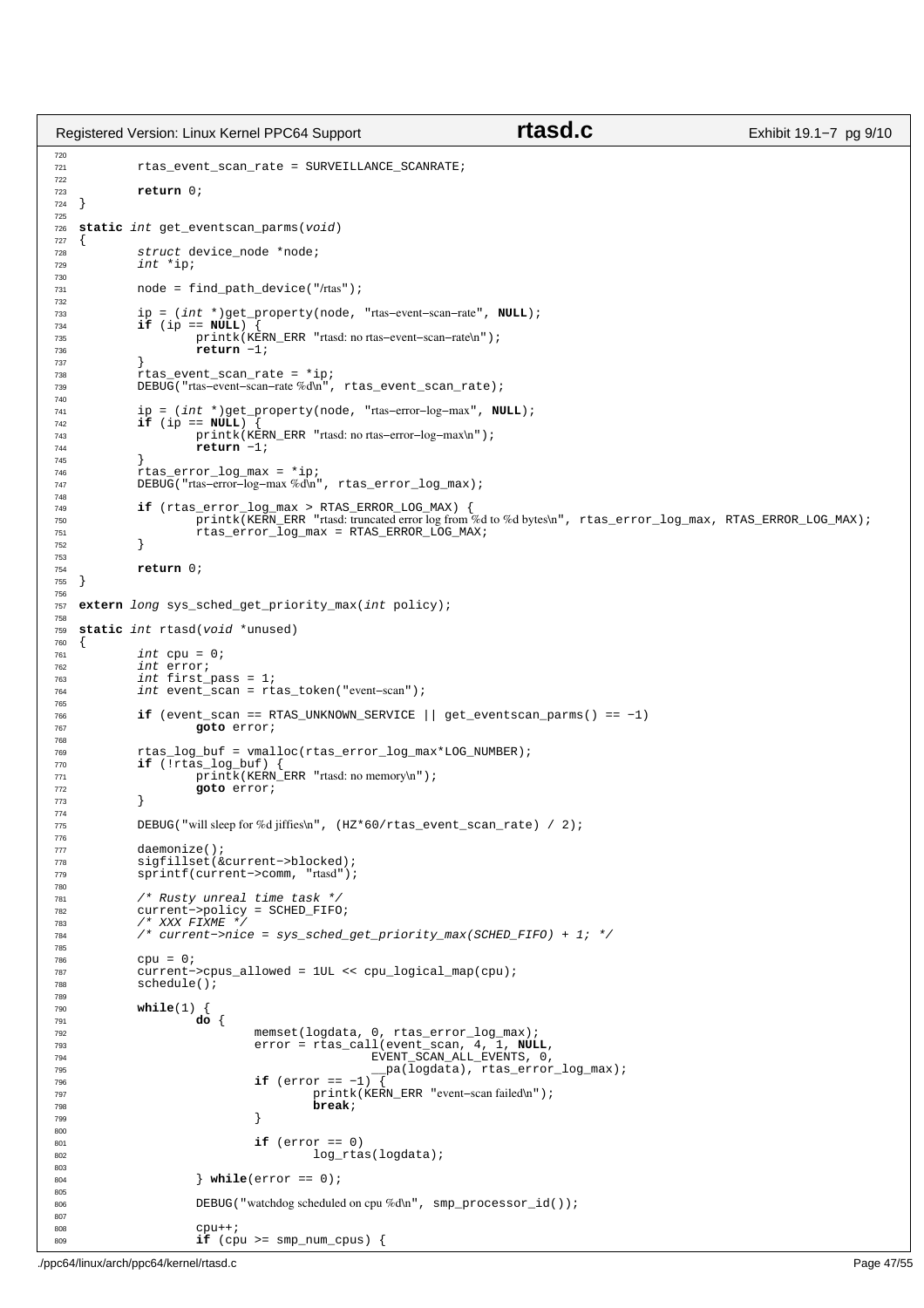```
810
<sup>51</sup> if (first pass && surveillance requested) {
812 DEBUG("enabling surveillance\n");<br>813 DEBUG("enabling surveillance\n");<br>if (enable_surveillance())
813 if (enable_surveillance())<br>814 goto error_vfree;
814 goto error_vfree;
815 DEBUG("surveillance enabled\n");
816 }
817
818 first_pass = 0;
819 cpu = 0;
820 }
821<br>822
                    822 current−>cpus_allowed = 1UL << cpu_logical_map(cpu);
823
824 /* Check all cpus for pending events before sleeping*/
825 if (first_pass) 826 schedul
826<br>827<br>828<br>826<br>827<br>828<br>826<br>829<br>828<br>829827 } else {
828 set_current_state(TASK_INTERRUPTIBLE);<br>829 schedule timeout((HZ*60/rtas event sca
829 \text{schedule\_timeout}(\text{HZ*60/rtas\_event\_scan\_rate}) / 2);830 }
831 }
832
833 error_vfree:
           vfree(rtas_log_buf);
835 error:
836 /* Should delete proc entries */
837 return −EINVAL;<br>838 }
838 }
839
840 static void __init rtas_init(void)
841 {
842 struct proc_dir_entry *rtas_dir, *entry;
843
844 rtas_dir = proc_mkdir("rtas", 0);
845 if (!rtas_dir) {
846 printk(KERN_ERR "Failed to create rtas proc directory\n");<br>847 else {
847 } else {
848 entry = create_proc_entry("error_log", S_IRUSR, rtas_dir);<br>\mathbf{if} (entry)
                    if (entry)
850 entry−>proc_fops = &proc_rtas_log_operations;
851 else
           printk(KERN_ERR "Failed to create rtas/error_log proc entry\n");
853 }
854
855 if (kernel_thread(rtasd, 0, CLONE_FS) < 0)<br>
printk(KERN_ERR "Failed to start RTAS daemon\n");
857<br>858
858 printk(KERN_ERR "RTAS daemon started\n");<br>859 }
   859 }
860
861 static int __init surveillance_setup(char *str) 862 {
862<br>863
           int i;
864
865 if (get_option(&str, &i)) {<br>866 if (i == 1)
866 if (i == 1)<br>867 sure sure
            \texttt{surveillance\_requested = 1};868 }
869
870 return 1;
871 }
872<br>873
     _initcall(rtas_init);
874 __ setup("surveillance=", surveillance_setup);
Registered Version: Linux Kernel PPC64 Support rtasd.c Exhibit 19.1−7 pg 10/10
```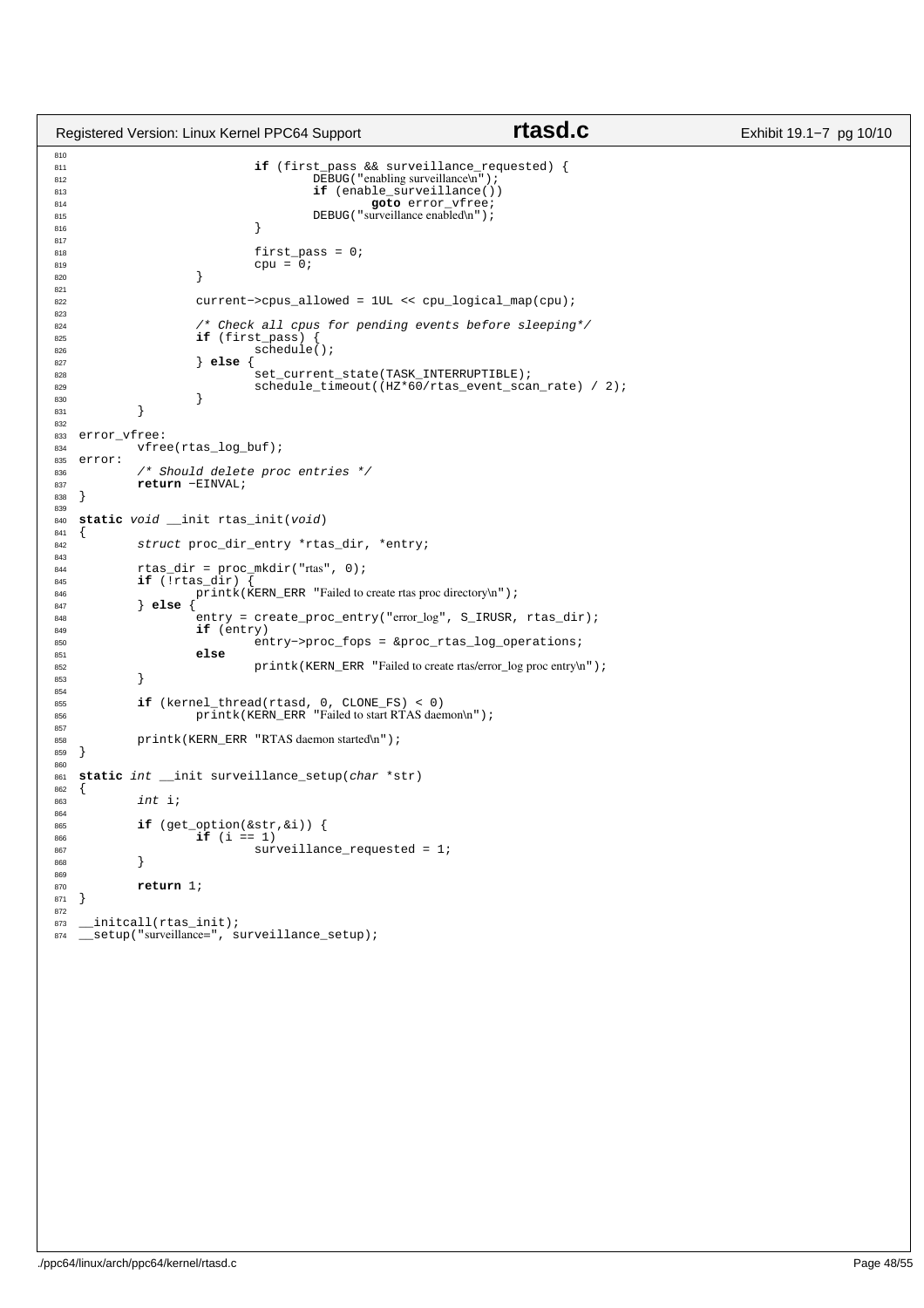## Registered Version: Linux Kernel PPC64 Support **xics.c** Exhibit 19.1−8 pg 1/6

```
/*
<sup>2</sup> * arch/ppc/kernel/xics.c
\frac{3}{4}Copyright 2000 IBM Corporation.
\frac{5}{6}* This program is free software; you can redistribute it and/or<br>* modify it under the terms of the GNU General Public License
 7 * modify it under the terms of the GNU General Public License
8 * as published by the Free Software Foundation; either version
\frac{1}{2} \frac{1}{2} \frac{1}{2} of the License, or (at your option) any later version.
10 + 7<br>11 + \text{lin}11 #include <linux/config.h>
12 #include <linux/types.h>
13 #include <linux/threads.h>
14 #include <linux/kernel.h>
     15 #include <linux/sched.h>
 16 #include <asm/prom.h>
17 #include <asm/io.h>
18 #include <asm/pgtable.h><br>19 #include <asm/smp.h>
      #include <asm/smp.h>
 20 #include <asm/naca.h>
21 #include <asm/rtas.h>
 22 #include "i8259.h"
23 #include "xics.h"
24 #include <asm/ppcdebug.h>
25
 26 void xics_enable_irq(u_int irq);
27 void xics_disable_irq(u_int irq);
28 void xics_mask_and_ack_irq(u_int irq);
 29 void xics_end_irq(u_int irq);
30 void xics_set_affinity(unsigned int irq_nr, unsigned long cpumask);
\frac{31}{32}32 struct hw_interrupt_type xics_pic = {
33 " XICS ",
34 NULL,<br>35 NULL,
\frac{35}{36} NULL,
                    36 xics_enable_irq,
 37 xics_disable_irq,
38 xics_mask_and_ack_irq,
 39 xics_end_irq,
40 xics_set_affinity
41 };
42
 43 struct hw_interrupt_type xics_8259_pic = {
44 " XICS/8259",
45 NULL,
46 NULL,<br>47 NULL,
47 NULL,<br>48 NULL,
48 NULL, \overline{A} NULL,
49 xics\_mask\_and\_ack\_irq,<br>50 NULL
                   50 NULL
51 \; | \; j52
     #define XICS_IPI 2<br>#define XICS_IRQ_OFFSET 0x10
 54 #define XICS_IRQ_OFFSET 0x10
55 #define XICS_IRQ_SPURIOUS 0
56
57 /* Want a priority other than 0. Various HW issues require this. */
58 #define DEFAULT_PRIORITY
59
60 struct xics_ipl {
61 union {
62 and 132 word;<br>63 u8 bytes
63 u8 bytes[4];<br>64 } xirr poll;
                    64 } xirr_poll;
65 union {
\begin{array}{ccc}\n & \text{...} & \text{...} \\
\text{66} & & \text{u32 word;} \\
\text{67} & & \text{u8} & \text{b}\n\end{array}\begin{array}{c|c}\n67 & & 18 \\
68 & & 17\n\end{array} bytes[4];
\begin{array}{c} 68 \\ 69 \end{array} \begin{array}{c} \text{s} \\ \text{u}32 \end{array}69 \overline{u}32 dummy;<br>
\overline{v} \overline{v} \overline{v} \overline{v}\overline{union} {
\begin{array}{ccc}\n & \text{...} & \text{...} \\
\text{...} & \text{...} & \text{...} \\
\text{...} & \text{...} & \text{...} \\
\text{...} & \text{...} & \text{...} \\
\text{...} & \text{...} & \text{...} \\
\text{...} & \text{...} & \text{...} \\
\text{...} & \text{...} & \text{...} \\
\text{...} & \text{...} & \text{...} \\
\text{...} & \text{...} & \text{...} \\
\end{array}72 u8 bytes[4];<br>73 } qirr;
73 } qirr;
    74 };
75
76 struct xics_info {
77 volatile struct xics_ipl * per_cpu[NR_CPUS];<br>78 };
    78 };
79
80 struct xics info xics info;
81
 % unsigned long long intr_base = 0;<br>
83 int xics_irq_8259_cascade = 0;<br>
84 int xics_irq_8259_cascade_real = 0;<br>
86 unsigned int default_distrib_server = 0;<br>
86 unsigned int default_distrib_server = 0;
87
88 /* RTAS service tokens */<br>89 int ibm qet xive;
     int ibm_get_xive;
90 int ibm_set_xive;
```
./ppc64/linux/arch/ppc64/kernel/xics.c Page 49/55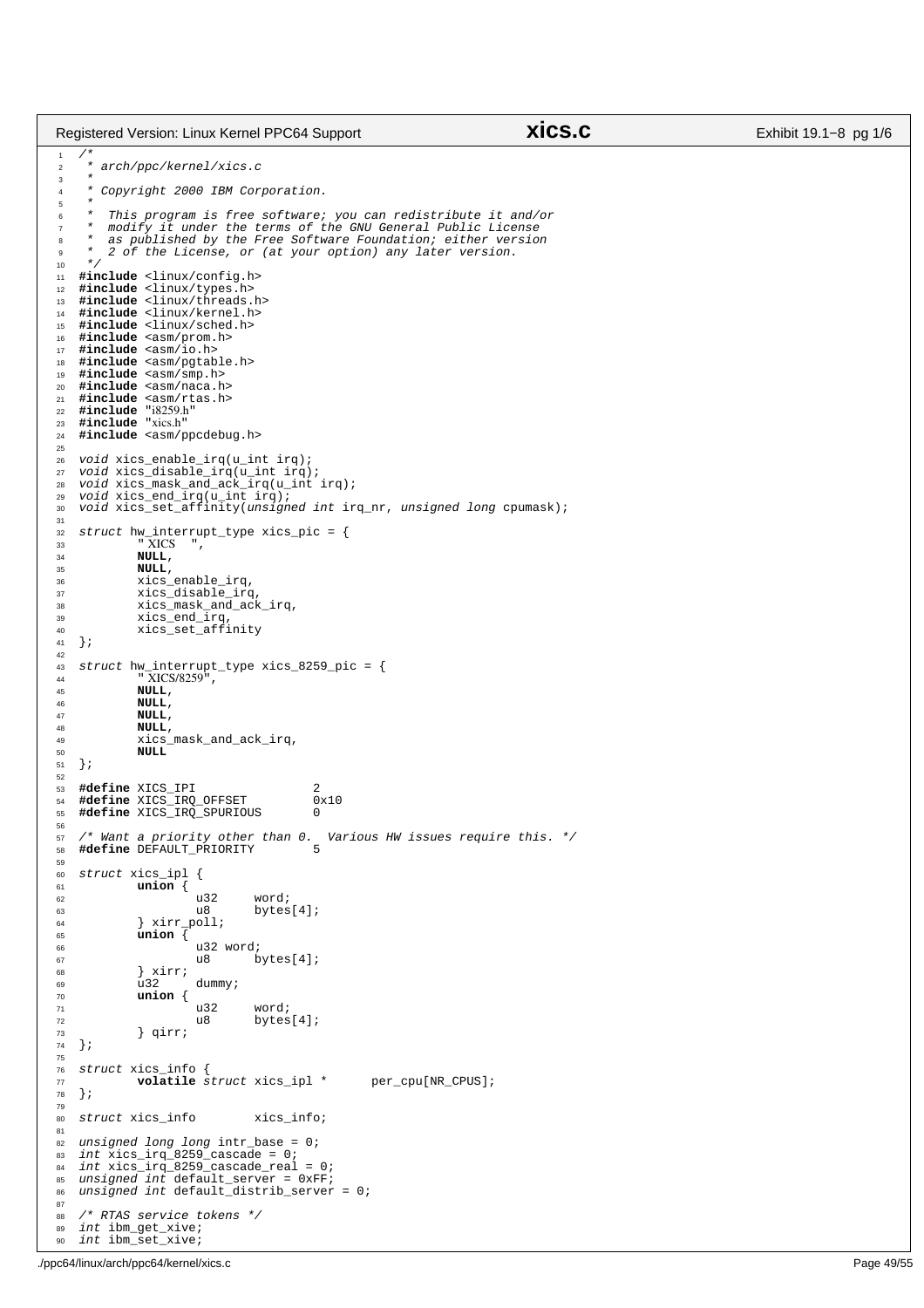91 int ibm\_int\_off; 92 <sup>93</sup> struct xics\_interrupt\_node { <sup>94</sup> unsigned long long addr; <sup>95</sup> unsigned long long size; <sup>96</sup> } inodes[NR\_CPUS\*2]; 97 98 **typedef** struct {<br>99 int (\*xi <sup>99</sup> int (\*xirr\_info\_get)(int cpu); <sup>100</sup> void (\*xirr\_info\_set)(int cpu, int val); <sup>101</sup> void (\*cppr\_info)(int cpu, u8 val); <sup>102</sup> void (\*qirr\_info)(int cpu, u8 val); 103 } xics\_ops; 104 105 <sup>106</sup> **static** int pSeries\_xirr\_info\_get(int n\_cpu)  $107 \frac{1}{2}$ 108 **return** (xics\_info.per\_cpu[n\_cpu]−>xirr.word);<br>
109 }  $\left| \right|$ 110 <sup>111</sup> **static** void pSeries\_xirr\_info\_set(int n\_cpu, int value)  $\begin{matrix} 112 \\ 113 \end{matrix}$ <sup>113</sup> xics\_info.per\_cpu[n\_cpu]−>xirr.word = value;  $\{$ 115 <sup>116</sup> **static** void pSeries\_cppr\_info(int n\_cpu, u8 value)  $117 \frac{1}{2}$ <sup>118</sup> xics\_info.per\_cpu[n\_cpu]−>xirr.bytes[0] = value; <sup>119</sup> }  $120$ <sup>121</sup> **static** void pSeries\_qirr\_info(int n\_cpu , u8 value)  $122 \frac{1}{2}$ 123 xics\_info.per\_cpu[n\_cpu]->qirr.bytes[0] = value;<br>
124 } <sup>124</sup> } 125 <sup>126</sup> **static** xics\_ops pSeries\_ops = { <sup>127</sup> pSeries\_xirr\_info\_get, <sup>128</sup> pSeries\_xirr\_info\_set, <sup>129</sup> pSeries\_cppr\_info, <sup>130</sup> pSeries\_qirr\_info <sup>131</sup> }; 132 <sup>133</sup> **static** xics\_ops \*ops = &pSeries\_ops; extern xics\_ops pSeriesLP\_ops; 135 136 <sup>137</sup> void <sup>138</sup> xics\_enable\_irq(  $u_i$ int <sup>140</sup> )  $141 \quad \{$ <sup>142</sup> u\_int irq;<br>
<sup>143</sup> unsigned long status; unsigned long<br>long 144 long call\_status; 145 146 virq -= XICS\_IRQ\_OFFSET;<br>
147 irq = virt\_irq\_to\_real(virq);<br> **if** (irq == XICS\_IPI)<br> **return**; <sup>150</sup> **#ifdef** CONFIG\_IRQ\_ALL\_CPUS <sup>151</sup> call\_status = rtas\_call(ibm\_set\_xive, 3, 1, (unsigned long\*)&status, <sup>152</sup> irq, smp\_threads\_ready ? default\_distrib\_server : default\_server, DEFAULT\_PRIORIT Y); <sup>153</sup> **#else** <sup>154</sup> call\_status = rtas\_call(ibm\_set\_xive, 3, 1, (unsigned long\*)&status, <sup>155</sup> irq, default\_server, DEFAULT\_PRIORITY); <sup>156</sup> **#endif** 157 **if**( call\_status != 0 ) {<br>158 **printk**( "xics\_enable 158 printk("xics\_enable\_irq: irq=%x: rtas\_call failed; retn=%lx, status=%lx\n",<br>
irq. call status, status); irq, call\_status, status); 160 **return**;<br>161 **}** 161<br>162  $\}$ 163 <sup>164</sup> void <sup>165</sup> xics\_disable\_irq(  $\frac{166}{u_1}$ 167<br>168  $\{$ 169 **u\_int** irq;<br>170 unsigned long status; unsigned long<br>long 171 long call\_status; 172 <sup>173</sup> virq −= XICS\_IRQ\_OFFSET; <sup>174</sup> irq = virt\_irq\_to\_real(virq); <sup>175</sup> call\_status = rtas\_call(ibm\_int\_off, 1, 1, (unsigned long\*)&status, <sup>176</sup> irq); <sup>177</sup> **if**( call\_status != 0 ) { <sup>178</sup> printk("xics\_disable\_irq: irq=%x: rtas\_call failed, retn=%lx\n", 179 **irq, call\_status**); Registered Version: Linux Kernel PPC64 Support **xics.c** Exhibit 19.1−8 pg 2/6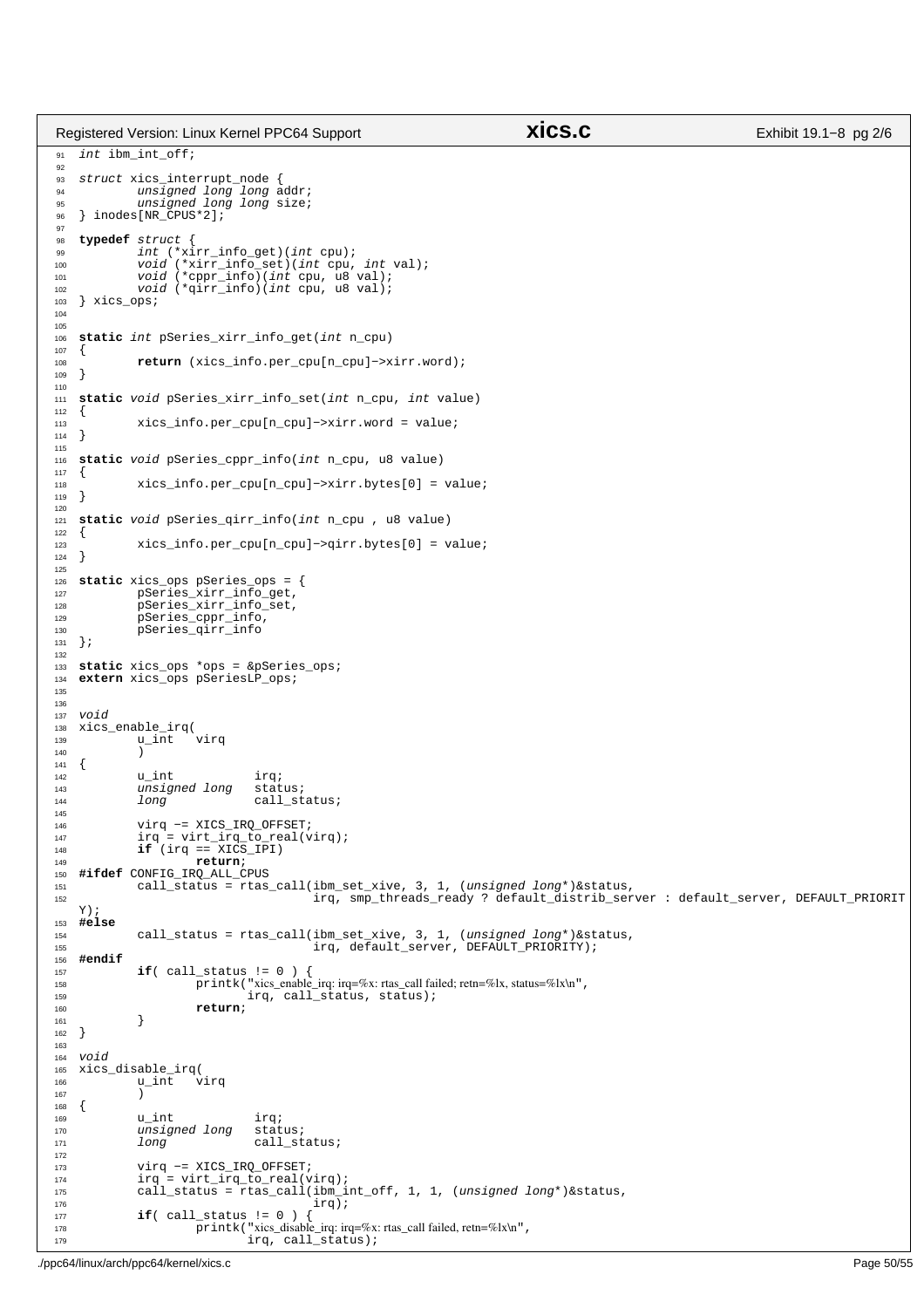```
180 return;<br>181 }
181 }
182 }
183
184 void<br>185 xics
   xics_end_irq(
186 u_int irq
187 )
\begin{matrix} 188 \\ 189 \end{matrix}int cpu = smp_processor_id();
190
191 ops−>cppr_info(cpu, 0); /* actually the value overwritten by ack */
192 iosync();<br>
193 ops->xiri
193 ops−>xirr_info_set(cpu, ((0xff<<24) | (virt_irq_to_real(irq−XICS_IRQ_OFFSET))));
             iosync();
195 }
196
197 void<br>198 xics
   xics\_mask\_and\_ack\_irq(u\_int irq)
\begin{matrix}\n199 \\
200\n\end{matrix}int cpu = smp_processor_id();
201
202 if( irq < XICS_IRQ_OFFSET )<br>203 i 8259_pic.ack(irq);
\frac{18259 \text{ pic.ack}(i \text{ irq})}{i \text{ osvnc}(i)}iospnc();
205 ops−>xirr_info_set(cpu, ((0xff<<24) | xics_irq_8259_cascade_real));
                       iosvc();
207 }
208 else {
                       209 ops−>cppr_info(cpu, 0xff);
210 iosync();<br>211 }
211 }
212 }
213
214 int<br>215 xi215 xics_get_irq(struct pt_regs *regs)
216 \{217217 u_int cpu = smp_processor_id();<br>218 u_int vec;
218 u_int vec;
219 int irq;
220
221 vec = ops−>xirr_info_get(cpu);
222 \frac{7}{223} \frac{1}{223} \frac{1}{223} \frac{1}{223} \frac{1}{223} \frac{1}{223} \frac{1}{223} \frac{1}{223} \frac{1}{223} \frac{1}{223} \frac{1}{223} \frac{1}{223} \frac{1}{223} \frac{1}{223} \frac{1}{223} \frac{1}{223} \frac{1}{223} \frac{1}{223}223 vec \&= 0 \times 00 \text{eff} \text{eff} \text{eff};<br>224 /* for sanity, this
224 /* for sanity, this had better be < NR_IRQS - 16 */<br>
225 if( vec == xics_irq_8259_cascade_real ) {<br>
226 irq = i8259_irq(cpu);
227 if(irq == −1) {
228 /* Spurious cascaded interrupt. Still must ack xics */
229 xics_end_irq(XICS_IRQ_OFFSET + xics_irq_8259_cascade);
223 \text{irq} = -1;231 }
232 } else if( vec == XICS_IRQ_SPURIOUS ) {
233 \text{irq} = -1;<br>234 \text{else} \text{else}234 } else {
235 irq = real_irq_to_virt(vec) + XICS_IRQ_OFFSET;
236 }
<sup>237</sup> return irq;
   238 }
239
240
241 #ifdef CONFIG_SMP
    void xics_ipi_action(int irq, void *dev_id, struct pt_regs *regs)
243 {
244 extern volatile unsigned long xics_ipi_message[];
245 int cpu = smp_processor_id();
246
247 ops−>qirr_info(cpu, 0xff);<br>248 while (xics_ipi_message[cp
248 while (xics_ipi_message[cpu])<br>249 if (test and clear bi
                       249 if (test_and_clear_bit(PPC_MSG_CALL_FUNCTION, &xics_ipi_message[cpu])) {
250 mb();<br>251 smp_n
251 smp_message_recv(PPC_MSG_CALL_FUNCTION, regs);<br>252
252 \Big\}253 if (test_and_clear_bit(PPC_MSG_RESCHEDULE, &xics_ipi_message[cpu])) {
254 mb();
255 smp_message_recv(PPC_MSG_RESCHEDULE, regs);
256 }
257 #ifdef CONFIG_XMON
258 if (test_and_clear_bit(PPC_MSG_XMON_BREAK, &xics_ipi_message[cpu])) {
259 mb();<br>260 mb();<br>260 mb();
                       x ... .<br>
smp_message_recv(PPC_MSG_XMON_BREAK, regs);
261 }
262 #endif
\begin{array}{c} 263 \\ 264 \end{array} }
   \rightarrow265
266 void xics_cause_IPI(int cpu)
\begin{matrix}\n267 & \{ \\
268 & \end{matrix}268 ops−>qirr_info(cpu,0) ;
269Registered Version: Linux Kernel PPC64 Support xics.c Exhibit 19.1−8 pg 3/6
```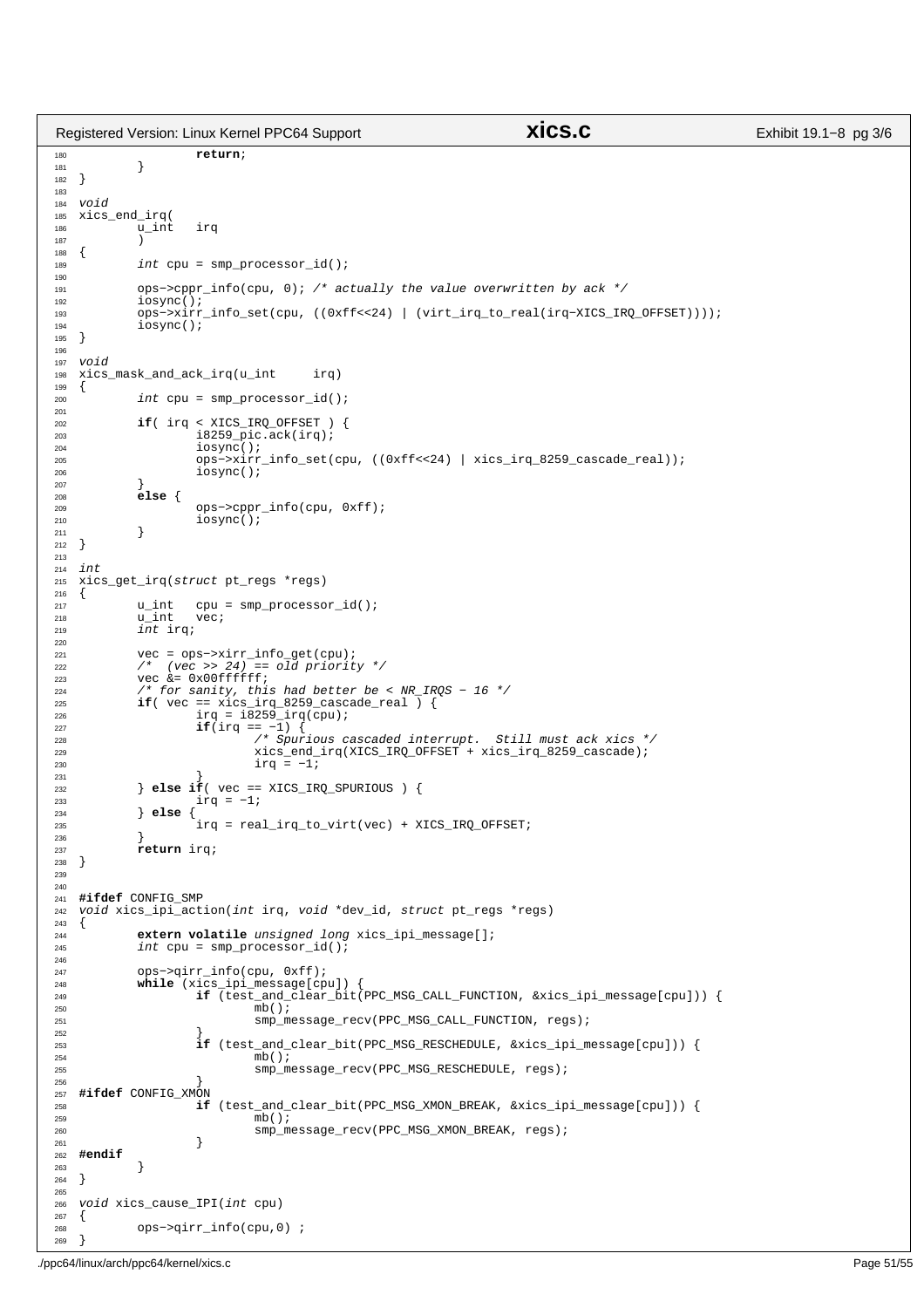Registered Version: Linux Kernel PPC64 Support **xics.c** Exhibit 19.1−8 pg 4/6

```
270
<sup>271</sup> void xics setup cpu(void)
272 \{273\}int cpu = smp_processor_id();
274
275 ops−>cppr_info(cpu, 0xff);
276 iosync();
277 }
    278 #endif /* CONFIG_SMP */
279
280 void
281 xics_init_IRQ( void)<br>282 {
282 {
283 int i;<br>294 unsign
              unsigned long intr_size = 0;285 struct device_node *np;
286 uint *ireg, ilen, indx=0;
287<br>288
              288 ppc64_boot_msg(0x20, "XICS Init");
289
290 ibm_get_xive = rtas_token("ibm,get−xive");
291 ibm_set_xive = rtas_token("ibm,set−xive");
292 ibm_int_off = rtas_token("ibm,int−off");
293
294 np = find_type_devices("PowerPC−External−Interrupt−Presentation");
295 if (!np) {
296 printk(KERN_WARNING "Can't find Interrupt Presentation\n");<br>297 udbq_printf("Can't find Interrupt Presentation\n");
297 udbg_printf("Can't find Interrupt Presentation\n");<br>
while (1);
299 }
300 nextnode:<br>301 i
              301 ireg = (uint *)get_property(np, "ibm,interrupt−server−ranges", 0);
302 if (ireg) {
303 /*
304 * set node starting index for this node
305 */
306 indx = *ireg;
307 }
308
309 ireg = (uint *)get_property(np, "reg", &ilen);
310 if (!ireg) {
                        311 printk(KERN_WARNING "Can't find Interrupt Reg Property\n");
312 udbg_printf("Can't find Interrupt Reg Property\n");<br>
while (1);
\begin{array}{c} 314 \end{array}315
316 while (ilen) {
317 inodes[indx].addr = (unsigned long long)*ireg++ << 32;<br>318
318 ilen −= sizeof(uint);
319 inodes[indx].addr |= *ireg++;
320 ilen −= sizeof(uint);
321 inodes[indx].size = (unsigned long long)*ireg++ << 32;<br>322 ilen -= \text{sizeof}(\text{uint});
322 ilen −= sizeof(uint);
323 inodes[indx].size = *ireg++;<br>324 ilen = sizeof(i)int);
                        324 ilen −= sizeof(uint);
325 indx++;<br>326 if (ind
                        326 if (indx >= NR_CPUS) break;
327 }
328
329 np = np−>next;
330 if ((indx < NR_CPUS) && np) goto nextnode;
331
332 /* Find the server numbers for the boot cpu. */<br>500 for (np = find type devices ("cpu"); np; np = np-
for (np = find_type_devices("cpu"); np; np = np->next) {<br>334 ireg = (uint *)get_property(np, "reg", &ilen);<br>if (ireg && ireg[0] == hard_smp_processor_id()) {
336 ireg = (uint *)get_property(np, "ibm,ppc−interrupt-gserver#s", &ilen);<br>i = ilen / sizeof(int);
337 i = ilen / sizeof(int);<br>338 if (ireg < k \; i > 0)338 if (ireg && i > 0) {
339 default_server = ireg[0];
340 default_distrib_server = ireg[i−1]; /* take last element */
341 }
342 break;
\}344 }
345
346 intr_base = inodes[0].addr;<br>347 intr size = (ulong)inodes[0]
              intr\_size = (ulong)inodes[0].size;348
349 np = find_type_devices("interrupt−controller");
350 if (!np) {
351 printk(KERN_WARNING "xics: no ISA Interrupt Controller\n");
352 xics_irq_8259_cascade_real = −1;
353 xics_irq_8259_cascade = -1;<br>354 \qquad \qquad \qquad \qquad \qquad \qquad \qquad \qquad \qquad \qquad \qquad \qquad \qquad \qquad \qquad \qquad \qquad \qquad \qquad \qquad \qquad \qquad \qquad \qquad \qquad \qquad \qquad \qquad \qquad \qquad \qquad \qquad354 } else {
355 ireg = (uint *) get_property(np, "interrupts", 0);<br>356 if (!ireg) {
356 if (!ireg) {
357 printk(KERN_WARNING "Can't find ISA Interrupts Property\n");<br>358 udbg printf("Can't find ISA Interrupts Property\n");
                                  udbg_printf("Can't find ISA Interrupts Property\n");
359 while (1);
```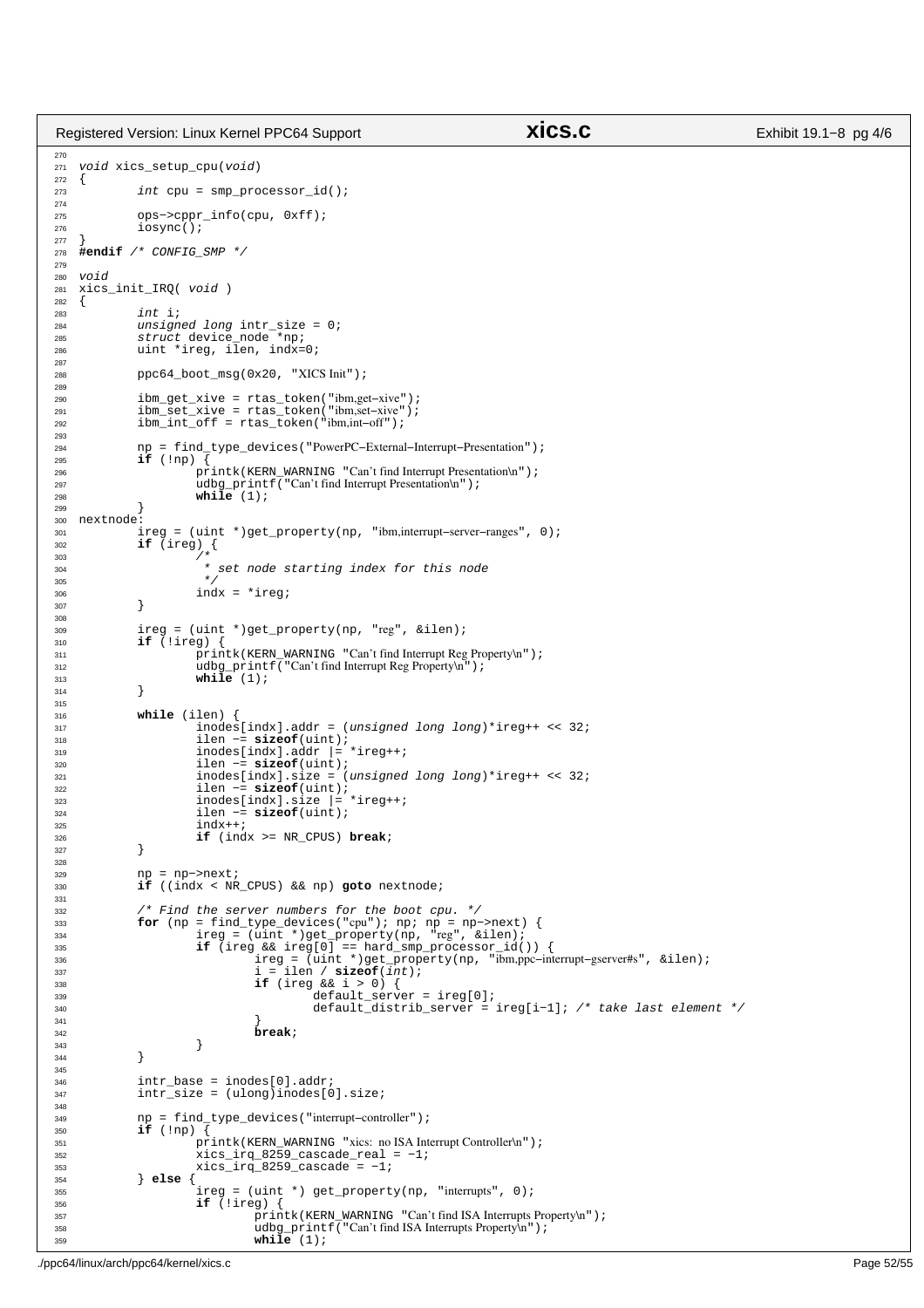```
360 }
<sup>361</sup> xics irq 8259 cascade real = *ireg;
362 xics_irq_8259_cascade = virt_irq_create_mapping(xics_irq_8259_cascade_real);
363 }
364
365 if (systemcfg−>platform == PLATFORM_PSERIES) {
366 #ifdef CONFIG_SMP
367<br>for (i = 0; i < systemcfg->processorCount; ++i) {<br>xics info.per cpu[i] =
368 xics_info.per_cpu[i] =<br>369 xics_info.per_cpu[i] =
369 __ioremap((ulong)inodes[get_hard_smp_processor_id(i)].addr, 
                        (ulong)inodes[get_hard_smp_processor_id(i)].size, _PAGE_NO_CACHE);
371 }
372 #else
373 xics_info.per_cpu[0] = \text{ioremap}((ulong)intr_base, intr_size, _PAGE_NO_CACHE);<br>374 \text{Hendif} /* CONFIG SMP */
374 #endif /* CONFIG_SMP */
375 #ifdef CONFIG_PPC_PSERIES
376 /* actually iSeries does not use any of xics...but it has link dependencies
377 * for now, except this new one...
378 * /379 } else if (systemcfg−>platform == PLATFORM_PSERIES_LPAR) {
                        380 ops = &pSeriesLP_ops;
381 #endif
382 }
383
384 xics_8259_pic.enable = i8259_pic.enable;
385 xics_8259_pic.disable = i8259_pic.disable;
386 for (i = 0; i < 16; ++i)
387 irq_desc[i].handler = &xics_8259_pic;
388 for (; i < NR_IRQS; ++i)
389 irq_desc[i].handler = &xics_pic;
390
391 ops−>cppr_info(0, 0xff);
\frac{1}{392} \frac{1}{1} \frac{1}{1} \frac{1}{1} \frac{1}{1} \frac{1}{1} \frac{1}{1} \frac{1}{1} \frac{1}{1} \frac{1}{1} \frac{1}{1} \frac{1}{1} \frac{1}{1} \frac{1}{1} \frac{1}{1} \frac{1}{1} \frac{1}{1} \frac{1}{1} \frac{1}{1} \frac{1}{1} \frac{1}{1} \frac{1}{1}393 if (xics_irq_8259_cascade != −1) {
394 if (request_irq(xics_irq_8259_cascade + XICS_IRQ_OFFSET, no_action,
395 0, "8259 cascade", 0))
396 printk(KERN_ERR "xics_init_IRQ: couldn't get 8259 cascade\n");<br>397 i 8259_init();
              i8259\text{__init}(;
398 }
399
400 #ifdef CONFIG_SMP<br>401 real irg
400<br>
real\_irq\_to\_virt\_map[XICS\_IPI] = virt\_irq\_to\_real\_map[XICS\_IPI] = XICS\_IPI;<br>
real\_irq\_to\_virt\_map[XICS\_IPI] = virt\_irq\_to\_real\_map[XICS\_IPI] = XICS\_IPI;402 request_irq(XICS_IPI + XICS_IRQ_OFFSET, xics_ipi_action, 0, "IPI", 0);<br>403     irq desc[XICS_IPI+XICS_IRQ_OFFSET]_status = IRQ_PER_CPU;
              irq_desc[XICS_IPI+XICS_IRQ_OFFSET].status |= IRQ_PER_CPU;
404 #endif
405 ppc64_boot_msg(0x21, "XICS Done");<br>406}
   \{ \}407<br>408408 void xics_isa_init(void)<br>\begin{bmatrix} 408 & 5 \end{bmatrix}\{410 return;
411 if (request_irq(xics_irq_8259_cascade + XICS_IRQ_OFFSET, no_action,
412 0, "8259 cascade", 0))
413 printk(KERN_ERR "xics_init_IRQ: couldn't get 8259 cascade\n");<br>
414 18259 init();
              18259 init();
415 }
416
417<br>418418 * Find first logical cpu and return its physical cpu number<br>419 */
    +420 static inline u32 physmask(u32 cpumask)
\begin{array}{c} 421 \\ 422 \end{array}int i;
423
424 for (i = 0; i < smp_num_cpus; ++i, cpumask >>= 1) {
425 if (cpumask & 1)
426 return get_hard_smp_processor_id(i);
427 }
428
429 printk(KERN_ERR "xics_set_affinity: invalid irq mask\n");
430
431 return default_distrib_server;
   \}433
434 void xics_set_affinity(unsigned int virq, unsigned long cpumask)
435 \{436 irq_desc_t *desc = irq_desc + virq;<br>437 unsigned int irq;
437 unsigned int irq;
438 unsigned long flags;
439 long status;<br>440 unsigned lone
440 unsigned long xics_status[2];<br>441 u32 newmask;
              u32 newmask;
442
443 virq −= XICS_IRQ_OFFSET;
444 irq = virt_irq_to_real(virq);
445 if (irq == XICS_IPI)
446 return;
447
448 spin_lock_irqsave(&desc−>lock, flags);
449
Registered Version: Linux Kernel PPC64 Support xics.c Exhibit 19.1−8 pg 5/6
```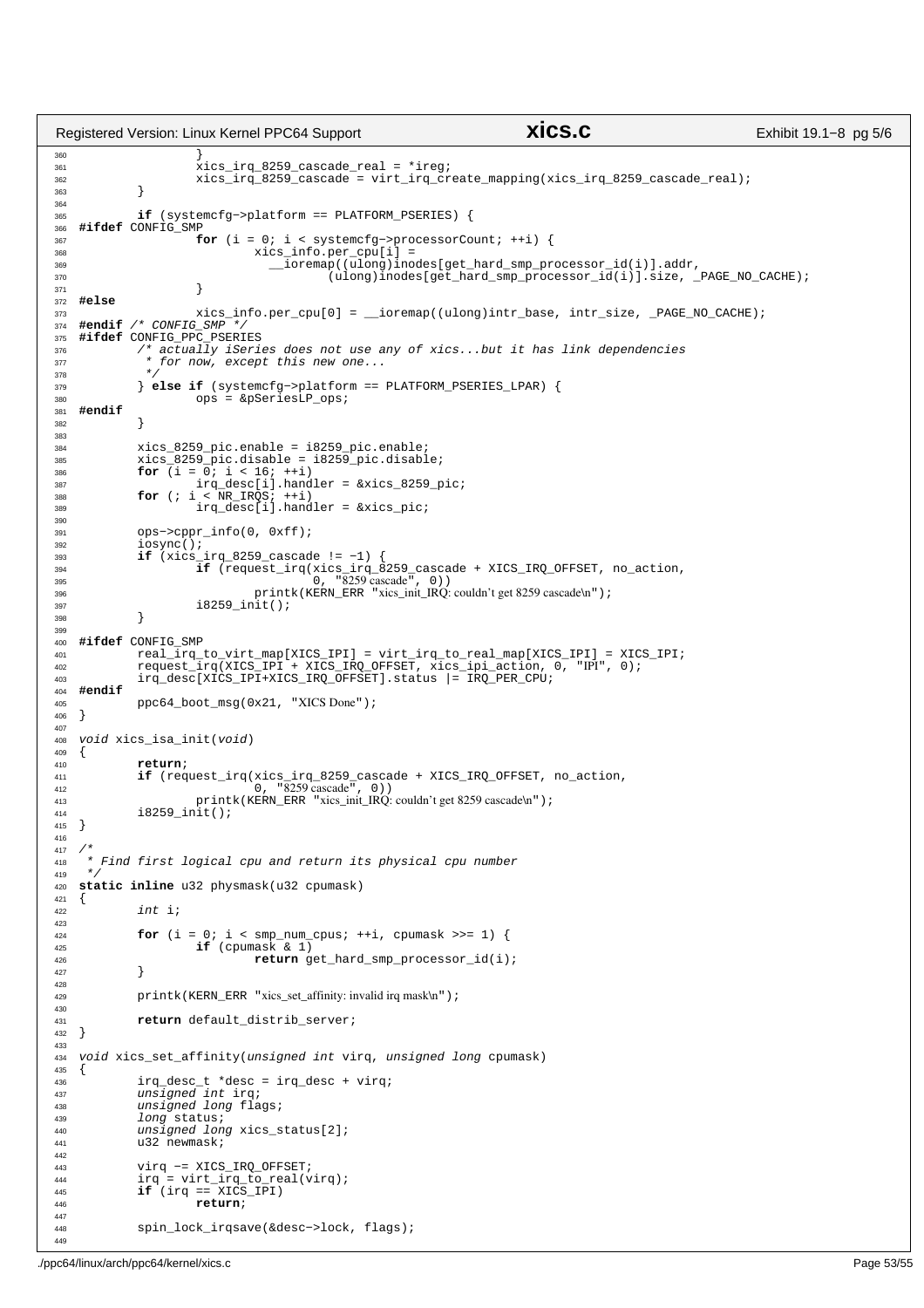|             | Registered Version: Linux Kernel PPC64 Support                      | xics.c | Exhibit $19.1 - 8$ pg $6/6$ |
|-------------|---------------------------------------------------------------------|--------|-----------------------------|
| 450         | status = rtas_call(ibm_qet_xive, 1, 3, (void *) &xics_status, irq); |        |                             |
| 451         |                                                                     |        |                             |
| 452         | if (status) {                                                       |        |                             |
| 453         | printk ("xics_set_affinity: irq=%d ibm, get-xive returns %ld\n",    |        |                             |
| 454         | irq, status);                                                       |        |                             |
| 455         | goto out;                                                           |        |                             |
| 456         |                                                                     |        |                             |
| 457         |                                                                     |        |                             |
| 458         | /* For the moment only implement delivery to all cpus or one cpu */ |        |                             |
| 459         | $if$ (cpumask == $0xffffffff$                                       |        |                             |
| 460         | newmask = default_distrib_server;                                   |        |                             |
| 461         | else                                                                |        |                             |
| 462         | $newmask = physmask(cpumask)$ ;                                     |        |                             |
| 463         |                                                                     |        |                             |
| 464         | status = $rtas\_call(ibm_set\_xive, 3, 1, NULL,$                    |        |                             |
| 465         | $irq$ , newmask, xics status[1]);                                   |        |                             |
| 466         |                                                                     |        |                             |
| 467         | if (status) {                                                       |        |                             |
| 468         | print k ("xics_set_affinity irq=%d ibm, set-xive returns %ld\n",    |        |                             |
| 469         | irq, status);                                                       |        |                             |
| 470<br>471  | goto out;                                                           |        |                             |
| 472         |                                                                     |        |                             |
| out:<br>473 |                                                                     |        |                             |
| 474         | spin_unlock_irqrestore(&desc->lock, flags);                         |        |                             |
| 475         |                                                                     |        |                             |
|             |                                                                     |        |                             |
|             |                                                                     |        |                             |